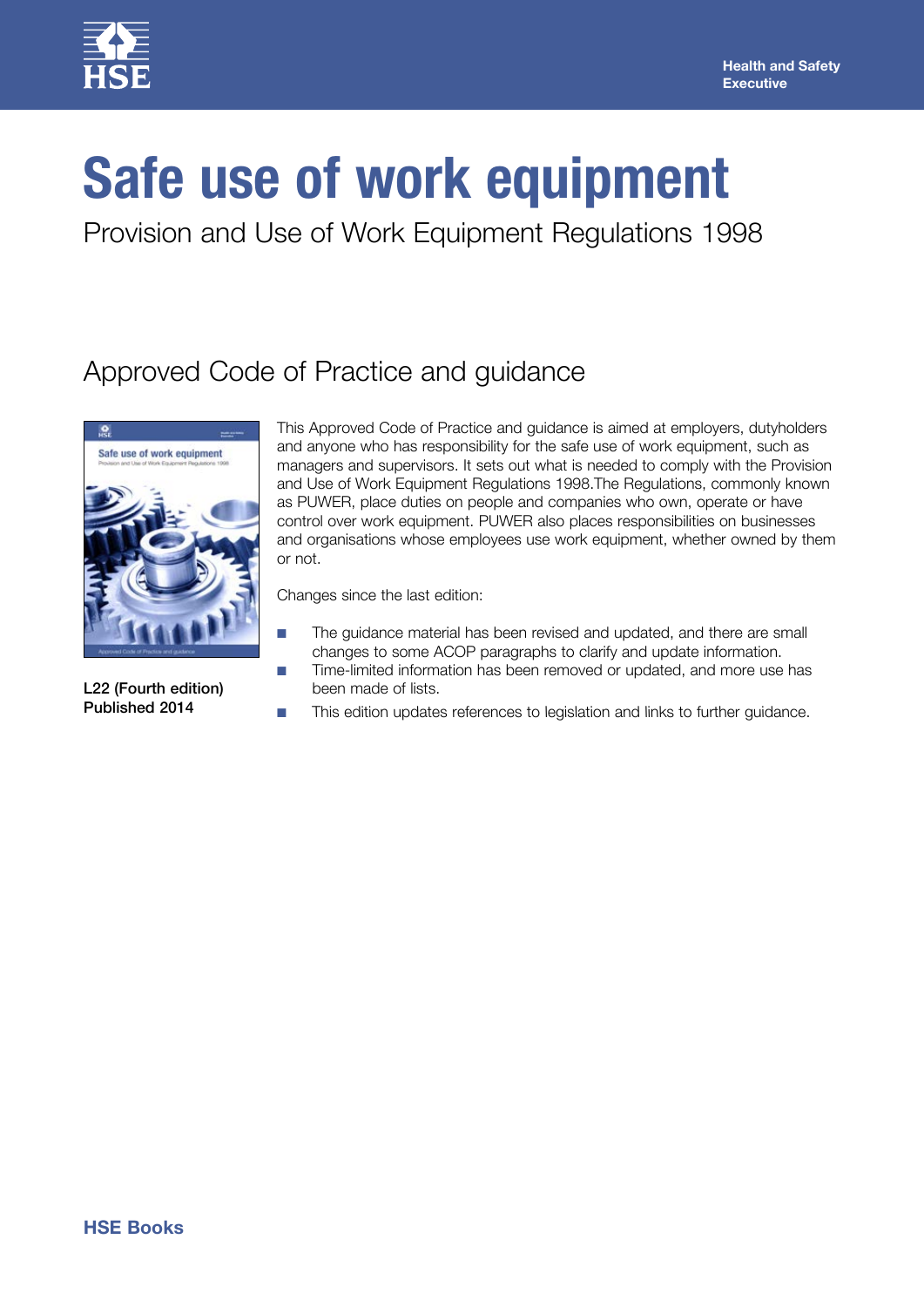*© Crown copyright 2014*

First published 1992 Second edition 1998 Third edition 2008 Fourth edition 2014

ISBN 978 0 7176 6619 5

You may reuse this information (excluding logos) free of charge in any format or medium, under the terms of the Open Government Licence. To view the licence visit www.nationalarchives.gov.uk/doc/open-government-licence/, write to the Information Policy Team, The National Archives, Kew, London TW9 4DU, or email psi@nationalarchives.gsi.gov.uk.

Some images and illustrations may not be owned by the Crown so cannot be reproduced without permission of the copyright owner. Enquiries should be sent to copyright@hse.gsi.gov.uk.

#### **Approved Code of Practice**

This Code has been approved by the Health and Safety Executive, with the consent of the Secretary of State. It gives practical advice on how to comply with the law. If you follow the advice you will be doing enough to comply with the law in respect of those specific matters on which the Code gives advice. You may use alternative methods to those set out in the Code in order to comply with the law.

However, the Code has a special legal status. If you are prosecuted for breach of health and safety law, and it is proved that you did not follow the relevant provisions of the Code, you will need to show that you have complied with the law in some other way or a Court will find you at fault.

#### **Guidance**

This guidance is issued by the Health and Safety Executive. Following the guidance is not compulsory, unless specifically stated, and you are free to take other action. But if you do follow the guidance you will normally be doing enough to comply with the law. Health and safety inspectors seek to secure compliance with the law and may refer to this guidance.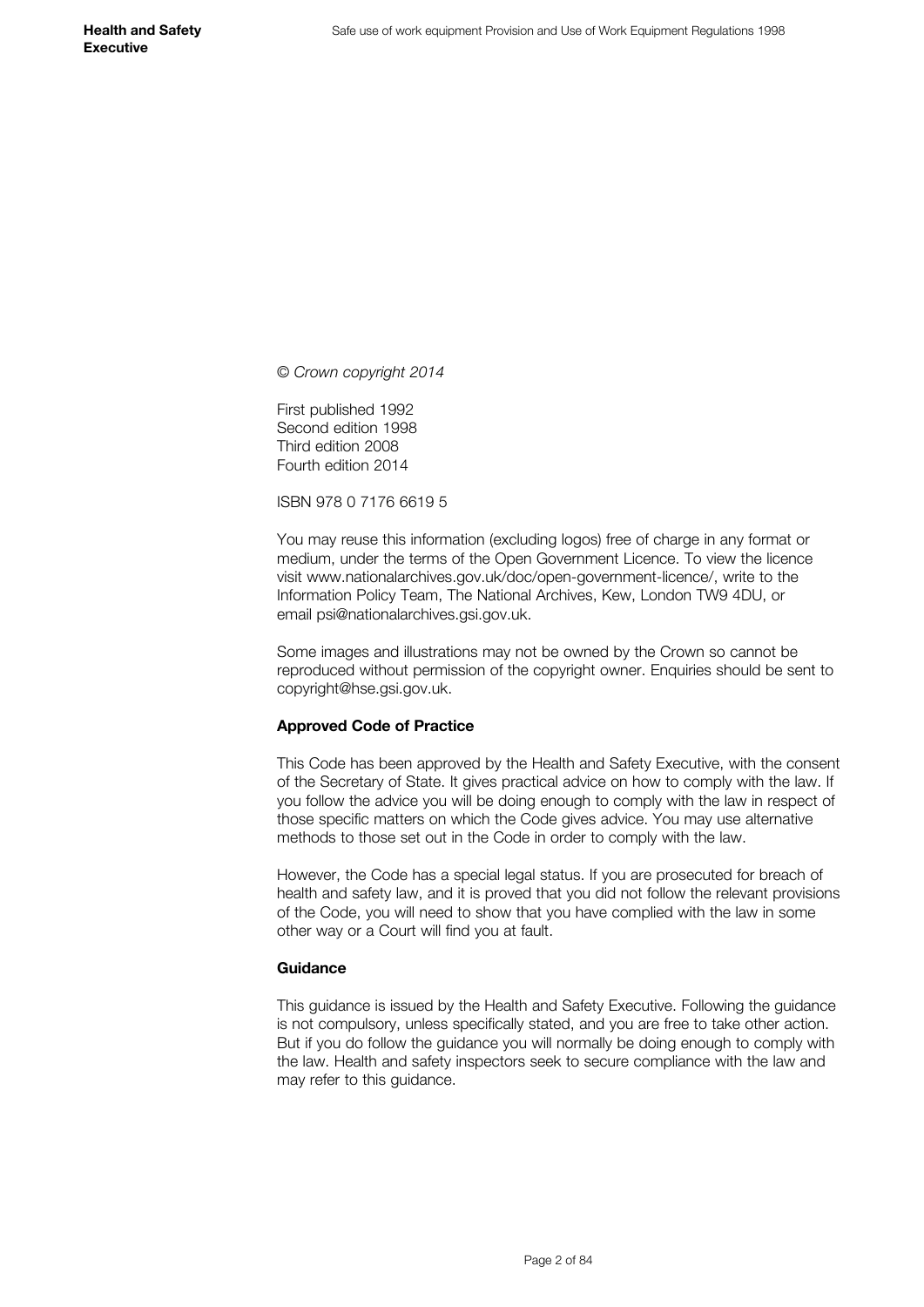## **Contents**

**[Introduction](#page-4-0) 5 The Regulations 8 [Regulation 1 Citation and commencement](#page-7-0) 8 [Regulation 2 Interpretation 8](#page-7-0) [Regulation 3 Application 10](#page-9-0) [Regulation 4 Suitability of work equipment 16](#page-15-0) [Regulation 5 Maintenance 20](#page-19-0) [Regulation 6 Inspection 22](#page-21-0) [Regulation 7 Specific risks 28](#page-27-0) [Regulation 8 Information and instructions 29](#page-28-0) [Regulation 9 Training 3](#page-34-0)1 [Regulation 10 Conformity with Community requirements 35](#page-34-0) [Regulation 11 Dangerous parts of machinery 36](#page-35-0) [Regulation 12 Protection against specified hazards 39](#page-38-0) [Regulation 13 High or very low temperature 4](#page-40-0)2 [Regulation 14 Controls for starting or making a significant change in](#page-41-0)  [operating conditions 4](#page-41-0)3 [Regulation 15 Stop controls 44](#page-43-0) [Regulation 16 Emergency stop controls 45](#page-44-0) [Regulation 17 Controls 46](#page-45-0) [Regulation 18 Control systems 49](#page-48-0) [Regulation 19 Isolation from sources of energy 50](#page-49-0) [Regulation 20 Stability 51](#page-50-0) [Regulation 21 Lighting 52](#page-51-0) [Regulation 22 Maintenance operations 53](#page-52-0) [Regulation 23 Markings 54](#page-53-0) [Regulation 24 Warnings 55](#page-54-0) [Regulation 25 Employees carried on mobile work equipment 57](#page-56-0) [Regulation 26 Rolling over of mobile work equipment 59](#page-58-0) [Regulation 27 Overturning of fork-lift trucks 63](#page-62-0) [Regulation 28 Self-propelled work equipment 64](#page-63-0) [Regulation 29 Remote-controlled self-propelled work equipment 66](#page-65-0) [Regulation 30 Drive shafts 67](#page-66-0) [Regulation 36 Exemption for the armed forces 68](#page-67-0)**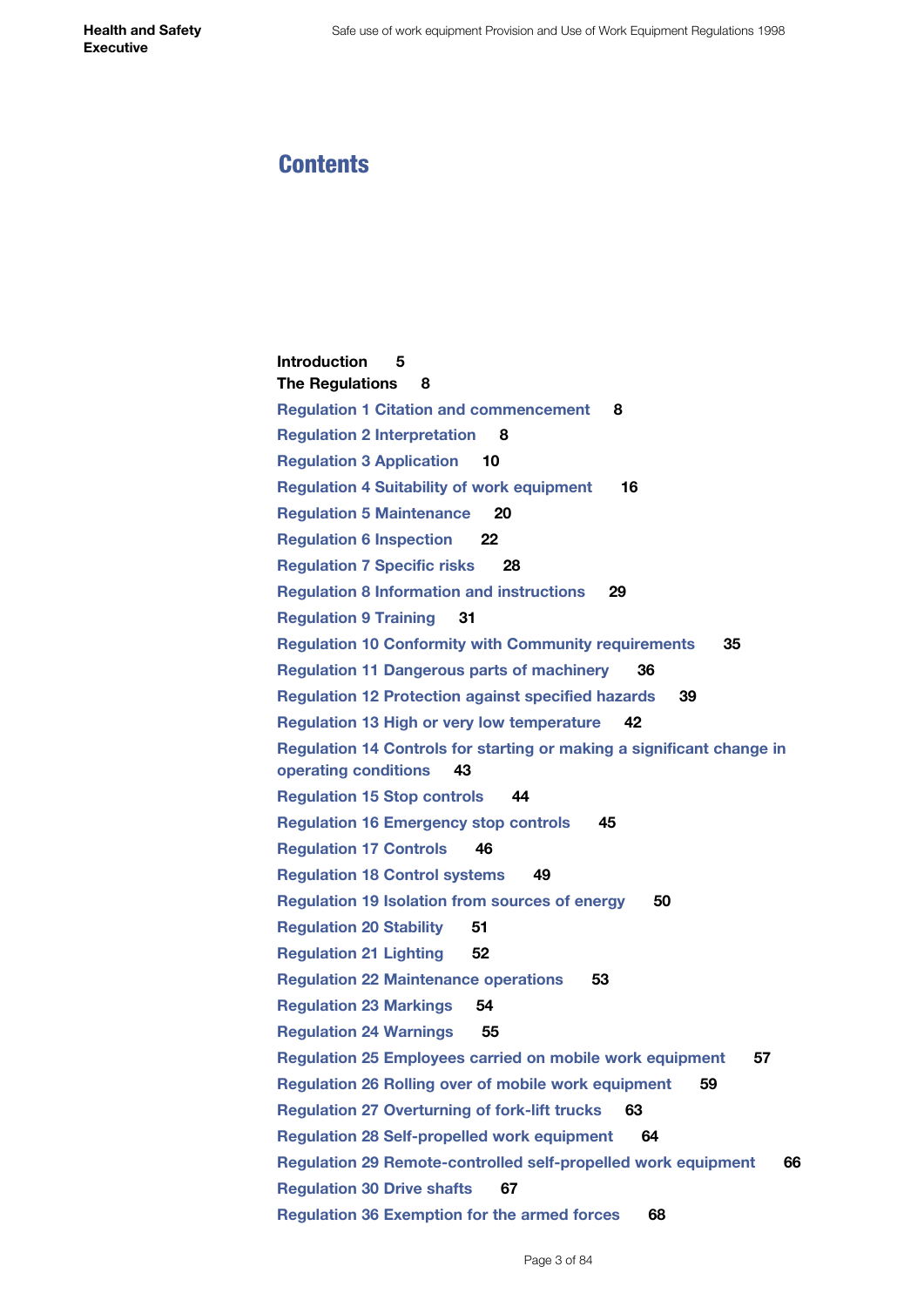#### **[Regulation 37 Transitional provision 68](#page-67-0)**

**[Schedule 1 Instruments which give effect to Community Directives](#page-68-0)  [concerning the safety of products 69](#page-68-0)**

**[Appendix 1 Further guidance on regulation 11 – Dangerous parts of](#page-69-0)  [machinery 70](#page-69-0)**

**[Appendix 2 Approved Code of Practice added by AUWED in 1998 and](#page-75-0)  [made under Section 2 HSWA 76](#page-75-0)**

**[Appendix 3 Notice of Approval 79](#page-78-0)**

**[References 80](#page-79-0)**

**[Further reading 83](#page-82-0)**

**[Further information 84](#page-83-0)**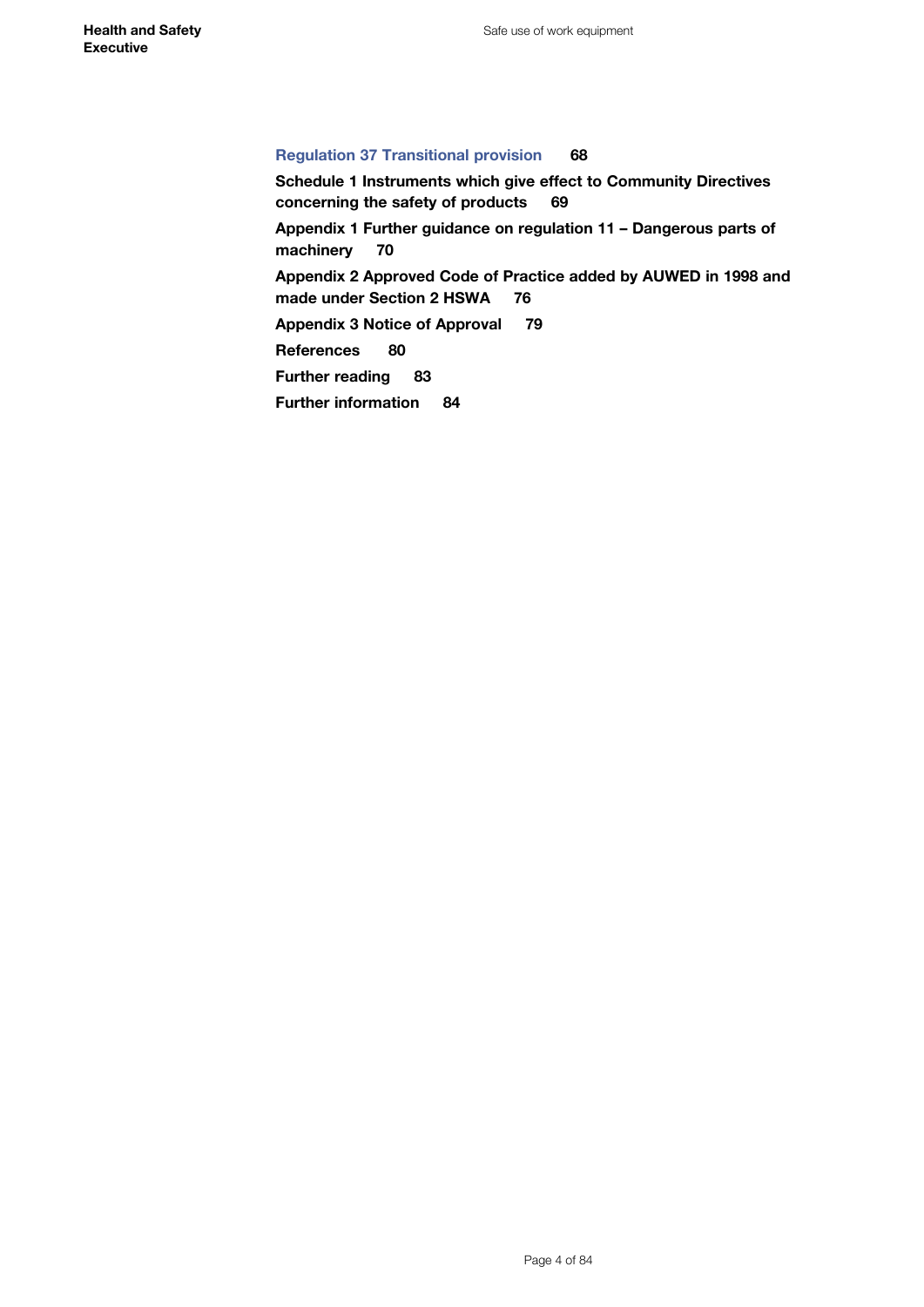# <span id="page-4-0"></span>**Introduction**

#### **About this book**

1 This publication sets out what you should do to comply with the Provision and Use of Work Equipment Regulations 1998 (PUWER). The Approved Code of Practice (ACOP) text and associated guidance provide practical advice on how you can comply with the requirements of the Regulations.

#### **Who should read this book?**

2 Employers, dutyholders and anyone else who has responsibility and/or control – directly or indirectly – for work equipment, such as managers and supervisors. Throughout this book we have referred to the employer and self-employed people who have duties as 'you'. Where the guidance is addressed to some other dutyholder, for example a competent person, the text makes it clear who it is intended for.

## **What does PUWER apply to?**

3 PUWER applies to the provision and use of all work equipment. It cannot be considered in isolation from other health and safety legislation. In particular, it needs to be considered with the requirements of the Health and Safety at Work etc Act 1974 ('the HSW Act').1 The ACOP material and guidance contained in this publication will highlight where this is the case.

4 There is also some overlap between PUWER and other sets of regulations, for example:

- (a) The Lifting Operations and Lifting Equipment Regulations 19982 (LOLER) apply over and above the general requirements of PUWER in dealing with specific hazards/risks associated with lifting equipment and lifting operations;
- (b) The Workplace (Health, Safety and Welfare) Regulations 1992 ('the Workplace Regulations')<sup>3</sup> which cover workplace risks to pedestrians from vehicles;
- (c) The Health and Safety (Display Screen Equipment) Regulations 1992,<sup>4</sup> for example, on lighting;
- (d) The Personal Protective Equipment at Work Regulations 1992 ('the PPE Regulations'),<sup>5</sup> for example, on maintenance;
- (e) The Construction (Design and Management) Regulations 2007 ('CDM');6
- (f) The Road Vehicles (Construction and Use) Regulations 1986;7
- (g) The Work at Height Regulations 2005 ('the Work at Height Regulations') (relating to inspection of work equipment for use when working at height);8
- (h) The Management of Health and Safety at Work Regulations 1999 ('the Management Regulations') relating to risk assessments.<sup>9</sup>

5 If you comply with the more specific regulations, it will normally be enough to comply with the more general requirements in PUWER.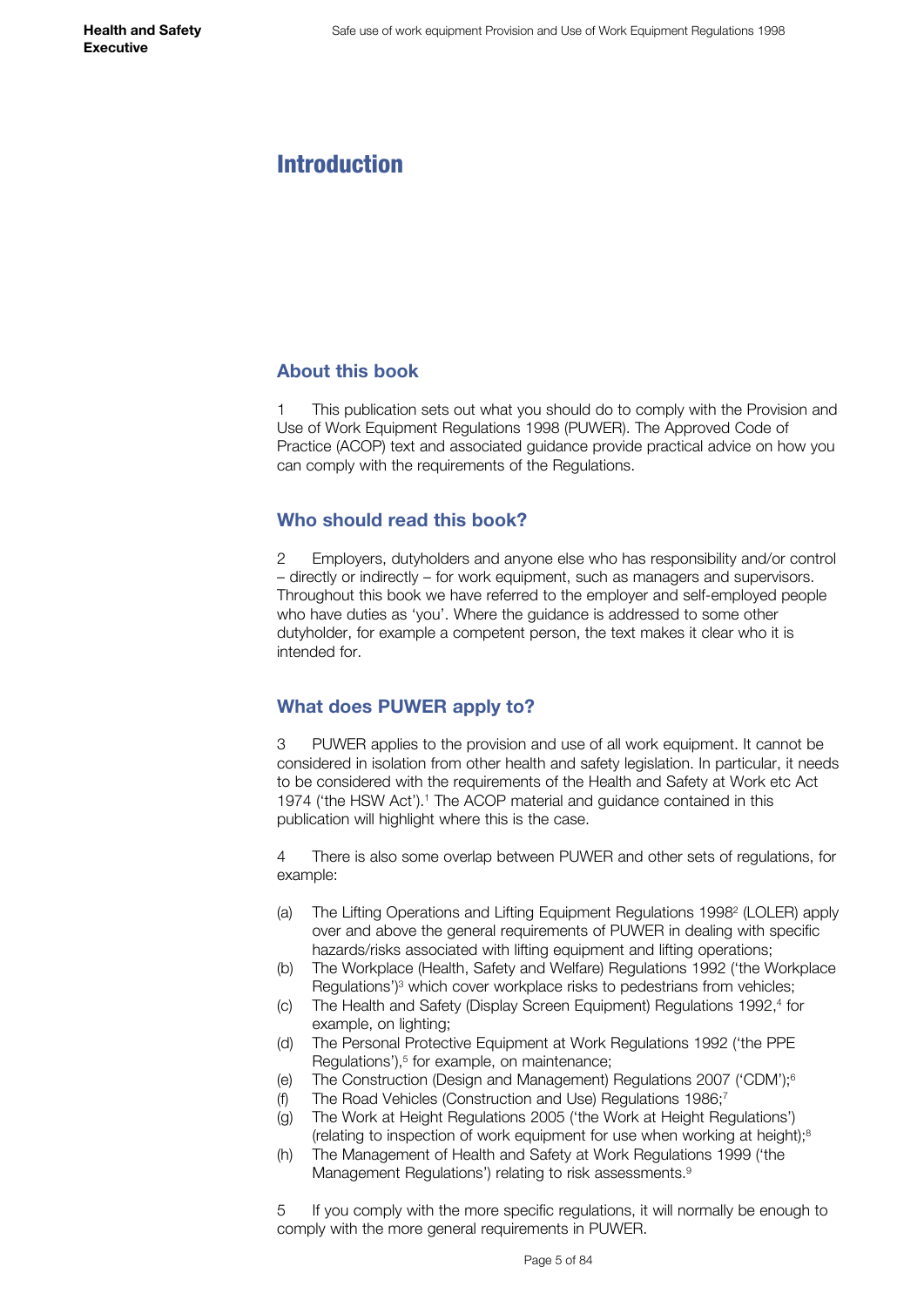6 There are two related PUWER ACOPs which deal in greater detail with the safe use of power presses. L112<sup>10</sup> and the safe use of woodworking machinery L114.11

#### **Where does PUWER apply?**

7 PUWER applies to all workplaces and work situations where the HSW Act applies and extends beyond the mainland of Great Britain to specified offshore areas and activities.

#### **What are the differences between this book and the previous edition?**

- 8 The changes, which are summarised below, have been widely consulted on.
- 9 Changes in this edition include:
- (a) the introduction of short summaries before regulations to help the reader and direct them to other relevant information;
- (b) removal of much of the old introduction and background information;
- (c) references to PUWER 98 have been replaced simply by PUWER;
- (d) minor amendments to ACOP paragraphs, where necessary, to update information;
- (e) guidance material has been simplified where possible and more use made of lists.

#### **About ACOPs**

10 Approved Codes of Practice are approved by the HSE Board with the consent of the Secretary of State. See 'Appendix 3: Notice of Approval' for details.

11 ACOP text explains how to comply with the law in a specific way and has a special status in law. If you do not follow the advice in ACOP text and you are prosecuted for a breach of the law, the court will take your breach of the law as proven unless you can show that you have complied with the law in another equally effective way. If you follow the advice in an ACOP, you can be sure that you will be doing enough to comply with the law.

12 Guidance text is different – following it is not compulsory, unless specifically stated. If you follow it, you will normally be doing enough to comply with the law, but you may use other methods. The ACOP describes preferred or recommended methods that can be used (or standards to be met) to comply with the Regulations and the duties imposed by the HSW Act. The accompanying guidance also provides advice on achieving compliance, or it may give information of a general nature, including explanation of the requirements of the law, more specific technical information or references to further sources of information.

13 The legal status of ACOP and guidance text is given on the copyright page.

#### **Presentation**

Page 6 of 84 14 The ACOP text is set out in **bold** and the accompanying guidance in normal type, the text of the regulations is in *italics*. Coloured borders also indicate each section clearly. Some regulations are preceded by a short summary of the main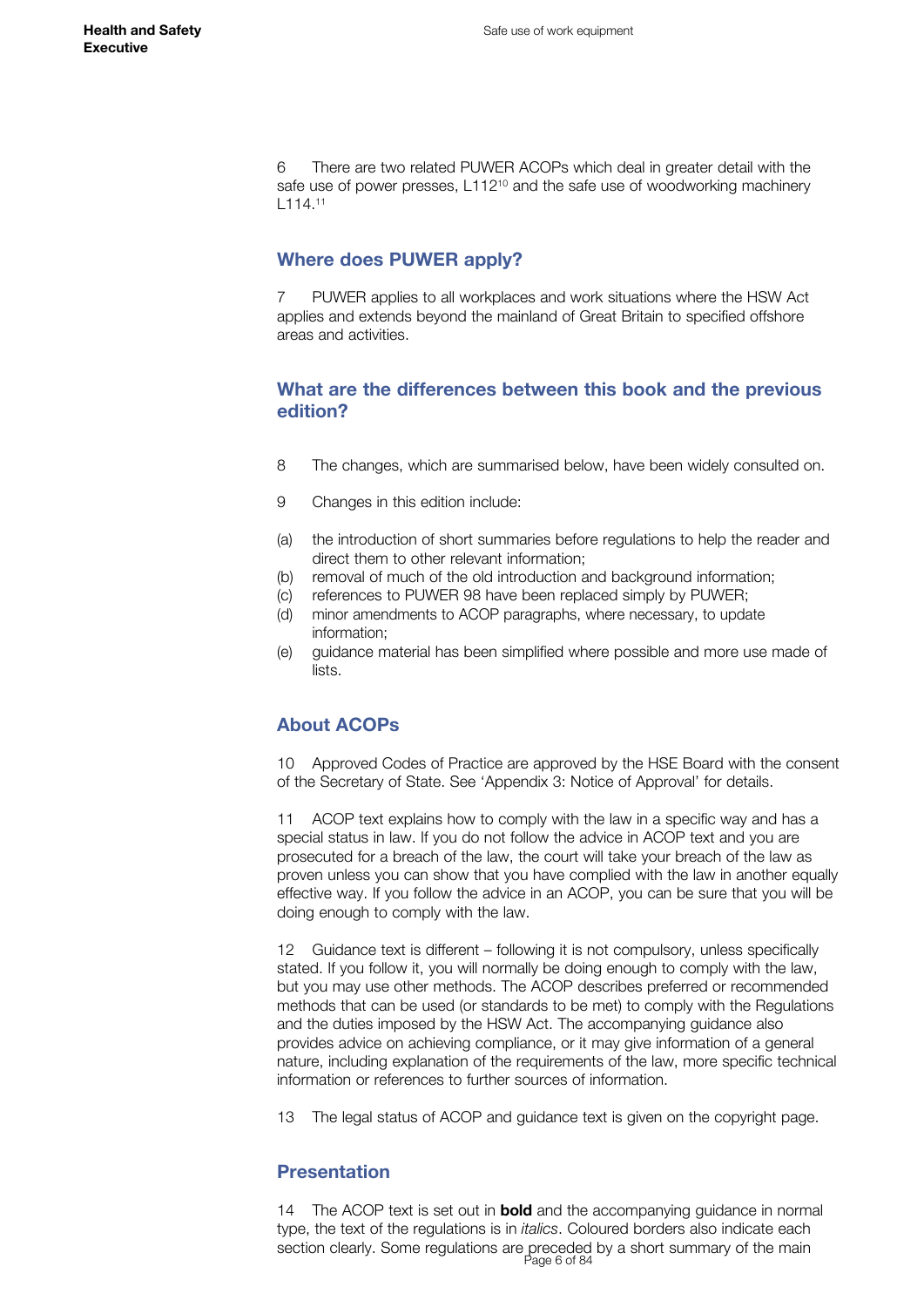duties imposed by that regulation. This text has no 'status' (such as ACOP/ guidance) and is for information only. Its purpose is to help the reader navigate the document.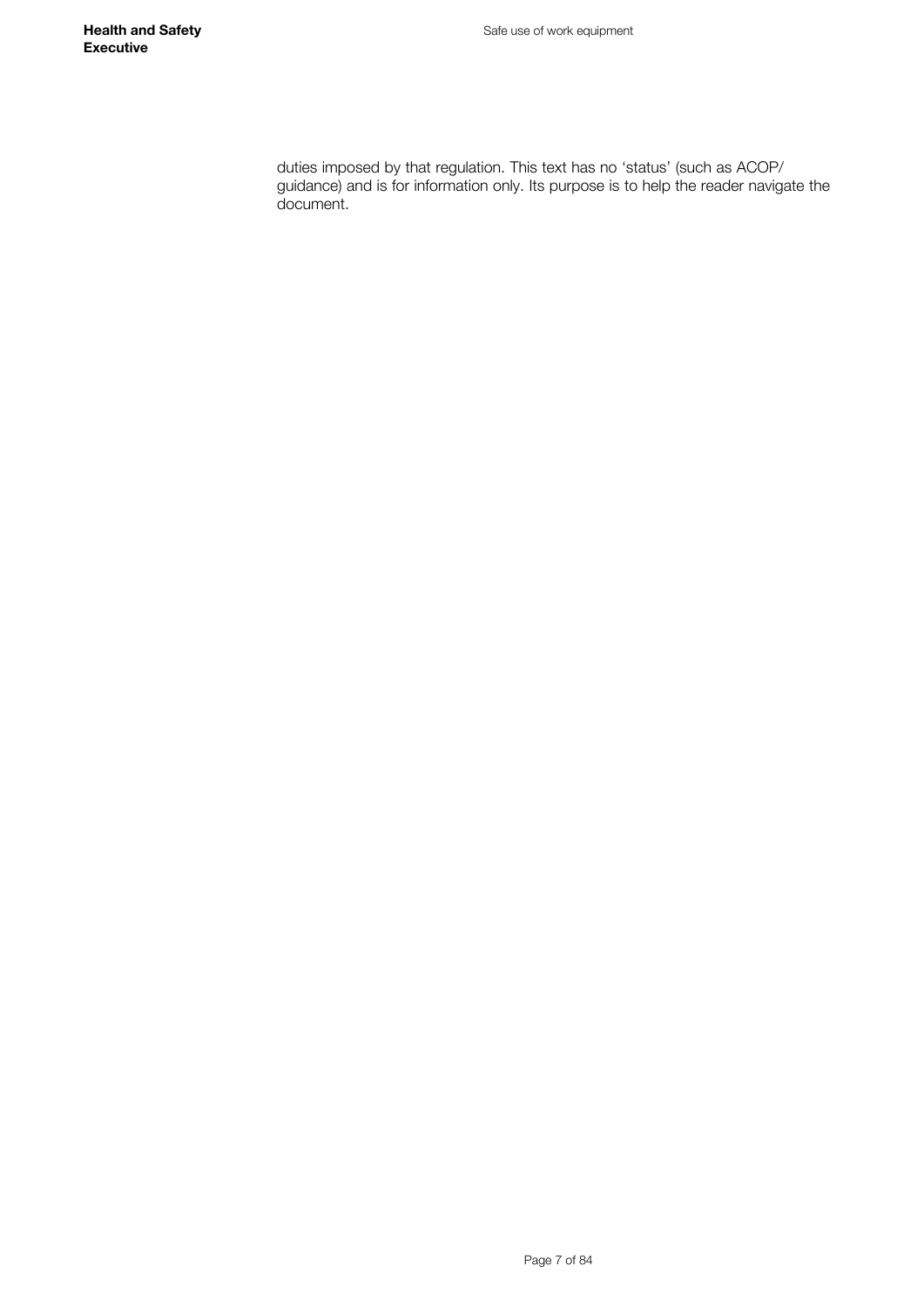## <span id="page-7-0"></span>The Regulations

# Regulation 1 Citation and commencement

**Regulation 1**

*These Regulations may be cited as the Provision and Use of Work Equipment Regulations 1998 and shall come into force on 5th December 1998.*

## Regulation 2 Interpretation

| $\overline{2}$<br><b>Regulation</b> | In these Regulations, unless the context otherwise requires-<br>(1)                                                                                                                                                                                                                                     |
|-------------------------------------|---------------------------------------------------------------------------------------------------------------------------------------------------------------------------------------------------------------------------------------------------------------------------------------------------------|
|                                     | "the 1974 Act" means the Health and Safety at Work etc. Act 1974;                                                                                                                                                                                                                                       |
|                                     | "employer" except in regulation 3(2) and (3) includes a person to whom the<br>requirements imposed by these Regulations apply by virtue of regulation 3(3)(a) and<br>$(b)$ ;                                                                                                                            |
|                                     | "essential requirements" means requirements described in regulation 10(1);                                                                                                                                                                                                                              |
|                                     | "the Executive" means the Health and Safety Executive;                                                                                                                                                                                                                                                  |
|                                     | "inspection" in relation to an inspection under paragraph $(1)$ or (2) of regulation 6–                                                                                                                                                                                                                 |
|                                     | means such visual or more rigorous inspection by a competent person<br>(a)<br>as is appropriate for the purpose described in the paragraph;<br>where it is appropriate to carry out testing for the purpose, includes<br>(b)<br>testing the nature and extent of which are appropriate for the purpose; |
|                                     | "power press" means a press or press brake for the working of metal by means of<br>tools, or for die proving, which is power driven and which embodies a flywheel and<br>clutch;                                                                                                                        |
|                                     | "thorough examination" in relation to a thorough examination under paragraph (1),<br>$(2)$ , $(3)$ or $(4)$ of regulation 32-                                                                                                                                                                           |
|                                     | means a thorough examination by a competent person;<br>(a)<br>includes testing the nature and extent of which are appropriate for the<br>(b)<br>purpose described in the paragraph;                                                                                                                     |
|                                     | "use" in relation to work equipment means any activity involving work equipment<br>and includes starting, stopping, programming, setting, transporting, repairing,<br>modifying, maintaining, servicing and cleaning;                                                                                   |
|                                     | "work equipment" means any machinery, appliance, apparatus, tool or installation<br>for use at work (whether exclusively or not);                                                                                                                                                                       |
|                                     | and related expressions shall be construed accordingly.                                                                                                                                                                                                                                                 |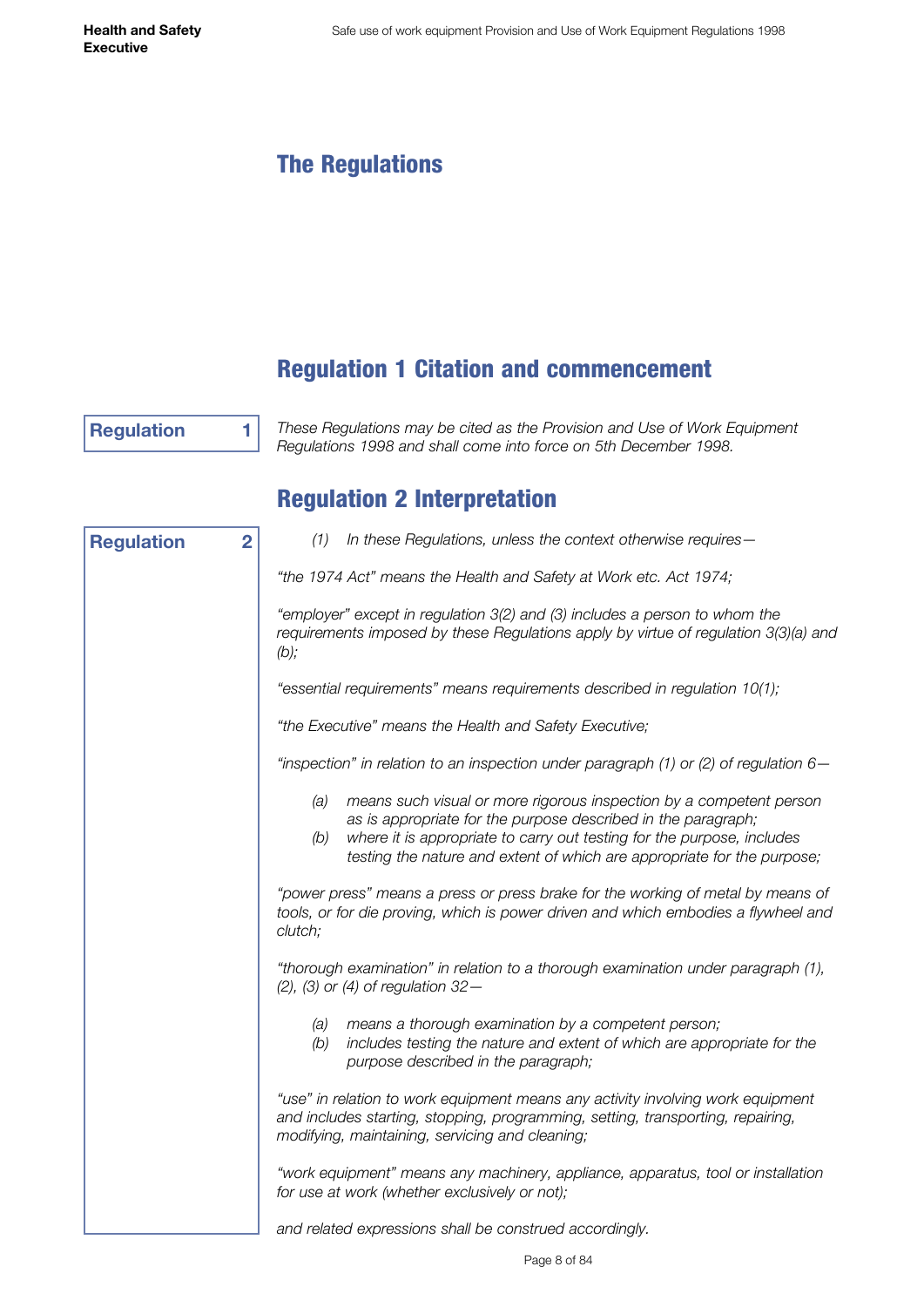

**Guidance 2**

*(2) Any reference in regulations 32 to 34 or Schedule 3 to a guard or protection device is a reference to a guard or protection device provided for the tools of a power press.*

*(3) Any reference in regulation 32 or 33 to a guard or protection device being on a power press shall, in the case of a guard or protection device designed to operate while adjacent to a power press, be construed as a reference to its being adjacent to it.*

- *(4) Any reference in these Regulations to—*
- *(a) a numbered regulation or Schedule is a reference to the regulation or Schedule in these Regulations so numbered; and*
- *(b) a numbered paragraph is a reference to the paragraph so numbered in the regulation in which the reference appears.*

#### **Inspection**

15 The term 'inspection' is used in PUWER. The purpose of an inspection is to identify whether the equipment can be operated, adjusted and maintained safely and that any deterioration (for example, any defect, damage or wear) can be detected and remedied before it results in unacceptable risks.

#### **Use**

16 The definition of 'use' is wide and includes all activities involving work equipment such as stopping or starting the equipment, repair, modification, maintenance and servicing. In addition to operations normally considered as use, cleaning and transport of the equipment are also included. In this context 'transport' means, for example using a lift truck to carry goods around a warehouse.

#### **Work equipment**

17 The scope of 'work equipment' is extremely wide. It covers almost any equipment used at work, including:

- (a) 'toolbox tools' such as hammers, knives, handsaws, meat cleavers etc;
- (b) single machines such as drilling machines, circular saws, photocopiers, combine harvesters, dumper trucks etc;
- (c) apparatus such as laboratory apparatus (Bunsen burners etc);
- (d) lifting equipment such as hoists, lift trucks, elevating work platforms, lifting slings etc;
- (e) other equipment such as ladders, pressure water cleaners etc;
- (f) an installation such as a series of machines connected together, for example a paper-making line or enclosure for providing sound insulation or scaffolding or similar access equipment (except where CDM imposes more detailed requirements).

18 PUWER applies to work equipment (as identified in regulation 2) whether it is new, existing or second-hand.

19 'Installation' does not include an offshore installation, but it does include any equipment attached or connected to it.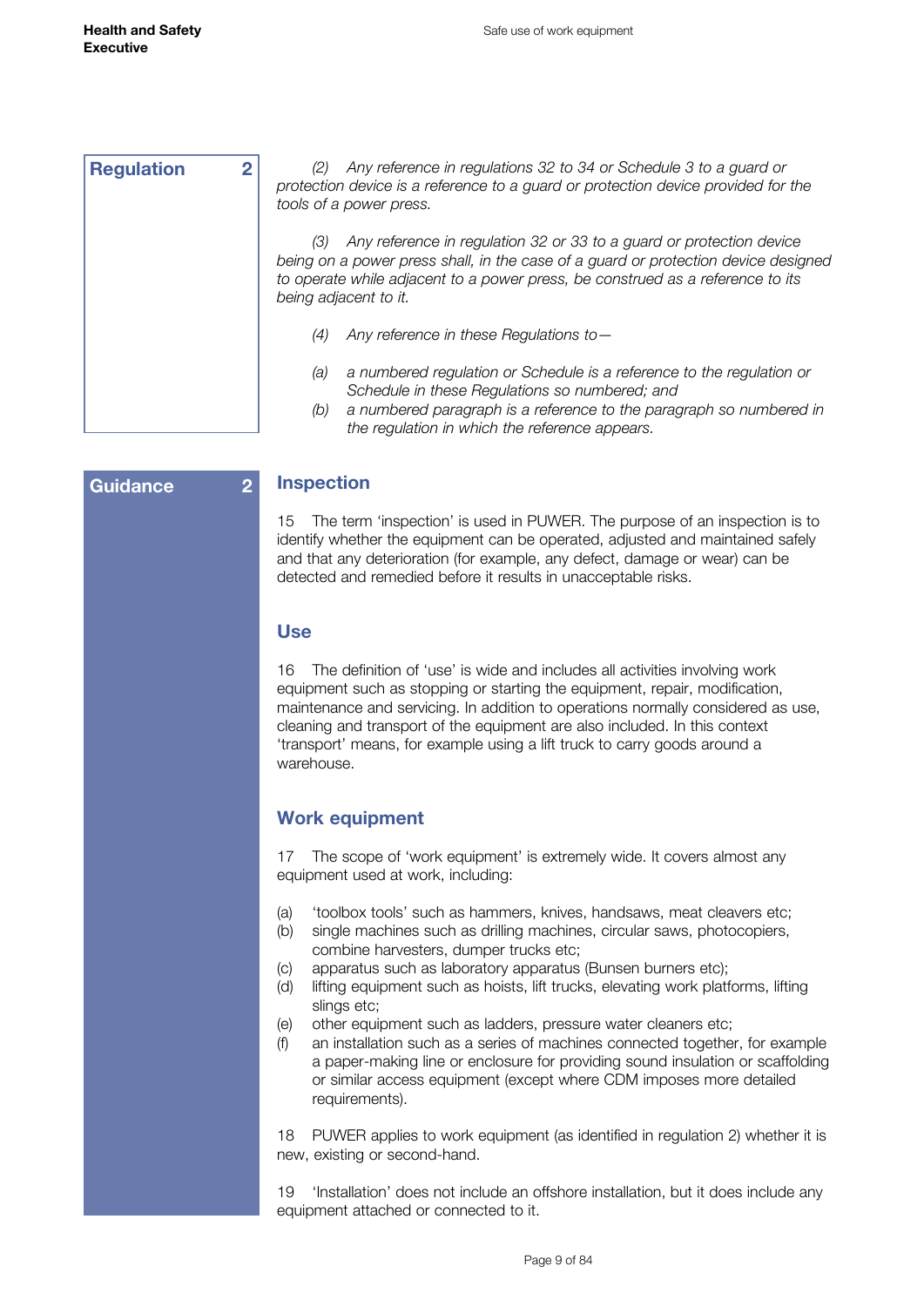<span id="page-9-0"></span>

| <b>Guidance</b> | $\overline{2}$ | 20                       | The following are not classified as work equipment:                                                                                                                                                                                                                                                                                                                                                                                                                                                                                                                                                                                                                                                                                                                                                                                                                                 |
|-----------------|----------------|--------------------------|-------------------------------------------------------------------------------------------------------------------------------------------------------------------------------------------------------------------------------------------------------------------------------------------------------------------------------------------------------------------------------------------------------------------------------------------------------------------------------------------------------------------------------------------------------------------------------------------------------------------------------------------------------------------------------------------------------------------------------------------------------------------------------------------------------------------------------------------------------------------------------------|
|                 |                | (a)<br>(b)<br>(c)<br>(d) | livestock;<br>substances (for example acids, alkalis, slurry, cement, water);<br>structural items (for example walls, stairs, roofs, fences);<br>private cars.                                                                                                                                                                                                                                                                                                                                                                                                                                                                                                                                                                                                                                                                                                                      |
|                 |                |                          | <b>Motor vehicles</b>                                                                                                                                                                                                                                                                                                                                                                                                                                                                                                                                                                                                                                                                                                                                                                                                                                                               |
|                 |                | 21                       | Motor vehicles being used for work activities, which are not privately owned<br>fall within the scope of PUWER. When these vehicles are used on public roads or<br>in a public place, the more specific road traffic legislation takes precedence. When<br>such vehicles are used off the public highway and the road traffic law does not<br>apply, for example on a dock road, PUWER and the HSW Act would normally take<br>precedence unless relevant local by-laws are in operation - for example, road traffic<br>by-laws at some airports. Drivers should hold a Department for Transport driving<br>licence and vehicles should be maintained to the normal standards required for use<br>on the public highway, ie they should have an MOT certificate, where necessary, or<br>be maintained to equivalent standards where statutory testing is not a legal<br>requirement. |
|                 |                |                          | <b>Aircraft</b>                                                                                                                                                                                                                                                                                                                                                                                                                                                                                                                                                                                                                                                                                                                                                                                                                                                                     |
|                 |                | 22                       | The design, operation and maintenance of civilian aircraft airworthiness is<br>subject to other specific legislation, such as the Air Navigation Order 2009. <sup>12</sup> This<br>legislation takes precedence over PUWER.                                                                                                                                                                                                                                                                                                                                                                                                                                                                                                                                                                                                                                                         |
|                 |                |                          | When is an employee considered to be 'at work'?                                                                                                                                                                                                                                                                                                                                                                                                                                                                                                                                                                                                                                                                                                                                                                                                                                     |
|                 |                | 23                       | Section 52(1)(b) and (c) of the HSW Act says that 'an employee is at work<br>throughout the time when he is in the course of his employment, but not<br>otherwise', and 'a self-employed person is at work throughout such time as he<br>devotes to work as a self-employed person.'                                                                                                                                                                                                                                                                                                                                                                                                                                                                                                                                                                                                |

## Regulation 3 Application

- *(1) These Regulations shall apply—*
- *(a) in Great Britain; and*
- *(b) outside Great Britain as sections 1 to 59 and 80 to 82 of the 1974 Act apply by virtue of the Health and Safety at Work etc. Act 1974 (Application outside Great Britain) Order 1995 ("the 1995 Order").*

*(2) The requirements imposed by these Regulations on an employer in respect of work equipment shall apply to such equipment provided for use or used by an employee of his at work.*

*(3) The requirements imposed by these Regulations on an employer shall also apply—*

- *(a) to a self-employed person, in respect of work equipment he uses at work;*
- *(b) subject to paragraph (5), to a person who has control to any extent of— (i) work equipment;*

| <b>Regulation</b> | 3 |
|-------------------|---|
|                   |   |
|                   |   |
|                   |   |
|                   |   |
|                   |   |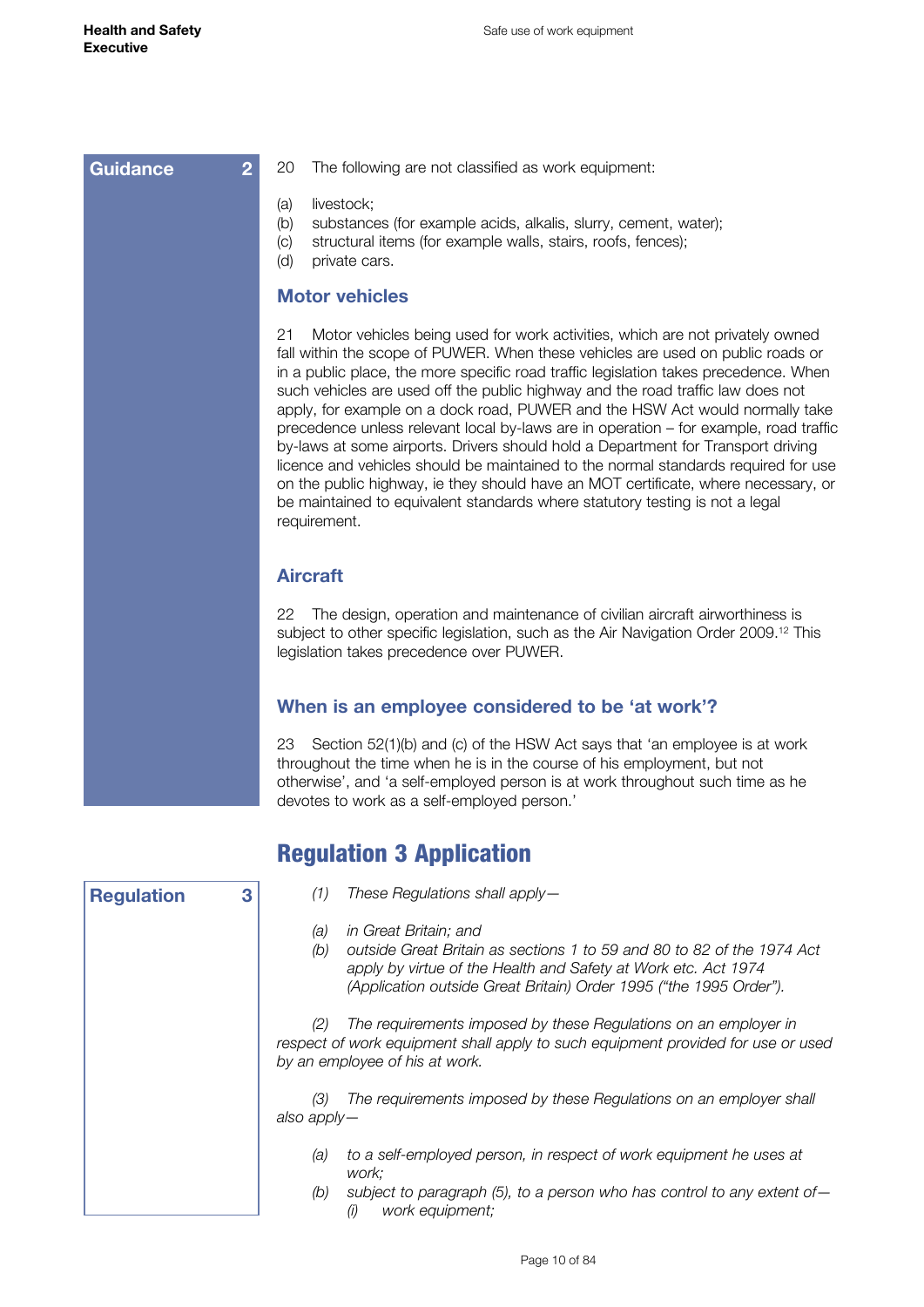| <b>Regulation</b> | 3 | a person at work who uses or supervises or manages the use of<br>(ii)<br>work equipment; or<br>the way in which work equipment is used at work,<br>(iii)<br>and to the extent of his control.                                                                                                                                                                                           |
|-------------------|---|-----------------------------------------------------------------------------------------------------------------------------------------------------------------------------------------------------------------------------------------------------------------------------------------------------------------------------------------------------------------------------------------|
|                   |   | Any reference in paragraph (3)(b) to a person having control is a<br>(4)<br>reference to a person having control in connection with the carrying on by him of a<br>trade, business or other undertaking (whether for profit or not).                                                                                                                                                    |
|                   |   | The requirements imposed by these Regulations shall not apply to a<br>(5)<br>person in respect of work equipment supplied by him by way of sale, agreement for<br>sale or hire-purchase agreement.                                                                                                                                                                                      |
|                   |   | (6) Subject to paragraphs (7) to (10), these Regulations shall not impose any<br>obligation in relation to a ship's work equipment (whether that equipment is used<br>on or off the ship).                                                                                                                                                                                              |
|                   |   | Where merchant shipping requirements are applicable to a ship's work<br>(7)<br>equipment, paragraph (6) shall relieve the shore employer of his obligations under<br>these Regulations in respect of that equipment only where he has taken all<br>reasonable steps to satisfy himself that the merchant shipping requirements are<br>being complied with in respect of that equipment. |
|                   |   | In a case where the merchant shipping requirements are not applicable<br>(8)<br>to the ship's work equipment by reason only that for the time being there is no<br>master, crew or watchman on the ship, those requirements shall nevertheless be<br>treated for the purpose of paragraph (7) as if they were applicable.                                                               |
|                   |   | (9) Where the ship's work equipment is used in a specified operation<br>paragraph (6) shall not apply to regulations 7 to 9, 11 to 13, 20 to 22 and 30 (each<br>as applied by regulation 3).                                                                                                                                                                                            |
|                   |   | (10) Paragraph (6) does not apply to a ship's work equipment provided for<br>use or used in an activity (whether carried on in or outside Great Britain) specified<br>in the 1995 Order save that it does apply to $-$                                                                                                                                                                  |
|                   |   | the loading, unloading, fuelling or provisioning of the ship; or<br>(a)<br>the construction, reconstruction, finishing, refitting, repair, maintenance,<br>(b)<br>cleaning or breaking up of the ship.                                                                                                                                                                                  |
|                   |   | $(11)$ In this regulation -                                                                                                                                                                                                                                                                                                                                                             |
|                   |   | "master" has the meaning assigned to it by section 313(1) of the Merchant<br>Shipping Act 1995;                                                                                                                                                                                                                                                                                         |
|                   |   | "merchant shipping requirements" means the requirements of regulations 3 and 4<br>of the Merchant Shipping (Guarding of Machinery and Safety of Electrical<br>Equipment) Regulations 1988 and regulations 5 to 10 of the Merchant Shipping<br>(Hatches and Lifting Plant) Regulations 1988;                                                                                             |
|                   |   | "ship" has the meaning assigned to it by section 313(1) of the Merchant Shipping<br>Act 1995 save that it does not include an offshore installation;                                                                                                                                                                                                                                    |
|                   |   | "shore employer" means an employer of persons (other than the master and crew<br>of any ship) who are engaged in a specified operation;                                                                                                                                                                                                                                                 |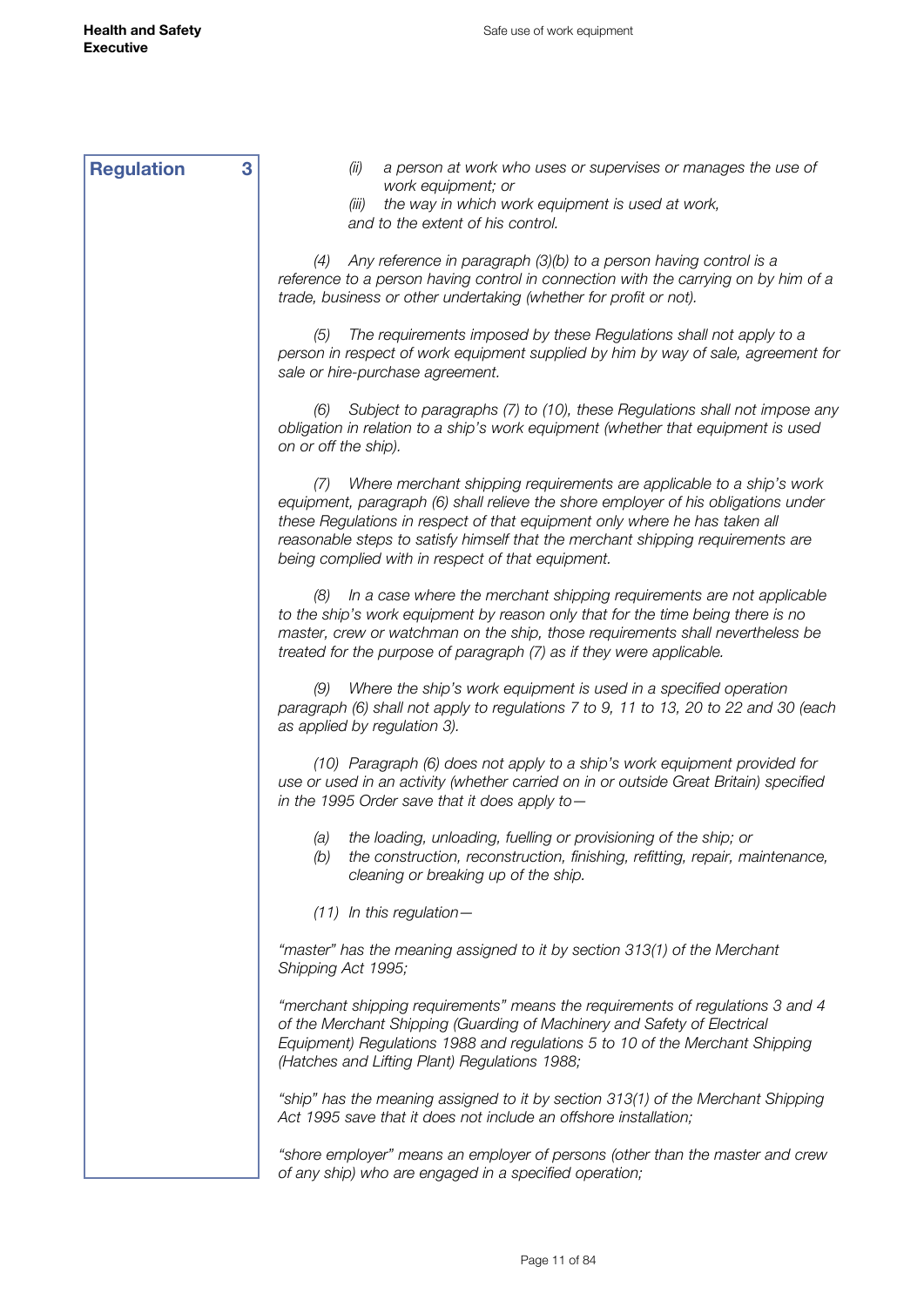**Regulation 3**

**Guidance 3**

*"specified operation" means an operation in which the ship's work equipment is used—*

- *(a) by persons other than the master and crew; or*
- *(b) where persons other than the master and crew are liable to be exposed to a risk to their health or safety from its use.*

#### **Where PUWER applies**

#### 24 PUWER applies:

- (a) to all sectors where the HSW Act applies, not only factories, offices and shops but also, for example schools, universities, hospitals, hotels, places of entertainment and offshore oil and gas installations;
- (b) to work equipment used in the common parts of shared buildings (such as lifts), private roads and paths on industrial estates and business parks and temporary work sites, including construction sites;
- (c) throughout Great Britain and has effect wherever work is done by the employed or the self-employed except for domestic work in a private household;
- (d) to equipment used by homeworkers; and to hotels, nursing homes and similar establishments and to parts of workplaces where 'domestic' staff are employed, such as the kitchens of hostels or sheltered accommodation.

#### **Who has duties under PUWER?**

- 25 PUWER places duties on:
- (a) employers;
- (b) the self-employed;
- (c) people who have control of work equipment.

The duty on people who have control of work equipment reflects the way that work equipment is used in industry where there may not necessarily be a direct 'employment' relationship between the user and the person who controls the work equipment. For example, temporary workers supplied by an employment business ('agency') will be under the control of a user business (often called the client or hirer) that uses their services, and which will have duties towards them under regulation 3(3)(b). Similarly, where a subcontractor carries out work at another person's premises with work equipment provided by that person or someone else who controls the equipment but not its use, such as a plant hire company. This approach is in line with that taken in CDM, LOLER and in the Work at Height Regulations.

26 Although only the courts can give an authoritative interpretation of the law, in considering the application of these Regulations and ACOP/guidance to people working under another's direction, the following information should be considered: if people working under the control and direction of others are treated as selfemployed for tax and national insurance purposes, they are nevertheless treated as their employees for health and safety purposes. It may therefore be necessary to take appropriate action to protect them. If any doubt exists about who is responsible for the health and safety of a worker this should be clarified and included in the terms of the contract. However, a legal duty under the HSW Act cannot be passed on by means of a contract and there will still be duties towards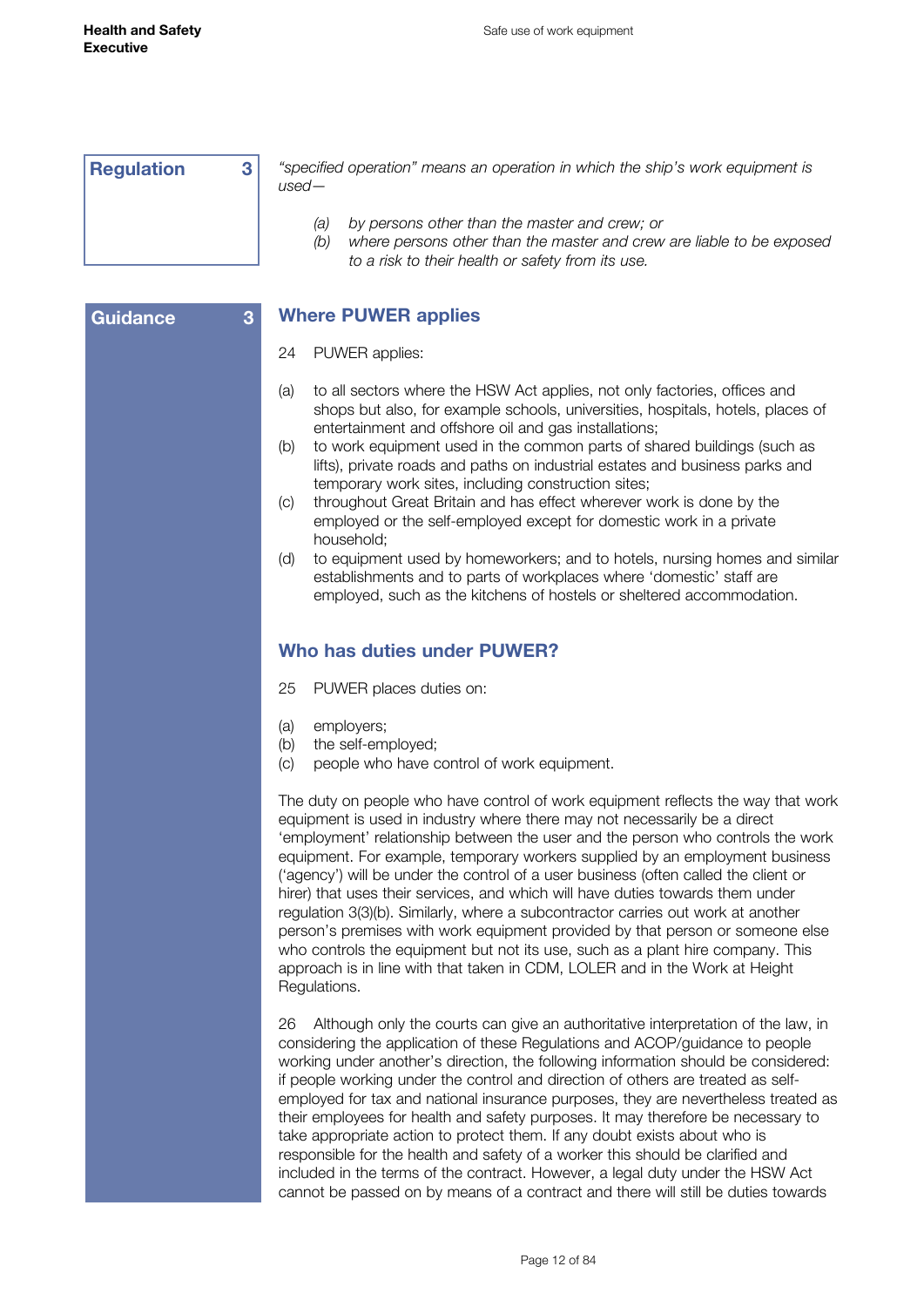#### others under section 3 of the HSW Act. If such workers are employed on the basis that they are responsible for their own health and safety, legal advice should be sought before doing so. **Guidance 3**

#### **Employer's duties**

27 If you are an employer (whether as an individual, partnership or company) you have a duty to ensure that items of work equipment provided for your employees and the self-employed working for you comply with PUWER. You have a legal duty to consult with your employees on matters relating to health and safety in the workplace. For further information see the HSE leaflet *Consulting employees on health and safety: A brief guide to the law*13 or see HSE's worker involvement web pages at www.hse.gov.uk/involvement.

#### **Self-employed people's duties**

28 If you are self-employed, you have a duty to ensure that work equipment you provide for work or use at work complies with PUWER.

#### **The duties of 'those in control of work equipment'**

29 If you provide work equipment for use at work, where you do not control its use or the premises where it is to be used, you should still ensure that the work equipment complies with PUWER. People in control of non-domestic premises who provide work equipment which is used by other people at work should also comply with PUWER. PUWER places duties on employers and the self-employed; offshore this includes owners, operators and contractors. Their duties cover both their own employees and, as people having control of work equipment, other workers who may be affected. Meeting these duties where a number of employers and their employees are involved requires co-operation and co-ordination of activities. For example, the owner of a multi-occupied building has a legal responsibility to ensure that a lift complies with the Regulations, and the main contractor of a construction site would be responsible for a scaffold.

#### **Employees' duties**

30 If you are an employee you do not have any specific duties under PUWER, but you do have general legal duties to take reasonable care of yourself and others who could be affected by your actions, and to co-operate with your employer so that your employer can comply with their health and safety duties and requirements. If you are an employee, or working under someone else's control, the law says you must:

- (a) report any safety hazard you identify to your employer;
- (b) use the equipment and safety devices supplied or given to you properly, in accordance with any training and instructions (unless you think that would be unsafe, in which case you should seek further instructions before continuing).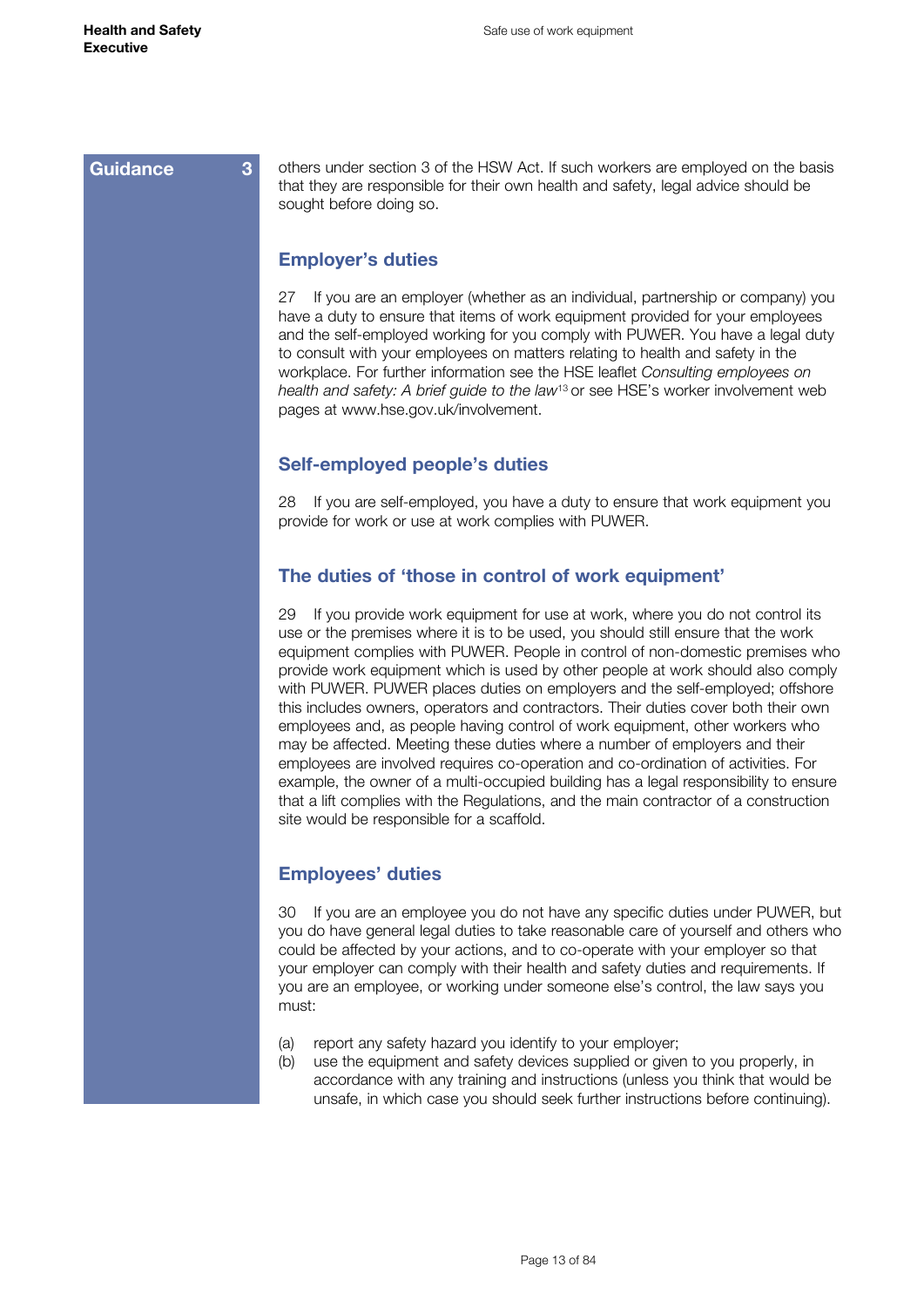| 3<br>Guidance | Where employees provide their own work equipment for use<br>at work                                                                                                                                                                                                                                                                                                                                                                                                                                                                                                                                                                                       |
|---------------|-----------------------------------------------------------------------------------------------------------------------------------------------------------------------------------------------------------------------------------------------------------------------------------------------------------------------------------------------------------------------------------------------------------------------------------------------------------------------------------------------------------------------------------------------------------------------------------------------------------------------------------------------------------|
|               | 31<br>PUWER also covers situations where employees provide their own work<br>equipment. For example, where builders use their own trowels or hammers.                                                                                                                                                                                                                                                                                                                                                                                                                                                                                                     |
|               | <b>Multi-occupancy or multi-occupier sites</b>                                                                                                                                                                                                                                                                                                                                                                                                                                                                                                                                                                                                            |
|               | 32<br>On multi-occupancy or multi-contractor sites where several dutyholders share<br>the use of equipment, you must agree among yourselves that one of you takes<br>responsibility for ensuring that the equipment complies with PUWER (and any other<br>relevant legislation), particularly regulation 11 of the Management Regulations.<br>Paragraphs 33-39 examine such situations in detail in the construction and<br>offshore sectors, but similar principles apply in other sectors.                                                                                                                                                              |
|               | <b>Application to the construction industry</b>                                                                                                                                                                                                                                                                                                                                                                                                                                                                                                                                                                                                           |
|               | In the construction industry items of work equipment on sites are often used<br>33<br>by a number of different contractors. Regulation 3 places a duty on each contractor<br>to ensure that any work equipment used by their employees (or themselves in the<br>case of self-employed contractors) conforms to, and is used in accordance with,<br>these Regulations.                                                                                                                                                                                                                                                                                     |
|               | 34<br>It also requires, to the extent that their control allows, the same duty from<br>those people who exercise control over the equipment or the way that it is used.<br>For example, people hiring out equipment for others to use often play the leading<br>role in inspecting and maintaining the equipment since they determine the<br>maintenance schedules and availability of their machines. On the other hand, the<br>users may be more directly concerned, for example, with organising, instructing<br>and training their employees to use it safely since the conduct of their own<br>employees is a matter for them rather than the hirer. |
|               | 35<br>The actions of others, such as hirers, may help employers and the self-<br>employed to meet their duties. However, that does not reduce the employer's or<br>the self-employed person's duty to make sure that they are meeting the<br>requirements of the Regulations. Effective co-ordination between everyone involved<br>is essential to make sure that everyone meets their legal duties.                                                                                                                                                                                                                                                      |
|               | The arrangements required by regulation 11 of the Management Regulations<br>36<br>have been strengthened by CDM.                                                                                                                                                                                                                                                                                                                                                                                                                                                                                                                                          |
|               | 37<br>CDM requires the appointment of a single person or firm ('the principal<br>contractor') to co-ordinate health and safety matters on site. The principal<br>contractor also has a duty to ensure that all contractors co-operate on health and<br>safety matters. Where the use of equipment by a wide range of people from a<br>number of different employers requires particular attention or co-ordination, this<br>should be addressed in the construction phase health and safety plan.<br>Co-operation and exchanging information is vital when equipment is shared. All<br>users need to know:                                                |
|               | who is responsible for the co-ordination of the equipment;<br>(a)<br>that changes in conditions of use need to be reported to that person;<br>(b)<br>whether there are any limitations on the use of the equipment;<br>(c)<br>(d)<br>how the equipment can be used safely.                                                                                                                                                                                                                                                                                                                                                                                |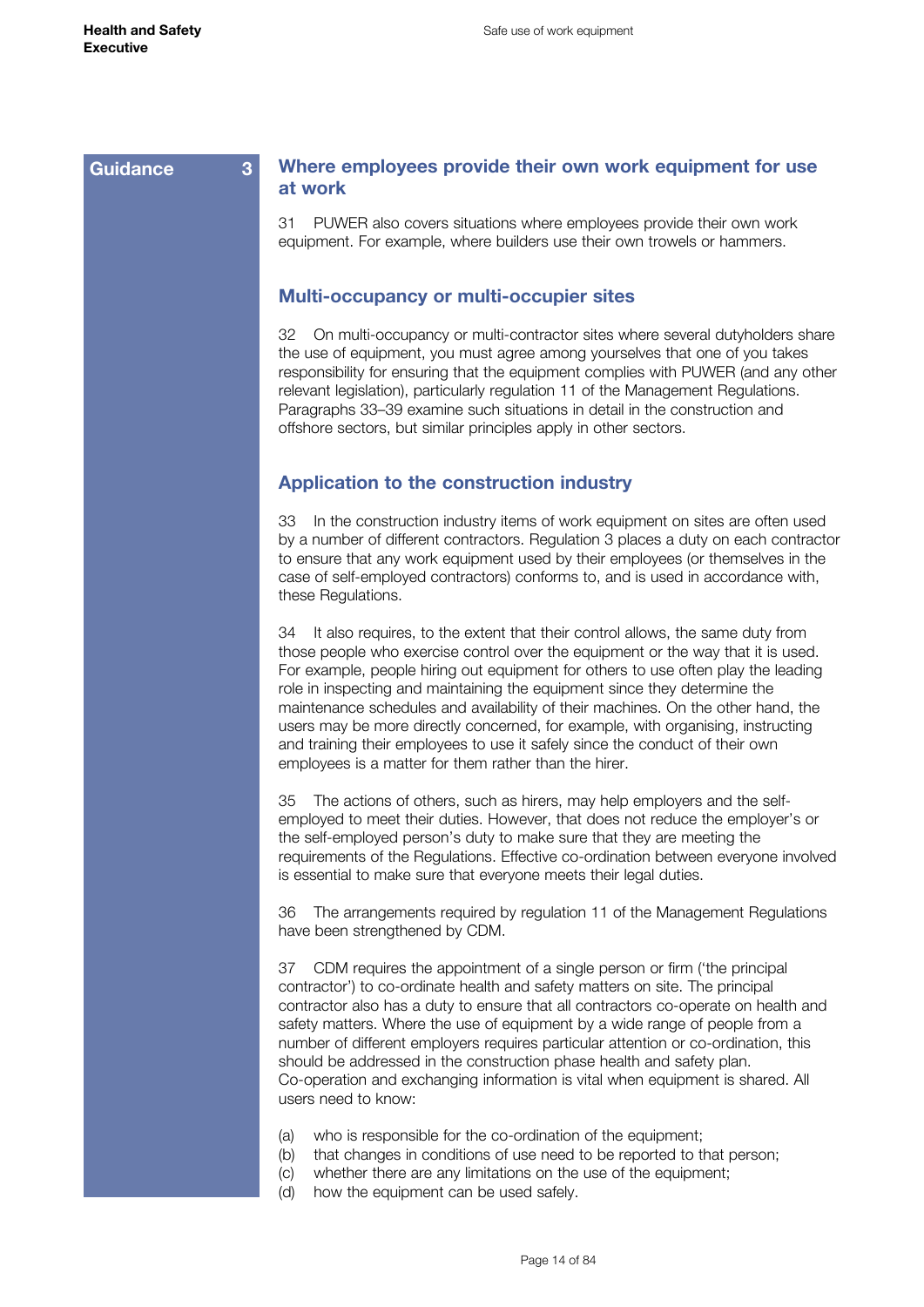| 3<br><b>Guidance</b> | <b>Application to the offshore industry</b>                                                                                                                                                                                                                                                                                                                                                                                                                                                                                                                                                                                                                                                                                                                                                                                                                                                                                                                                                                                                                                                                                                                                                                                                                                                                                                                           |
|----------------------|-----------------------------------------------------------------------------------------------------------------------------------------------------------------------------------------------------------------------------------------------------------------------------------------------------------------------------------------------------------------------------------------------------------------------------------------------------------------------------------------------------------------------------------------------------------------------------------------------------------------------------------------------------------------------------------------------------------------------------------------------------------------------------------------------------------------------------------------------------------------------------------------------------------------------------------------------------------------------------------------------------------------------------------------------------------------------------------------------------------------------------------------------------------------------------------------------------------------------------------------------------------------------------------------------------------------------------------------------------------------------|
|                      | PUWER applies offshore as the HSW Act applies by virtue of the Health and<br>38<br>Safety at Work etc Act 1974 (Application outside Great Britain) Order 2013. <sup>14</sup> This<br>Order applies the HSW Act to offshore installations, wells, pipelines and pipeline<br>works, and to connected activities within the territorial waters of Great Britain or in<br>designated areas of the United Kingdom Continental Shelf, plus certain other<br>activities within territorial waters.                                                                                                                                                                                                                                                                                                                                                                                                                                                                                                                                                                                                                                                                                                                                                                                                                                                                           |
|                      | 39<br>PUWER places duties on employers and the self-employed; offshore this<br>includes owners, operators and contractors. Their duties cover both their own<br>employees and, as people having control of work equipment, other workers who<br>may be affected. Meeting these duties where a number of employers and their<br>employees are involved requires co-operation and co-ordination of activities. The<br>person in control of an operation should ensure that adequate arrangements are in<br>place to ensure that work equipment provided for use at work is suitable, properly<br>used and maintained etc. This will often be an installation owner or operator, for<br>example, but contractors who take equipment offshore are primarily responsible for<br>risks arising from that equipment.                                                                                                                                                                                                                                                                                                                                                                                                                                                                                                                                                         |
|                      | How does PUWER apply to marine activities?                                                                                                                                                                                                                                                                                                                                                                                                                                                                                                                                                                                                                                                                                                                                                                                                                                                                                                                                                                                                                                                                                                                                                                                                                                                                                                                            |
|                      | The principals of PUWER apply to ships as laid down in The Merchant<br>40<br>Shipping and Fishing Vessels (PUWER) Regulations 2006. <sup>15</sup> The Maritime and<br>Coastguard Agency (MCA) (see www.gov.uk/government/organisations/maritime-<br>and-coastguard-agency) regulates ships under the Merchant Shipping legislation,<br>this includes Government Ships (as defined under section 308 of the Merchant<br>Shipping Act 1995) <sup>16</sup> that have been registered under part ii of that Act by order in<br>council, but excludes all other ships belonging to HM Navy. Regulations 7-9,<br>11–13, 20–22 and 30 of PUWER will apply in what are called 'specified operations'.<br>Specified operations are where the ships' equipment is used by people other than<br>the master and crew of the vessel or where only the master and crew are involved<br>in the work, but other people are put at risk by the work being carried out. There is<br>a Memorandum of Understanding (MOU) (at<br>www.hse.gov.uk/aboutus/howwework/framework/mou/mcamou.pdf) between the<br>Health and Safety Executive, the Maritime and Coastguard Agency and the Marine<br>Accident Investigation Branch (see www.gov.uk/government/organisations/<br>maritime-accident-investigation-branch) for health and safety activities etc at the<br>water margin and offshore. |
|                      | Where shore-based workers are to use ship's equipment, and their employers<br>41<br>wish to take advantage of this disapplication from PUWER, they are required to<br>take reasonable steps to satisfy themselves that the appropriate merchant shipping<br>requirements have been met. The ship's records should normally contain enough<br>information to satisfy reasonable enquiries.                                                                                                                                                                                                                                                                                                                                                                                                                                                                                                                                                                                                                                                                                                                                                                                                                                                                                                                                                                             |
|                      | 42<br>PUWER may apply to other work equipment not belonging to, but used on<br>board a ship, for example where a shore-based contractor carries out work on a<br>ship within territorial waters. Work equipment used in such circumstances would be<br>subject to PUWER but PUWER does not apply to foreign registered vessels on<br>passage.                                                                                                                                                                                                                                                                                                                                                                                                                                                                                                                                                                                                                                                                                                                                                                                                                                                                                                                                                                                                                         |
|                      | Most mobile offshore installations are also ships. PUWER applies to mobile<br>43<br>installations while at or near their working stations and when in transit to their<br>working stations. It also applies to work equipment used on ships for the purposes                                                                                                                                                                                                                                                                                                                                                                                                                                                                                                                                                                                                                                                                                                                                                                                                                                                                                                                                                                                                                                                                                                          |

Page 15 of 84

of carrying out activities in connection with offshore installations or wells and for

pipeline works.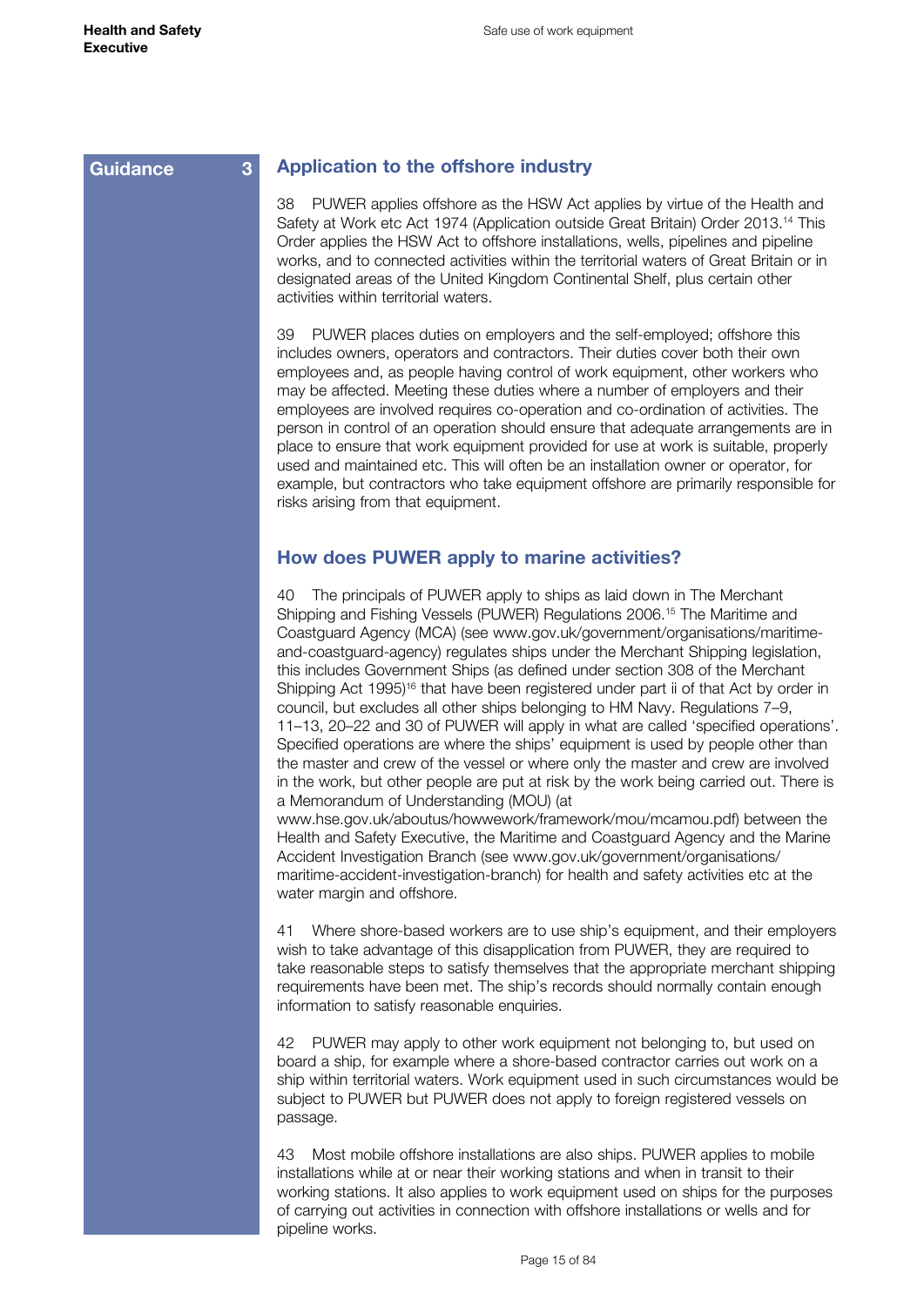<span id="page-15-0"></span>

| <b>Guidance</b><br>3 | Legal requirements for co-operation between offshore dutyholders are set out<br>44<br>in the Offshore Installations (Safety Case) Regulations 2005 <sup>17</sup> and the Offshore<br>Installations and Pipeline Works (Management and Administration) Regulations<br>1995.18                                                                                                               |
|----------------------|--------------------------------------------------------------------------------------------------------------------------------------------------------------------------------------------------------------------------------------------------------------------------------------------------------------------------------------------------------------------------------------------|
|                      | Equipment for use on offshore installations that is safety-critical, as defined by<br>45<br>regulation 2(1) of the Offshore Installations (Safety Case) Regulations 2005, will be<br>subject to the verification arrangements required by those Regulations.                                                                                                                               |
|                      | Who does not have duties under PUWER?                                                                                                                                                                                                                                                                                                                                                      |
|                      | If you provide work equipment as part of a work activity for use by members<br>46.<br>of the public, you do not have duties under PUWER. Examples are compressed air<br>equipment on a garage forecourt or lifts provided for use by the public in a<br>shopping centre. In cases such as this, members of the public will continue to be<br>protected by the requirements of the HSW Act. |

#### Summary of regulation 4

This regulation deals with the safety of work equipment from three aspects:

- its initial integrity;
- the place where it will be used;
- the purpose for which it will be used.

There is no specific regulation requiring a risk assessment in PUWER. Instead the requirement to carry out a risk assessment is contained in the Management Regulations, which have general provisions relating to the safety of work equipment.

## Regulation 4 Suitability of work equipment

| <b>Regulation</b><br>4 | Every employer shall ensure that work equipment is so constructed or<br>(1)<br>adapted as to be suitable for the purpose for which it is used or provided.                                                                                                                                                          |
|------------------------|---------------------------------------------------------------------------------------------------------------------------------------------------------------------------------------------------------------------------------------------------------------------------------------------------------------------|
|                        | In selecting work equipment, every employer shall have regard to the<br>(2)<br>working conditions and to the risks to the health and safety of persons which exist<br>in the premises or undertaking in which that work equipment is to be used and any<br>additional risk posed by the use of that work equipment. |
|                        | Every employer shall ensure that work equipment is used only for<br>(3)<br>operations for which, and under conditions for which, it is suitable.                                                                                                                                                                    |
|                        | In this regulation "suitable" $-$<br>(4)                                                                                                                                                                                                                                                                            |
|                        | subject to sub-paragraph (b), means suitable in any respect which it is<br>(a)<br>reasonably foreseeable will affect the health or safety of any person;<br>in relation to $-$<br>(b)                                                                                                                               |
|                        | an offensive weapon within the meaning of section 1(4) of the<br>(i)<br>Prevention of Crime Act 1953 provided for use as self-defence or<br>as deterrent equipment; and                                                                                                                                             |
|                        | work equipment provided for use for arrest or restraint, by a person<br>(ii)<br>who holds the office of constable or an appointment as police<br>cadet, means suitable in any respect which it is reasonably<br>foreseeable will affect the health or safety of such person.*                                       |
|                        |                                                                                                                                                                                                                                                                                                                     |

\*Paragraph (4) substituted by SI 1999/860, regulation 5(1).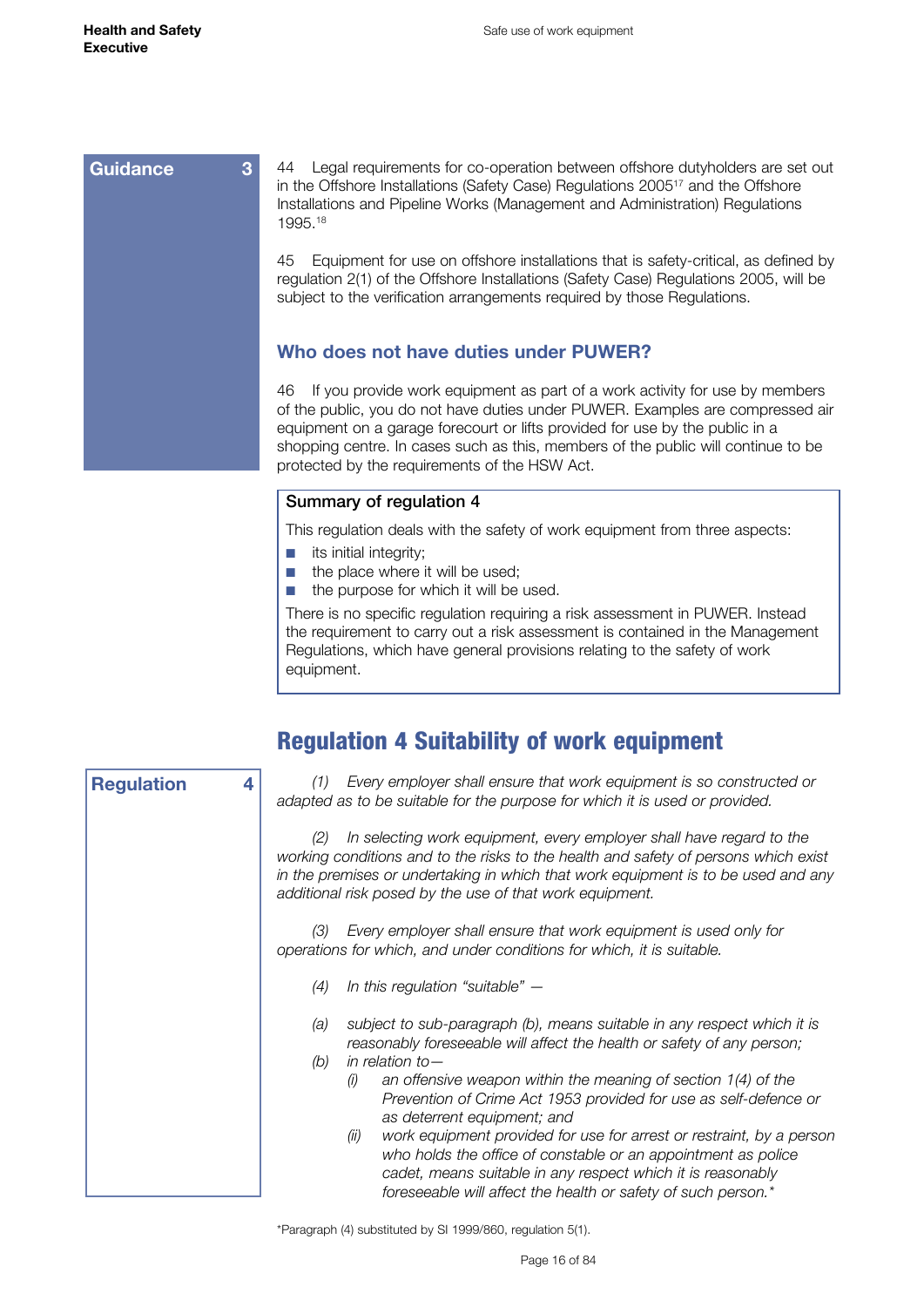| Guidance<br>4 | How risk assessment and the Management Regulations link<br>with PUWER                                                                                                                                                                                                                                                                                                                                                                                                                                                                                                                                                                                                                                                           |
|---------------|---------------------------------------------------------------------------------------------------------------------------------------------------------------------------------------------------------------------------------------------------------------------------------------------------------------------------------------------------------------------------------------------------------------------------------------------------------------------------------------------------------------------------------------------------------------------------------------------------------------------------------------------------------------------------------------------------------------------------------|
|               | Risks to health and safety should be assessed taking into account the type of<br>47<br>work equipment, substances and electrical or mechanical hazards to which people<br>may be exposed.                                                                                                                                                                                                                                                                                                                                                                                                                                                                                                                                       |
|               | Action to eliminate/control any risk might include, for example, during<br>48<br>maintenance:                                                                                                                                                                                                                                                                                                                                                                                                                                                                                                                                                                                                                                   |
|               | disconnecting the power supply to the work equipment;<br>(a)<br>(b)<br>supporting parts of the work equipment which could fall;<br>$\left( c\right)$<br>securing mobile work equipment so it cannot move;<br>removing or isolating flammable or hazardous substances;<br>(d)<br>(e)<br>depressurising pressurised equipment.                                                                                                                                                                                                                                                                                                                                                                                                    |
|               | 49<br>Consider environmental conditions such as:                                                                                                                                                                                                                                                                                                                                                                                                                                                                                                                                                                                                                                                                                |
|               | lighting;<br>(a)<br>(b)<br>problems caused by weather conditions;<br>other work being carried out which may affect the operation;<br>(c)<br>(d)<br>the activities of people who are not at work.                                                                                                                                                                                                                                                                                                                                                                                                                                                                                                                                |
|               | 50<br>You have a duty under health and safety law to ensure, as far as reasonably<br>practicable (see www.hse.gov.uk/risk/theory/alarpglance.htm), the health, safety<br>and welfare of your employees and others such as temporary workers supplied<br>through an employment agency.                                                                                                                                                                                                                                                                                                                                                                                                                                           |
|               | When carrying out an assessment of the risk to their health and safety, you<br>51<br>should identify groups of workers that might be particularly at risk, such as young<br>or disabled people, or those whose first language is not English. The outcome of<br>your risk assessment will help you to meet your duty to provide the information,<br>instruction, training and supervision necessary to ensure the health and safety of<br>your employees. You should take account of factors such as their competence,<br>experience and maturity. Formal qualifications, training certificates, aptitude tests<br>etc can be used to help you identify competence. You can find more guidance at<br>www.hse.gov.uk/competence. |
|               | <b>Managing health and safety</b>                                                                                                                                                                                                                                                                                                                                                                                                                                                                                                                                                                                                                                                                                               |
|               | 52<br>A good management system can:                                                                                                                                                                                                                                                                                                                                                                                                                                                                                                                                                                                                                                                                                             |
|               | help you identify problem areas;<br>(a)<br>help you decide what actions you should take;<br>(b)<br>check that the action you have taken has been effective.<br>(C)                                                                                                                                                                                                                                                                                                                                                                                                                                                                                                                                                              |
|               | Guidance on managing health and safety can be found at www.hse.gov.uk/<br>managing.                                                                                                                                                                                                                                                                                                                                                                                                                                                                                                                                                                                                                                             |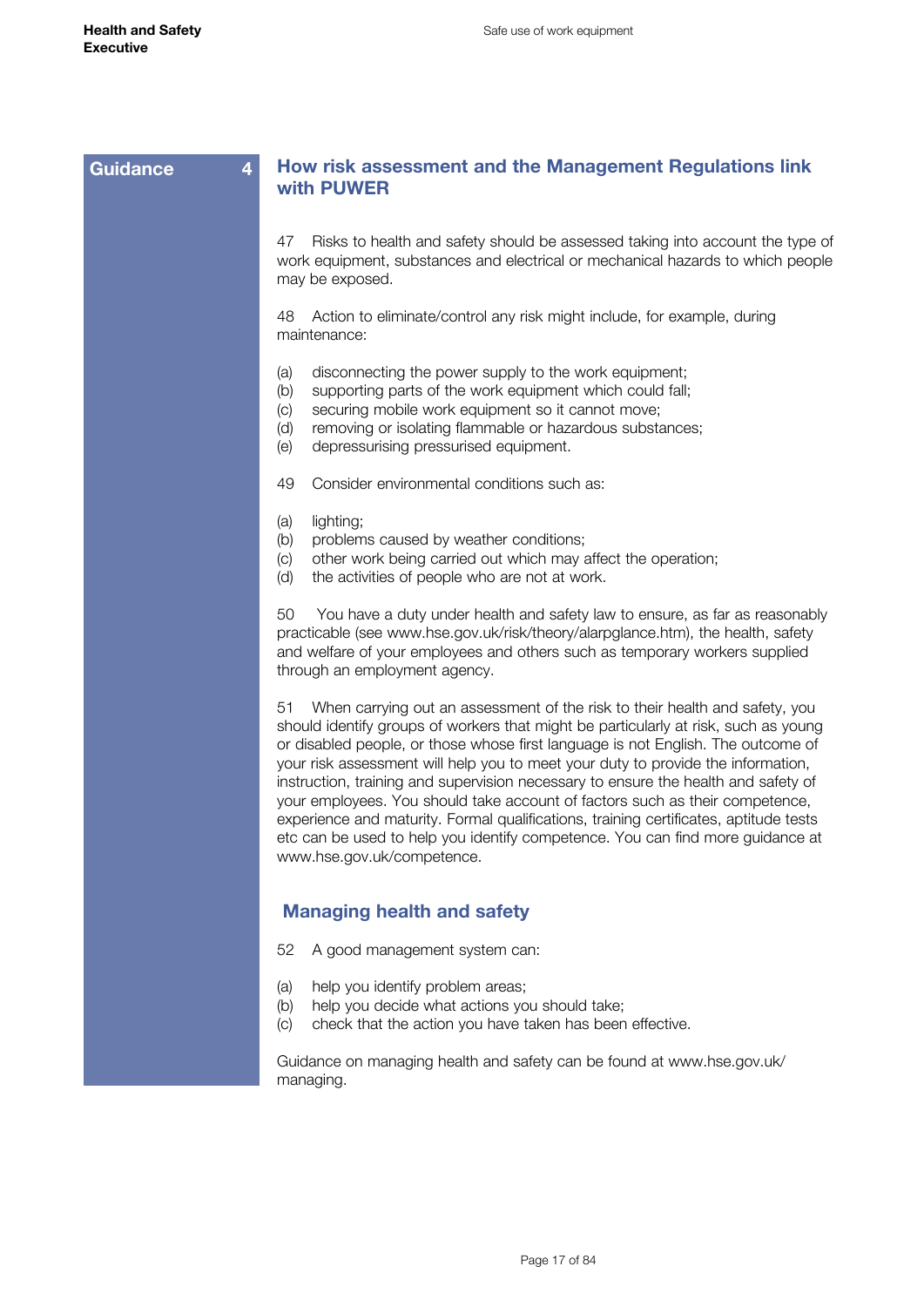| <b>Guidance</b><br>$\overline{4}$ | <b>Regulation 4(1)</b>                                                                                                                                                                                                                                                                                                                                                                                                                                                                                                                                                                                                                                          |
|-----------------------------------|-----------------------------------------------------------------------------------------------------------------------------------------------------------------------------------------------------------------------------------------------------------------------------------------------------------------------------------------------------------------------------------------------------------------------------------------------------------------------------------------------------------------------------------------------------------------------------------------------------------------------------------------------------------------|
|                                   | 53<br>Equipment must be suitable, by design, construction or adaptation, for the<br>actual work it is provided to do. This means that when you provide work equipment<br>you have to make sure it is suitable for the work being done and is used in<br>accordance with the manufacturer's specifications and instructions. If work<br>equipment is adapted it must still be suitable for its intended purpose.                                                                                                                                                                                                                                                 |
|                                   | <b>Regulation 4(2)</b>                                                                                                                                                                                                                                                                                                                                                                                                                                                                                                                                                                                                                                          |
|                                   | 54 You must assess the location where the work equipment is being used and<br>take account of any risks that may arise from the particular circumstances. The<br>risks involved may mean that you cannot use the work equipment in a particular<br>place. For example, electrically powered equipment is not suitable for use in wet or<br>flammable atmospheres unless it is designed for this purpose. In such<br>circumstances you should consider selecting suitably protected electrical<br>equipment or alternative pneumatically or hydraulically powered equipment.                                                                                     |
|                                   | The risk assessment carried out under regulation 3(1) of the Management<br>55<br>Regulations will help you to select work equipment and assess its suitability for<br>particular tasks. There is guidance available in Risk assessment: A brief guide to<br>controlling risks in the workplace. <sup>19</sup> There are example risk assessments on the<br>HSE website that show the approach HSE expects businesses to take. These<br>examples are specifically aimed at small and medium-sized businesses but they<br>may provide a useful starting point regardless of the size of the business involved<br>(see www.hse.gov.uk/risk/casestudies/index.htm). |
|                                   | 56<br>Most dutyholders will be able to assess the risks themselves using expertise<br>from within their organisations to identify the measures to be taken regarding their<br>work equipment. Where there are complex hazards or equipment, you may want to<br>get help from external health and safety advisers, appointed under regulation 7 of<br>the Management Regulations.                                                                                                                                                                                                                                                                                |

| <b>ACOP</b>     | $\overline{4}$ | <b>Ergonomics</b>                                                                                                                                                                                                                                                                                                                                                                                                                                                                                                                                                                                                                                                                                                        |
|-----------------|----------------|--------------------------------------------------------------------------------------------------------------------------------------------------------------------------------------------------------------------------------------------------------------------------------------------------------------------------------------------------------------------------------------------------------------------------------------------------------------------------------------------------------------------------------------------------------------------------------------------------------------------------------------------------------------------------------------------------------------------------|
|                 |                | When selecting work equipment, employers should take account of<br>57<br>ergonomic risks.                                                                                                                                                                                                                                                                                                                                                                                                                                                                                                                                                                                                                                |
| <b>Guidance</b> | 4              | Ergonomics is a risk factor you should consider. Ergonomic design takes<br>58<br>account of the size and shape of the human body and should ensure that the<br>design is compatible with human dimensions. Operating positions, working heights,<br>reach distances etc can be adapted to accommodate the intended operator.<br>Operation of the equipment should not place undue strain on the user. Operators<br>should not be expected to exert undue force or stretch or reach beyond their<br>normal strength or physical reach limitations to carry out tasks. This is particularly<br>important for highly repetitive work such as working on supermarket checkouts or<br>high-speed 'pick and place' operations. |
| <b>ACOP</b>     | 4              | You should ensure that work equipment is installed, located and used in<br>59<br>such a way as to reduce risks to users of work equipment and for other<br>workers, such as ensuring that there is enough space between the moving<br>parts of work equipment and fixed or moving parts in its environment.<br>When determining the suitability of work equipment, you should ensure<br>60<br>that where appropriate:                                                                                                                                                                                                                                                                                                    |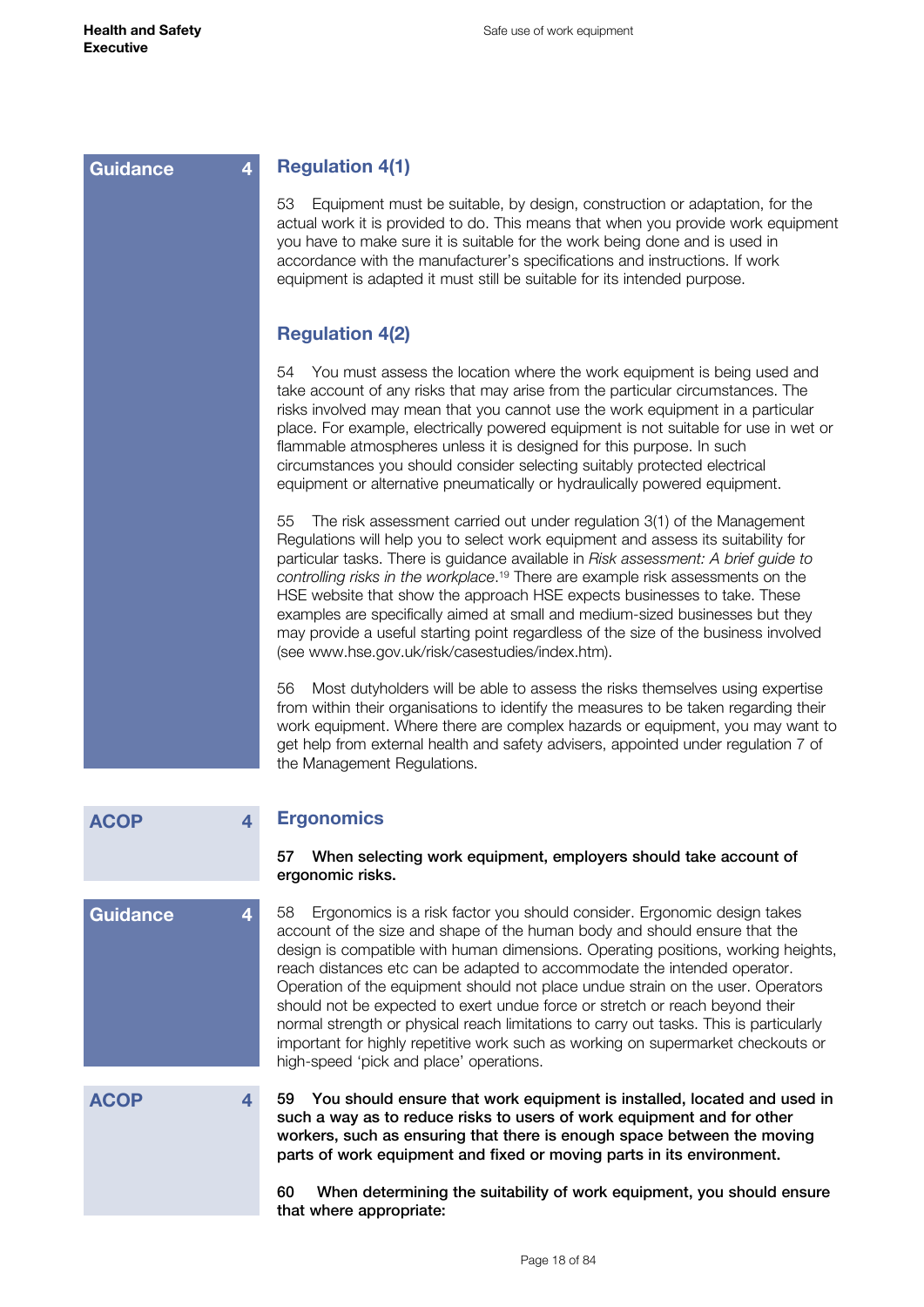| <b>ACOP</b>     | $\overline{\mathbf{A}}$ | all forms of energy used or produced; and<br>(a)<br>all substances used or produced;<br>(b)                                                                                                                                                                                                                                                                                                                                                                                                                                                                                                             |
|-----------------|-------------------------|---------------------------------------------------------------------------------------------------------------------------------------------------------------------------------------------------------------------------------------------------------------------------------------------------------------------------------------------------------------------------------------------------------------------------------------------------------------------------------------------------------------------------------------------------------------------------------------------------------|
|                 |                         | can be supplied and/or removed safely.                                                                                                                                                                                                                                                                                                                                                                                                                                                                                                                                                                  |
|                 |                         | You should ensure that where mobile work equipment with a combustion<br>61<br>engine is in use there is sufficient air of good quality.                                                                                                                                                                                                                                                                                                                                                                                                                                                                 |
| <b>Guidance</b> | 4                       | Work equipment itself can sometimes cause risks to health and safety in<br>62<br>particular locations which would otherwise be safe. An example is a petrol engine<br>generator discharging exhaust fumes into an enclosed space.                                                                                                                                                                                                                                                                                                                                                                       |
|                 |                         | Why ventilation may be necessary                                                                                                                                                                                                                                                                                                                                                                                                                                                                                                                                                                        |
|                 |                         | Exhaust gases from mobile work equipment with a combustion engine<br>63<br>contributes significantly to airborne pollution in workplaces. For example, in motor<br>vehicle workshops, underground car parks, in buildings where lift trucks are used<br>and in tunnels. In such circumstances, a high standard of ventilation and/or<br>extraction is needed to dilute toxic combustion products (such as carbon<br>monoxide, carbon dioxide and oxides of nitrogen) to an acceptable level.<br>Combustion products can be harmful to health if there is not enough fresh air for<br>people to breathe. |
|                 |                         | When to ventilate workplaces                                                                                                                                                                                                                                                                                                                                                                                                                                                                                                                                                                            |
|                 |                         | Ventilation requirements vary depending on the type of fuel, condition of the<br>64<br>engine and pattern of use. If mobile work equipment is fitted with pollution control<br>services, lower ventilation rates may be necessary. The method of ventilation<br>depends on where the work equipment is used, for example in a warehouse or a<br>tunnel and if there is not enough good quality air naturally available, it should be<br>supplied.                                                                                                                                                       |
|                 |                         | How to ensure there is enough clean air                                                                                                                                                                                                                                                                                                                                                                                                                                                                                                                                                                 |
|                 |                         | Examples of how to ensure there is enough clean air include:<br>65                                                                                                                                                                                                                                                                                                                                                                                                                                                                                                                                      |
|                 |                         | the exhausts of stationary vehicles under test or repair should be connected to<br>(a)<br>exhaust removal systems;<br>flexible exhaust systems or box filters should be used where necessary;<br>(b)<br>natural and/or mechanical ventilation should be used where necessary;<br>(c)<br>(d)<br>air quality should be monitored regularly to ensure that the control systems in<br>place are working properly.                                                                                                                                                                                           |
|                 |                         | <b>Ventilation requirements of the Workplace Regulations</b>                                                                                                                                                                                                                                                                                                                                                                                                                                                                                                                                            |
|                 |                         | Regulation 6 of the Workplace Regulations <sup>3</sup> contains general requirements<br>66<br>about ventilation of the workplace and equipment used to ventilate workplaces.                                                                                                                                                                                                                                                                                                                                                                                                                            |
|                 |                         | <b>The Confined Spaces Regulations 1997</b>                                                                                                                                                                                                                                                                                                                                                                                                                                                                                                                                                             |

67 The Confined Spaces Regulations 1997 do not allow the use of petrol-fuelled internal combustion engines in a confined space unless special precautions are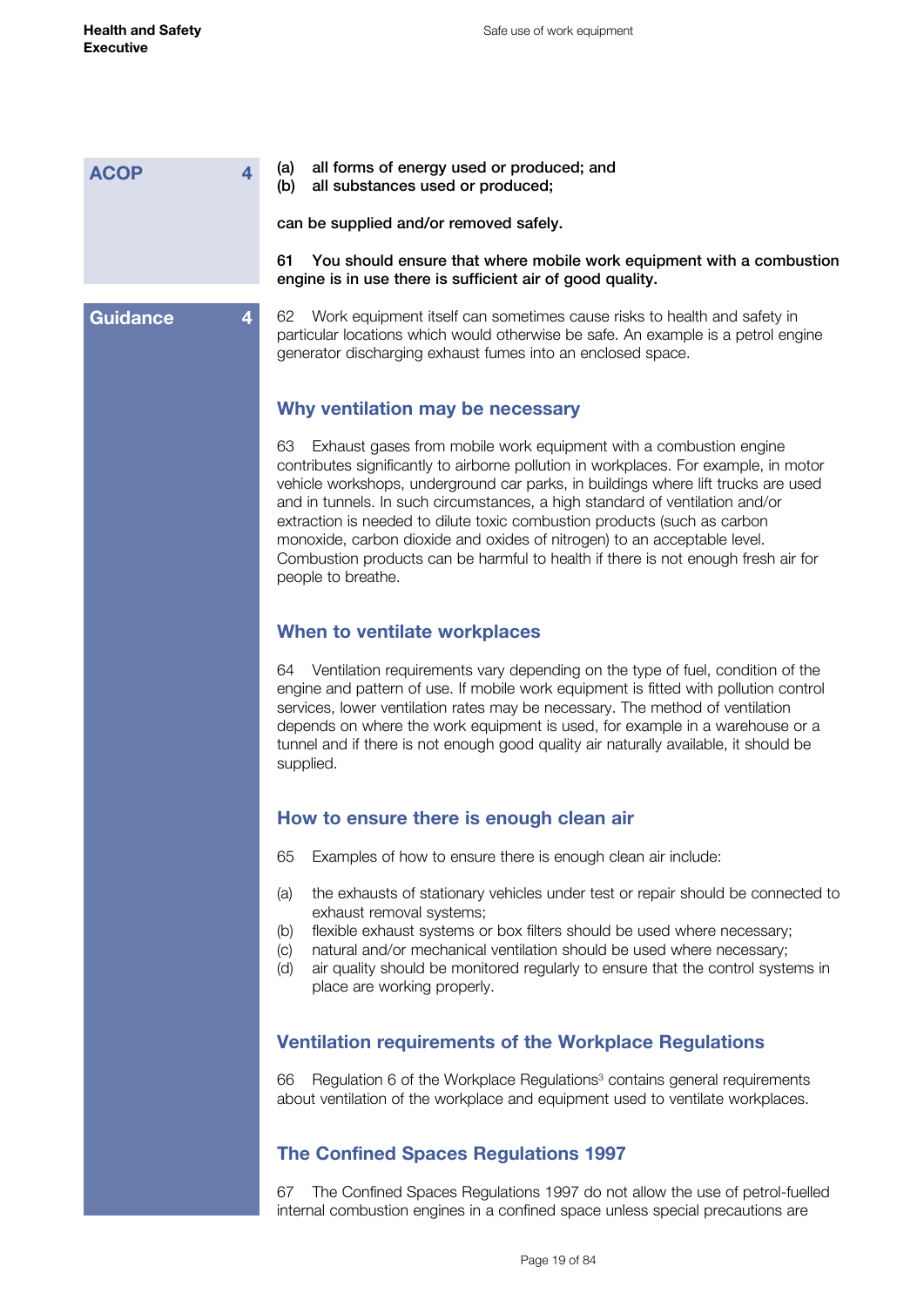<span id="page-19-0"></span>taken. Other forms of fuel such as diesel or gas are nearly as dangerous and are not appropriate unless adequate precautions are taken. Where their use is unavoidable, adequate ventilation needs to be provided to prevent a build-up of harmful gases. Full guidance on the Confined Spaces Regulations 1997 is contained in HSE's publication *Confined spaces. A brief guide to working safely*. 20 **Guidance 4**

#### **Control of Substances Hazardous to Health Regulations 2002 (COSHH)**

68 Under regulation 7 of COSHH21 employers must prevent or control the exposure of employees to substances hazardous to health.

## **Regulation 4(3)**

69 Work equipment must be used only for tasks that it is fit for and in conditions for which it is suitable, for example:

- (a) a circular saw is generally not suitable for cutting a rebate, whereas a spindle moulding machine would be suitable, because it can be guarded to a high standard;
- (b) knives with unprotected blades are often used for cutting operations where scissors or other cutting tools could be used, which would reduce both the probability and severity of injury.

#### Summary of regulation 5

This regulation builds on the general duty in the HSW Act which requires work equipment to be maintained so that it is safe.

It does not cover the maintenance process (that is covered by the general duties of the HSW Act) or the construction of work equipment, so that maintenance can be carried out without risk to health or safety (that is covered by regulations 10 and 22 of PUWER).

## Regulation 5 Maintenance

**Guidance 5 Regulation 5**

*(1) Every employer shall ensure that work equipment is maintained in an efficient state, in efficient working order and in good repair.*

*(2) Every employer shall ensure that where any machinery has a maintenance log, the log is kept up to date.*

70 Equipment must be maintained so that its performance does not deteriorate to the extent that people are put at risk. In regulation 5, 'efficient' relates to how the condition of the equipment might affect health and safety. It is not concerned with productivity. Some parts of equipment such as guards, ventilation equipment, emergency shutdown systems and pressure relief devices have to be maintained to do their job at all times. The need to maintain other parts may not be as obvious. For example, failure to lubricate bearings or replace clogged filters might lead to danger because of seized parts or overheating. Some maintenance routines affect both the way the equipment works and its safety. Checking and replacing worn or damaged friction linings in the clutch on a guillotine will ensure it operates correctly, but could also prevent the drive mechanism jamming, so reducing the risk of repeat unintentional strokes.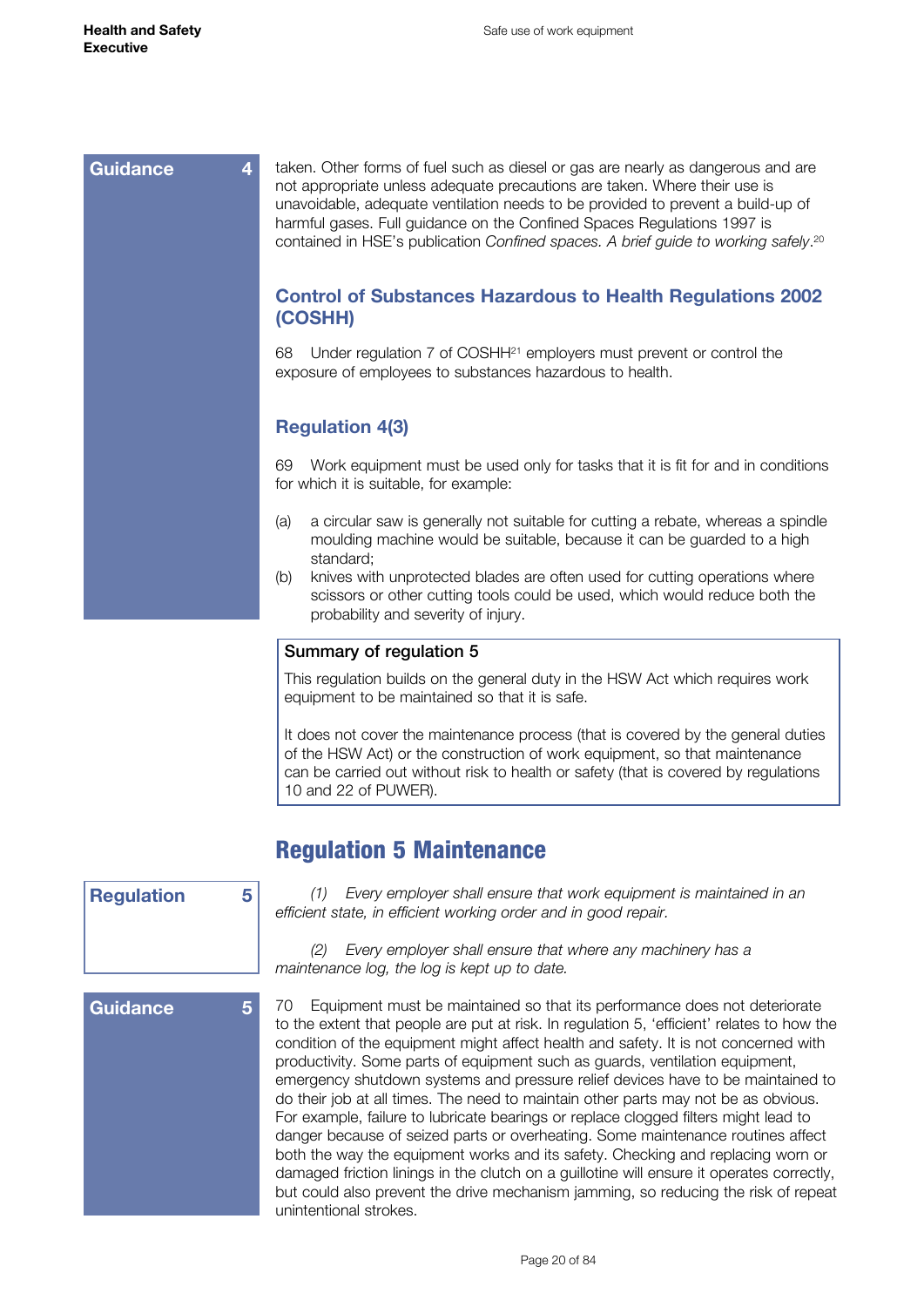| 5<br><b>Guidance</b> | <b>Frequency of maintenance</b>                                                                                                                                                                                                                                                                                                                                                                                                                                                                                                                                                                                                                                                                                                                        |
|----------------------|--------------------------------------------------------------------------------------------------------------------------------------------------------------------------------------------------------------------------------------------------------------------------------------------------------------------------------------------------------------------------------------------------------------------------------------------------------------------------------------------------------------------------------------------------------------------------------------------------------------------------------------------------------------------------------------------------------------------------------------------------------|
|                      | Equipment should be checked frequently to ensure that safety-related features<br>71<br>are functioning correctly. A fault which affects production is normally apparent<br>within a short time; however, a fault in a safety-critical system could remain<br>undetected unless appropriate safety checks are included in maintenance activities.                                                                                                                                                                                                                                                                                                                                                                                                       |
|                      | 72<br>The frequency of maintenance activities should take into account the:                                                                                                                                                                                                                                                                                                                                                                                                                                                                                                                                                                                                                                                                            |
|                      | intensity of use - frequency and maximum working limits;<br>(a)<br>operating environment, for example marine, outdoors;<br>(b)<br>variety of operations – is the equipment performing the same task all the time<br>(c)<br>or does this change?<br>risk to health and safety from malfunction or failure.<br>(d)                                                                                                                                                                                                                                                                                                                                                                                                                                       |
|                      | <b>Maintenance management</b>                                                                                                                                                                                                                                                                                                                                                                                                                                                                                                                                                                                                                                                                                                                          |
|                      | The extent and complexity of maintenance can vary considerably from simple<br>73<br>checks on basic equipment to integrated programmes for complex plant. In all<br>circumstances, for maintenance to be effective, it should be targeted at the parts of<br>work equipment where failure or deterioration could lead to health and safety risks.<br>Maintenance should address those parts which have failed or are likely to<br>deteriorate and lead to health and safety risks.                                                                                                                                                                                                                                                                     |
|                      | Simple hand tools usually require minimal maintenance, but could need repair<br>74<br>or replacement at intervals. More complex powered equipment will normally be<br>accompanied by a manufacturer's maintenance manual, which specifies routine<br>and special maintenance procedures to be carried out at particular intervals.<br>Maintenance procedures should be carried out in accordance with the<br>manufacturer's recommendations which relate to the equipment, for example<br>periodic lubrication, replacement and adjustment of parts.                                                                                                                                                                                                   |
|                      | Where safety-critical parts could fail and cause the equipment, guards or other<br>75<br>protection devices to fail and lead to immediate or hidden potential risks, a formal<br>system of planned preventative or condition-based maintenance is needed.                                                                                                                                                                                                                                                                                                                                                                                                                                                                                              |
|                      | 76<br>Additional maintenance measures may be required if particularly arduous<br>conditions of use are foreseen or have been experienced in use. There may be<br>times when these additional measures need to be reviewed and revised in the light<br>of ongoing operating experiences.                                                                                                                                                                                                                                                                                                                                                                                                                                                                |
|                      | If items of plant and equipment are hired, it is important for both the hire<br>77<br>company and the person responsible for hiring the equipment to establish who will<br>carry out safety-related maintenance. This is particularly important when equipment<br>is on long-term hire. The terms of the agreement should be set out or recorded in<br>writing. If the hire company is some distance from the user site, it might be<br>uneconomical for their staff to carry out simple checks and make minor<br>adjustments, so the user may agree to carry them out. However, both parties<br>should agree exactly what they are responsible for and make sure that this is<br>communicated to the people who will be carrying out the maintenance. |
|                      | <b>Maintenance log</b>                                                                                                                                                                                                                                                                                                                                                                                                                                                                                                                                                                                                                                                                                                                                 |
|                      | There is no requirement for you to keep a maintenance log. Although it is<br>78<br>recommended that you keep a record of maintenance for high-risk equipment. A                                                                                                                                                                                                                                                                                                                                                                                                                                                                                                                                                                                        |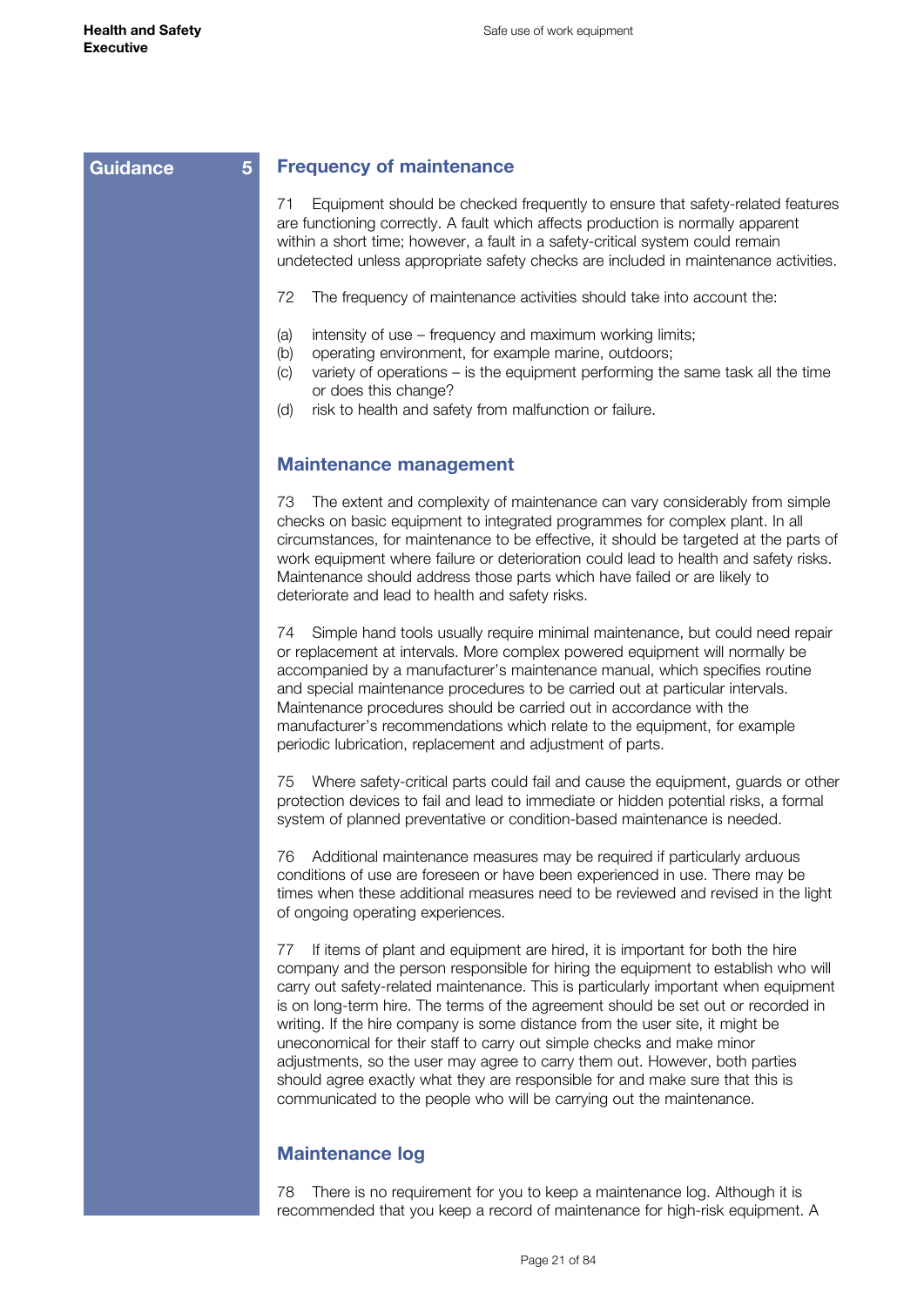<span id="page-21-0"></span>

| <b>Guidance</b> | $\overline{5}$ | detailed maintenance log can provide information for future planning of<br>maintenance activities and inform maintenance personnel what actions have been<br>taken previously. |
|-----------------|----------------|--------------------------------------------------------------------------------------------------------------------------------------------------------------------------------|
|                 |                | <b>Maintenance workers</b>                                                                                                                                                     |
|                 |                | Maintenance work should only be done by people who are competent to do<br>79<br>the work. For details of the information, instructions and training required, see              |

#### Summary of regulation 6

regulations 8–9.

Regulation 6 covers the extent and nature of the inspection. It deals with:

- the different situations where inspection of work equipment is required;
- the purpose of the inspection in each case;
- who should carry out the inspection;
- keeping records of inspections;
- the work equipment that is not covered by regulation 6, and why.

# Regulation 6 Inspection

| <b>Regulation</b> | 6 | Every employer shall ensure that, where the safety of work equipment<br>(1)<br>depends on the installation conditions, it is inspected-                                                |
|-------------------|---|----------------------------------------------------------------------------------------------------------------------------------------------------------------------------------------|
|                   |   | after installation and before being put into service for the first time; or<br>(a)<br>after assembly at a new site or in a new location,<br>(b)                                        |
|                   |   | to ensure that it has been installed correctly and is safe to operate.                                                                                                                 |
|                   |   | Every employer shall ensure that work equipment exposed to conditions<br>(2)<br>causing deterioration which is liable to result in dangerous situations is inspected-                  |
|                   |   | at suitable intervals; and<br>(a)<br>(b)<br>each time that exceptional circumstances which are liable to jeopardise<br>the safety of the work equipment have occurred,                 |
|                   |   | to ensure that health and safety conditions are maintained and that any<br>deterioration can be detected and remedied in good time.                                                    |
|                   |   | Every employer shall ensure that the result of an inspection made under<br>(3)<br>this regulation is recorded and kept until the next inspection under this regulation is<br>recorded. |
|                   |   | Every employer shall ensure that no work equipment-<br>(4)                                                                                                                             |
|                   |   | leaves his undertaking; or<br>(a)<br>if obtained from the undertaking of another person, is used in his<br>(b)<br>undertaking,                                                         |
|                   |   | unless it is accompanied by physical evidence that the last inspection required to<br>be carried out under this regulation has been carried out.                                       |
|                   |   | (5)<br>This regulation does not apply to $-$                                                                                                                                           |
|                   |   | a power press to which regulations 32 to 35 apply;<br>(a)                                                                                                                              |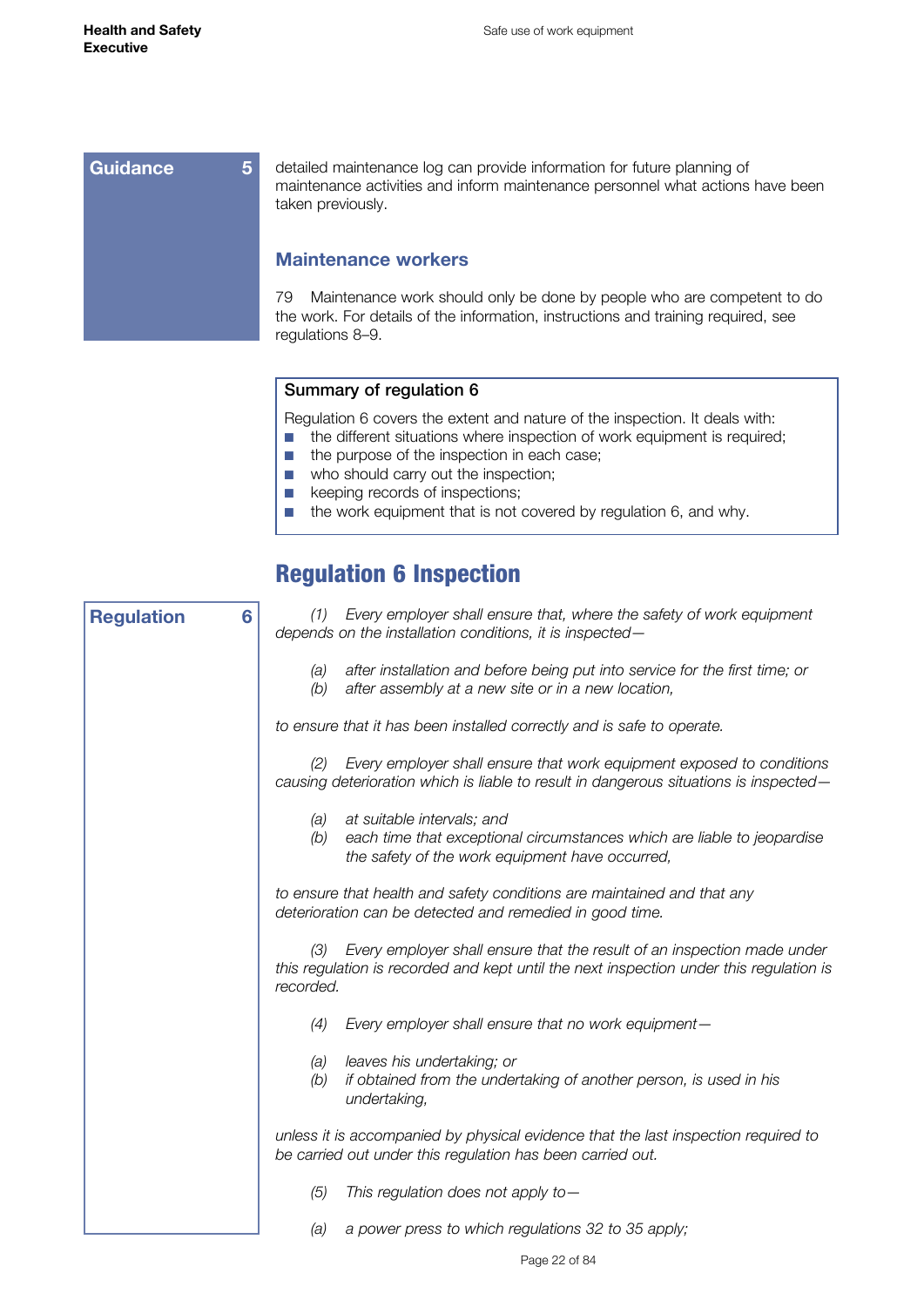| <b>Regulation</b> | 6 |
|-------------------|---|
|                   |   |
|                   |   |
|                   |   |

- *(b) a guard or protection device for the tools of such power press;*
- *(c) work equipment for lifting loads including persons;*
- *(d) winding apparatus to which the Mines (Shafts and Winding) Regulations 1993 apply;*
- *(e) work equipment required to be inspected by regulations 31(4) or 32(2) of the Construction (Design and Management) Regulations 2007;\**
- *(f) work equipment to which regulation 12 of the Work at Height Regulations 2005 applies.†*

\* Paragraph (5)(e) substituted by SI 2007/320, regulation 48(2), Schedule 5.

† Paragraph (5)(f) inserted by SI 2005/735, regulation 17.

| <b>Guidance</b> | <b>Inspection</b>                                                                                                                                                                                                                                                                                                                                            |
|-----------------|--------------------------------------------------------------------------------------------------------------------------------------------------------------------------------------------------------------------------------------------------------------------------------------------------------------------------------------------------------------|
|                 | When work equipment is first installed, and when it is moved or relocated, it<br>80<br>must be inspected to make sure that it has been correctly installed and is operating<br>safely. Where it is possible that the equipment is exposed to conditions that could<br>cause it to deteriorate, it must be inspected regularly.                               |
|                 | Inspection does not normally include the checks that are a part of the<br>-81<br>maintenance activity although certain aspects may be common. For the purpose of<br>this regulation, inspection does not include a pre-use check that an operator makes<br>before using the work equipment. While inspections need to be recorded, pre-use<br>checks do not. |

#### **Identifying what needs to be inspected ACOP 6**

unacceptable risks.

82 Where the risk assessment under regulation 3 of the Management Regulations has identified a significant risk to the operator or other workers from the installation or use of the work equipment, a suitable inspection should be carried out.

| <b>Guidance</b> | 6 | <b>Significant risk</b>                                                                                                                                                                                                                                                                                                         |
|-----------------|---|---------------------------------------------------------------------------------------------------------------------------------------------------------------------------------------------------------------------------------------------------------------------------------------------------------------------------------|
|                 |   | A significant risk is one which could result in an imminent failure, which could<br>83<br>lead to a major injury, as a result of:                                                                                                                                                                                               |
|                 |   | incorrect installation or re-installation;<br>(a)<br>deterioration;<br>(b)<br>exceptional circumstances which could affect the safe operation of the work<br>$\left( \circ \right)$<br>equipment.                                                                                                                               |
|                 |   | Specified injuries are listed in the Reporting of Injuries, Diseases and<br>84<br>Dangerous Occurrences Regulations 2013, Reporting accidents and incidents at<br>work: A brief guide to the Reporting of Injuries, Diseases and Dangerous<br>Occurrences Regulations 2013 (RIDDOR) <sup>22</sup> or see www.hse.gov.uk/riddor. |
|                 |   | <b>Purpose of an inspection</b>                                                                                                                                                                                                                                                                                                 |
|                 |   | 85<br>The purpose of an inspection is to identify whether the equipment can be<br>operated, adjusted and maintained safely and that any deterioration (for example<br>defect, damage, wear) can be detected and remedied before it results in                                                                                   |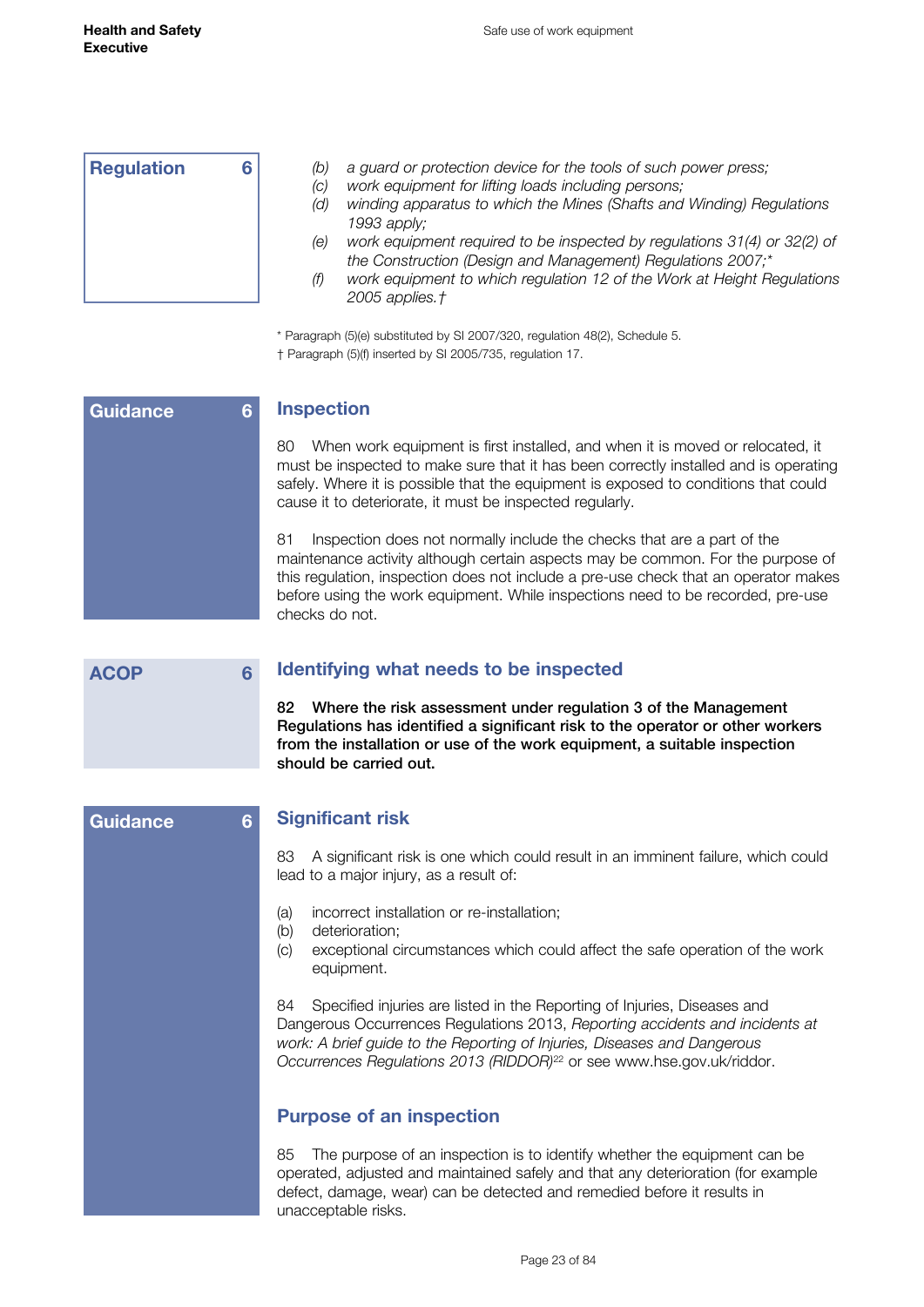#### **What should be included in the inspection**  86 The extent of the inspection required will depend on the potential risks from the work equipment. Inspection should include, where appropriate, visual checks, functional checks and testing. **Guidance 6 ACOP 6**

87 An inspection will vary from a simple visual external inspection to a detailed comprehensive inspection, which may include some dismantling and/or testing. An inspection should always include those safety-related parts necessary for safe operation of equipment, for example overload warning devices and limit switches. The extent of the inspection required will depend on:

- (a) the type of equipment;
- (b) where it is used;
- (c) how it is used.

88 Some work equipment will need examinations and thorough examinations under other legislation such as the Pressure Systems Safety Regulations 2000.<sup>23</sup> COSHH, Control of Lead at Work Regulations 2002,24 Control of Asbestos Regulations 2012,25 and LOLER. Inspections are only needed for such work equipment if these other examinations do not fully cover all the significant health and safety risks which are likely to arise from the use of the equipment, in a way that satisfies the requirements of PUWER.

#### **Testing**

89 As part of an inspection, a functional or other test may be necessary to check that the safety-related parts, for example interlocks, protection devices, controls etc are working as intended and that the work equipment and relevant parts are structurally sound, for example non-destructive testing of safety-critical parts. The need for any testing (for example non-destructive testing of safety-critical parts) should be decided by the competent person who determines the nature of the inspection.

| 6<br><b>ACOP</b> |   | <b>Competent persons</b>                                                                                                                                                                                                                                                                                                                                                                                                                                        |
|------------------|---|-----------------------------------------------------------------------------------------------------------------------------------------------------------------------------------------------------------------------------------------------------------------------------------------------------------------------------------------------------------------------------------------------------------------------------------------------------------------|
|                  |   | You should ensure that people who determine the nature of the<br>90<br>inspections required and who carry out inspections are competent to do so.                                                                                                                                                                                                                                                                                                               |
|                  |   | The competent person should have the necessary knowledge and<br>91<br>experience.                                                                                                                                                                                                                                                                                                                                                                               |
| <b>Guidance</b>  | 6 | 92<br>'Determining the nature of the inspection' – the person who determines the<br>extent of the inspection should have sufficient knowledge and experience, so that<br>they can decide:                                                                                                                                                                                                                                                                       |
|                  |   | what the inspection should include;<br>(a)<br>how it should be done;<br>(b)<br>when it should be carried out.<br>(C)                                                                                                                                                                                                                                                                                                                                            |
|                  |   | Experienced, in-house employees such as a department manager or supervisor<br>may be able to do this. They need to have sufficient experience and knowledge to<br>be able to identify what needs to be inspected, and to be able to detect damage or<br>faults resulting from deterioration. They should also be able to determine whether<br>any tests are needed during the inspection to see if the equipment is working safely<br>or is structurally sound. |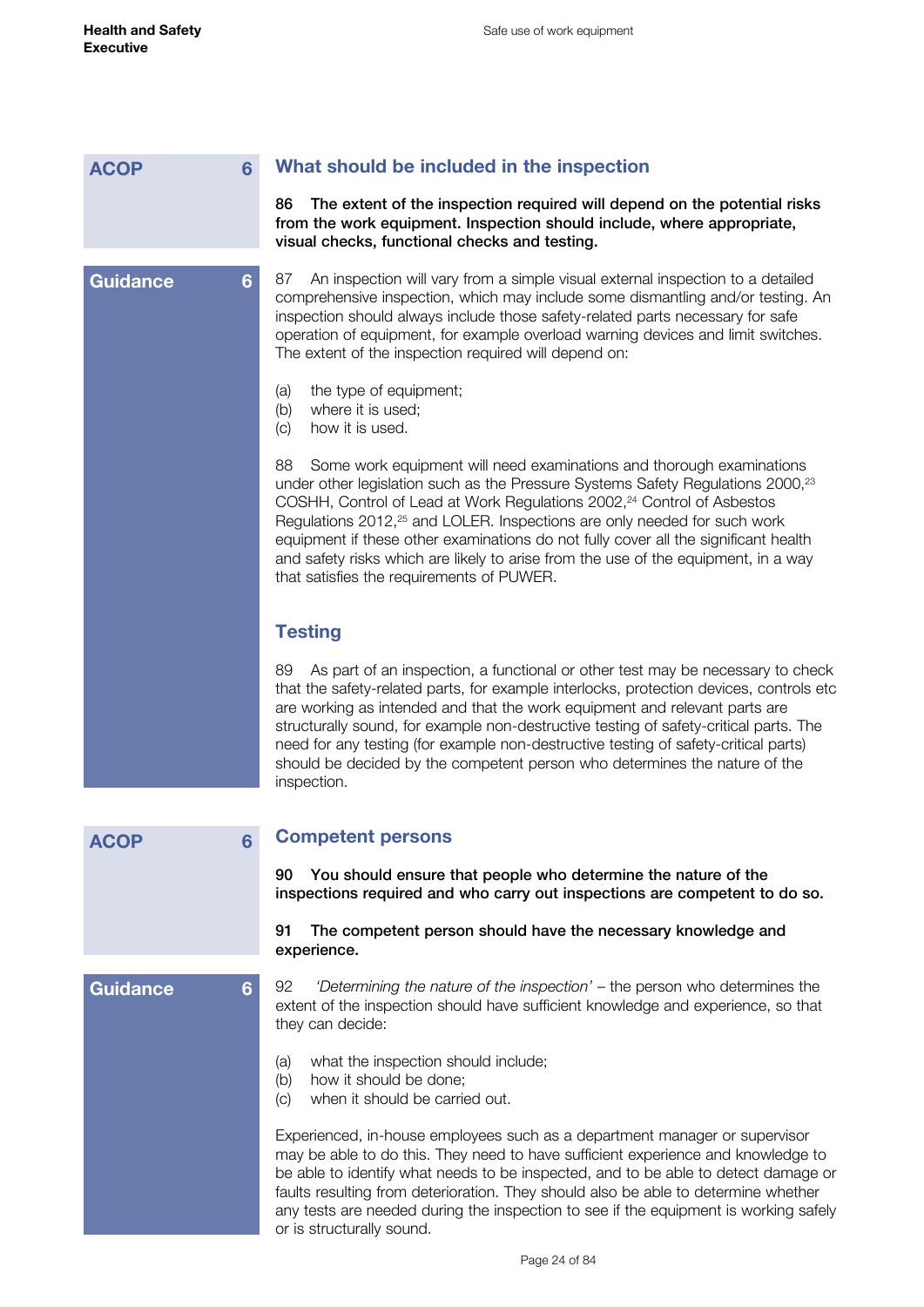| <b>Guidance</b><br>$6\phantom{1}$ | 'Carrying out the inspection' - the person who carries out the inspection does<br>93<br>not need to be the same person who determines the nature of the inspections. The<br>actual inspection can generally be done by an in-house employee with an adequate<br>knowledge of the equipment to:                                                                                                                                                                                      |
|-----------------------------------|-------------------------------------------------------------------------------------------------------------------------------------------------------------------------------------------------------------------------------------------------------------------------------------------------------------------------------------------------------------------------------------------------------------------------------------------------------------------------------------|
|                                   | enable them to know what to look at (know the key components);<br>(a)<br>know what to look for (fault-finding);<br>(b)<br>know what to do (reporting faults, making a record, who to report to).<br>(C)                                                                                                                                                                                                                                                                             |
|                                   | You should give them appropriate information, instruction and training so they can<br>carry out the inspection properly and avoid danger.                                                                                                                                                                                                                                                                                                                                           |
|                                   | The necessary level of competence will vary according to the type of<br>94<br>equipment and where and how it is used. For some equipment, the level of<br>competence to determine the nature of the inspections or even to carry them out<br>may not be available in-house, in which case the help of another body with relevant<br>competence will be needed. An example of this will be the person who carries out<br>the annual inspection of some fairground rides under PUWER. |

#### **Regulation 6(1) Installation ACOP 6**

95 Where work equipment is of a type where the safe operation is critically dependent on it being properly installed (or reinstalled), and where failure to carry this out would lead to a significant risk to the operator, or other worker, you should arrange for a suitable inspection to be carried out before it is put into service.



#### **Regulation 6(2) 'Conditions causing deterioration' and 'Dangerous situations' ACOP 6**

97 Where work equipment is of a type where the safe operation is critically dependent on its condition in use and deterioration would lead to a significant risk to the operator or other worker, you should arrange for suitable inspections to be carried out.

| <b>Guidance</b> |  |
|-----------------|--|
|                 |  |
|                 |  |
|                 |  |

#### **Equipment that should receive an inspection**

98 The types of equipment whose use could result in significant risk as a result of deterioration and which may therefore need to be inspected include:

(a) most fairground equipment;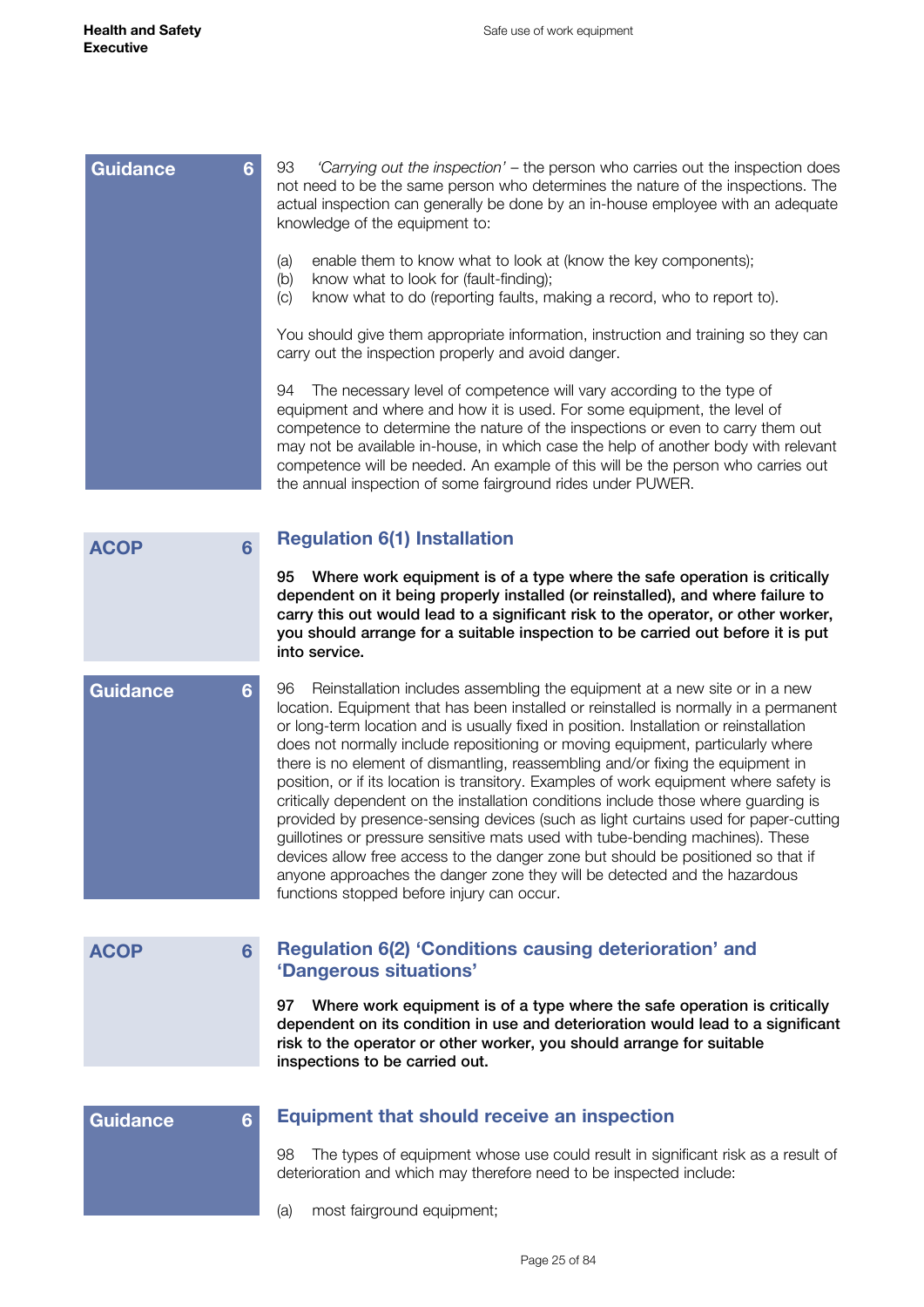| <b>Guidance</b> | 6 | machines where there is a need to approach the danger zone during normal<br>(b)<br>operation such as horizontal injection moulding machines, paper-cutting<br>guillotines, die-casting machines, shell-moulding machines;<br>complex automated equipment;<br>(C)<br>integrated production lines.<br>(d)<br>Equipment for which an inspection is not required                                        |
|-----------------|---|-----------------------------------------------------------------------------------------------------------------------------------------------------------------------------------------------------------------------------------------------------------------------------------------------------------------------------------------------------------------------------------------------------|
|                 |   |                                                                                                                                                                                                                                                                                                                                                                                                     |
|                 |   | If failure or fault of the equipment cannot lead to significant risk or if safety is<br>99<br>guaranteed through appropriate maintenance regimes (under regulation 5),<br>inspection may not be necessary. Equipment unlikely to need an inspection<br>includes office furniture, hand tools, non-powered machinery and powered<br>machinery such as a reciprocating fixed-blade metal cutting saw. |
|                 |   |                                                                                                                                                                                                                                                                                                                                                                                                     |
| <b>ACOP</b>     | 6 | <b>Frequency of inspection</b>                                                                                                                                                                                                                                                                                                                                                                      |

100 The frequency of inspections should be based on how quickly the work equipment or parts of it are likely to deteriorate and so give rise to a significant risk. This should take into account the type of equipment, how it is used and the conditions to which it is exposed.

**Guidance 6**

101 The inspection frequency may be different for the same type of equipment because the rate of deterioration can vary in different situations. Where equipment is subject to frequent use in a harsh outdoor environment (for example at a coastal site or on a construction site), it is likely to need more frequent inspection than if it is used occasionally in an indoor environment such as a warehouse.

#### **Exceptional circumstances**

102 Regulation 6(2) states that an inspection is necessary 'each time that exceptional circumstances which are liable to jeopardise the safety of the work equipment have occurred.' Exceptional circumstances which may result in the need for inspection include:

- (a) major modifications, refurbishment or repair work;
- (b) known or suspected serious damage;
- (c) substantial change in the nature of use, for example from an extended period of inactivity.

#### **Regulation 6(3) Records**

103 Records do not have to be kept in a particular form. They can be handwritten or stored electronically – from a pre-printed form to an entry in a diary. Although there are no legal requirements stating what they should contain, this is the sort of information you should include:

- (a) information on the type and model of equipment;
- (b) any identification mark or number;
- (c) its normal location;
- (d) the date that the inspection was carried out;
- (e) who carried out the inspection;
- (f) any faults;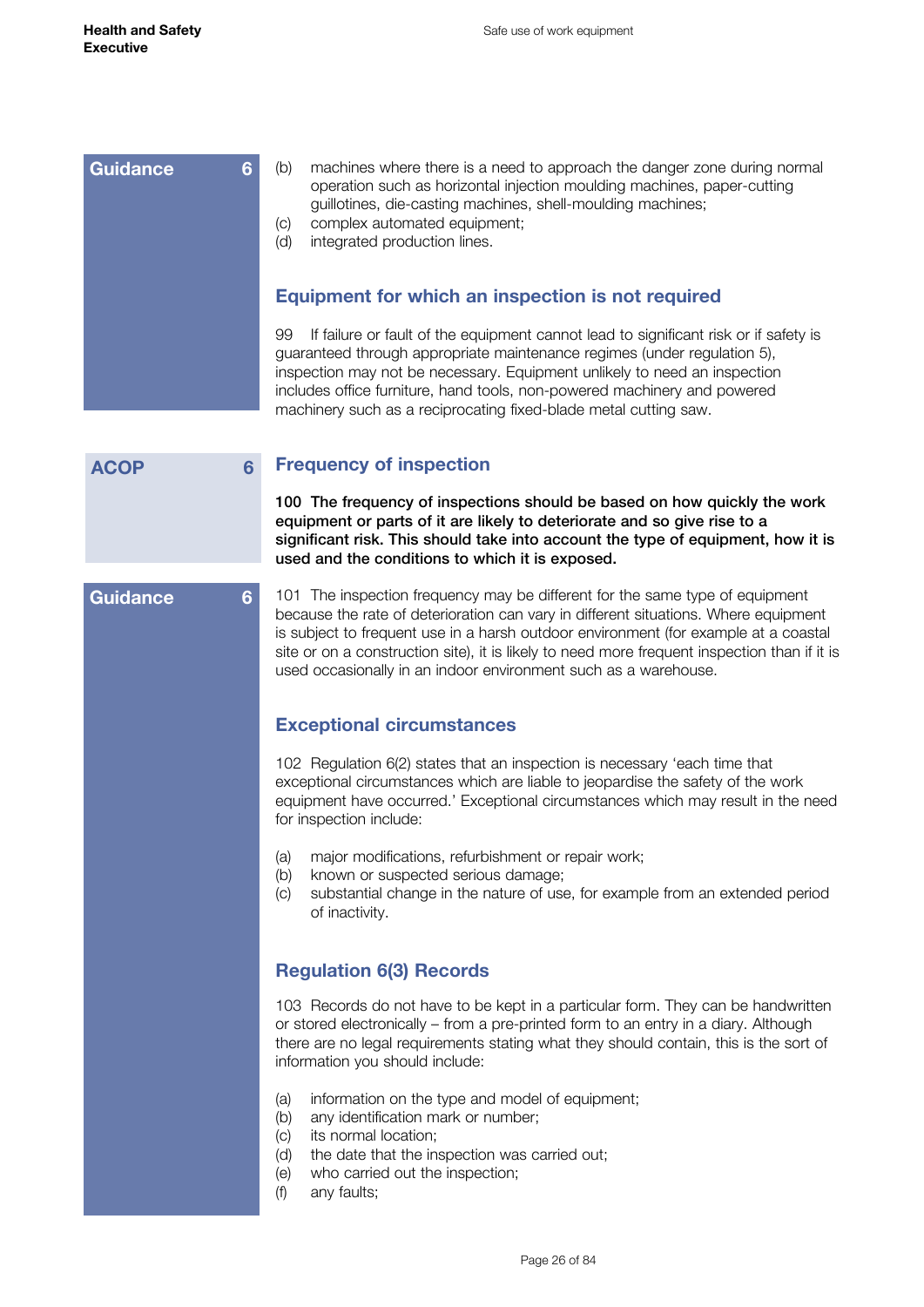| <b>Guidance</b> | $6\phantom{1}$  | any action taken;<br>(g)<br>(h)<br>to whom the faults have been reported;<br>(i)<br>the date when repairs or other necessary action were carried out.                                                                                                                                                                                                                                                                                                                                                                                                                                                                                                                                                                                                                                                                                                                                                                                                                                                                                                                                                                                                                                                                                                                                                                                                                                                                                                                                                                                                                           |
|-----------------|-----------------|---------------------------------------------------------------------------------------------------------------------------------------------------------------------------------------------------------------------------------------------------------------------------------------------------------------------------------------------------------------------------------------------------------------------------------------------------------------------------------------------------------------------------------------------------------------------------------------------------------------------------------------------------------------------------------------------------------------------------------------------------------------------------------------------------------------------------------------------------------------------------------------------------------------------------------------------------------------------------------------------------------------------------------------------------------------------------------------------------------------------------------------------------------------------------------------------------------------------------------------------------------------------------------------------------------------------------------------------------------------------------------------------------------------------------------------------------------------------------------------------------------------------------------------------------------------------------------|
| <b>ACOP</b>     | $6\phantom{1}6$ | <b>Regulation 6(4) Physical evidence</b>                                                                                                                                                                                                                                                                                                                                                                                                                                                                                                                                                                                                                                                                                                                                                                                                                                                                                                                                                                                                                                                                                                                                                                                                                                                                                                                                                                                                                                                                                                                                        |
|                 |                 | 104 The physical evidence should be appropriate to the type of work<br>equipment being inspected.                                                                                                                                                                                                                                                                                                                                                                                                                                                                                                                                                                                                                                                                                                                                                                                                                                                                                                                                                                                                                                                                                                                                                                                                                                                                                                                                                                                                                                                                               |
| <b>Guidance</b> | $6\overline{6}$ | 105 For large items of equipment for which inspection is necessary, the physical<br>evidence can be a copy of the record of the last inspection that was carried out.<br>For smaller items of equipment, a tagging, colour coding or labelling system can be<br>used. The purpose of the physical evidence is to help a user check easily:<br>if an inspection has been carried out;<br>(a)<br>whether or not it is current;<br>(b)<br>(c)<br>to determine the results of that inspection, by being able to link back from the                                                                                                                                                                                                                                                                                                                                                                                                                                                                                                                                                                                                                                                                                                                                                                                                                                                                                                                                                                                                                                                  |
|                 |                 | physical evidence to the records.                                                                                                                                                                                                                                                                                                                                                                                                                                                                                                                                                                                                                                                                                                                                                                                                                                                                                                                                                                                                                                                                                                                                                                                                                                                                                                                                                                                                                                                                                                                                               |
|                 |                 | Regulation 6(5) What the regulation doesn't cover                                                                                                                                                                                                                                                                                                                                                                                                                                                                                                                                                                                                                                                                                                                                                                                                                                                                                                                                                                                                                                                                                                                                                                                                                                                                                                                                                                                                                                                                                                                               |
|                 |                 | 106 These inspection requirements do not cover the following work equipment as<br>set out in regulation 6(5):                                                                                                                                                                                                                                                                                                                                                                                                                                                                                                                                                                                                                                                                                                                                                                                                                                                                                                                                                                                                                                                                                                                                                                                                                                                                                                                                                                                                                                                                   |
|                 |                 | Power presses covered by regulations 32-35 of PUWER. These include<br>(a)<br>mechanically driven presses or press brakes (called 'power press(es)' in this<br>book) which are power driven, have a flywheel and clutch, and which are<br>wholly or partly used to work metal. A clutch, in relation to a power press, is a<br>device to impart the movement of the flywheel to any tool when required.<br>Work equipment for lifting loads, including people. This is defined as work<br>(b)<br>equipment for lifting or lowering loads and includes its attachments used for<br>anchoring, fixing or supporting it. A load includes a person.<br>Under the Mines (Shafts and Winding) Regulations 1993, <sup>26</sup> winding apparatus<br>(c)<br>means 'mechanically operated apparatus for lowering and raising loads<br>through a (mine) shaft and includes a conveyance or counterweight attached<br>to such apparatus and all ancillary apparatus'.<br>Work equipment required to be inspected by a competent person in<br>(d)<br>accordance with regulation 31(4) or 32(2) of CDM, for example any work<br>equipment and materials used for an excavation which affect its safety.<br>Inspection requirements for work equipment used for work at height are in<br>(e)<br>regulation 12 of the Work at Height Regulations. Types of work equipment<br>include: a guard rail, toe-board barrier or similar collective means of protection;<br>working platforms that are fixed (eg a scaffold around a building) or mobile (eg<br>a MEWP or scaffold tower); or a ladder. |
|                 |                 | Summary of regulation 7<br>This regulation deals with restricting the use of some equipment to people who                                                                                                                                                                                                                                                                                                                                                                                                                                                                                                                                                                                                                                                                                                                                                                                                                                                                                                                                                                                                                                                                                                                                                                                                                                                                                                                                                                                                                                                                       |

Having identified equipment that involves specific risk the employer also has to decide who can repair, modify, maintain or service it; and provide the appropriate training for those people.

are trained in the use of that equipment and in the specific risks involved.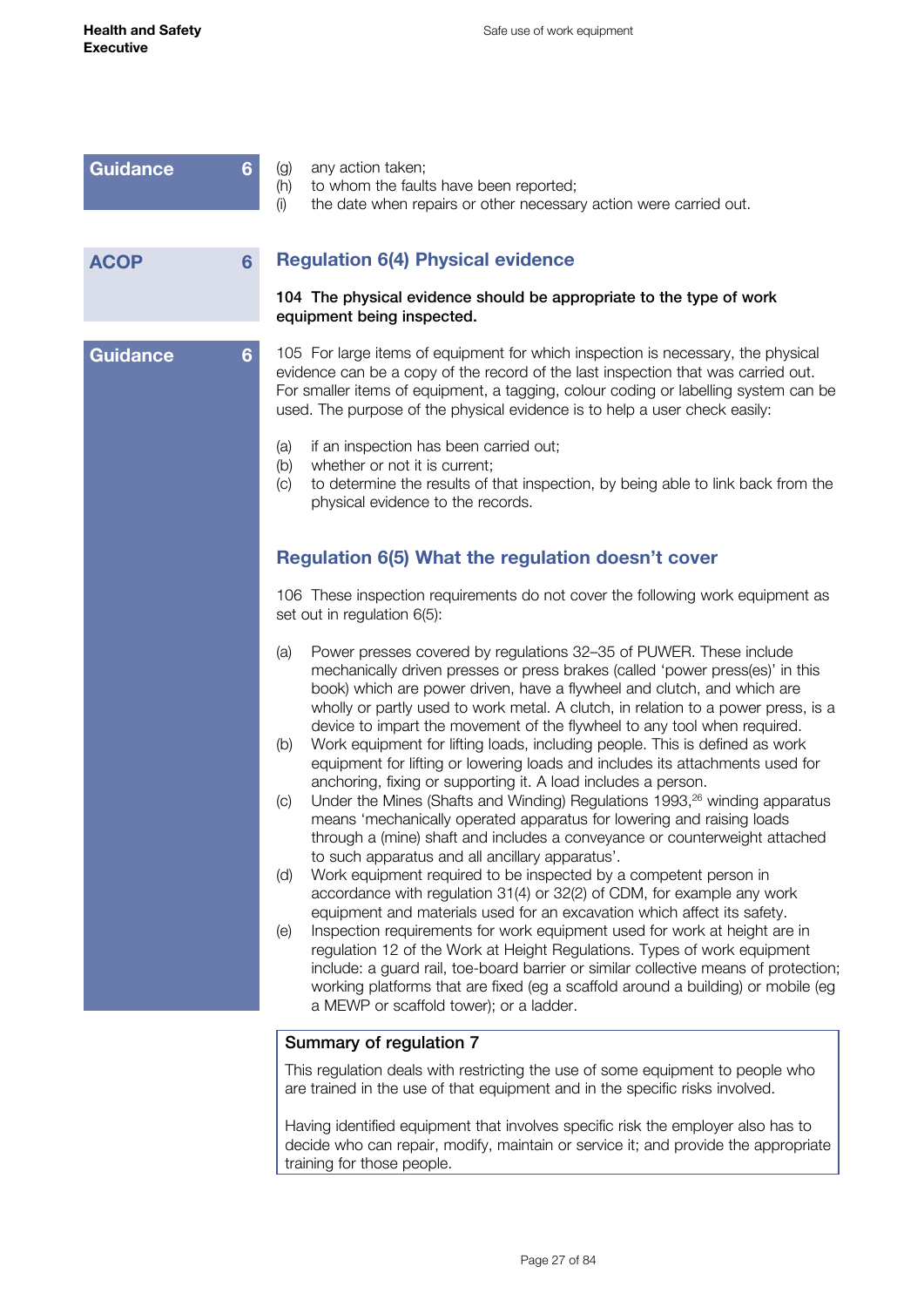## <span id="page-27-0"></span>*(1) Where the use of work equipment is likely to involve a specific risk to health or safety, every employer shall ensure that— (a) the use of that work equipment is restricted to those persons given the task of using it; and (b) repairs, modifications, maintenance or servicing of that work equipment is restricted to those persons who have been specifically designated to perform operations of that description (whether or not also authorised to perform other operations). (2) The employer shall ensure that the persons designated for the purposes of sub-paragraph (b) of paragraph (1) have received adequate training related to any operations in respect of which they have been so designated.* 107 You should ensure that, wherever possible, risks are always controlled by (in the order given): (a) eliminating the risks, or if that is not possible; (b) taking engineering (physical) measures to control the risks such as the provision of guards; but if the risks cannot be adequately controlled; (c) taking appropriate management measures to deal with the remaining risk, such as following safe systems of work and the provision of information, instruction and training. **Normal operation** 108 Where the risks from the use of work equipment cannot be adequately controlled by engineering measures such as guards or protection devices during its normal operation, it is particularly important that only the people whose task it is should be allowed to use the equipment. They should have received sufficient information, instruction and training to enable them to carry out the work safely. **Repairs, modifications etc** 109 Where the risks from the use of work equipment cannot be adequately controlled by engineering measures such as guards or protection devices during repair, maintenance, or other similar work, only people who have received sufficient information, instruction and training to enable them to carry out the work safely should do the work. They shall be the designated person for the purpose of this regulation. 110 Specific risks can be common to a particular class of work equipment. There can also be a specific risk associated with the way a particular item of work equipment is repaired, set or adjusted as well as with the way it is used. 111 The person whose normal work includes the use of a piece of work equipment will have been given 'the task of using it' and the instruction and training provided should be appropriate to that work. For example: (a) training of someone to use a grinding machine should cover the proper methods of dressing the abrasive wheels, see *Safety in the use of abrasive*  **Regulation 7 ACOP 7 Guidance 7**

Regulation 7 Specific risks

Page 28 of 84

*wheels*; 27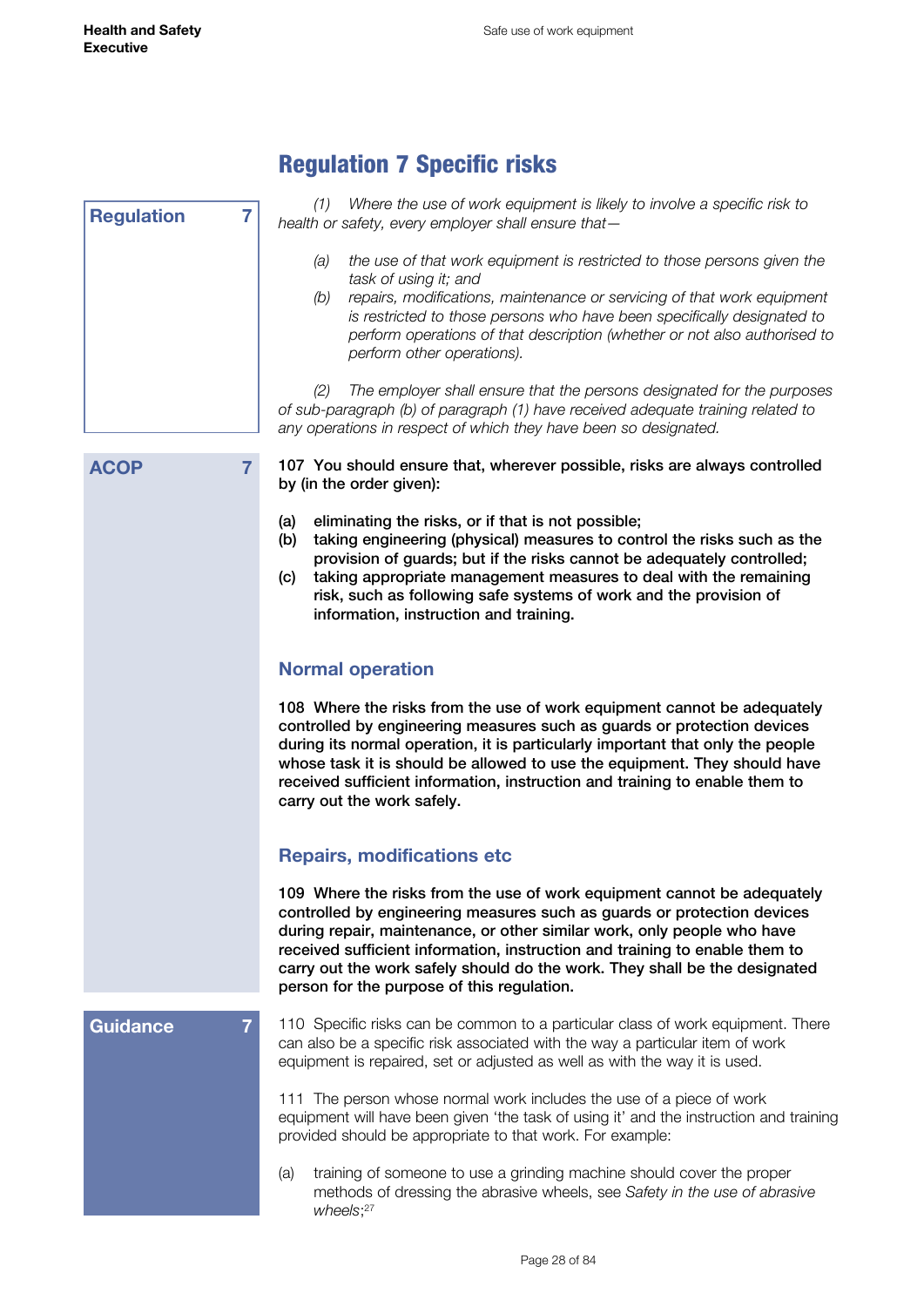<span id="page-28-0"></span>(b) in the case of someone carrying out a turning operation on a lathe, the training should cover the devices which should be used if working with emery cloth to obtain the required finish on a workpiece. The application of emery cloth, held directly by hand, should always be avoided. Further information on this topic can be found at hse.gov.uk/engineering. 112 The designated person to carry out repairs will be the person whose work includes these activities. This person could be the operator of the equipment, provided that they have received relevant instruction and training. For example, the training for a person who has to change the knives on guillotines should include any devices which could be used, such as knife handles, as well as the system of work. **Specific risks to health Guidance 7**

> 113 When looking at the risks from machinery it is easy to focus only on the safety risks. However, risks to the health of your workers from manual handling, dust, fumes, noise, hand/arm vibration etc are equally important, and should always be considered in your risk assessment.

#### Summary of regulation 8

There is a general duty in the HSW Act to provide employees and others, such as temporary workers supplied through an employment agency, with the information and instructions that are necessary to protect their health and safety – regulation 8 supplements that general duty.

It also links with the general requirement in the Management Regulations to provide information to employees relating to their health and safety. The Health and Safety (Consultation with Employees) Regulations 1996 (HSCER)13 require employers to consult their employees on the information required under other regulations, including PUWER, about risks to their health and safety and preventative measures in place.

## Regulation 8 Information and instructions

| <b>Regulation</b> | 8 |
|-------------------|---|
|                   |   |
|                   |   |
|                   |   |
|                   |   |
|                   |   |
|                   |   |
|                   |   |

*(1) Every employer shall ensure that all persons who use work equipment*  have available to them adequate health and safety information and, where *appropriate, written instructions pertaining to the use of the work equipment.*

*(2) Every employer shall ensure that any of his employees who supervises or manages the use of work equipment has available to him adequate health and safety information and, where appropriate, written instructions pertaining to the use of the work equipment.*

*(3) Without prejudice to the generality of paragraphs (1) or (2), the information and instructions required by either of those paragraphs shall include information and, where appropriate, written instructions on—*

- *(a) the conditions in which and the methods by which the work equipment may be used;*
- *(b) foreseeable abnormal situations and the action to be taken if such a situation were to occur; and*
- *(c) any conclusions to be drawn from experience in using the work equipment.*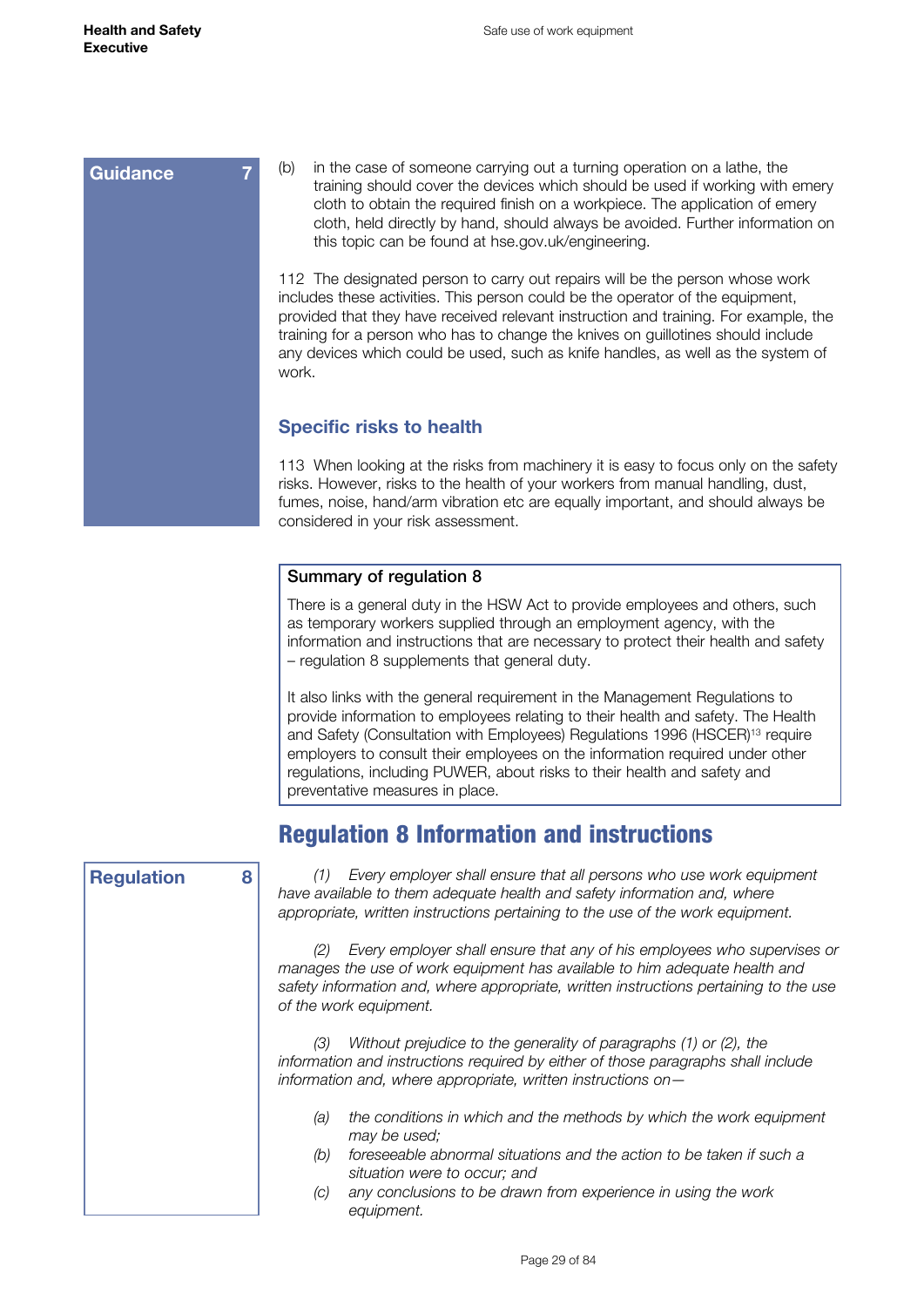**Regulation 8**

**Guidance 8**

*(4) Information and instructions required by this regulation shall be readily comprehensible to those concerned.*

#### **What the information and instructions should cover**

114 Any information and written instructions you provide should cover:

- (a) the conditions in which the work equipment can be used;
- (b) the way in which the work equipment can be used:
- (c) any foreseeable difficulties that could arise, and instructions on how to deal with them:
- (d) using any conclusions drawn from experience using the work equipment, you should either record them or take steps to make sure that all appropriate members of the workforce are aware of them.

#### **Written instructions**

115 Written instructions include the information provided by manufacturers or suppliers of work equipment such as instruction sheets or manuals, instruction placards, warning labels and training manuals. It can also include in-house instructions and instructions from training courses. There are duties on manufacturers and suppliers to provide sufficient information, including drawings, to enable the correct installation, safe operation and maintenance of the work equipment. Check that they are provided.

#### **Who needs to see the information and instructions**

116 Ensure that any written instructions are available to the people, including any temporary workers, who directly use the work equipment. Make sure that instructions are available to other people who need them, for example maintenance instructions are made available or passed to the people involved in maintaining the work equipment.

117 Supervisors and managers should also have access to the information and written instructions. The amount of detailed health and safety information they will need to have immediately available for day-to-day running of production lines will vary, but it is important that they know what information is available and where it can be found.

#### **How the information and instructions should be made available**

118 Information should be provided in writing, or verbally where that is considered sufficient. It is your responsibility to decide what is appropriate, taking into consideration the individual circumstances. Where there are complicated or unusual circumstances, the information should be in writing. Other factors that you should consider are:

- (a) the level of skill of the workers involved;
- (b) their experience and training;
- (c) the degree of supervision;
- (d) the complexity and length of the particular job.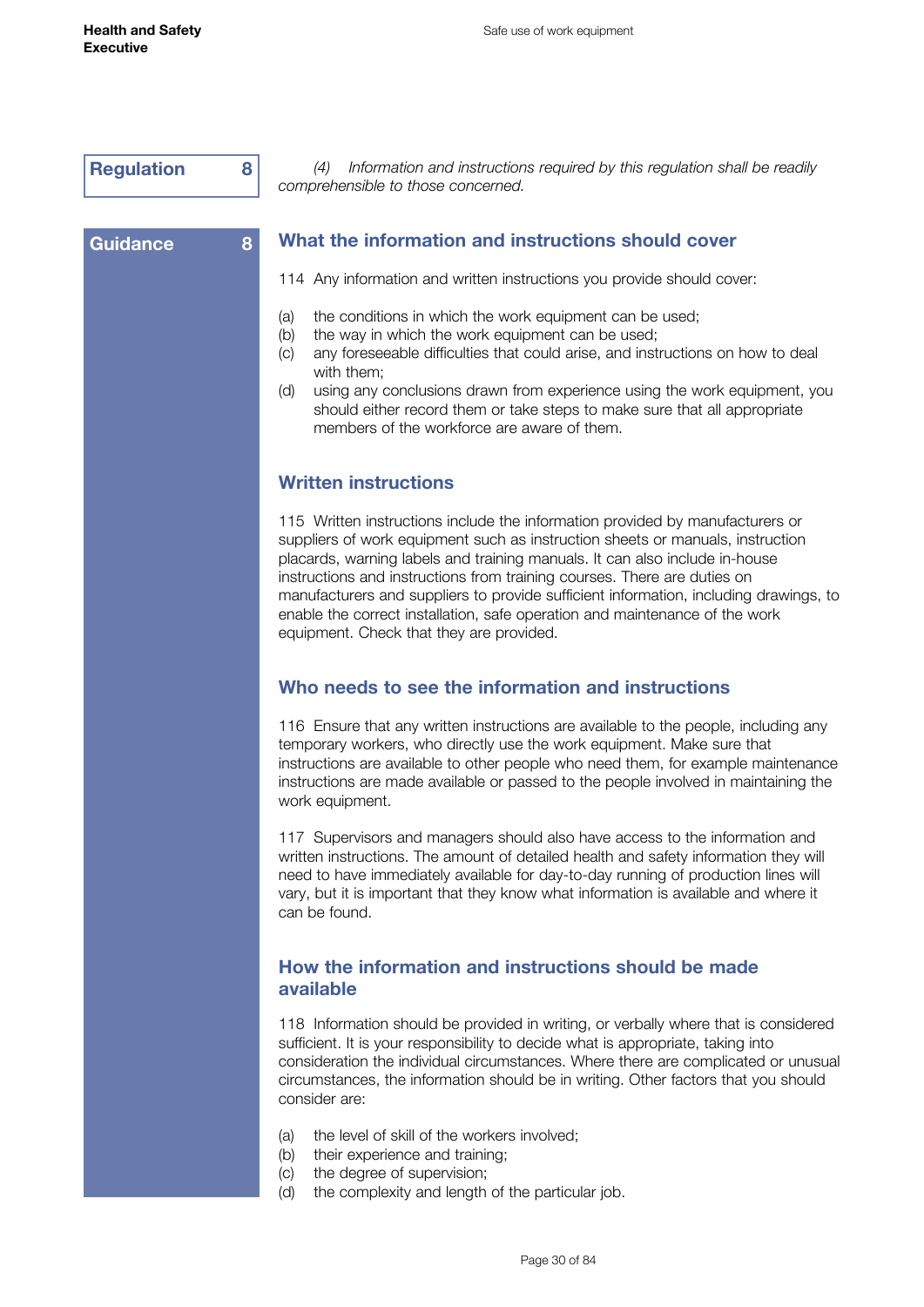| <b>Guidance</b> | 119 The information and written instructions should be easy to understand. They<br>should be in plain English and/or other languages if that is more appropriate for the<br>people using them. They should be set out in a logical order with illustrations where<br>appropriate. Use standard symbols where appropriate.                                                                                               |
|-----------------|-------------------------------------------------------------------------------------------------------------------------------------------------------------------------------------------------------------------------------------------------------------------------------------------------------------------------------------------------------------------------------------------------------------------------|
|                 | 120 Pay particular attention to any employees whose first language is not English,<br>those with language difficulties or with disabilities which could make it difficult for<br>them to receive or understand the information or instructions. You may need to<br>make special arrangements in these cases, this could include, for example DVDs or<br>translation into another language or the use of an interpreter. |

#### Summary of regulation 9

Regulation 9 focuses on:

- providing training to people who use work equipment;
- providing training to employees who manage or supervise the use of work equipment;
- the need for separate driver training.

The information in paragraph 120 on information and instruction for employees (including temporary workers) whose first language is not English or who have other difficulties is also relevant for training.



## Regulation 9 Training

*(1) Every employer shall ensure that all persons who use work equipment*  have received adequate training for purposes of health and safety, including training *in the methods which may be adopted when using the work equipment, any risks which such use may entail and precautions to be taken.*

*(2) Every employer shall ensure that any of his employees who supervises or manages the use of work equipment has received adequate training for purposes of health and safety, including training in the methods which may be adopted when using the work equipment, any risks which such use may entail and precautions to be taken.*

#### **What is 'adequate training'? Guidance 9**

121 What constitutes 'adequate training' will vary depending on the job or activity and work equipment. You should determine the existing level of competence and provide training where necessary. You should:

- (a) evaluate the existing competence of employees and others such as temporary workers supplied by an employment agency to operate the full range of work equipment that they will use;
- (b) evaluate the competence they need to manage or supervise the use of work equipment;
- (c) train the employee and others (as in paragraph 121(a)) to make up any shortfall between their competence and that required to carry out the work with due regard to health and safety.

122 Take into account the circumstances in which the employee works. For example do they work alone or under the close supervision of a competent person?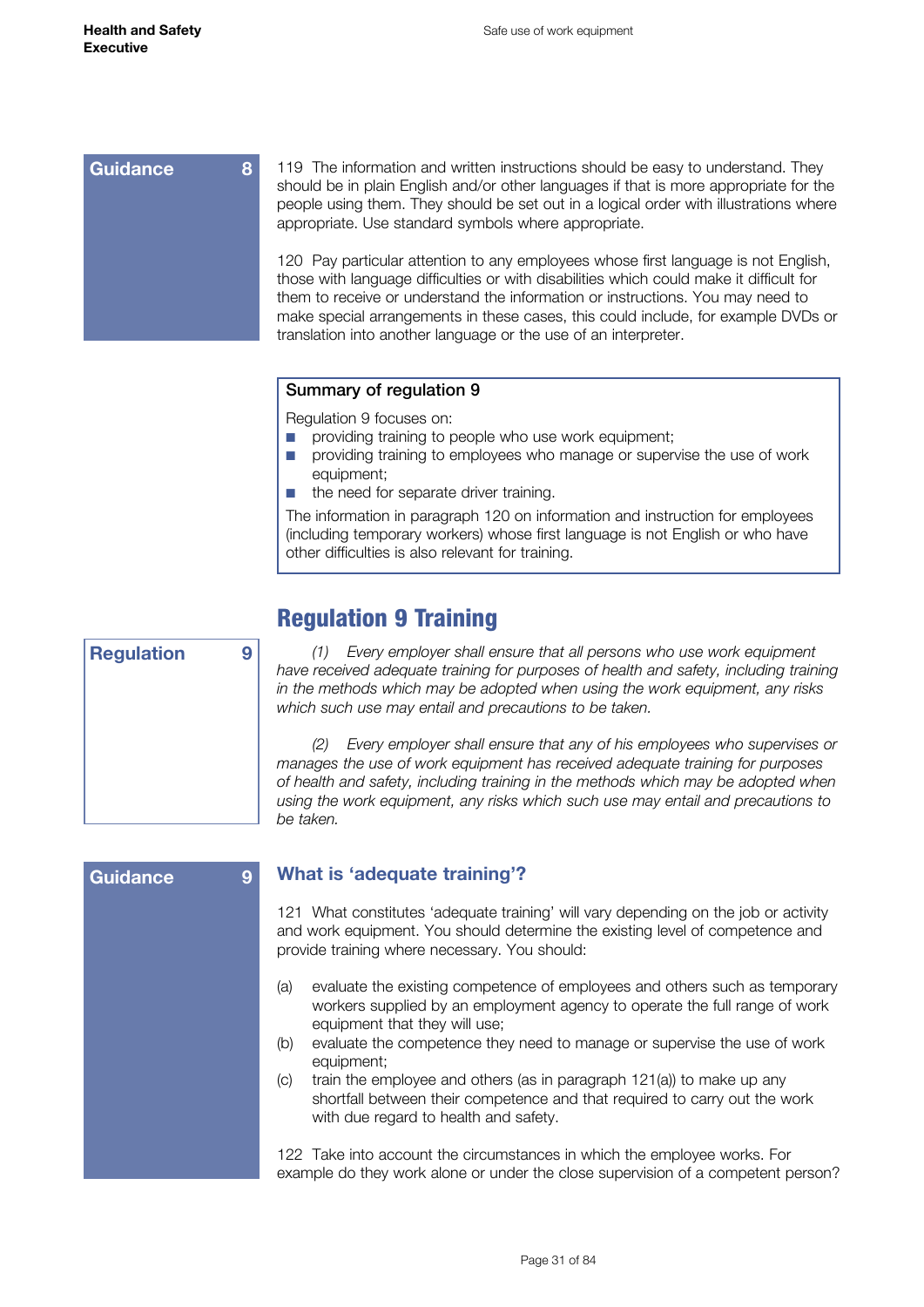| <b>Guidance</b><br>9 | When is training necessary?                                                                                                                                                                                                                                                                                                                                                                                                                                                                                          |  |
|----------------------|----------------------------------------------------------------------------------------------------------------------------------------------------------------------------------------------------------------------------------------------------------------------------------------------------------------------------------------------------------------------------------------------------------------------------------------------------------------------------------------------------------------------|--|
|                      | 123 Training needs are likely to be greatest on recruitment. But training is also<br>required:                                                                                                                                                                                                                                                                                                                                                                                                                       |  |
|                      | if the risks to which people are exposed change due to a change in their<br>(a)<br>working tasks;<br>because new technology or equipment is introduced;<br>(b)<br>if the system of work changes.<br>(c)                                                                                                                                                                                                                                                                                                              |  |
|                      | 124 You will need to provide refresher training when necessary. Skills decline if<br>they are not used regularly. For example, you would want to check if refresher<br>training is needed after a lengthy period of absence from work, or if a worker is<br>moved onto a work process that has changed since they last performed those<br>tasks. Pay particular attention to people who deputise for others infrequently – as<br>they may need more frequent refresher training than those who do the job regularly. |  |
|                      | <b>Training for young people</b>                                                                                                                                                                                                                                                                                                                                                                                                                                                                                     |  |
|                      | 125 Training and proper supervision of young people is particularly important<br>because of their relative immaturity and unfamiliarity with the working environment.<br>Induction training is particularly important, because a young person will have little or<br>no previous experience to draw on.                                                                                                                                                                                                              |  |
|                      | 126 PUWER does not contain any specific requirements relating to the age of<br>people using work equipment, since all employees should be competent to use<br>work equipment with due regard to health and safety, regardless of their age.<br>However, there is general guidance relevant to the provision and use of machinery                                                                                                                                                                                     |  |

under regulation 19 of the Management Regulations.

## **The Management Regulations: Regulation 19 Protection of young persons**

| 19<br><b>Regulation</b>                 | (1)                      | Every employer shall ensure that young persons employed by him are<br>protected at work from any risks to their health or safety which are a consequence<br>of their lack of experience, or absence of awareness of existing or potential risks or<br>the fact that young persons have not yet fully matured.                                                                  |
|-----------------------------------------|--------------------------|--------------------------------------------------------------------------------------------------------------------------------------------------------------------------------------------------------------------------------------------------------------------------------------------------------------------------------------------------------------------------------|
|                                         | (2)<br>$work-$           | Subject to paragraph (3), no employer shall employ a young person for                                                                                                                                                                                                                                                                                                          |
|                                         | (a)<br>(b)<br>(c)<br>(d) | which is beyond his physical or psychological capacity;<br>involving harmful exposure to agents which are toxic or carcinogenic,<br>cause heritable genetic damage or harm to the unborn child or which in<br>any other way chronically affect human health;<br>involving harmful exposure to radiation;<br>involving the risk of accidents which it may reasonably be assumed |
|                                         | (e)                      | cannot be recognised or avoided by young persons owing to their<br>insufficient attention to safety or lack of experience or training; or<br>in which there is a risk to health from $-$                                                                                                                                                                                       |
| <b>Management</b><br><b>Regulations</b> |                          | extreme cold or heat;<br>(i)<br>noise; or<br>(ii)<br>(iii)<br>vibration,                                                                                                                                                                                                                                                                                                       |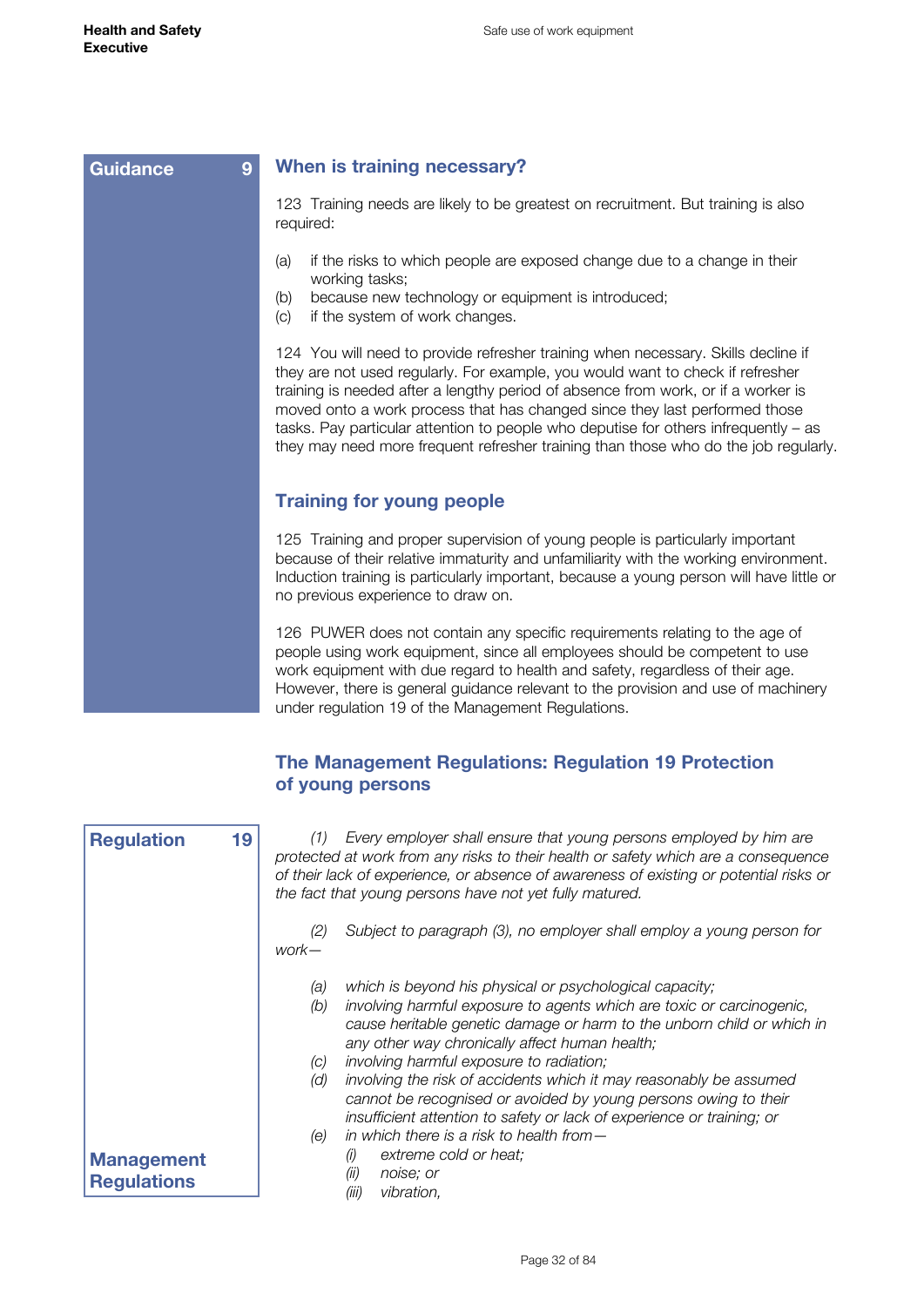| <b>Regulation</b><br>19                 | and in determining whether work will involve harm or risk for the purpose of this<br>paragraph, regard shall be had to the results of the assessment.                                                                                                                                                                                                                                                                                                                                                                                                                                                                                                                                                                                                                           |  |
|-----------------------------------------|---------------------------------------------------------------------------------------------------------------------------------------------------------------------------------------------------------------------------------------------------------------------------------------------------------------------------------------------------------------------------------------------------------------------------------------------------------------------------------------------------------------------------------------------------------------------------------------------------------------------------------------------------------------------------------------------------------------------------------------------------------------------------------|--|
|                                         | Nothing in paragraph (2) shall prevent the employment of a young person<br>(3)<br>who is no longer a child for work-                                                                                                                                                                                                                                                                                                                                                                                                                                                                                                                                                                                                                                                            |  |
| <b>Management</b><br><b>Regulations</b> | where it is necessary for his training;<br>(a)<br>where the young person will be supervised by a competent person; and<br>(b)<br>where any risk will be reduced to the lowest level that is reasonably<br>(C)<br>practicable.                                                                                                                                                                                                                                                                                                                                                                                                                                                                                                                                                   |  |
| <b>Guidance</b><br>9                    | 127 Definitions of young people and children by age:                                                                                                                                                                                                                                                                                                                                                                                                                                                                                                                                                                                                                                                                                                                            |  |
|                                         | A young person is anyone under 18.<br>(a)<br>(b)<br>A child is anyone who has not yet reached the official minimum school leaving<br>age (MSLA). Pupils will reach the MSLA in the school year in which they turn<br>16.                                                                                                                                                                                                                                                                                                                                                                                                                                                                                                                                                        |  |
|                                         | 128 The Management Regulations contain information for people who want to<br>employ young people. You should assess risks to young people before they start<br>work, taking into account their inexperience, lack of awareness of potential risks<br>and their immaturity. You should provide information to parents of school-age<br>children (for example when they are on work experience) about the risks and the<br>control measures introduced and take account of the risk assessment in<br>determining whether the young person should undertake certain work activities.<br>There is guidance on the HSE website to help you if you are considering offering a<br>work experience opportunity at<br>www.hse.gov.uk/youngpeople/workexperience/cutting-bureaucracy.htm. |  |
|                                         | 129 You do not have to carry out a separate risk assessment specifically for a<br>young person. If you have not previously employed a young person you should<br>review your existing risk assessment and take into account the specific factors for<br>young people, before a young person starts work with you.                                                                                                                                                                                                                                                                                                                                                                                                                                                               |  |
|                                         | 130 Competence and maturity are not simply a matter of the age of the worker.<br>Training in itself will not ensure competence but it is part of what is required. The<br>level of supervision needed will depend on how mature the workers are and<br>whether they can work safely without putting themselves or others at risk. Even<br>when they have been trained, young people may need more supervision to make<br>sure that they do not act irresponsibly or take short cuts which put themselves and<br>others at risk.                                                                                                                                                                                                                                                 |  |
|                                         | When should training take place?                                                                                                                                                                                                                                                                                                                                                                                                                                                                                                                                                                                                                                                                                                                                                |  |
|                                         | 131 The Management Regulations specify that health and safety training should<br>take place during working hours.                                                                                                                                                                                                                                                                                                                                                                                                                                                                                                                                                                                                                                                               |  |
|                                         |                                                                                                                                                                                                                                                                                                                                                                                                                                                                                                                                                                                                                                                                                                                                                                                 |  |

**ACOP 9**

## **Driver training**

132 You should ensure that self-propelled work equipment, including any attachments or towed equipment, is only driven by workers who have received appropriate training in the safe driving of such work equipment.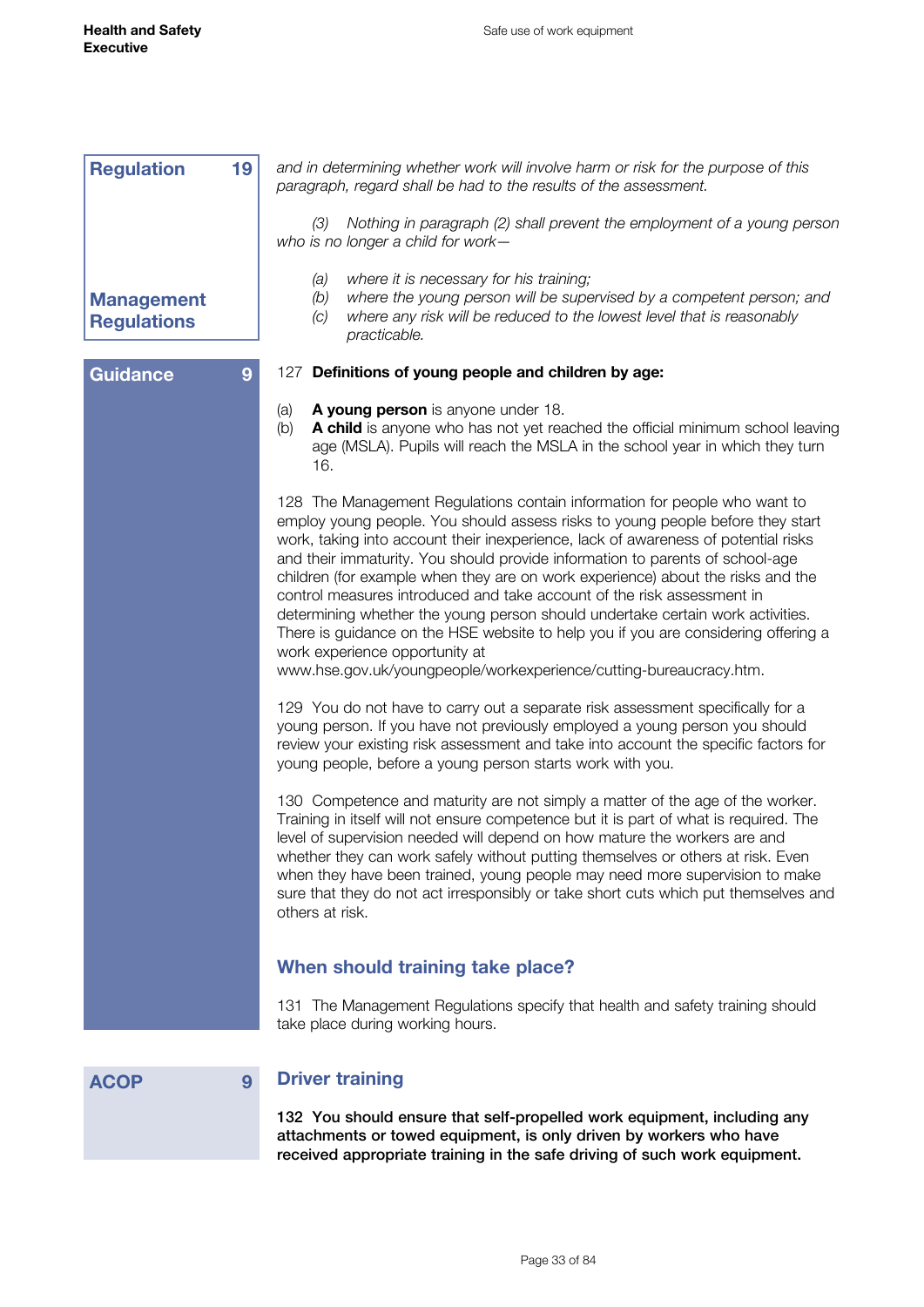| <b>ACOP</b>     | 9 | <b>Chainsaw operators</b>                                                                                                                                                                                                                                                                                                                                                                                                                                |  |  |
|-----------------|---|----------------------------------------------------------------------------------------------------------------------------------------------------------------------------------------------------------------------------------------------------------------------------------------------------------------------------------------------------------------------------------------------------------------------------------------------------------|--|--|
|                 |   | 133 All workers who use a chainsaw should be competent to do so. Before<br>using a chainsaw to carry out work on or in a tree, a worker should have<br>received appropriate training and obtained a relevant certificate of<br>competence or national qualification, unless they are undergoing such<br>training and are adequately supervised. However, in the agricultural sector,<br>this requirement only applies to first-time users of a chainsaw. |  |  |
| <b>Guidance</b> | 9 | 134 Everyone who uses a chainsaw at work, for whatever task, must have<br>received adequate training under this regulation. The training should cover:                                                                                                                                                                                                                                                                                                   |  |  |
|                 |   | dangers arising from the chainsaw itself;<br>(a)<br>dangers arising from the task for which the chainsaw is to be used;<br>(b)<br>the precautions to control these dangers, including relevant legal<br>(c)<br>requirements.                                                                                                                                                                                                                             |  |  |
|                 |   | 135 Over and above this, due to the significant risks involved, if a chainsaw is to<br>be used on or in a tree, the operator will be expected to hold a certificate of<br>competence or national qualification relevant to the work they undertake.                                                                                                                                                                                                      |  |  |
|                 |   | 136 The requirement for a certificate or award applies to people working with<br>chainsaws on or in trees on agricultural holdings unless it is done as part of<br>agricultural operations (for example, hedging, clearing fallen branches, or pruning<br>trees to maintain clearance for machines etc) by the occupier or his employees and<br>they have used a chainsaw before 5 December 1998.                                                        |  |  |
|                 |   | <b>Chainsaw operators working in forestry and arboriculture</b>                                                                                                                                                                                                                                                                                                                                                                                          |  |  |
|                 |   | 137 For professional chainsaw operators working in forestry and arboriculture the<br>industry recommendation is that for 'high risk' activities the minimum level of<br>adequacy of training is to a certificate of competence or nationally recognised<br>qualification where assessment is carried out independently of the training. Table 1<br>lists examples of qualifications for activities deemed to be 'high risk'.                             |  |  |
|                 |   | Table 1 Qualifications for 'high risk' activities                                                                                                                                                                                                                                                                                                                                                                                                        |  |  |
|                 |   | Qualification title                                                                                                                                                                                                                                                                                                                                                                                                                                      |  |  |
|                 |   | Level 2 Award in cross-cut timber using a chainsaw                                                                                                                                                                                                                                                                                                                                                                                                       |  |  |
|                 |   | Level 2 Award in chainsaw maintenance and cross-cutting                                                                                                                                                                                                                                                                                                                                                                                                  |  |  |
|                 |   | Level 2 Award in felling and processing trees up to 380 mm                                                                                                                                                                                                                                                                                                                                                                                               |  |  |
|                 |   | Level 2 Award in remove branches and breakdown crowns using an chainsaw                                                                                                                                                                                                                                                                                                                                                                                  |  |  |
|                 |   | Level 3 Award in severing uprooted or windblown trees using a chainsaw                                                                                                                                                                                                                                                                                                                                                                                   |  |  |
|                 |   | Level 3 Award in assisted fell operations                                                                                                                                                                                                                                                                                                                                                                                                                |  |  |
|                 |   | Level 3 Award in emergency treework operations                                                                                                                                                                                                                                                                                                                                                                                                           |  |  |
|                 |   | Level 2 Award in accessing a tree using a rope and harness                                                                                                                                                                                                                                                                                                                                                                                               |  |  |
|                 |   | Level 3 Award in aerial tree rescue operations                                                                                                                                                                                                                                                                                                                                                                                                           |  |  |
|                 |   | Level 3 Award in aerial cutting of trees with a chainsaw using free-fall techniques                                                                                                                                                                                                                                                                                                                                                                      |  |  |
|                 |   | Level 3 Award in aerial tree rigging                                                                                                                                                                                                                                                                                                                                                                                                                     |  |  |
|                 |   | Level 3 Award in using a chainsaw from a mobile elevated work platform                                                                                                                                                                                                                                                                                                                                                                                   |  |  |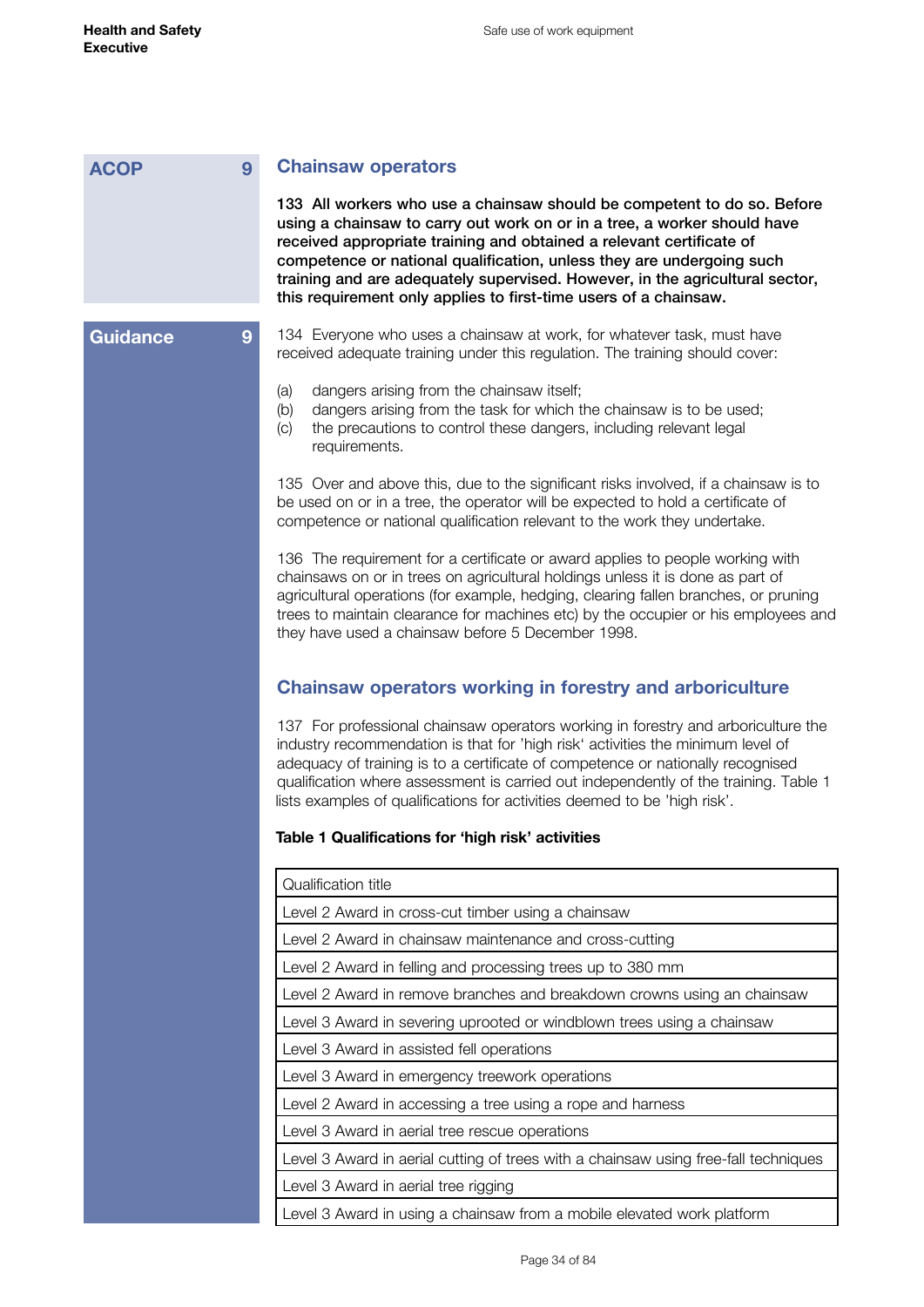<span id="page-34-0"></span>

| <b>Guidance</b><br>9 |  | For activities which are deemed to be 'low risk', risk assessment may be integrated<br>into the training. Table 2 lists examples of qualifications for activities that are<br>deemed to be 'low risk'.<br>Table 2 Qualifications for 'low risk' activities |  |  |
|----------------------|--|------------------------------------------------------------------------------------------------------------------------------------------------------------------------------------------------------------------------------------------------------------|--|--|
|                      |  | <b>Qualification title</b>                                                                                                                                                                                                                                 |  |  |
|                      |  | Level 2 Award in chainsaw maintenance                                                                                                                                                                                                                      |  |  |
|                      |  | Level 3 Award in felling and processing trees over 380 mm                                                                                                                                                                                                  |  |  |
|                      |  | Level 2 Award in supporting colleagues undertaking off ground tree-related<br>operations                                                                                                                                                                   |  |  |
|                      |  | Level 3 Award in preparing and agreeing emergency treework operations                                                                                                                                                                                      |  |  |
|                      |  | Level 2 Award in using a powered pole pruner                                                                                                                                                                                                               |  |  |
|                      |  | Level 3 Award in aerial tree pruning                                                                                                                                                                                                                       |  |  |
|                      |  | Level 3 Award in aerial cutting of trees using a crane                                                                                                                                                                                                     |  |  |
|                      |  | Level 3 Award in installation and maintenance of structural tree supports                                                                                                                                                                                  |  |  |
|                      |  | Level 4 Award in thorough examination of arboricultural lifting equipment                                                                                                                                                                                  |  |  |

#### Summary of regulation 10

Everyone involved in the chain of supply of work equipment has legal obligations which are designed to ensure that new work equipment is safe. For example, section 6 of the HSW Act places general duties on designers, manufacturers, importers and suppliers to ensure this so far as is reasonably practicable.

Regulation 10 supplements the requirement of section 6 by placing a duty on the user of the work equipment.

# Regulation 10 Conformity with Community requirements

| <b>Regulation</b> | 10 |
|-------------------|----|
|                   |    |
|                   |    |
|                   |    |
|                   |    |

*(1) Every employer shall ensure that an item of work equipment conforms at all times with any essential requirements, other than requirements which, at the time of its being first supplied or put into service in any place in which these Regulations apply, did not apply to work equipment of its type.*

*(2) In this regulation "essential requirements", in relation to an item of work equipment, means requirements relating to the design and construction of work equipment of its type in any of the instruments listed in Schedule 1 (being*  instruments which give effect to Community directives concerning the safety of *products).\**

*(3) This regulation applies to items of work equipment provided for use in the premises or undertaking of the employer for the first time after 31st December 1992.*

\* Paragraphs (1) and (2) substituted by SI 2002/2174, regulation 7(a).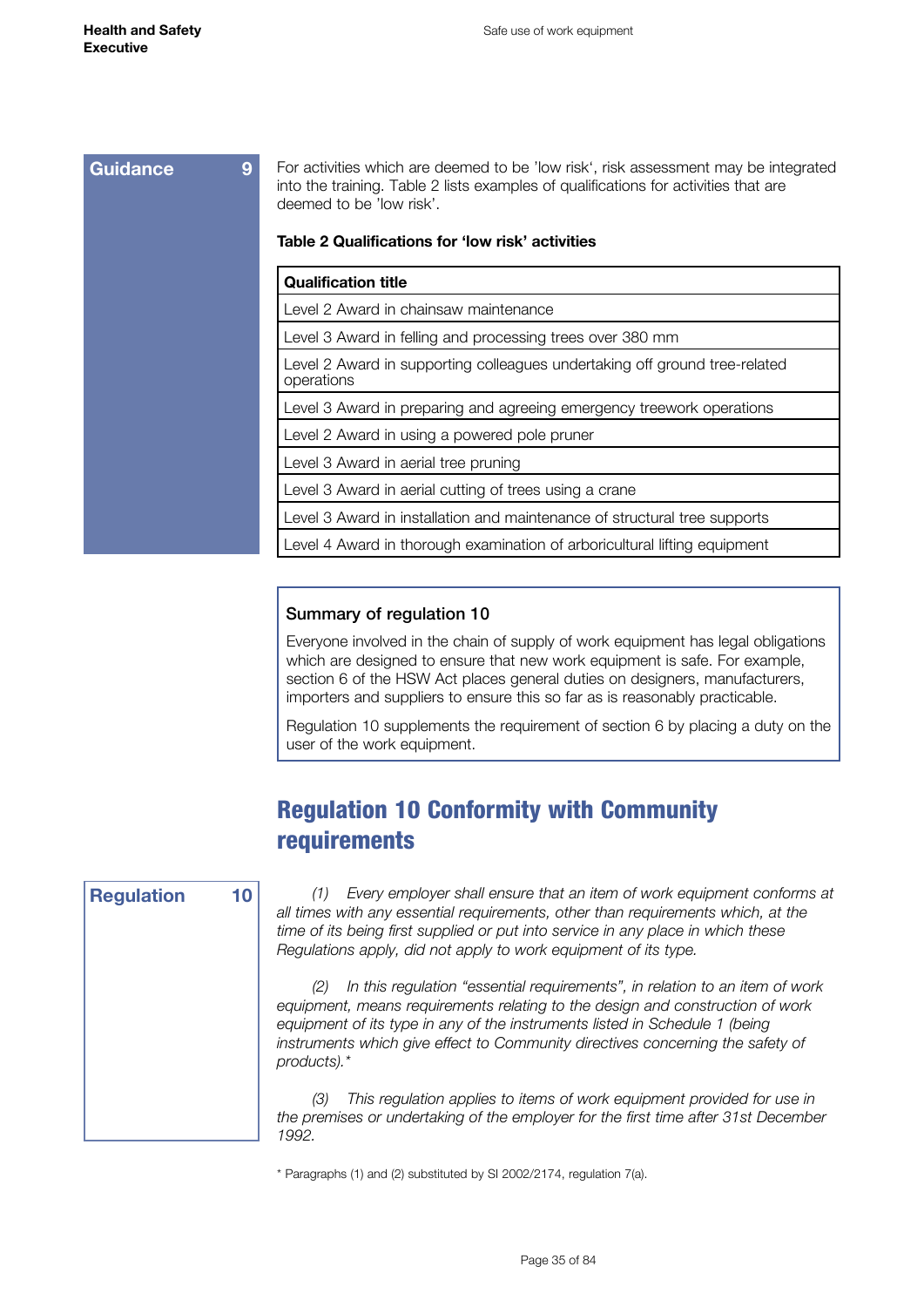<span id="page-35-0"></span>

| <b>Guidance</b> | 10 <sup>°</sup> | 138 Employers providing work equipment for use in the workplace should ensure<br>that it has been made to the requirements of the legislation implementing any<br>product Directive that is relevant to the equipment. This means that in addition to<br>specifying that work equipment should comply with current health and safety<br>legislation, you should also specify that it should comply with the legislation<br>implementing any relevant EC Directive. You can check to see that the equipment<br>bears a CE marking and is accompanied by the relevant certificates or declarations<br>(ask for a copy of the EC Declaration of Conformity), as required by relevant<br>product Directives. |
|-----------------|-----------------|----------------------------------------------------------------------------------------------------------------------------------------------------------------------------------------------------------------------------------------------------------------------------------------------------------------------------------------------------------------------------------------------------------------------------------------------------------------------------------------------------------------------------------------------------------------------------------------------------------------------------------------------------------------------------------------------------------|
|                 |                 | 139 You will need to check that appropriate operating instructions have been<br>provided with the equipment and that there is information about residual hazards<br>such as noise and vibration. You should also check the equipment for obvious                                                                                                                                                                                                                                                                                                                                                                                                                                                         |

such as noise and vibration. You should also check the equipment for obvious faults. Your supplier should be able to give further advice about what the equipment is designed for and what it can and cannot be used for, or alternatively, make further enquiries with the manufacturer. There is further advice in HSE's leaflet *Buying new machinery*. 28

#### Summary of regulation 11

Regulation 11(1) requires employers to take effective measures to prevent access to dangerous parts of machinery or stop their movement before any part of a person enters a danger zone.

Regulation 11(2) specifies the measures which you should take to prevent access to the dangerous parts of the machinery to achieve compliance with regulation 11(1).

Regulation 11(3) sets out various requirements for guards and protection devices.

Regulation 11(4) sets out requirements for protection appliances.

There are many HSE publications which contain specific guidance on a particular machine or industry. They describe the measures that can be taken to protect against risks associated with dangerous parts of machinery and these are available on HSE's website at www.hse.gov.uk.

## Regulation 11 Dangerous parts of machinery

| <b>Regulation</b> |     | Every employer shall ensure that measures are taken in accordance with<br>paragraph (2) which are effective-                                                                                      |
|-------------------|-----|---------------------------------------------------------------------------------------------------------------------------------------------------------------------------------------------------|
|                   | (a) | to prevent access to any dangerous part of machinery or to any rotating<br>stock-bar; or                                                                                                          |
|                   | (b) | to stop the movement of any dangerous part of machinery or rotating<br>stock-bar before any part of a person enters a danger zone.                                                                |
|                   | (2) | The measures required by paragraph $(1)$ shall consist of $-$                                                                                                                                     |
|                   | (a) | the provision of fixed guards enclosing every dangerous part or rotating<br>stock-bar where and to the extent that it is practicable to do so, but<br>where or to the extent that it is not, then |
|                   | (b) | the provision of other guards or protection devices where and to the<br>extent that it is practicable to do so, but where or to the extent that it is<br>not, then                                |
|                   | (C) | the provision of jigs, holders, push-sticks or similar protection appliances<br>used in conjunction with the machinery where and to the extent that it is                                         |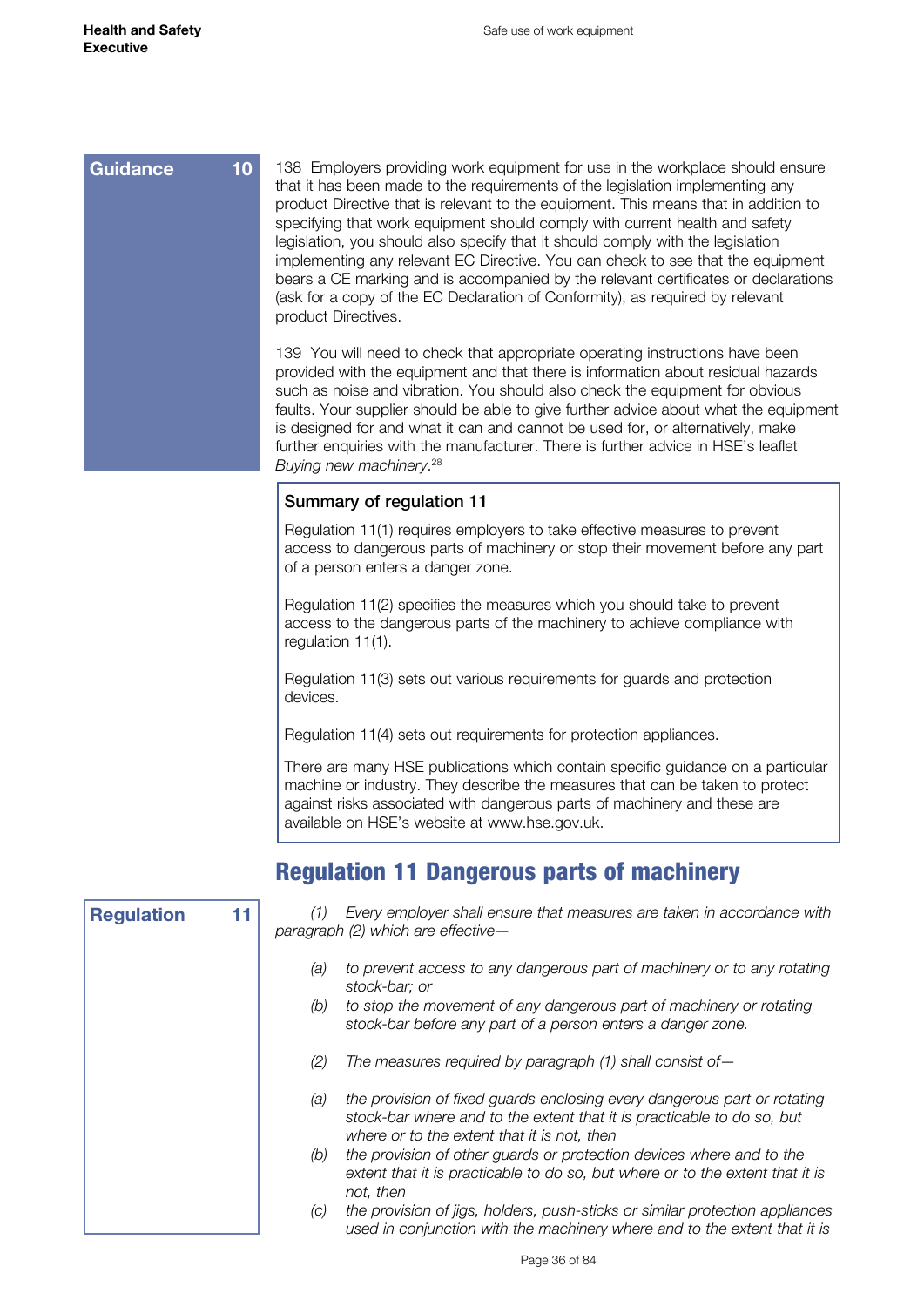| <b>Regulation</b> | 11 | practicable to do so, and the provision of such information, instruction,<br>training and supervision as is necessary.*                                                                                                                                                                                                                                                                                                                                                                                                                                                                                                                                                                                                                                                                                                                                             |
|-------------------|----|---------------------------------------------------------------------------------------------------------------------------------------------------------------------------------------------------------------------------------------------------------------------------------------------------------------------------------------------------------------------------------------------------------------------------------------------------------------------------------------------------------------------------------------------------------------------------------------------------------------------------------------------------------------------------------------------------------------------------------------------------------------------------------------------------------------------------------------------------------------------|
|                   |    | All guards and protection devices provided under sub-paragraphs (a) or<br>(3)<br>(b) of paragraph $(2)$ shall-                                                                                                                                                                                                                                                                                                                                                                                                                                                                                                                                                                                                                                                                                                                                                      |
|                   |    | be suitable for the purpose for which they are provided;<br>(a)<br>be of good construction, sound material and adequate strength;<br>(b)<br>be maintained in an efficient state, in efficient working order and in good<br>(c)<br>repair;<br>(d)<br>not give rise to any increased risk to health or safety;<br>not be easily bypassed or disabled;<br>(e)<br>be situated at sufficient distance from the danger zone;<br>(f)<br>(g)<br>not unduly restrict the view of the operating cycle of the machinery,<br>where such a view is necessary;<br>be so constructed or adapted that they allow operations necessary to fit<br>(h)<br>or replace parts and for maintenance work, restricting access so that it is<br>allowed only to the area where the work is to be carried out and, if<br>possible, without having to dismantle the guard or protection device. |
|                   |    | All protection appliances provided under sub-paragraph (c) of paragraph<br>(4)<br>$(2)$ shall comply with sub-paragraphs (a) to (d) and (g) of paragraph (3).                                                                                                                                                                                                                                                                                                                                                                                                                                                                                                                                                                                                                                                                                                       |
|                   |    | In this regulation-<br>(5)<br>"danger zone" means any zone in or around machinery in which a person is<br>exposed to a risk to health or safety from contact with a dangerous part of<br>machinery or a rotating stock-bar;                                                                                                                                                                                                                                                                                                                                                                                                                                                                                                                                                                                                                                         |
|                   |    | "stock-bar" means any part of a stock-bar which projects beyond the head-stock of<br>a lathe.                                                                                                                                                                                                                                                                                                                                                                                                                                                                                                                                                                                                                                                                                                                                                                       |

\*Paragraph (2) substituted by SI 2002/2174, regulation 7(b).

| <b>Guidance</b><br>11 | <b>Regulation 11(1)</b>                                                                                                                                                                                                                                                       |
|-----------------------|-------------------------------------------------------------------------------------------------------------------------------------------------------------------------------------------------------------------------------------------------------------------------------|
|                       | 140 You must take effective measures to prevent access to dangerous parts of<br>machinery or stop their movement before any part of a person enters a danger<br>zone. It also applies to contact with a rotating stock-bar which projects beyond the<br>headstock of a lathe. |
|                       | 141 The term 'dangerous part' has been established in health and safety law<br>through judicial decisions. In practice, this means that if a piece of work equipment<br>could cause injury, while being used in a foreseeable way, it can be considered a<br>dangerous part.  |
|                       | 142 Protection against other hazards associated with machinery is dealt with in<br>regulations 12 and 13. However, the measures required by this regulation may also<br>protect or help to protect against those other hazards, such as ejected particles<br>and heat.        |
|                       | Preventing contact with dangerous parts of machinery                                                                                                                                                                                                                          |
|                       | 143 Appendix 1 gives more detailed information about the available methods of<br>safeguarding which may be used to conform with regulation 11.                                                                                                                                |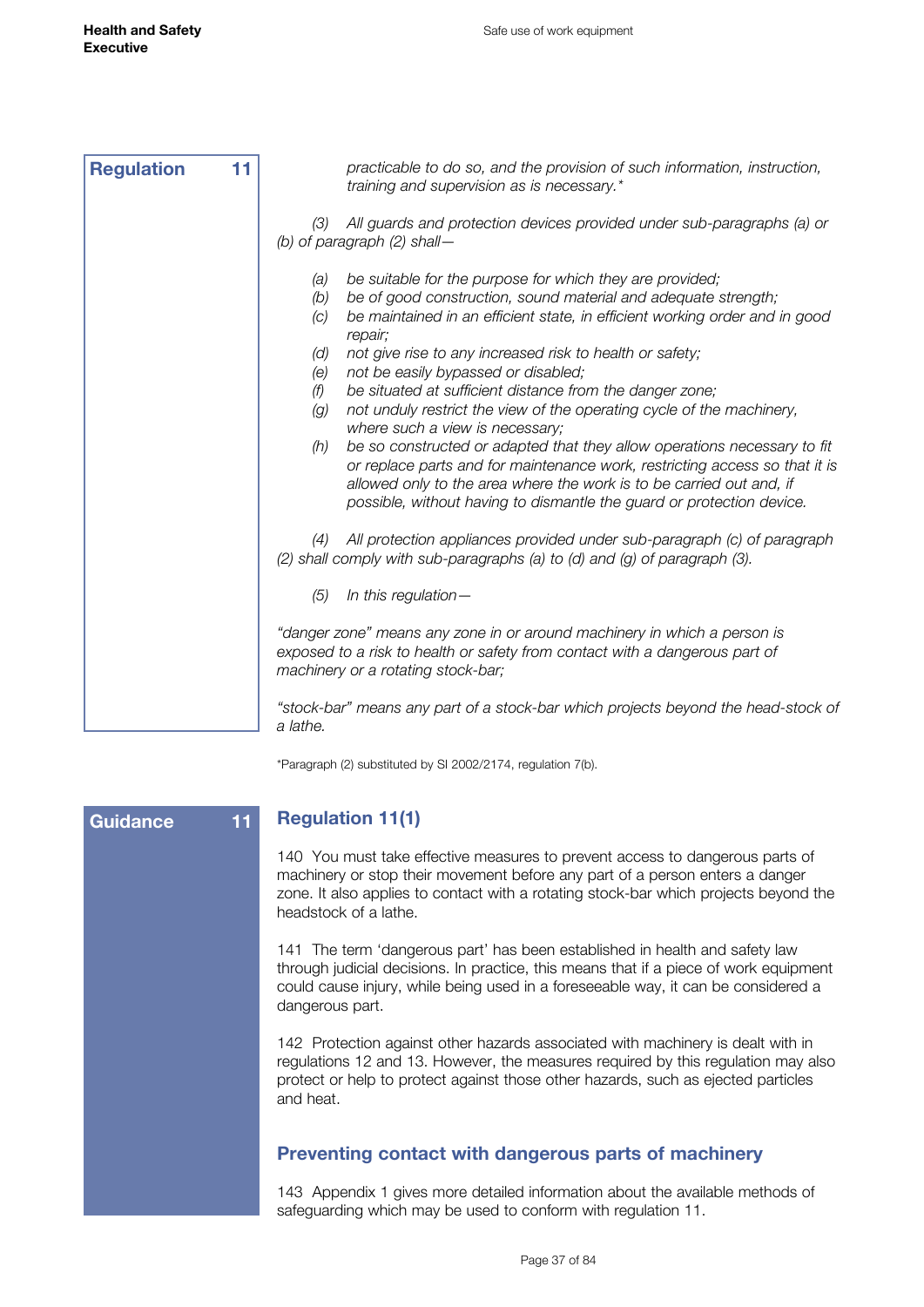**Guidance 11**

## 144 Your risk assessment carried out under regulation 3 of the Management Regulations should identify hazards presented by machinery. It should evaluate the nature of the injury, its severity and likelihood of occurrence for each hazard identified. This will enable you to decide whether the level of risk is acceptable or if risk reduction measures are needed. In most cases the objective of risk reduction measures is to prevent contact of part of the body or clothing with any dangerous part of the machine, for example guarding. **Regulation 11(2)** 145 Regulation 11(2) specifies the measures you must take to prevent access to the dangerous parts of the machinery and achieve compliance with regulation 11(1). The measures are ranked in the order they should be implemented, where practicable, to achieve an adequate level of protection. The levels of protection are: (a) fixed enclosing guards; (b) other guards or protection devices such as interlocked guards and pressure mats; (c) protection appliances such as jigs, holders and push-sticks etc. Information, instruction, training and supervision will be needed regardless of the level of protection chosen. 146 An explanation of the guarding and protection terms used is given in Appendix 1. 147 The hazards from machinery should be identified as part of your risk assessment. The purpose of the risk assessment is to identify measures you can take to reduce the risks that the hazards present. When selecting measures, you should consider each level of protection from the first level of the scale listed in paragraph 145 and use measures from that level so far as it is practicable to do so, provided that they contribute to the reduction of risk. The selection process should continue down the scale until the combined measures are effective in reducing the risks to an acceptable level so meeting the requirements of regulation 11(1). In selecting the appropriate combination, you should take account of the requirements of the work, your evaluation of the risks, and the technical features of possible safeguarding solutions. 148 Most machinery will present more than one mechanical hazard, and you should deal with the risks associated with all of these. For example, at belt conveyors there is a risk of entanglement with the rotating shafts and of being trapped by the intake between drum and moving belt – so you should adopt appropriate safety measures. 149 Any risk assessment carried out under regulation 3 of the Management Regulations should not only deal with the machine when it is operating normally, but should also cover activities such as setting, maintenance, cleaning or repair. The assessment may indicate that these activities require a different combination of protective measures from those appropriate to the machine doing its normal work. In particular, parts of machinery that are not dangerous in normal use because they are not then accessible may become accessible and therefore dangerous while this type of work is being carried out. 150 Certain setting or adjustment operations which may have to be done with the machine running may require a greater reliance on the provision of information, instruction, training and supervision than for normal use.

**Risk assessment**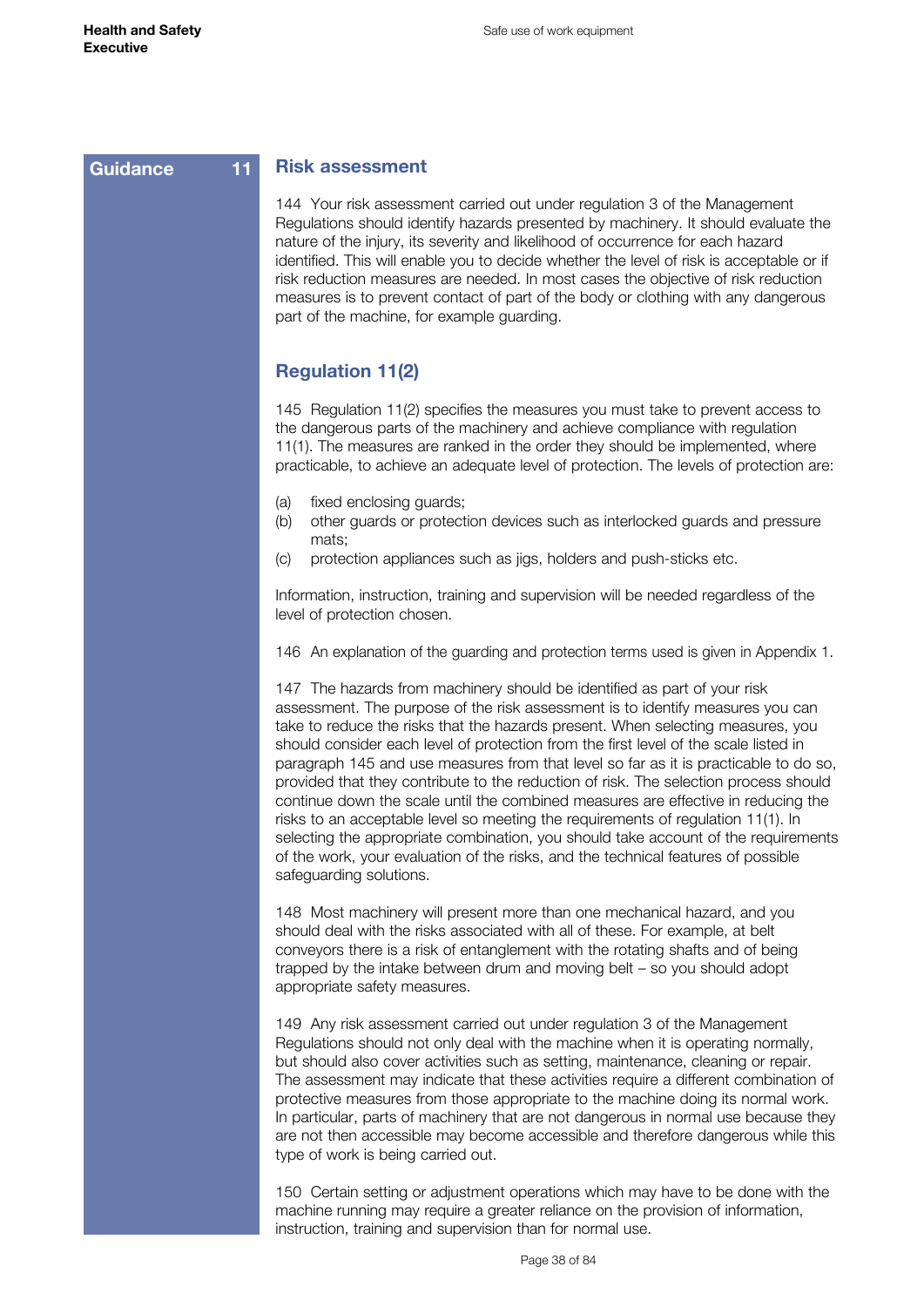Guidance 11

#### **Regulation 11(3) and regulation 11(4)**

151 Regulation 11(3) sets out various requirements for guards and protection devices which are discussed in Appendix 1. Regulation 11(4) sets out requirements for protection appliances.

#### Summary of regulation 12

Regulation 12 covers measures which employers have to take to prevent, control or minimise the effects of specified hazards during the use of work equipment. The hazards are listed in paragraph (3) of the regulation.

Examples of hazards that the regulation covers are:

- an article or substance falling from equipment, for example a loose board falling from scaffolding, a straw bale falling from a tractor foreloader or molten metal spilling from a ladle;
- an article or substance being ejected from equipment. This is where material held in the equipment is unexpectedly thrown out, for example swarf or workpiece ejected from a machine tool;
- rupture of parts of work equipment, for example an abrasive wheel bursting;
- disintegration or coming apart of parts of work equipment, such as the collapse of scaffolding or falsework;
- overheating or fire, due, for example to friction (bearings running hot, conveyor belt on jammed roller), electric motor burning out, thermostat failing, cooling system failure;
- explosion of the equipment due to pressure build-up, for example due to the failure of a pressure-relief valve or the unexpected blockage or sealing off of pipework;
- explosion of substances in the equipment, due, for example to exothermic chemical reaction or unplanned ignition of a flammable gas or vapour or finely divided organic material (for example flour, coal dust), or welding work on a container with flammable residues.

# Regulation 12 Protection against specified hazards

**Regulation 12**

*(1) Every employer shall take measures to ensure that the exposure of a person using work equipment to any risk to his health or safety from any hazard specified in paragraph (3) is either prevented, or, where that is not reasonably practicable, adequately controlled.*

- *(2) The measures required by paragraph (1) shall—*
- *(a) be measures other than the provision of personal protective equipment or of information, instruction, training and supervision, so far as is reasonably practicable; and*
- *(b) include, where appropriate, measures to minimise the effects of the hazard as well as to reduce the likelihood of the hazard occurring.*
- *(3) The hazards referred to in paragraph (1) are—*
- *(a) any article or substance falling or being ejected from work equipment;*
- *(b) rupture or disintegration of parts of work equipment;*
- *(c) work equipment catching fire or overheating;*
- *(d) the unintended or premature discharge of any article or of any gas, dust,*  liquid, vapour or other substance which, in each case, is produced, used *or stored in the work equipment;*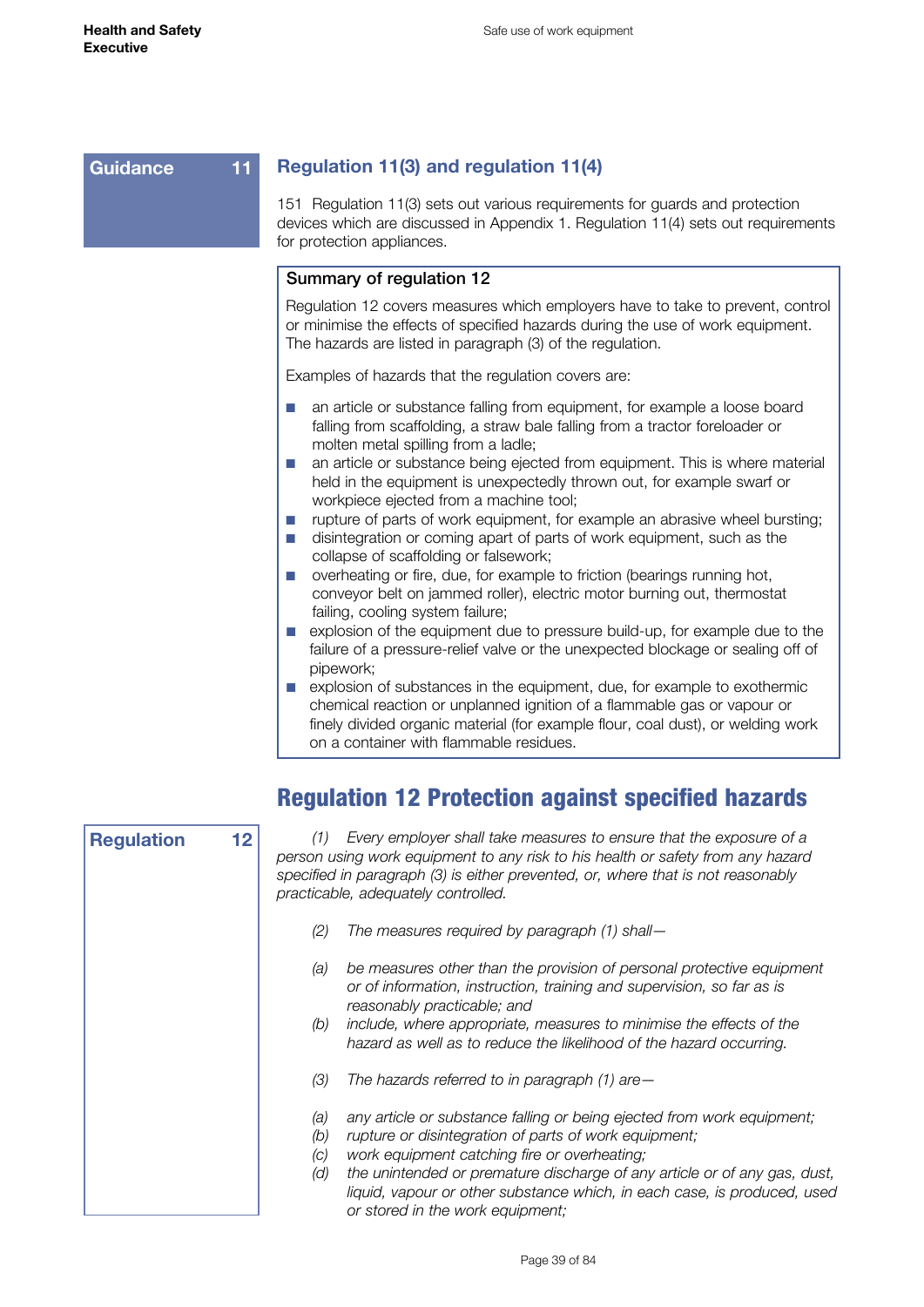| <b>Regulation</b> | 12              | the unintended or premature explosion of the work equipment or any<br>(e)<br>article or substance produced, used or stored in it.                                                                                                                                                                                                                                                                                                                                                                                                                                    |
|-------------------|-----------------|----------------------------------------------------------------------------------------------------------------------------------------------------------------------------------------------------------------------------------------------------------------------------------------------------------------------------------------------------------------------------------------------------------------------------------------------------------------------------------------------------------------------------------------------------------------------|
|                   |                 | For the purposes of this regulation "adequately" means adequately<br>(4)<br>having regard only to the nature of the hazard and the nature and degree of<br>exposure to the risk.                                                                                                                                                                                                                                                                                                                                                                                     |
|                   |                 | This regulation shall not apply where any of the following Regulations<br>(5)<br>apply in respect of any risk to a person's health or safety for which such<br>Regulations require measures to be taken to prevent or control such risk, namely-                                                                                                                                                                                                                                                                                                                     |
|                   |                 | the Ionising Radiations Regulations 1985;*<br>(a)<br>the Control of Asbestos Regulations 2006;†<br>(b)<br>the Control of Substances Hazardous to Health Regulations 1994;*<br>(C)<br>the Control of Noise at Work Regulations 2005;**<br>(d)<br>the Construction (Head Protection) Regulations 1989;<br>(e)<br>the Control of Lead at Work Regulations 1998;*<br>(f)<br>the Control of Vibration at Work Regulations 2005. ††<br>(g)                                                                                                                                 |
|                   |                 | * These regulations have been replaced by the lonising Radiations Regulations 1999 (SI 1999/3232), the<br>Control of Substances Hazardous to Health Regulations 2002 (SI 2002/2677, as amended by SI<br>2003/978 and SI 2004/3386) and the Control of Lead at Work Regulations 2002 (SI 2002/2676)<br>respectively.                                                                                                                                                                                                                                                  |
|                   |                 | † Paragraph (5)(b) substituted by SI 2006/2739, regulation 36(2), Schedule 5.<br>** Paragraph (5)(d) substituted by SI 2005/1643, regulation 15.<br>† Paragraph (5)(g) inserted by SI 2005/1093, regulation 13.                                                                                                                                                                                                                                                                                                                                                      |
| <b>Guidance</b>   | 12 <sub>2</sub> | 152 Your risk assessment should identify if any of the hazards in regulation 12(3)<br>are present in your workplace and assess the risks associated with them. You<br>should consider how likely it is that any of these events might happen and the<br>consequent danger if they do happen, to identify the measures you need to take.                                                                                                                                                                                                                              |
|                   |                 | 153 Regulation 12(1) sets out the primary aim, which is to prevent any of the<br>events in regulation 12(3) arising, if that event exposes people to risk. Where<br>possible, the equipment should be designed so that events presenting a risk<br>cannot happen. If this is not reasonably practicable, you should take steps to<br>reduce the risk. Examples include the monitoring of solvent concentrations at<br>evaporating ovens to detect the build-up of explosive atmospheres, or the use of<br>inert gas systems to control and suppress dust explosions. |
|                   |                 | 154 Regulation 12(1) allows the discharge or ejection of material as an intentional<br>or unavoidable part of the process (for example grit-blasting of castings, sawdust<br>from woodworking), but any risks to people must be controlled. The regulation also<br>allows the use of equipment designed to make use of explosive forces in a<br>controlled manner (for example an internal combustion engine or a rail detonator<br>signal).                                                                                                                         |
|                   |                 | 155 Equipment may have been designed before manufacture to eliminate or<br>reduce the likelihood of the type of event listed in regulation 12(3). But equipment<br>suppliers cannot control the materials used in equipment, or the environment in<br>which it is used, and it is up to you to ensure that the equipment is suitable for their<br>application, as required by regulation 4(2). Therefore risks associated with high<br>temperature, vibration or a flammable atmosphere must be controlled.                                                          |
|                   |                 | 156 Regulation 12(2)(a) requires that risk-controlling measures should be provided<br>as part of the equipment, so far as is reasonably practicable. Provision and use of                                                                                                                                                                                                                                                                                                                                                                                            |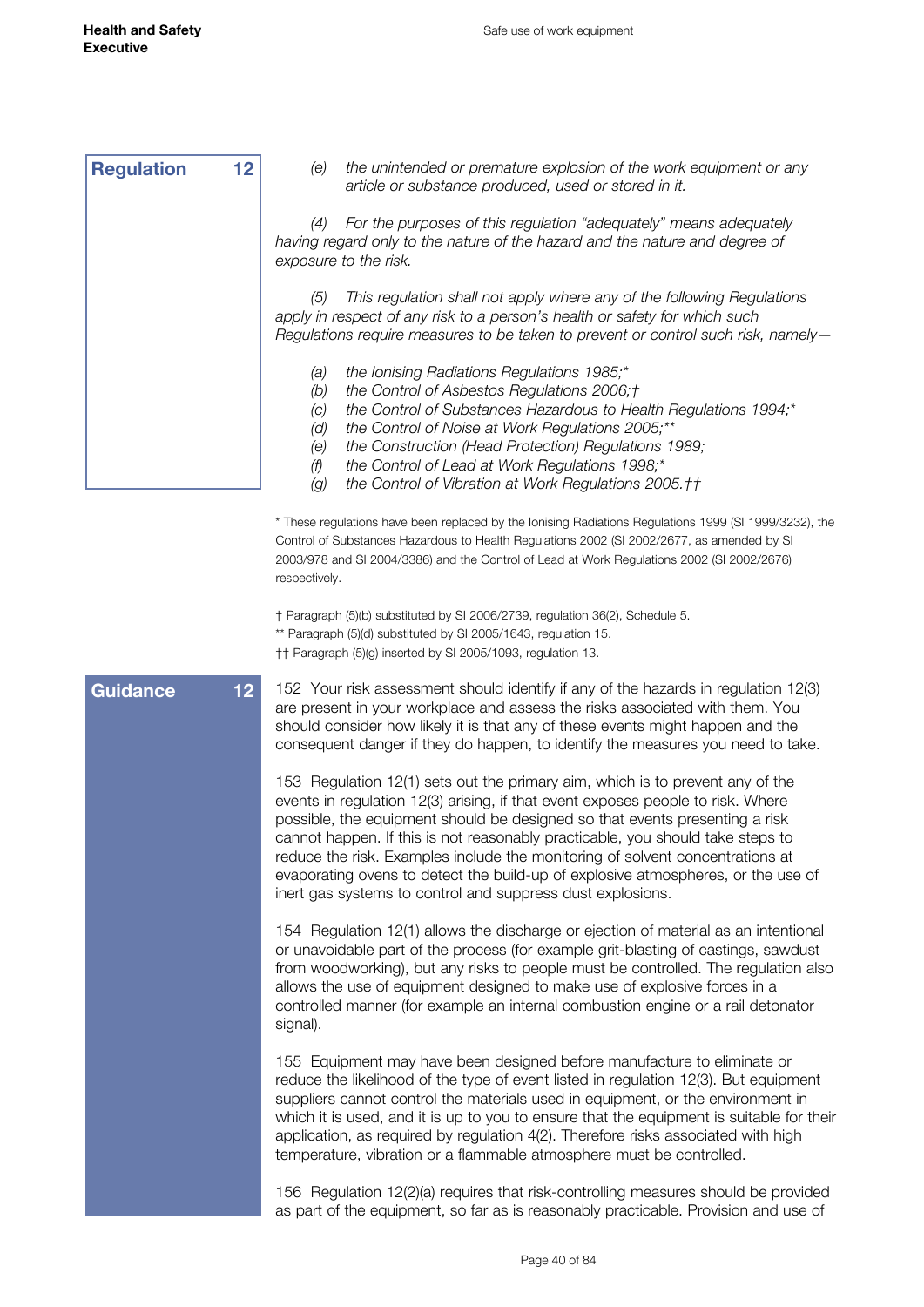| Guidance | 12 | personal protective equipment may be appropriate where a risk remains that<br>cannot be eliminated in some other way.                                                                                                                                                                                                                                                                                                                                                                                                                                                                                                                                                                                                                                                                                                                                                                                                                                                                                                                                             |
|----------|----|-------------------------------------------------------------------------------------------------------------------------------------------------------------------------------------------------------------------------------------------------------------------------------------------------------------------------------------------------------------------------------------------------------------------------------------------------------------------------------------------------------------------------------------------------------------------------------------------------------------------------------------------------------------------------------------------------------------------------------------------------------------------------------------------------------------------------------------------------------------------------------------------------------------------------------------------------------------------------------------------------------------------------------------------------------------------|
|          |    | 157 Regulation 12(2)(b) requires that in addition to reducing the likelihood of the<br>event happening, measures must be taken to reduce the effect of any event which<br>does give rise to risks. An example might be a blast wall or where there is a risk<br>from a pressure-relief panel or vent bursting, ensuring that any gases or liquids<br>discharged are directed to a safe place, contained, or made safe as appropriate.                                                                                                                                                                                                                                                                                                                                                                                                                                                                                                                                                                                                                             |
|          |    | 158 Training, supervision and provision of information to users are all important.<br>Firstly, they can help to ensure that equipment is operated in the correct way to<br>avoid dangers happening. Secondly, they can help to ensure that the appropriate<br>safeguards are taken to prevent people being exposed to risk.                                                                                                                                                                                                                                                                                                                                                                                                                                                                                                                                                                                                                                                                                                                                       |
|          |    | <b>Abrasive wheels</b>                                                                                                                                                                                                                                                                                                                                                                                                                                                                                                                                                                                                                                                                                                                                                                                                                                                                                                                                                                                                                                            |
|          |    | 159 A particular example of the application of these principles is the use of<br>abrasive wheels.                                                                                                                                                                                                                                                                                                                                                                                                                                                                                                                                                                                                                                                                                                                                                                                                                                                                                                                                                                 |
|          |    | (a)<br>To minimise the risk of bursting, abrasive wheels should always be run within<br>the specified maximum rotation speed.<br>If there is enough room, this will be marked on the wheel (in accordance with<br>(b)<br>regulation 23).<br>Smaller wheels should have a notice fixed in the workroom, giving the<br>(c)<br>individual or class maximum permissible rotation speed.<br>The power-driven spindle should be governed so that its rotation speed does<br>(d)<br>not exceed this.<br>(e)<br>Guarding must be provided to contain fragments of the wheel that might fly off<br>if it did burst, to prevent them injuring anyone in the workplace. The guarding<br>has an additional role in helping to meet the requirements of regulation 11; it<br>should be designed, constructed and maintained to fulfil both functions.<br>(f)<br>Providing information and training for workers in the correct handling and<br>mounting of abrasive wheels (including pre-mounting and storing procedures)<br>is also important to reduce the risk of bursting. |
|          |    | <b>Relationship with other legislation</b>                                                                                                                                                                                                                                                                                                                                                                                                                                                                                                                                                                                                                                                                                                                                                                                                                                                                                                                                                                                                                        |
|          |    | 160 Regulation 12(5) refers to other regulations which cover specific hazards. For<br>example, COSHH would apply to leakage of a toxic substance, whereas<br>regulation 12 would apply to leakage of steam or cooling water from the same<br>equipment. Similarly, COSHH would apply to the discharge of coolant mist from a<br>machine tool, but regulation 12 would apply in the case of ejected swarf.                                                                                                                                                                                                                                                                                                                                                                                                                                                                                                                                                                                                                                                         |
|          |    | Summary of regulation 13                                                                                                                                                                                                                                                                                                                                                                                                                                                                                                                                                                                                                                                                                                                                                                                                                                                                                                                                                                                                                                          |
|          |    | Many items of equipment have exposed surfaces, or contain or use hot or very<br>and substances. Pequiption 12 deals with the risks from these and looks at the                                                                                                                                                                                                                                                                                                                                                                                                                                                                                                                                                                                                                                                                                                                                                                                                                                                                                                    |

cold substances. Regulation 13 deals with the risks from these and looks at the measures you can take to reduce the risk of injury to people coming into contact with hot or very cold work equipment, parts of work equipment or articles or substances in the work equipment. It does not cover any related risk such as radiant heat or glare.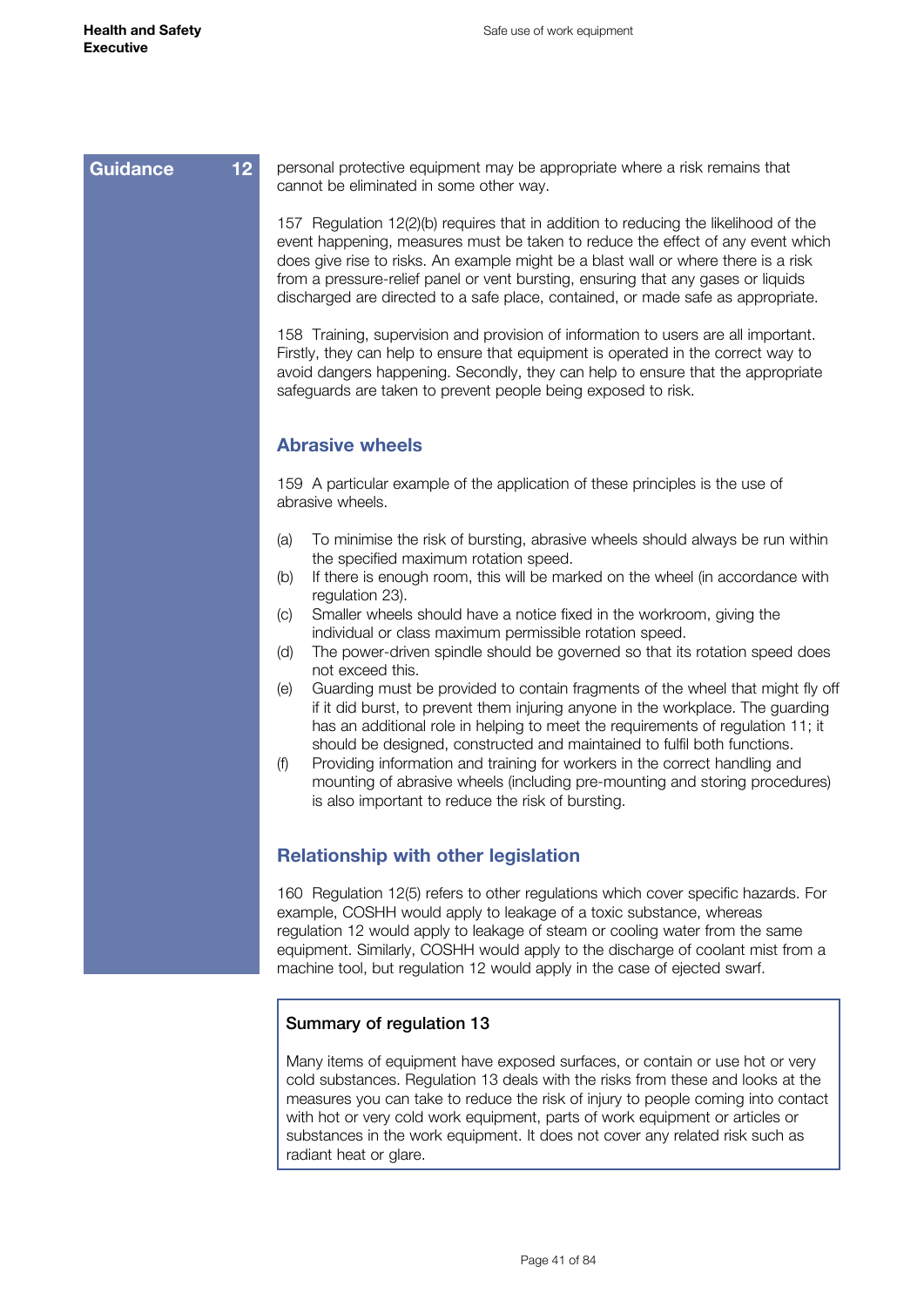#### *Every employer shall ensure that work equipment, parts of work equipment and any article or substance produced, used or stored in work equipment which, in each case, is at a high or very low temperature shall have protection where appropriate so as to prevent injury to any person by burn, scald or sear.* 161 Accessible surfaces of equipment or machinery, when hot or very cold, represent sources of risk of burn or other injury such as frostbite. Examples of relevant equipment might include a flat-iron, foundry equipment, drop forging, hot pressing, liquid nitrogen tank, gas cooker, blast furnace, snow-making machine, cold store, steam pipe etc. Employees may have to work close to such equipment. Touching such surfaces may take place intentionally, for example to operate a handle of the equipment, or unintentionally, when someone is near the equipment. 162 Where it is possible to apply engineering protective measures, for example by reducing the risk from contact with hot surface temperatures by insulation, shielding, barricading or guarding, you should adopt these in preference to personal protective measures. The risk from hot process materials – contact, splashing, spilling etc – should likewise be reduced by limiting maximum temperature, limiting liquor level, indirect steam heating methods, provision of doors, lids or covers, temperature interlocking of doors or lids and deflection systems for hot liquor (catch pan, spillway etc). You will need to decide the choice of protective measures in each particular case and according to the particular circumstances. 163 In some cases, surfaces of equipment or devices have to be hot and accessible to operate, for example cooker hotplates, soldering iron bit, heated rolls. While the regulation says that engineering protective measures should be taken in preference to others, it recognises that this is not always possible. Alternative methods include the provision and use of personal protective equipment and/or organisational measure. This includes: (a) training; (b) warning signs (warning signals, visual and noise alarm signals); (c) supervision; (d) operating instructions/instructions for use. Summary of regulation 14 Regulation 14 addresses the risks to health and safety created by the starting or uncontrolled operation of work equipment. It covers the need for one or more controls for starting work equipment. And why, apart from automatic equipment, equipment should never start or change its operating conditions unintentionally. **Guidance 13 Regulation 13**

Restarting or changing operating conditions as a result of the normal operating cycle of an automatic device is not covered by this regulation.

# Regulation 13 High or very low temperature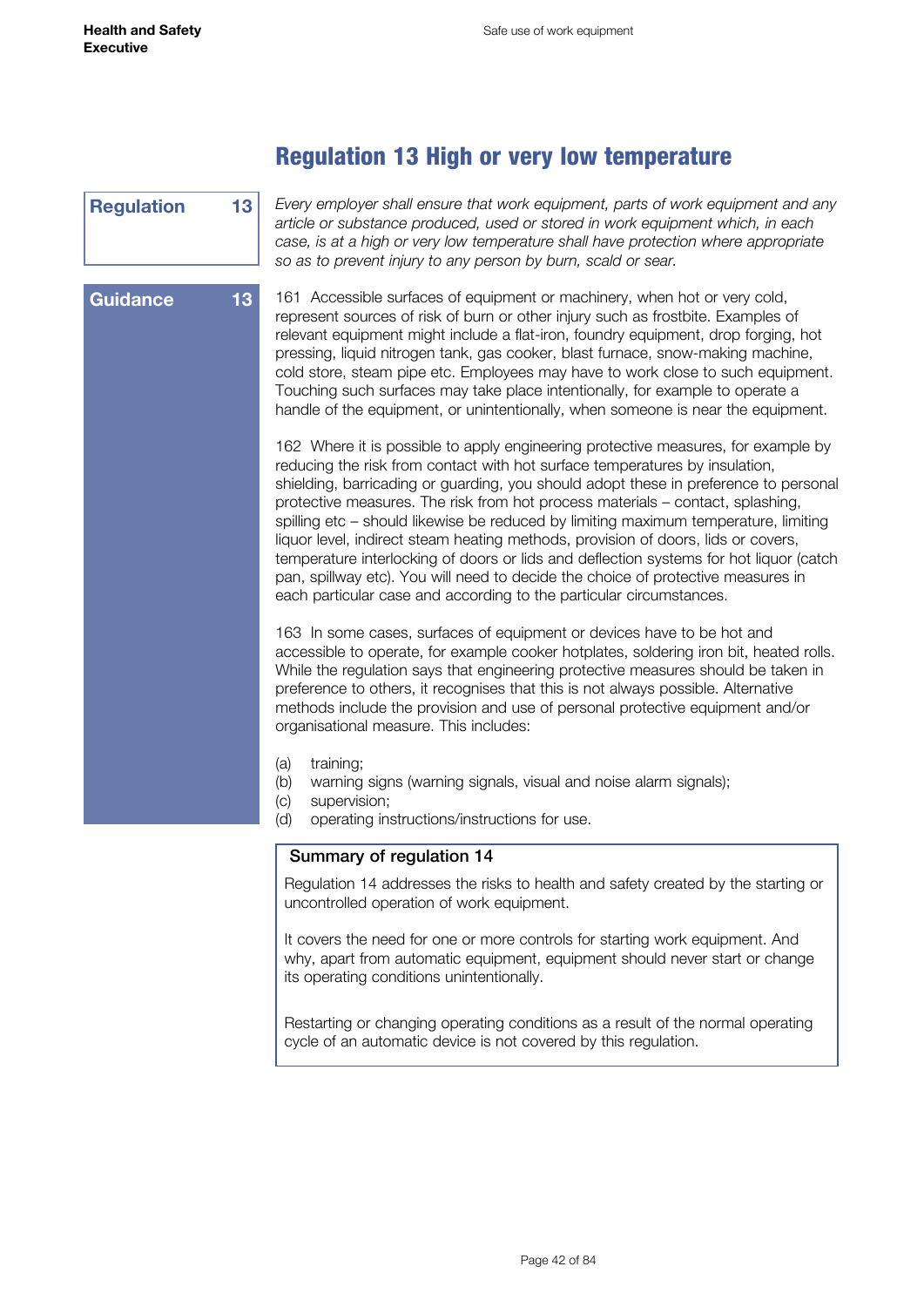**Regulation 14**

Regulation 14 Controls for starting or making a significant change in operating conditions

*(1) Every employer shall ensure that, where appropriate, work equipment is provided with one or more controls for the purposes of—*

- *(a) starting the work equipment (including re-starting after a stoppage for any reason); or*
- *(b) controlling any change in the speed, pressure or other operating conditions of the work equipment where such conditions after the change result in risk to health and safety which is greater than or of a different nature from such risks before the change.*

*(2) Subject to paragraph (3), every employer shall ensure that, where a control is required by paragraph (1), it shall not be possible to perform any operation mentioned in sub-paragraph (a) or (b) of that paragraph except by a deliberate action on such control.*

*(3) Paragraph (1) shall not apply to re-starting or changing operating conditions as a result of the normal operating cycle of an automatic device.*

164 It should only be possible to start the equipment by using appropriate controls. Operating the control need not necessarily immediately start the equipment as control systems may require certain conditions (for example those relating to operation or protection devices) to be met before starting can be achieved. **Guidance 14**

> 165 Restarting the equipment after any stoppage is subject to the same requirements. The stoppage may have been deliberate or may have happened, for example by the activation of a protection device. Operators should not normally be able to restart the equipment simply by resetting a protection device such as, for example, an interlock or a person's withdrawal from an area covered by a sensing device – operation of the start control should also be required.

> 166 Any change in the operating conditions of the equipment should only be possible by the use of a control unless the change does not increase risks to health and safety. Examples of operating conditions include speed, pressure, temperature and power. For example, certain multifunctional machines are used in the metalworking industry for punching or shearing metal using different tools located on different parts of the machines. Safety in the use of these machines is achieved by means of a combination of safe systems of work and physical safeguards which match the characteristics of the workpiece. It is essential that the function of the machine (for example punching or shearing) is changed by a conscious, positive action by the operator and that unused parts of the machine cannot start up unintentionally.

### **Regulation 14(1)(b) and 14(2)**

167 The purpose of regulation 14(1)(b) and 14(2) is to ensure that users or other people are not caught unawares by any changes in the operating conditions or modes of the equipment in use.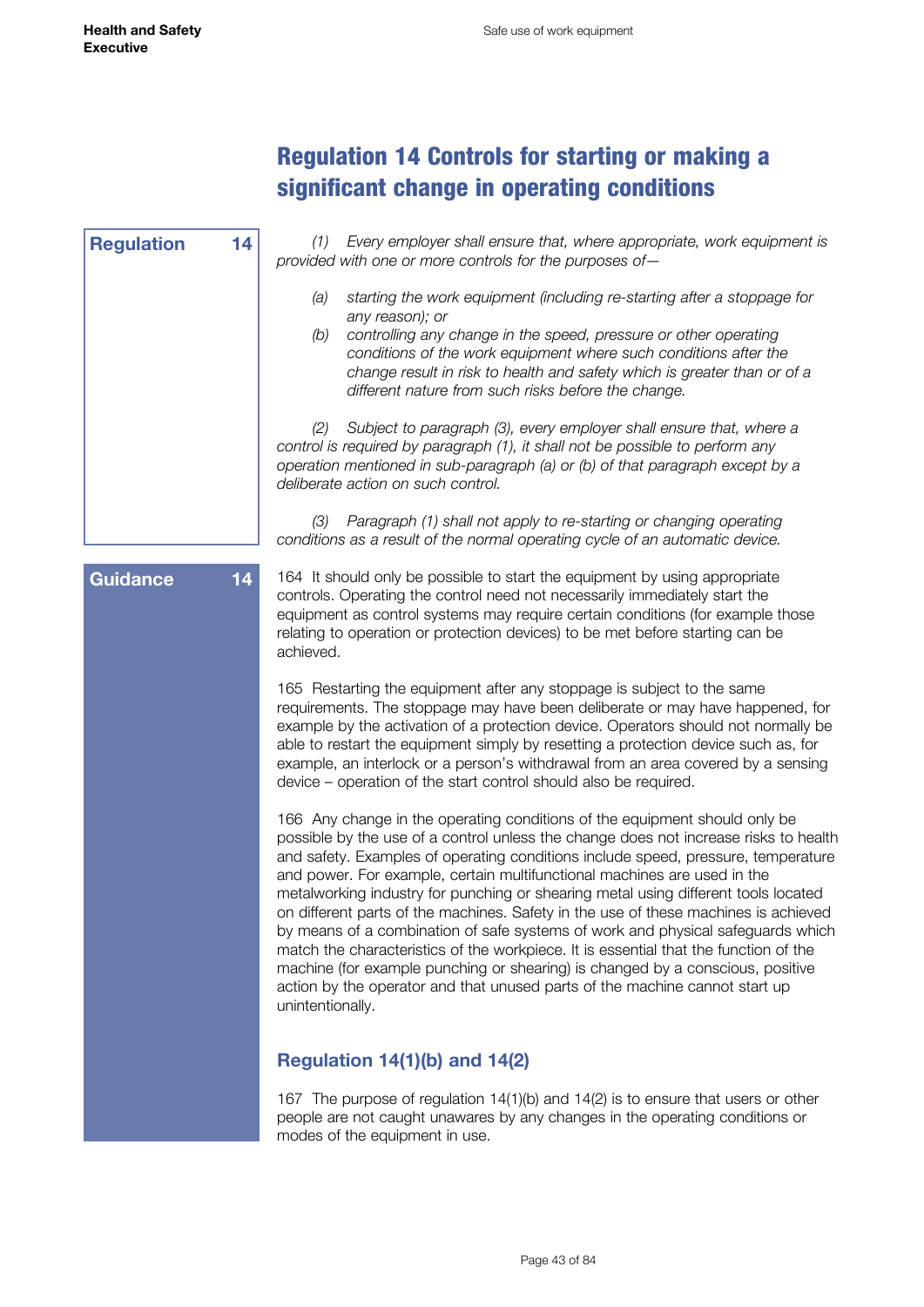| 14<br><b>Guidance</b> | <b>Regulation 14(3)</b>                                                                                                                                                                                                                                                                                                                                                                                                                                                                                                                                                                        |
|-----------------------|------------------------------------------------------------------------------------------------------------------------------------------------------------------------------------------------------------------------------------------------------------------------------------------------------------------------------------------------------------------------------------------------------------------------------------------------------------------------------------------------------------------------------------------------------------------------------------------------|
|                       | 168 Regulation 14(3) acknowledges that in the case of automatic machinery such<br>as those controlled by programmable electronic systems, it is not appropriate to<br>require separate controls for changing operating conditions when such changes are<br>part of the normal operating cycle. (Nevertheless, these machines should be<br>safeguarded as required by regulations 11 and 12.) However, where interventions<br>outside the normal sequence, such as clearing blockages, setting or cleaning,<br>proper controls in accordance with regulations 14(1) and (2) should be provided. |
|                       | 169 The start control can be separate, combined with controls for operating<br>conditions, or more than one of each type of control can be provided. The controls<br>can be combined with stop controls as required by regulation 15 but not with an<br>emergency stop control provided in accordance with regulation 16. 'Hold-to-run'<br>devices are examples of combined stop and start controls. These should be<br>designed so that the stop function has priority following the release of the control.                                                                                  |
|                       | 170 The controls provided should be designed and positioned to prevent<br>inadvertent or accidental operation. Buttons or levers, for example, should have an<br>appropriate shrouding or locking facility. It should not be possible for the control to<br>'operate itself', for example due to the effects of gravity, vibration or failure of a<br>spring mechanism. Starting that is initiated from a keyboard or other multifunction<br>device should require some form of confirmation in addition to the start command,<br>and the results of the actuation should be displayed.        |
|                       |                                                                                                                                                                                                                                                                                                                                                                                                                                                                                                                                                                                                |

#### Summary of regulation 15

Regulation 15 deals with controls for ensuring that work equipment being operated under normal conditions can be stopped without risk to health and safety. Stopping work equipment may involve a number of coordinated operations that have to be brought under control to avoid risk to health and safety.

| <b>Regulation</b> | 15 |
|-------------------|----|
|                   |    |
|                   |    |
|                   |    |
|                   |    |
|                   |    |
|                   |    |

# Regulation 15 Stop controls

*(1) Every employer shall ensure that, where appropriate, work equipment is provided with one or more readily accessible controls the operation of which will bring the work equipment to a safe condition in a safe manner.*

*(2) Any control required by paragraph (1) shall bring the work equipment to a complete stop where necessary for reasons of health and safety.*

*(3) Any control required by paragraph (1) shall, if necessary for reasons of health and safety, switch off all sources of energy after stopping the functioning of the work equipment.*

*(4) Any control required by paragraph (1) shall operate in priority to any control which starts or changes the operating conditions of the work equipment.*

#### **Guidance 15**

171 Regulation 15(1) requires that the action of the stop control should bring the equipment to a safe condition in a safe manner. This acknowledges that it is not always desirable to bring all items of work equipment immediately to a complete stop if this could result in other risks. If needed, to ensure the safety of the operator, it is acceptable that the operation of the stop control brings the equipment to rest in sequence or at the end of an operating cycle.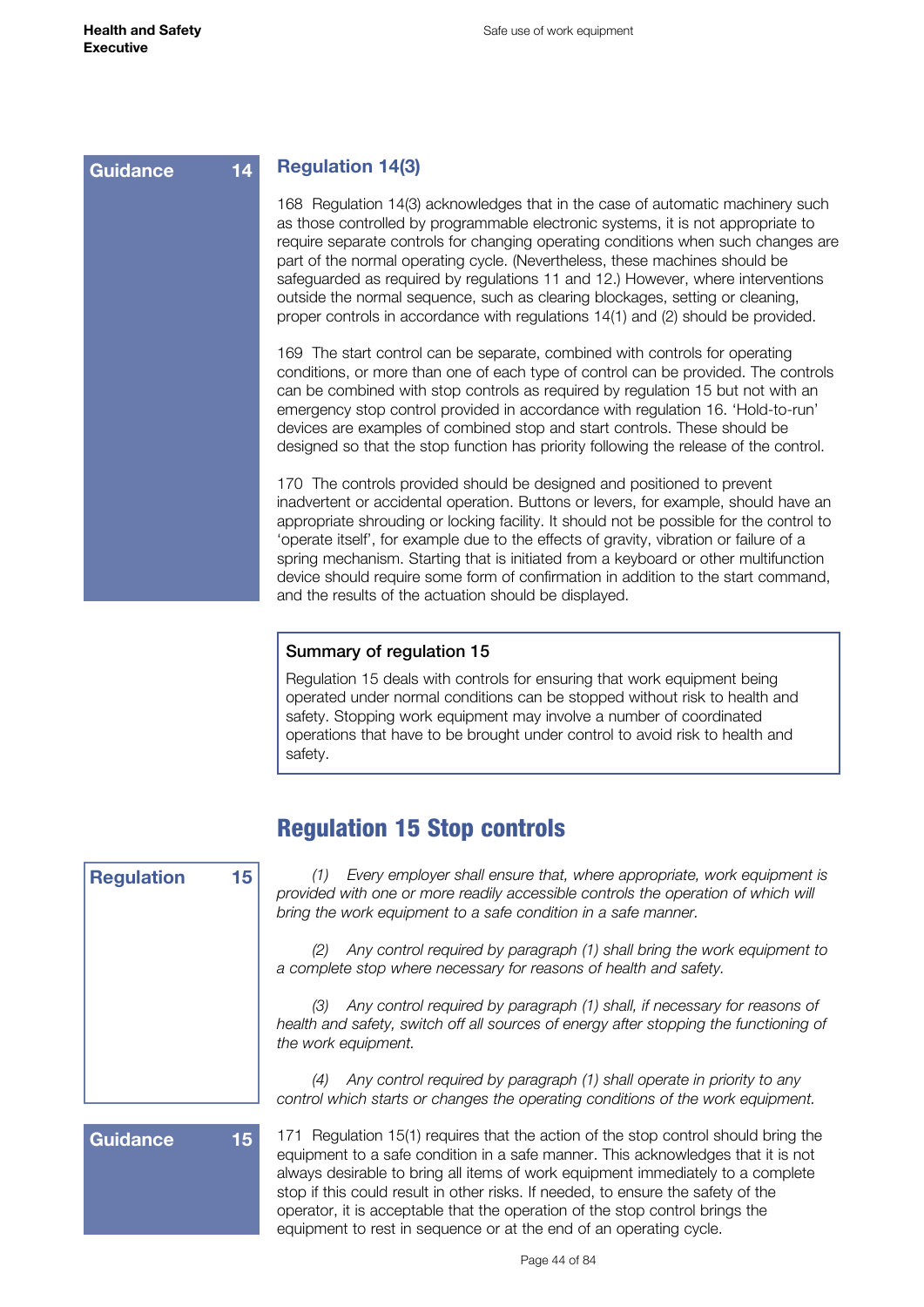172 Regulation 15(2) is qualified by 'where necessary for reasons of health and safety'. Therefore all accessible dangerous parts must be rendered stationary which may mean they need to be locked into position and may be allowed to idle. However, parts of equipment which do not present a risk, such as suitably guarded cooling fans, do not need to be positively stopped. **Guidance 15**

> 173 Regulation 15(3) requires that the control should switch off all sources of energy from the equipment, after it has stopped, if this is necessary to prevent or minimise risk to health or safety. Where it is necessary to retain power for production reasons and a hazard could arise due to unexpected movement giving rise to risk of injury, control systems should be designed to immediately remove the power, should such an event occur. Where internally stored energy could lead to risk, it should be cut off by the action of the stop control. For example, horizontal plastic injection moulding machines may store hydraulic energy in internal hydraulic reservoirs which, under certain fault conditions, may cause unintentional movements which could cause injury. In this case, the stop control should effectively isolate or dissipate the stored energy to ensure safety.

> 174 The stop control should take priority over any operating or start control. Where possible, it should not require anything other than a short manual action to activate it, even though the stop and disconnection sequence that is initiated may take some time to complete. Further information on the categories of stop function can be found in BS EN 60204-1.29 Although this standard (which deals with specifications for general requirements for an individual machine) applies to new machinery, it gives valuable guidance which may be useful for any equipment – new or used.

#### Summary of regulation 16

Regulation 16 deals with:

- the number of emergency stop controls;
- the accessibility of those controls:
- interaction with other controls required by requlation 15;
- circumstances where emergency stop controls are not necessary;
- the priority given to emergency stop controls.

The main purpose of an emergency stop control is that it is simple to locate and operate, regardless of the type of control that you employ. Guidance on the specific features of emergency stop controls is available in national, European and international standards.

# Regulation 16 Emergency stop controls

**Regulation 16**

*(1) Every employer shall ensure that, where appropriate, work equipment is provided with one or more readily accessible emergency stop controls unless it is not necessary by reason of the nature of the hazards and the time taken for the work equipment to come to a complete stop as a result of the action of any control provided by virtue of regulation 15(1).*

*(2) Any control required by paragraph (1) shall operate in priority to any control required by regulation 15(1).*

# **Guidance 16**

175 An emergency stop control should be provided where the other safeguards in place are not adequate to prevent risk when an irregular event occurs. However, an emergency stop control should not be considered as a substitute for safeguarding.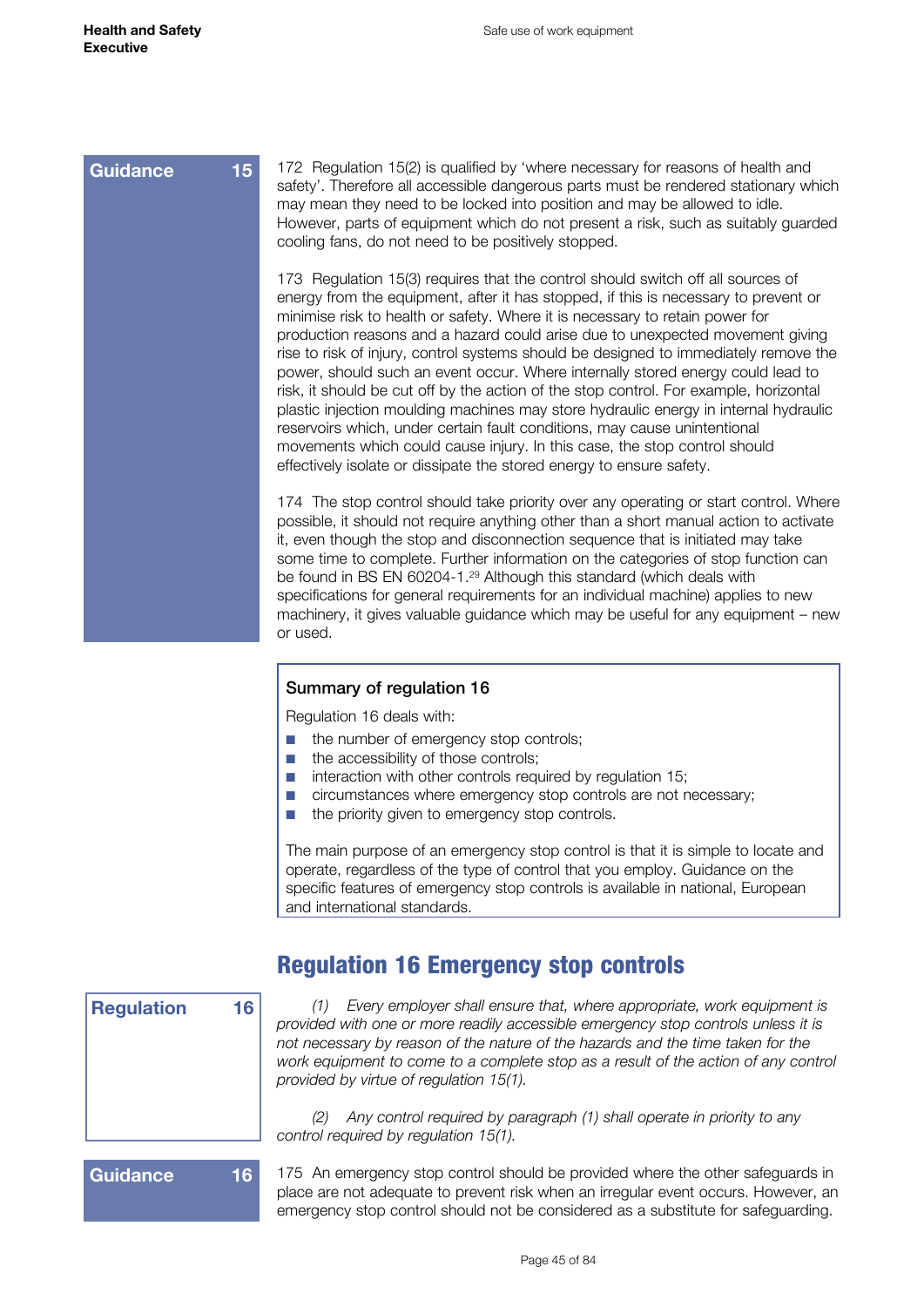| <b>Guidance</b> | 176 Where it is appropriate to have one, based on the risk assessment, an<br>emergency stop should be provided at every control point and at other appropriate<br>locations around the equipment so that action can be taken quickly. The location of<br>emergency stop controls should be determined as a follow-up to the risk<br>assessment required under the Management Regulations. Although it is desirable<br>that emergency stops rapidly bring work equipment to a halt, this must be achieved<br>under control in order not to create any additional hazards. |
|-----------------|--------------------------------------------------------------------------------------------------------------------------------------------------------------------------------------------------------------------------------------------------------------------------------------------------------------------------------------------------------------------------------------------------------------------------------------------------------------------------------------------------------------------------------------------------------------------------|
|                 |                                                                                                                                                                                                                                                                                                                                                                                                                                                                                                                                                                          |

177 Emergency stops are provided to enable a rapid response to potentially dangerous situations, they should not be used to stop the equipment during normal operation.

178 If emergency stop controls are considered necessary, they should be easy to reach and easy to use.

#### Summary of regulation 17

This regulation deals with the controls for work equipment, including:

- ensuring that the purpose of the control is clearly identifiable;
- the location of the controls so that neither the operator nor any other person near the equipment is at risk;
- the use in particular circumstances of warnings to signal the use of equipment controls, as required by regulation 24;
- giving advance warning to people exposed to risk;
- giving people exposed to risk the means of avoiding it.

# Regulation 17 Controls

| <b>Regulation</b> | 17 <sub>1</sub> | Every employer shall ensure that all controls for work equipment are<br>(1)<br>clearly visible and identifiable, including by appropriate marking where necessary.                                                                                                                                                                                       |
|-------------------|-----------------|----------------------------------------------------------------------------------------------------------------------------------------------------------------------------------------------------------------------------------------------------------------------------------------------------------------------------------------------------------|
|                   |                 | Except where necessary, the employer shall ensure that no control for<br>(2)<br>work equipment is in a position where any person operating the control is exposed<br>to a risk to his health or safety.                                                                                                                                                  |
|                   |                 | (3)<br>Every employer shall ensure where appropriate-                                                                                                                                                                                                                                                                                                    |
|                   |                 | that, so far as is reasonably practicable, the operator of any control is<br>(a)<br>able to ensure from the position of that control that no person is in a<br>place where he would be exposed to any risk to his health or safety as a<br>result of the operation of that control, but where or to the extent that it is<br>not reasonably practicable; |
|                   |                 | that, so far as is reasonably practicable, systems of work are effective to<br>(b)<br>ensure that, when work equipment is about to start, no person is in a<br>place where he would be exposed to a risk to his health or safety as a<br>result of the work equipment starting, but where neither of these is<br>reasonably practicable;                 |
|                   |                 | that an audible, visible or other suitable warning is given by virtue of<br>(C)<br>regulation 24 whenever work equipment is about to start.                                                                                                                                                                                                              |
|                   |                 | Every employer shall take appropriate measures to ensure that any<br>(4)<br>person who is in a place where he would be exposed to a risk to his health or<br>safety as a result of the starting or stopping of work equipment has sufficient time<br>and suitable means to avoid that risk.                                                              |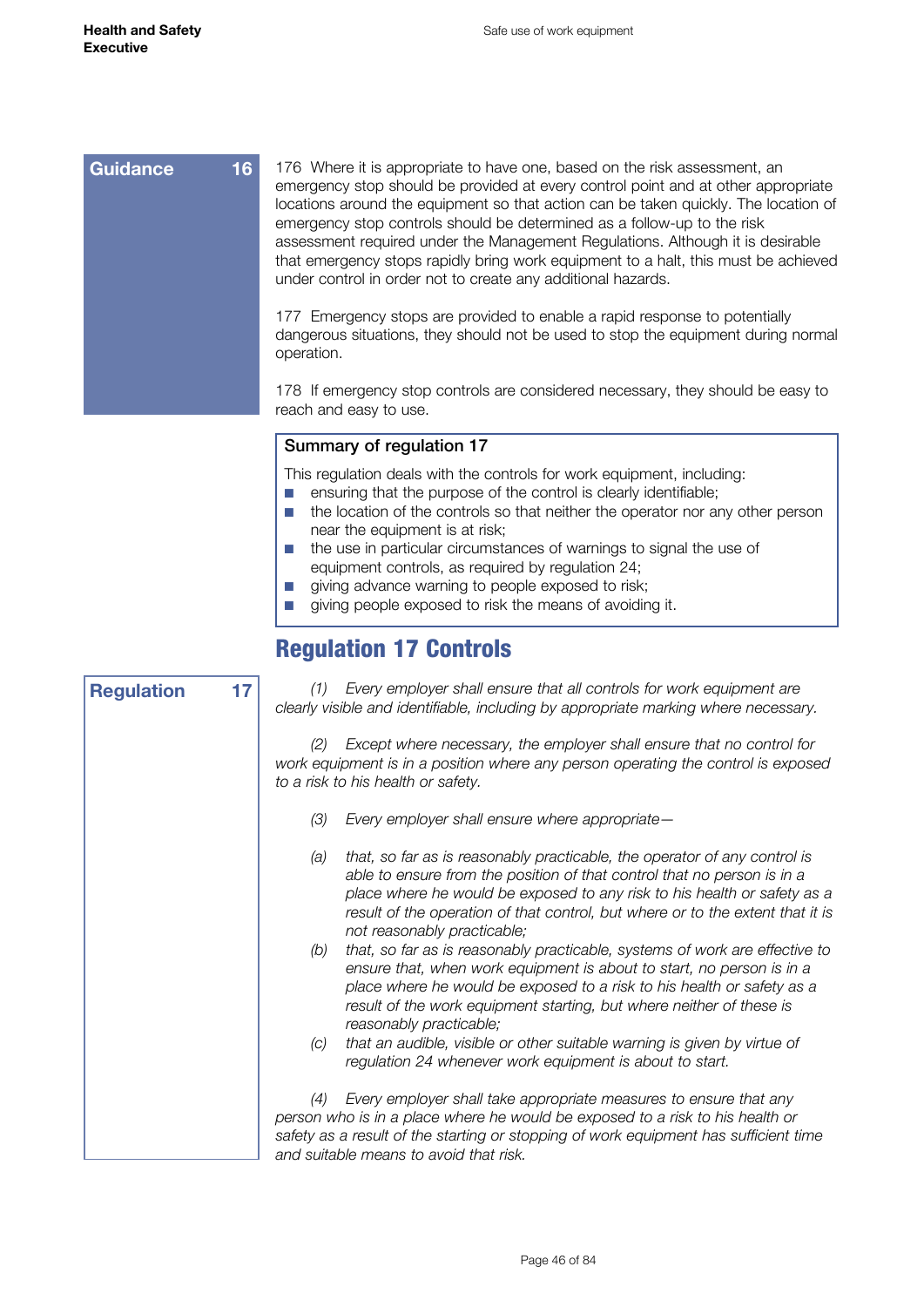#### **Guidance 17**

#### **Regulation 17(1)**

179 It should be possible to identify easily what each control does and on which equipment it takes effect. Both the controls and their markings should be clearly visible. As well as having legible wording or symbols, factors such as the colour, shape and position of controls are important; a combination of these can often be used to reduce ambiguity. Some controls may need to be distinguishable by touch, for example inching buttons on printing machines. Few controls will be adequately identifiable without some sort of marking.

180 The marking and form of many controls is covered by national, European and international standards either generic or specific to the type of equipment (BS 3641).30 However, additional marking may be desirable.

#### **Regulation 17(2)**

181 Controls used in the normal running of the equipment should normally not be placed where anybody using them might be exposed to risk. However, controls used for setting-up and fault-finding procedures may have to be positioned where people are at some risk, for example on a robot-teaching pendant. In such cases particular precautions should be employed to ensure safety; examples include using hold-to-run controls, enabling controls and emergency stop controls. Further precautions include the selection of reduced/limited capability of the work equipment during such operations.

### **Regulation 17(3)(a)**

182 The provisions of regulation 17(3)(a) apply where physical safeguarding methods employed in accordance with regulation 11(2)(a) and (b) do not completely prevent access to dangerous parts of work equipment, or where people are at risk from other aspects of the operation, eg noise, or harmful radiation. The preferred aim is to position controls so that operators of equipment are able to see from the control position that no one is at risk from anything they set going. To be able to do this, operators need to have a view of any part of the equipment that may put anyone at risk. A direct view is best, but supplementing by mirrors or more sophisticated visual or sensing facilities may be necessary.

183 There will normally be little difficulty in meeting this requirement in the case of small and compact equipment. With larger equipment there is normally some latitude in the positioning of controls, and the safety aspect should be considered in deciding their location; this would apply, for example, on large process plant such as newspaper printing machinery or chemical plant.

184 Where people are at risk from dangerous parts of machinery, normal safeguarding procedures should restrict the need for surveillance to vulnerable areas; an example would be on large newspaper printing machines. However, where regular intervention is necessary, which involves entry into, removal of, or opening of safeguards, for example for maintenance purposes, interlocks or similar devices may be necessary as appropriate to prevent start-up while people are at risk. Additional measures may be needed to ensure that people do not remain inside safeguards at start-up. Similarly, where sensing devices are employed to aid surveillance, they may be interlocked with the controls so as to prevent start-up when people are at risk.

185 If anyone other than the operator is also working on the equipment, they may use permissive start controls. Such controls can indicate to the operator that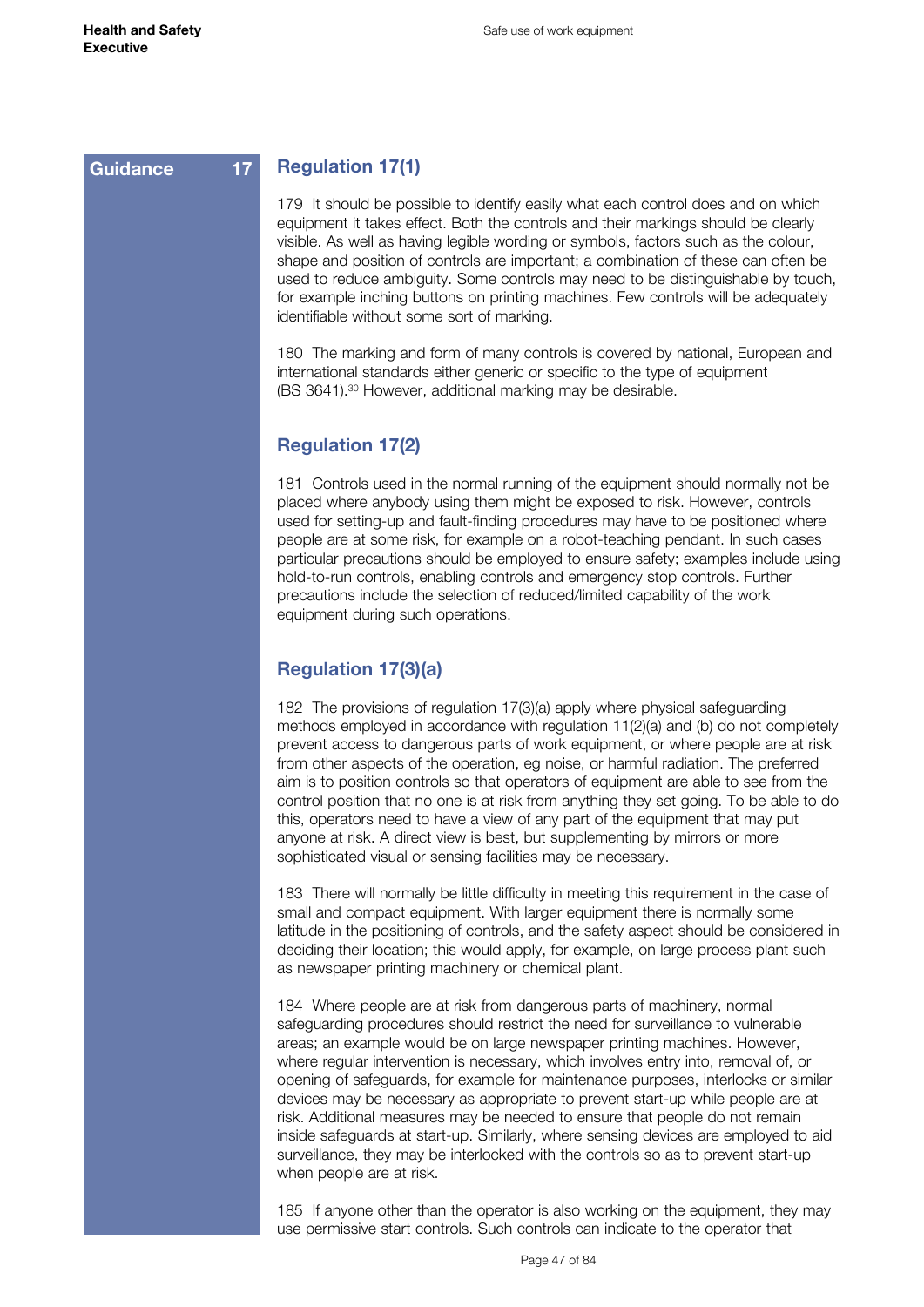#### everyone is clear and permit a start. These can be located at a position of safety from where they can make sure that no one is at risk. **Guidance 17**

186 Where there is a risk other than from dangerous parts of machinery (for example noise, radiation etc), people at some distance from the work equipment may be affected. In such circumstances, it may not always be reasonably practicable for operators to have sight of all parts of the work equipment so it may be necessary to employ systems of work or warning devices. Warning devices only provide limited protection and additional measures may be required if the risks are high. For example, it would not be acceptable to rely on audible or visible alarms where the risk is of an imminent potentially fatal dose of ionising radiation, but they may be adequate where the risk is from noisy plant.

## **Regulation 17(3)(b)**

187 If the nature of the installation is such that it is not reasonably practicable for the operator at the control position to ensure that no one is at risk, then a system of work must be devised and used to achieve that aim. This should implement procedures to eliminate or reduce the probability of any workers being at risk as a result of starting-up. An example is systems using signallers; these are often used to help crane drivers, or tractor drivers setting a manned harvester in motion.

### **Regulation 17(3)(c)**

188 The warning should comply with regulation 24, that means it should be unambiguous, easily perceived and easily understood. Signals may be visual, audible, tactile or a combination of the three, as appropriate.

### **Regulation 17(4)**

189 Warnings given in accordance with regulation 17(3)(c) should be given sufficiently in advance of the equipment actually starting to give those at risk time to get clear or take suitable actions to prevent risks. This may take the form of a device by means of which the person at risk can prevent start-up or warn the operator of their presence.

190 The provisions of regulation 17 do not preclude people from remaining in positions where they are at risk. Their aim is to prevent an operator unintentionally placing people at risk. Regulation 11, in its hierarchical approach to safeguarding, recognises that in exceptional circumstances people may have to approach dangerous parts of machinery, such as for maintenance purposes. Access to such positions should only be allowed under strictly controlled conditions and in accordance with regulation 11.

#### Summary of regulation 18

Regulation 18 deals with:

- taking realistic and practical allowances into account when choosing or specifying control systems;
- not increasing risk when the control system is operating, either directly or indirectly, by impeding the operation of other safety measures; not increasing risk if a control system fails or loses its power supply.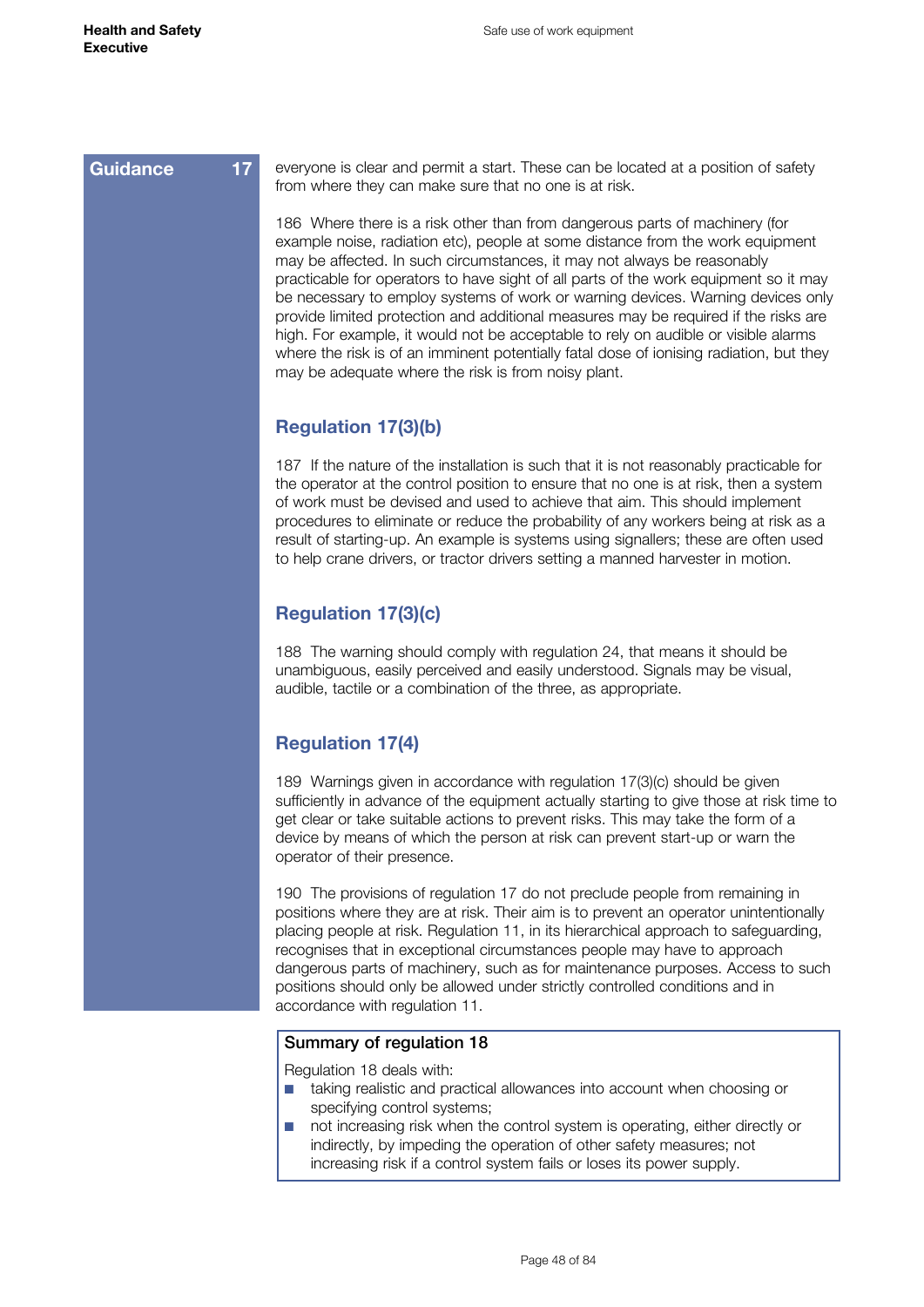# Regulation 18 Control systems

| <b>Regulation</b> | 18 | Every employer shall ensure, so far as is reasonably practicable, that all<br>control systems of work equipment- |                                                                                                                                                                                                                                                                                                                                              |
|-------------------|----|------------------------------------------------------------------------------------------------------------------|----------------------------------------------------------------------------------------------------------------------------------------------------------------------------------------------------------------------------------------------------------------------------------------------------------------------------------------------|
|                   |    | are safe; and<br>(a)<br>(b)                                                                                      | are chosen making due allowance for the failures, faults and constraints<br>to be expected in the planned circumstances of use.*                                                                                                                                                                                                             |
|                   |    | (2)<br>shall not be safe unless -                                                                                | Without prejudice to the generality of paragraph (1), a control system                                                                                                                                                                                                                                                                       |
|                   |    | (a)<br>(b)                                                                                                       | its operation does not create any increased risk to health or safety;<br>it ensures, so far as is reasonably practicable, that any fault in or damage<br>to any part of the control system or the loss of supply of any source of<br>energy used by the work equipment cannot result in additional or<br>increased risk to health or safety; |
|                   |    | (C)<br>or 16.                                                                                                    | it does not impede the operation of any control required by regulation 15                                                                                                                                                                                                                                                                    |

\* Paragraph (1) substituted by SI 2002/2174, regulation 7(c).

| <b>Guidance</b> | 18 | 191 A control system can be defined as: 'a system or device which responds to<br>input signals and generates an output signal which causes the equipment under<br>control to operate in a particular manner.'                                                                                                                                                                                                                                                                                                                                                                                                                                                                                                                                                                                                                                                                                                                                                                                             |
|-----------------|----|-----------------------------------------------------------------------------------------------------------------------------------------------------------------------------------------------------------------------------------------------------------------------------------------------------------------------------------------------------------------------------------------------------------------------------------------------------------------------------------------------------------------------------------------------------------------------------------------------------------------------------------------------------------------------------------------------------------------------------------------------------------------------------------------------------------------------------------------------------------------------------------------------------------------------------------------------------------------------------------------------------------|
|                 |    | 192 The input signals may be made by an operator via a manual control, or from<br>the equipment itself, for example from automatic sensors or protection devices<br>(photoelectric guards, guard interlock devices, speed limiters etc). Signals from the<br>equipment may also include information (feedback) on the condition of the<br>equipment and its response (position, whether it is running, speed).                                                                                                                                                                                                                                                                                                                                                                                                                                                                                                                                                                                            |
|                 |    | 193 Failure of any part of the control system or its power supply should lead to a<br>'fail-safe' condition. Fail-safe can be more correctly and realistically called<br>'minimised failure to danger'. This should not impede the operation of the 'stop' or<br>'emergency stop' controls. The measures which should be taken in the design and<br>application of a control system to mitigate against the effects of its failure will need<br>to be balanced against the consequences of any failure. The greater the risk, the<br>more resistant the control system should be to the effects of failure. Bringing a<br>machine to a safe halt may achieve the objective. Halting a chemical process,<br>however, could create further hazards. Care should be taken to fully assess the<br>consequences of such events and provide further protection, for example standby<br>power plant or diverting chemicals to a place of safety. It should always be possible<br>to recover to a safe condition. |
|                 |    | 194 There are national, European and international standards (BS EN 60204-1,<br>BS EN ISO 13849-1 <sup>31</sup> BS EN 62061) <sup>32</sup> which provide guidance on design of control<br>systems so as to achieve high levels of performance related to safety. Though they<br>are aimed at new machinery, they may be used as guidance for existing work<br>equipment.                                                                                                                                                                                                                                                                                                                                                                                                                                                                                                                                                                                                                                  |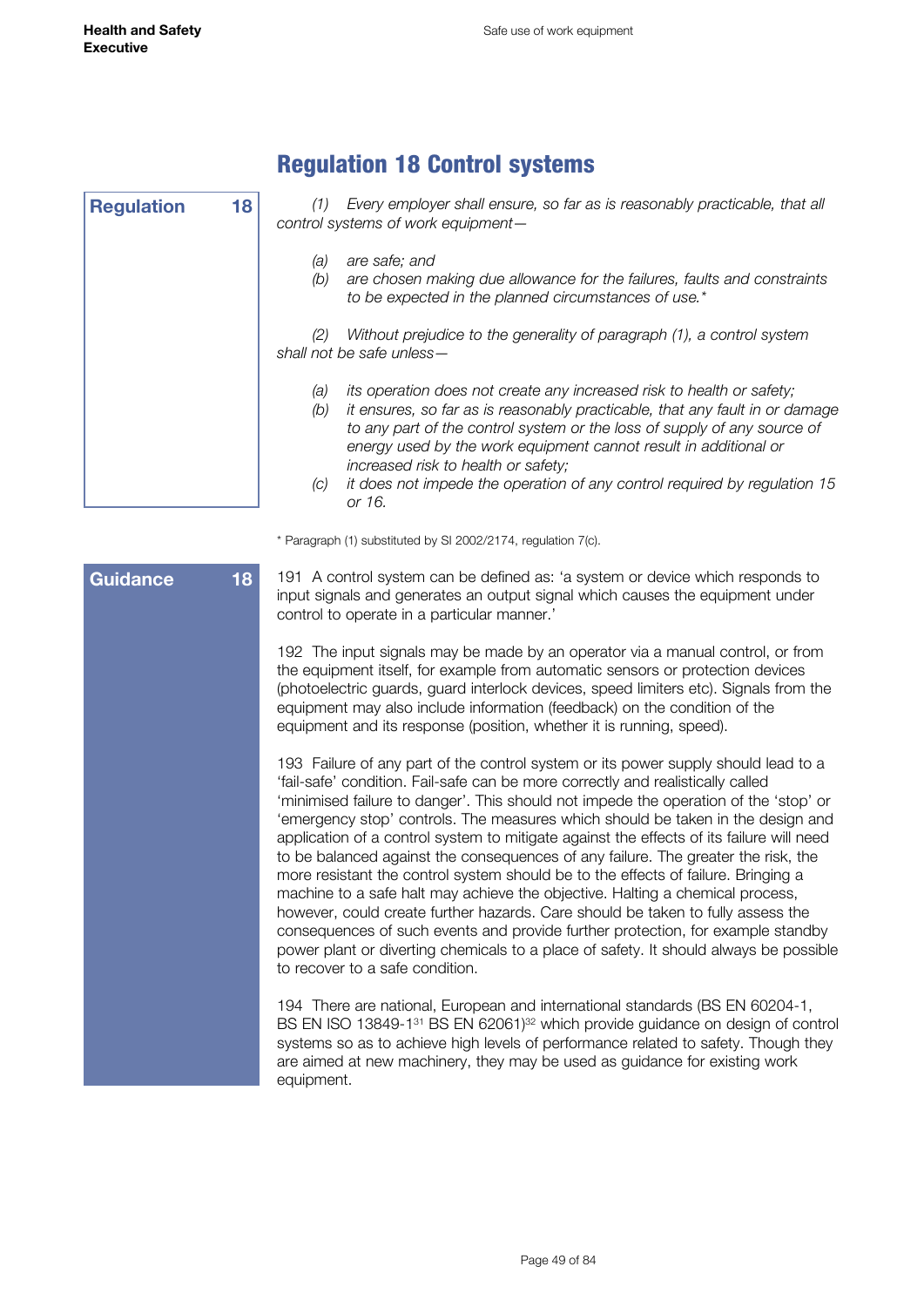#### Summary of regulation 19

The aim of this regulation is to allow equipment to be made safe under particular circumstances, such as when maintenance is to be carried out, when an unsafe condition develops (failure of a component, overheating, or pressure build-up), or where a temporarily adverse environment would render the equipment unsafe, for example electrical equipment in wet conditions or in a flammable or explosive atmosphere.

# Regulation 19 Isolation from sources of energy

*(1) Every employer shall ensure that where appropriate work equipment is provided with suitable means to isolate it from all its sources of energy. (2) Without prejudice to the generality of paragraph (1), the means mentioned in that paragraph shall not be suitable unless they are clearly identifiable and readily accessible. (3) Every employer shall take appropriate measures to ensure that re-connection of any energy source to work equipment does not expose any person using the work equipment to any risk to his health or safety.* 195 Equipment must be capable of being isolated from all its sources of energy. For this reason control measures such as interlocked guards and emergency stop controls are not suitable as a means of isolation. The most common sources of energy are power, heat and pressure but depending on the particular type of equipment there may be others that you will need to take into account when carrying out your risk assessment. 196 Isolation means establishing a break in the energy supply in a secure manner, ie by ensuring that inadvertent reconnection is not possible. You should identify the possibilities and risks of reconnection as part of your risk assessment, which should then establish how secure isolation can be achieved. For some equipment, this can be done by simply removing the plug from the electrical supply socket. For other equipment, an isolating switch or valve may have to be locked in the off or closed position to avoid unsafe reconnection. The closed position is not always the safe position: for example, drain or vent outlets may need to be secured in the open position. 197 If work on isolated equipment is being done by more than one person, it may be necessary to provide a locking device with multiple locks and keys. Each will have their own lock or key, and all locks have to be taken off before the isolating device can be removed. Keys should not be passed to anyone other than the nominated personnel and should not be interchanged between nominated people. 198 For safety reasons in some circumstances sources of energy should be maintained when the equipment is stopped, for example when the power supply is helping to keep the equipment or parts of it safe. In such cases, isolation could lead to consequent danger, so it will be necessary to take appropriate measures to eliminate any risk before attempting to isolate the equipment. 199 You should provide means of isolation where the work equipment is dependent on external energy sources such as electricity, pressure (hydraulic or pneumatic) or heat. Where possible, means of dissipating stored energy should be provided. Other sources of energy such as its potential energy, chemical or **Guidance 19 Regulation 19**

radiological energy, cannot be isolated from the equipment. Nevertheless, there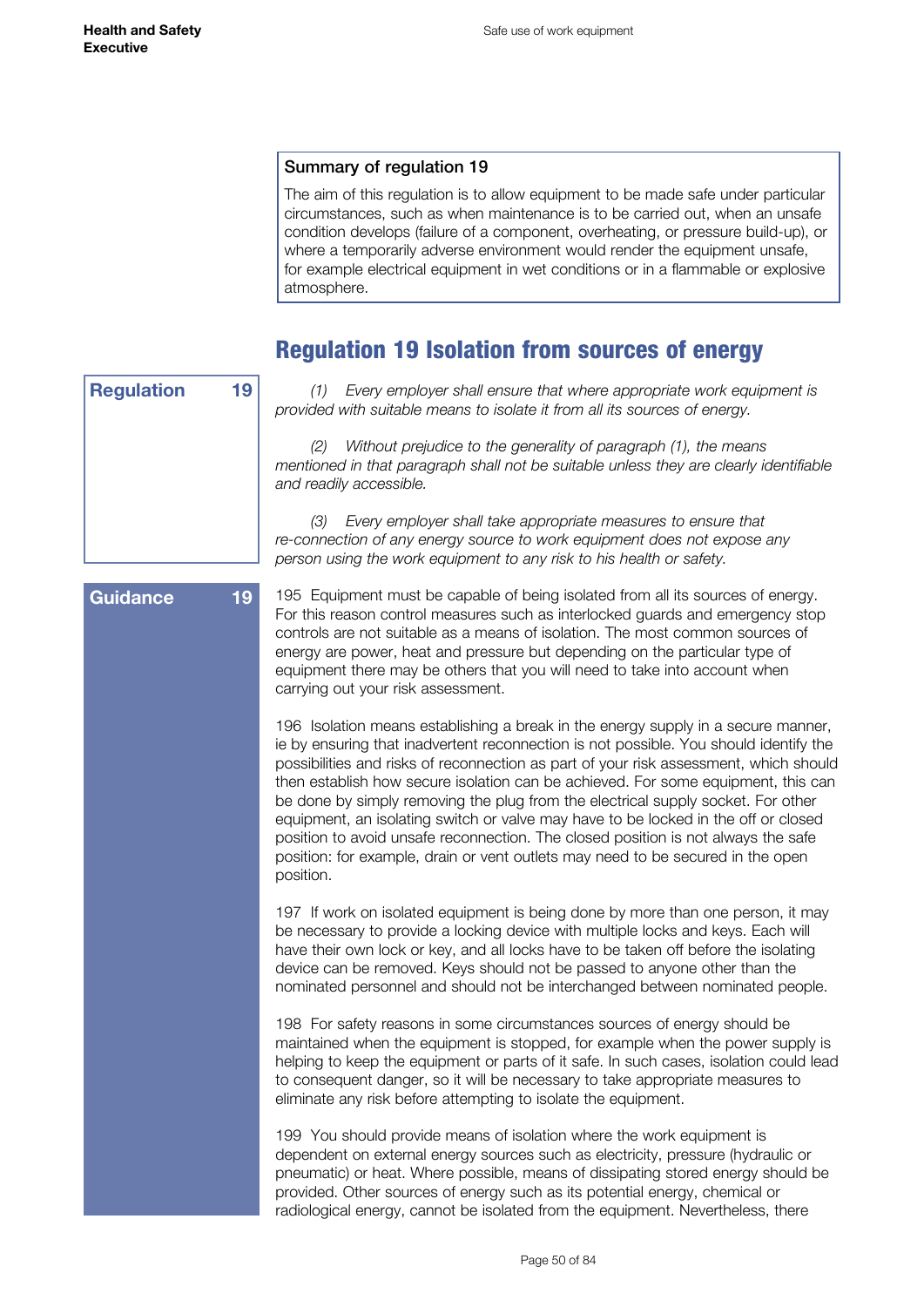| <b>Guidance</b><br>19 | should be a means of preventing such energy from adversely affecting workers, by<br>shielding, barriers or restraint.                                                                                                                                                                                                                                                                                                                                                                                                                                                                                                                                                                        |
|-----------------------|----------------------------------------------------------------------------------------------------------------------------------------------------------------------------------------------------------------------------------------------------------------------------------------------------------------------------------------------------------------------------------------------------------------------------------------------------------------------------------------------------------------------------------------------------------------------------------------------------------------------------------------------------------------------------------------------|
|                       | 200 Isolation of electrical equipment is dealt with by regulation 12 of the Electricity<br>at Work Regulations 1989.33                                                                                                                                                                                                                                                                                                                                                                                                                                                                                                                                                                       |
|                       | 201 Thermal energy may be supplied by circulation of preheated fluid such as<br>water or steam. In such cases, isolating valves should be fitted to the supply<br>pipework.                                                                                                                                                                                                                                                                                                                                                                                                                                                                                                                  |
|                       | 202 Similar provision should be made for energy supplies in the form of liquids or<br>gases under pressure. A planned preventive maintenance programme should be in<br>place which assures effective means of isolation. It may be necessary to isolate<br>pipework by physically disconnecting it or fitting spades in the line to provide the<br>necessary level of protection. Redundancy in the form of more than one isolation<br>valve fitted in series may also be used, but care should be taken to check the<br>efficacy of each valve function periodically. The performance of such valves may<br>deteriorate over time, and their effectiveness often cannot be judged visually. |
|                       | 203 The energy source of some equipment is held in the substances contained<br>within it; examples are the use of gases or liquids as fuel, electrical accumulators<br>(batteries) and radionuclides. In such cases, isolation may mean removing the<br>energy-containing material, although this may not always be necessary.                                                                                                                                                                                                                                                                                                                                                               |
|                       | 204 It is not appropriate to isolate the terminals of a battery from the chemical cells<br>within it, as that could not be done without destroying the whole unit.                                                                                                                                                                                                                                                                                                                                                                                                                                                                                                                           |
|                       | 205 Some equipment makes use of natural sources of energy such as light or<br>flowing water. In such cases, suitable means of isolation include screening from<br>light, and the means of diverting water flow, respectively. Another natural energy<br>source, wind power, is less easily diverted, so sail mechanisms should be designed<br>and constructed so as to permit minimal energy transfer when necessary. Effective<br>restraint should be provided to prevent unintentional movement when taken out of<br>use for repair or maintenance.                                                                                                                                        |
|                       | 206 Regulation 19(3) requires precautions to ensure that people are not put at risk<br>following reconnection of the energy source. So, reconnection of the energy source<br>should not put people at risk by itself initiating movement or other hazard.<br>Measures are also required to ensure that guards and other protection devices are<br>functioning correctly before operation begins.                                                                                                                                                                                                                                                                                             |
|                       | Summary of regulation 20                                                                                                                                                                                                                                                                                                                                                                                                                                                                                                                                                                                                                                                                     |
|                       | Many types of equipment could topple over, overturn or collapse unless they are<br>securely fixed. Regulation 20 explains how equipment should be stabilised,                                                                                                                                                                                                                                                                                                                                                                                                                                                                                                                                |

# Regulation 20 Stability

clamped, tied or fastened to make it safe.



*Every employer shall ensure that work equipment or any part of work equipment is stabilised by clamping or otherwise where necessary for purposes of health or safety.*

207 The regulation applies to both fixed work equipment and mobile work equipment. Where ballasting or counterbalancing is employed for mobile work equipment, the stabilising method should be reviewed each time the equipment is repositioned.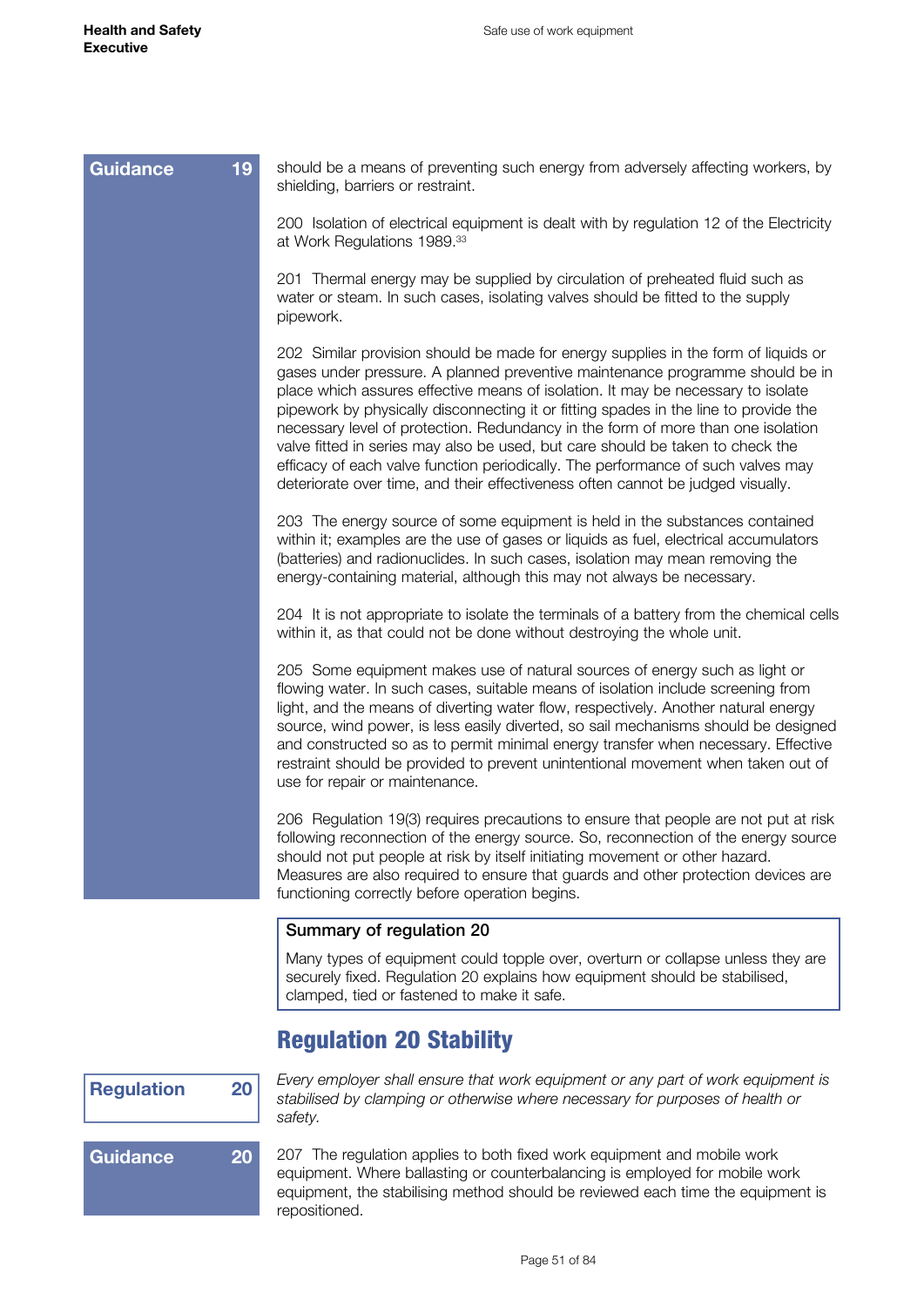| <b>Guidance</b> | 20 <sub>2</sub> | 208 Most machines used in a fixed position should be bolted or otherwise<br>fastened down so that they do not move or rock during use. This can be done by<br>fastening the equipment to an appropriate foundation or supporting structure. Other<br>means include lashing or tying to a supporting structure or platform.                                                           |
|-----------------|-----------------|--------------------------------------------------------------------------------------------------------------------------------------------------------------------------------------------------------------------------------------------------------------------------------------------------------------------------------------------------------------------------------------|
|                 |                 | 209 Where the stability of the work equipment is not inherent in its design or<br>operation or where it is mounted in a position where its stability could be<br>compromised, for example by severe weather conditions, additional measures<br>should be taken to ensure its stability.                                                                                              |
|                 |                 | 210 Certain types of mobile work equipment, for example access platforms, while<br>inherently stable, can have their stability increased during use by means of<br>outriggers or similar devices. While this equipment cannot be 'clamped' or 'fixed',<br>steps should be taken to ensure that the equipment is always used within the limits<br>of its stability at any given time. |
|                 |                 | <b>Strength and stability of lifting equipment</b>                                                                                                                                                                                                                                                                                                                                   |
|                 |                 | 211 Specific information on securing the stability of lifting equipment is set out in<br>regulation 4 of LOLER.                                                                                                                                                                                                                                                                      |

#### Summary of regulation 21

Any place where a person uses work equipment should be suitably and sufficiently lit. If the ambient lighting provided in the workplace is suitable and sufficient for the tasks involved in the use of the equipment, special lighting won't be needed. This regulation looks at areas where additional lighting may be required.

# Regulation 21 Lighting

**Regulation 21**

*Every employer shall ensure that suitable and sufficient lighting, which takes account of the operations to be carried out, is provided at any place where a person uses work equipment.*

212 This regulation complements the requirement for sufficient and suitable workplace lighting in the Workplace Regulations and the Electricity at Work Regulations 1989.<sup>33</sup> **Guidance 21**

213 Lighting should be adequate for the needs of the task.

214 You should provide local lighting on the machine for the illumination of the work area when the construction of the machine and/or its guards make the normal lighting inadequate for the safe and efficient operation of the machine, for example on sewing machines. Local lighting may be needed to give sufficient view of a dangerous process or to reduce visual fatigue. Travelling cranes may obscure overhead lighting for the driver and others, particularly when there is no natural light available (such as when people are working at night), and supplementary lighting may be necessary.

215 You should also provide additional lighting in areas not covered by general lighting when work, such as maintenance or repairs, for example, is carried out in them. The arrangements for the provision of lighting could be temporary, by means of hand or other portable lights. This solution could be useful for lighting inside enclosures, such as lift shafts. The standard of lighting required will be related to the purpose for which the work equipment is used or to the work being carried out.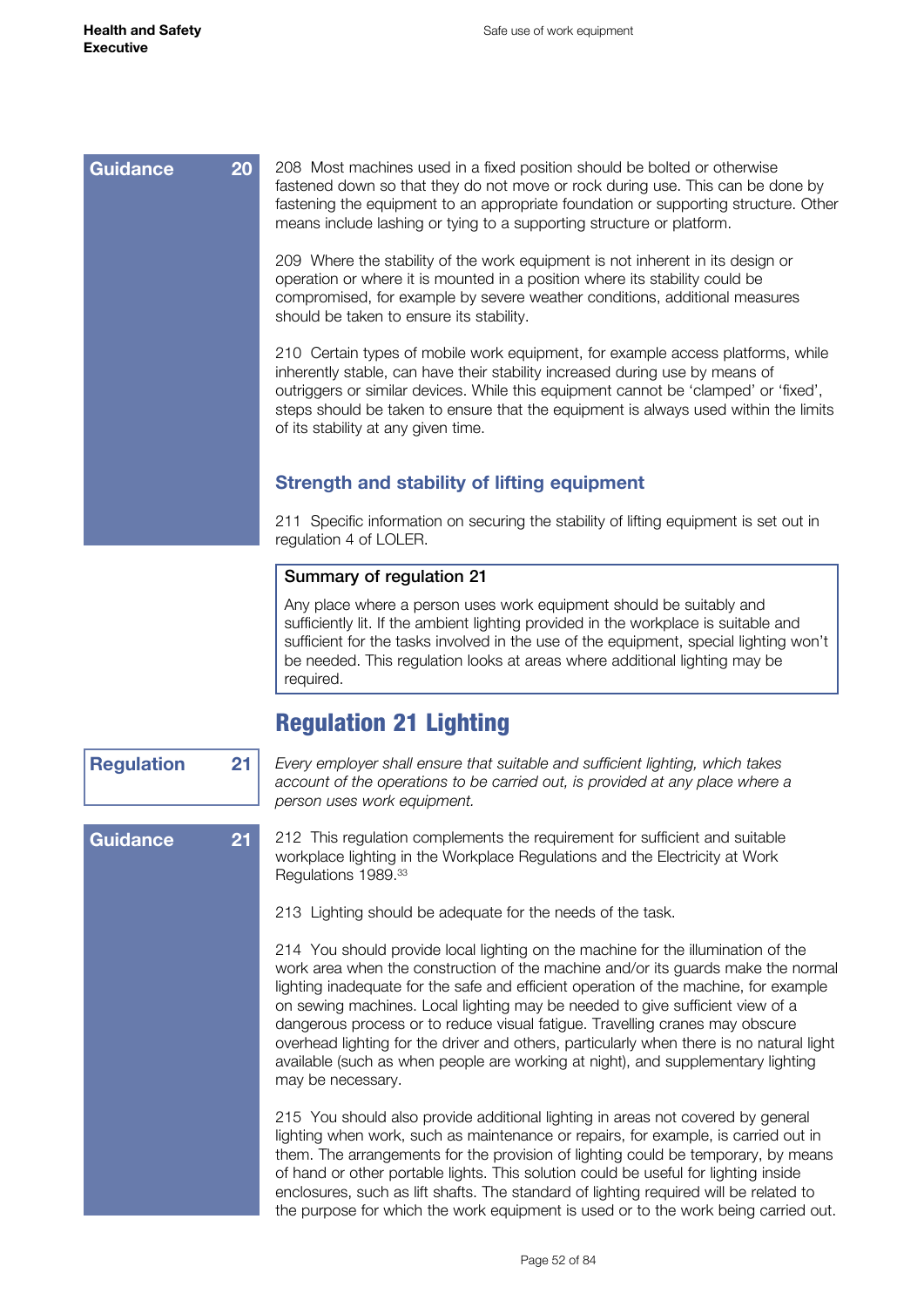#### Lighting levels should be checked periodically to ensure that the intensity is not diminished by dust and grime deposits. Where necessary, you should clean luminaires and reflectors at regular intervals to maintain lighting efficiency. **Guidance 21**

216 Where access is foreseeable on an intermittent but regular basis, you should always consider providing permanent lighting.

#### Summary of regulation 22

Regulation 5 requires that equipment is maintained. Regulation 22 requires that equipment is constructed or adapted in a way that takes account of the risks associated with carrying out maintenance work, such as routine and planned preventive maintenance, as described in the guidance to regulation 5.

The design of equipment in relation to maintenance work on it may also be affected by other legislation. In particular, electrically powered equipment is subject to the Electricity at Work Regulations 1989 relating to risks of injury from electric shock or burn, or from explosion or ignition initiated by electricity. Guidance on those Regulations includes details of relevant equipment requirements.

# Regulation 22 Maintenance operations

| <b>Regulation</b> | 21 | Every employer shall take appropriate measures to ensure that work equipment is<br>so constructed or adapted that, so far as is reasonably practicable, maintenance<br>operations which involve a risk to health or safety can be carried out while the work<br>equipment is shut down, or in other cases -                                                                                                                                                                                                                                                                               |
|-------------------|----|-------------------------------------------------------------------------------------------------------------------------------------------------------------------------------------------------------------------------------------------------------------------------------------------------------------------------------------------------------------------------------------------------------------------------------------------------------------------------------------------------------------------------------------------------------------------------------------------|
|                   |    | maintenance operations can be carried out without exposing the person<br>(a)<br>carrying them out to a risk to his health or safety; or<br>appropriate measures can be taken for the protection of any person<br>(b)<br>carrying out maintenance operations which involve a risk to his health or<br>safety.                                                                                                                                                                                                                                                                              |
| <b>Guidance</b>   | 22 | 217 Compliance with this regulation will help to ensure that when maintenance<br>work is carried out, it is possible to do it safely and without risk to health, as<br>required by Section 2 of the HSW Act; it will also help to comply with regulation<br>5(1), since 'used' includes maintained. Regulation 11(3)(h) contains a requirement<br>linked to regulation 22, but focusing on the narrower aspect of the design of guards<br>for such work. Many accidents have occurred during maintenance work, often as a<br>result of failure to adapt the equipment to reduce the risk. |
|                   |    | 218 In most cases the need for safe maintenance will have been considered at the<br>design stage and attended to by the manufacturer, and you should just review the<br>measures provided. In other cases, particularly when a range of interconnecting<br>components may be put together, for example in a research laboratory or a<br>production line, you should consider when carrying out your risk assessment<br>whether any extra features should be incorporated so that maintenance can be<br>done safely and without risks to health.                                           |
|                   |    | 219 Ideally, there is no risk associated with the maintenance operation. For<br>example, lubrication points on machines may be designed so that they can be<br>accessed safely even while the machine is in motion, or adjustment points<br>positioned so they can be used without opening guards.                                                                                                                                                                                                                                                                                        |
|                   |    | 220 If, however, the maintenance work involves a risk, this regulation requires that                                                                                                                                                                                                                                                                                                                                                                                                                                                                                                      |

the installation should be designed so the work can, so far as is reasonably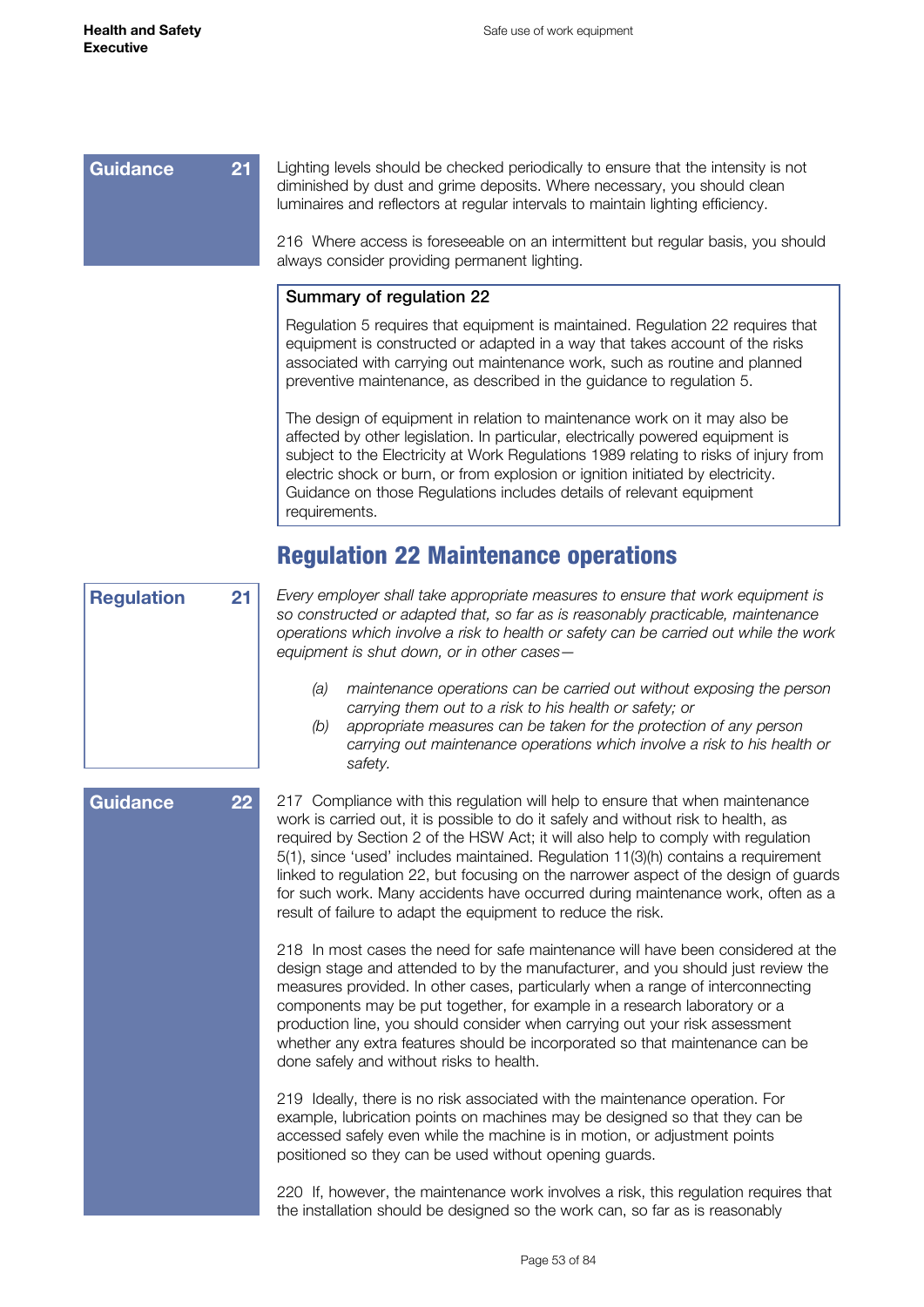| $22 \overline{)}$<br><b>Guidance</b> | practicable, be carried out with the equipment stopped or inactive. This will<br>probably be the case for most equipment.                                                                                                                                                                                                                                                                                                                                           |
|--------------------------------------|---------------------------------------------------------------------------------------------------------------------------------------------------------------------------------------------------------------------------------------------------------------------------------------------------------------------------------------------------------------------------------------------------------------------------------------------------------------------|
|                                      | 221 If equipment has to be running or working during a maintenance operation<br>and this presents risks, you should take measures to enable the operation of the<br>equipment in a way that reduces the risk. These measures include further<br>safeguards or functions designed into the equipment, such as limiting the power,<br>speed or range of movement available to dangerous parts or providing protection<br>during maintenance operations. Examples are: |
|                                      | providing temporary guards;<br>(a)<br>limited movement controls;<br>(b)<br>crawl speed operated by hold-to-run controls;<br>(C)<br>using a second low-powered visible laser beam to align a powerful invisible<br>(d)<br>one.                                                                                                                                                                                                                                       |
|                                      | 222 Other measures to protect against any residual risk include wearing personal<br>protective equipment and provision of instruction and supervision. Although the<br>actual use of these measures falls outside the scope of this regulation, the work<br>equipment should as far as possible be installed to be compatible with their use.                                                                                                                       |
|                                      |                                                                                                                                                                                                                                                                                                                                                                                                                                                                     |

#### Summary of regulation 23

Where equipment is dangerous or has dangerous parts that project, the equipment should be marked so that employees are not put at risk.

# Regulation 23 Markings



**Regulation 23**

*Every employer shall ensure that work equipment is marked in a clearly visible manner with any marking appropriate for reasons of health and safety.*

223 Some of the markings required by this regulation may also serve as the warning required by regulation 24.

224 There are many circumstances in which marking equipment is appropriate for health or safety reasons. Stop and start controls for equipment need to be identified. The maximum rotation speed of an abrasive wheel should be marked on it. Gas cylinders should indicate (normally by colour) the gas in them. Storage and feed vessels containing hazardous substances should be marked to show their contents, and any hazard associated with them. Pipework for water and compressed air and other mains services should be colour-coded to indicate contents.

225 Some legislation lays down specific circumstances in which markings are needed, and what form they should take. Examples of regulations requiring particular markings are the Ionising Radiations Regulations 1999,<sup>34</sup> and the Dangerous Substances and Explosive Atmospheres Regulations 2002<sup>35</sup> (regulations 6 and 7). Pressure vessels are subject to various regulations, which include requirements for marking the vessel with specific information. Equipment used for lifting loads should be marked with the maximum working load limit (WLL) (rated capacity). Specific information relating to the marking of lifting equipment is set out in regulation 7 of LOLER.

226 You should consider any other marking that might be appropriate for your own purposes, for example numbering machines to aid identification, particularly if the controls or isolators for the machines are not directly attached to them and there could otherwise be confusion.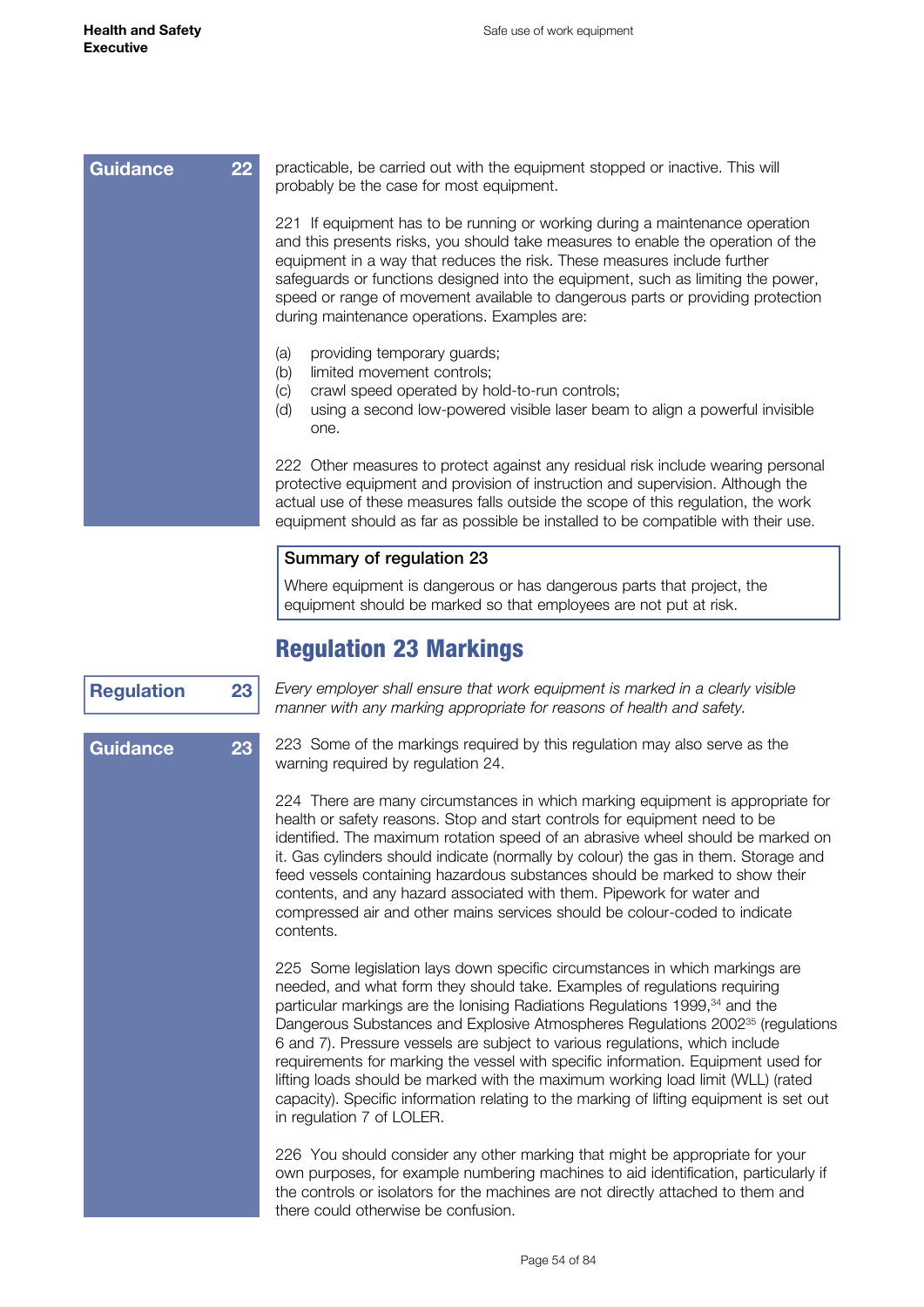**Guidance 23**

227 Markings may use words, letters, numbers, or symbols, and the use of colour or shape may be significant. There are nationally or internationally agreed markings relating to some hazards, for example the international symbols for radiation and lasers. Markings should as far as possible conform to such published standards as BS EN ISO 7010<sup>36</sup> or as required by any appropriate legislation such as the Health and Safety (Safety Signs and Signals) Regulations 1996.37

#### Short summary of regulation 24

Regulation 24 makes it clear that warnings are not appropriate unless they are clearly signalling danger.

The regulation focuses on ensuring that warnings are:

- clear:
- easy to understand;
- unmistakeable.

## Regulation 24 Warnings

| <b>Regulation</b> | 24 |
|-------------------|----|
|                   |    |
|                   |    |

*(1) Every employer shall ensure that work equipment incorporates any warnings or warning devices which are appropriate for reasons of health and safety.*

*(2) Without prejudice to the generality of paragraph (1), warnings given by warning devices on work equipment shall not be appropriate unless they are unambiguous, easily perceived and easily understood.*

| 24<br><b>Guidance</b> | 228 Warnings or warning devices are appropriate where risks to health or safety<br>remain after hardware measures have been taken. They may be incorporated into<br>systems of work (including permit-to-work systems). A warning is normally in the<br>form of a notice or similar. Examples are positive instructions ('hard hats must be<br>worn'), prohibitions ('not to be operated by people under 18 years'), restrictions<br>('do not heat above 60 $\degree$ C'). A warning device is an active unit giving a signal; the<br>signal will typically be visible or audible, and is often connected into equipment so<br>that it is active only when a hazard exists. |  |  |
|-----------------------|-----------------------------------------------------------------------------------------------------------------------------------------------------------------------------------------------------------------------------------------------------------------------------------------------------------------------------------------------------------------------------------------------------------------------------------------------------------------------------------------------------------------------------------------------------------------------------------------------------------------------------------------------------------------------------|--|--|
|                       | 229 In some cases, warnings and warning devices will be specified in other<br>legislation, for example automatic safe load indicators on mobile cranes on<br>construction sites, or 'X-rays on' lights.                                                                                                                                                                                                                                                                                                                                                                                                                                                                     |  |  |
|                       | 230 Warnings can be permanent printed ones; these may be attached to or<br>incorporated into the equipment or positioned close to it. There may also be a need<br>for portable warnings to be posted during temporary operations such as<br>maintenance; these may form part of a permit-to-work system.                                                                                                                                                                                                                                                                                                                                                                    |  |  |
|                       | 231 In some cases words can be augmented or replaced by appropriate graphical<br>signs. So as to be readily understood, such signs will normally need to be from a<br>nationally or internationally agreed standard. The Health and Safety (Safety Signs<br>and Signals) Regulations 1996 are relevant here.                                                                                                                                                                                                                                                                                                                                                                |  |  |
|                       | 232 Warning devices can be:                                                                                                                                                                                                                                                                                                                                                                                                                                                                                                                                                                                                                                                 |  |  |
|                       | (a)<br>audible, for example reversing alarms on construction vehicles;<br>visible, for example a light on a control panel that a fan on a microbiological<br>(b)<br>cabinet has broken down or a blockage has occurred on a particular machine;<br>an indication of imminent danger, for example machine about to start, or<br>(c)<br>development of a fault condition (ie pump failure or conveyor blockage<br>indicator on a control panel);                                                                                                                                                                                                                              |  |  |
|                       | the continued presence of a potential hazard (for example, hotplate or laser on).<br>(d)                                                                                                                                                                                                                                                                                                                                                                                                                                                                                                                                                                                    |  |  |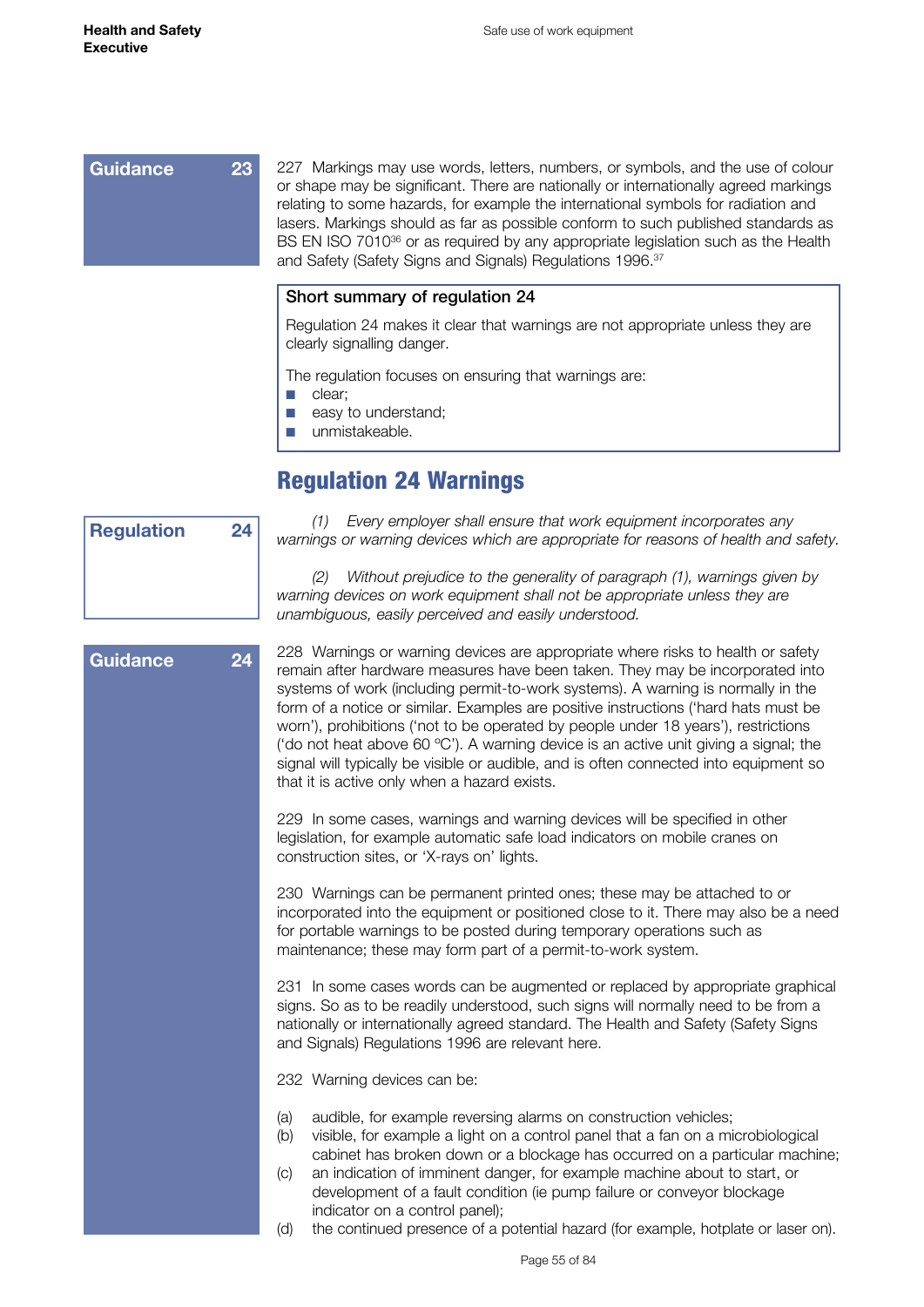#### A particular warning may use both types of device simultaneously, for example, some automatic safe load indicators on mobile cranes. **Guidance 24**

233 Warnings must be easily perceived and understood, and unambiguous. It is important to consider factors which affect people's perception of such devices, especially for warnings of imminent danger. Visual warnings will be effective only if a person frequently looks in a particular direction, and therefore may not be as widely applicable as audible signals. Appropriate choice of colour and flashing can catch attention, and also reinforce the warning nature of a visual signal. The sound given by an audible signal should be of such a type that people unambiguously perceive it as a warning. This means that it must be possible to distinguish between the warnings given by separate warning devices and between the warnings and any other, unrelated, signals which may be in operation at the time. It may not be possible to rely on audible signals in a noisy environment, nor in circumstances where many such signals are expected to be active at one time.

#### **Regulations 25–30: Mobile work equipment**

234 These regulations implement additional requirements for mobile work equipment, which relate to the equipment when it is travelling. Except for the specific requirements of regulation 30 which deals with drive shafts, they are not intended to apply to moving parts of mobile work equipment which is carrying out work in a static position, for example an excavator involved in digging operations.

235 Where vehicles are designed primarily for travel on public roads, compliance with the Road Vehicles (Construction and Use) Regulations 1986 will normally be enough to comply with regulations 25–30.

#### **What is mobile work equipment?**

236 For the purposes of PUWER regulations 25–30, mobile work equipment is any work equipment which carries out work while it is travelling or which travels between different locations where it is used to carry out work. Such equipment would normally be moved on, for example wheels, tracks, rollers, skids etc. Mobile work equipment may be self-propelled, towed or remote controlled and may incorporate attachments.

### **Self-propelled mobile work equipment**

237 Self-propelled mobile work equipment is work equipment which is propelled by its own motor or mechanism. The motor or mechanism may be powered by energy generated on the mobile work equipment itself, for example by an internal combustion engine, or through connection to a remote power source, such as an electric cable, electric induction or hydraulic line.

#### **Attachment**

238 Attachments are work equipment which may be mounted on self-propelled mobile work equipment to alter its characteristics. For example, a load rotator fitted to a lift truck will alter its load-handling capabilities and may alter its safety characteristics, such as stability. Attachments are not considered to be mobile work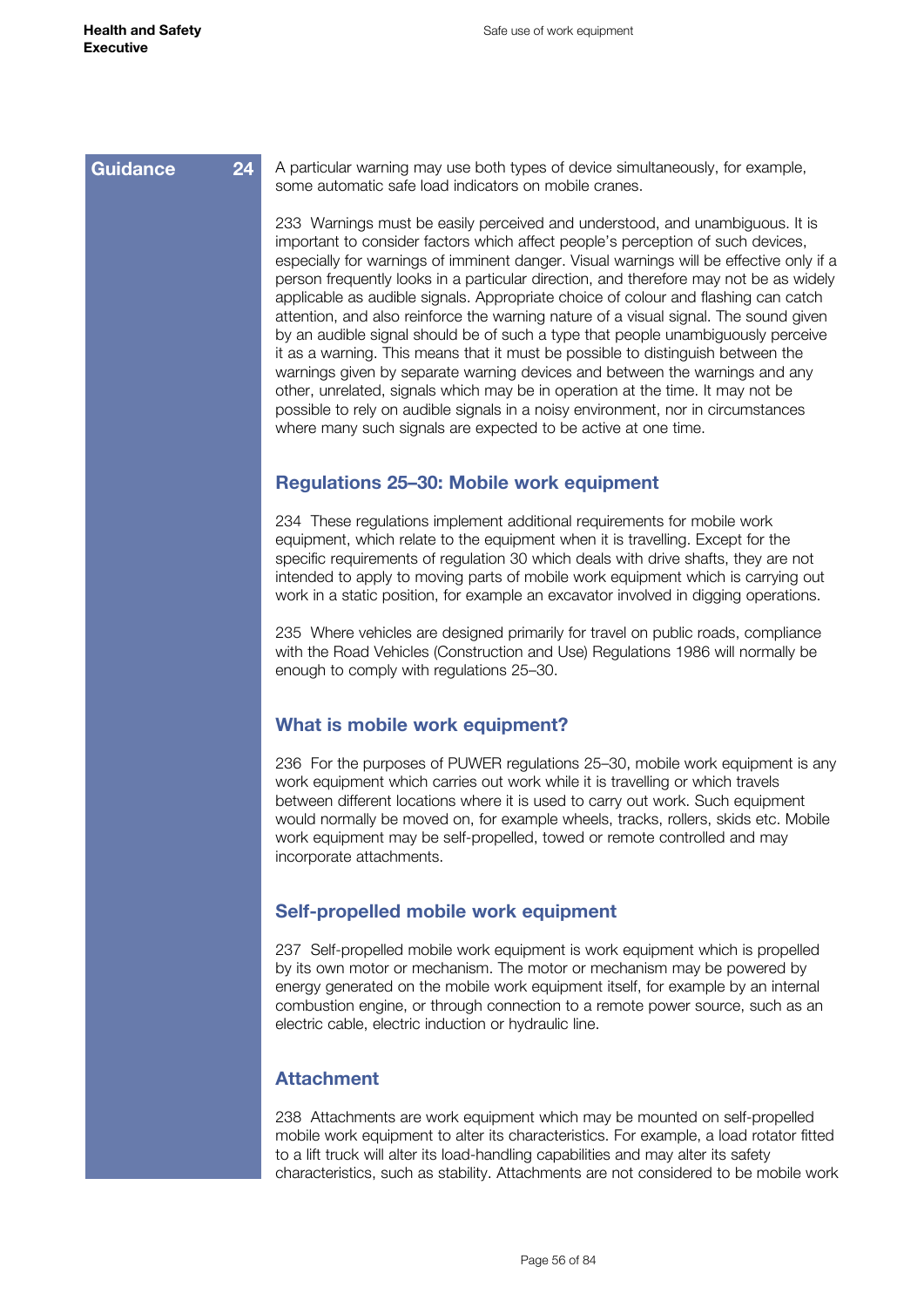| <b>Guidance</b> | 24 | equipment in their own right but if they can affect the safety of the self-propelled<br>mobile work equipment when they are attached, they are considered to be part of<br>the self-propelled work equipment. Attachments may be non-powered, powered by<br>an independent power source or powered by the self-propelled work equipment to<br>which they are attached. |
|-----------------|----|------------------------------------------------------------------------------------------------------------------------------------------------------------------------------------------------------------------------------------------------------------------------------------------------------------------------------------------------------------------------|
|                 |    | <b>Towed mobile work equipment</b>                                                                                                                                                                                                                                                                                                                                     |
|                 |    | 239 Towed mobile work equipment includes work equipment such as towed<br>machines and trailers which are primarily self-supporting on, for example, their own<br>wheels. They may have moving parts which are:                                                                                                                                                         |
|                 |    | powered by the vehicle (for example, a power harrow);<br>(a)<br>an integral power source (for example, a powered crop sprayer);<br>(b)<br>they may have no moving parts and function as a result of the movement of<br>(c)<br>the mobile work equipment (for example, a plough or trailer).                                                                            |
|                 |    | <b>Remote-controlled mobile work equipment</b>                                                                                                                                                                                                                                                                                                                         |
|                 |    | 240 For the purposes of PUWER, remote-controlled mobile work equipment is<br>operated by controls which are not physically connected to it, for example radio<br>control.                                                                                                                                                                                              |
|                 |    | <b>Pedestrian-controlled work equipment</b>                                                                                                                                                                                                                                                                                                                            |
|                 |    | 241 Pedestrian-controlled work equipment, for example, a lawnmower, is not<br>generally covered by regulations 25–30 of PUWER irrespective of whether some                                                                                                                                                                                                             |

# Regulation 25 Employees carried on mobile work equipment

### *Every employer shall ensure that no employee is carried by mobile work equipment unless— (a) it is suitable for carrying persons; and (b) it incorporates features for reducing to as low as is reasonably practicable risks to their safety, including risks from wheels or tracks.* 242 You should ensure that risks to the operator and other workers due to the mobile work equipment travelling are controlled. Workers should be protected against falling out of the equipment and from unexpected movement. **When regulation 25 applies** 243 Regulation 25 contains general requirements which cover the risks to people (drivers, operators and passengers) carried by mobile work equipment when it is travelling. This includes risks associated with people falling from the equipment or **Regulation 25 Guidance 25 ACOP 25**

functions are powered or not.

from unexpected movement while it is in motion or stopping. It also covers risks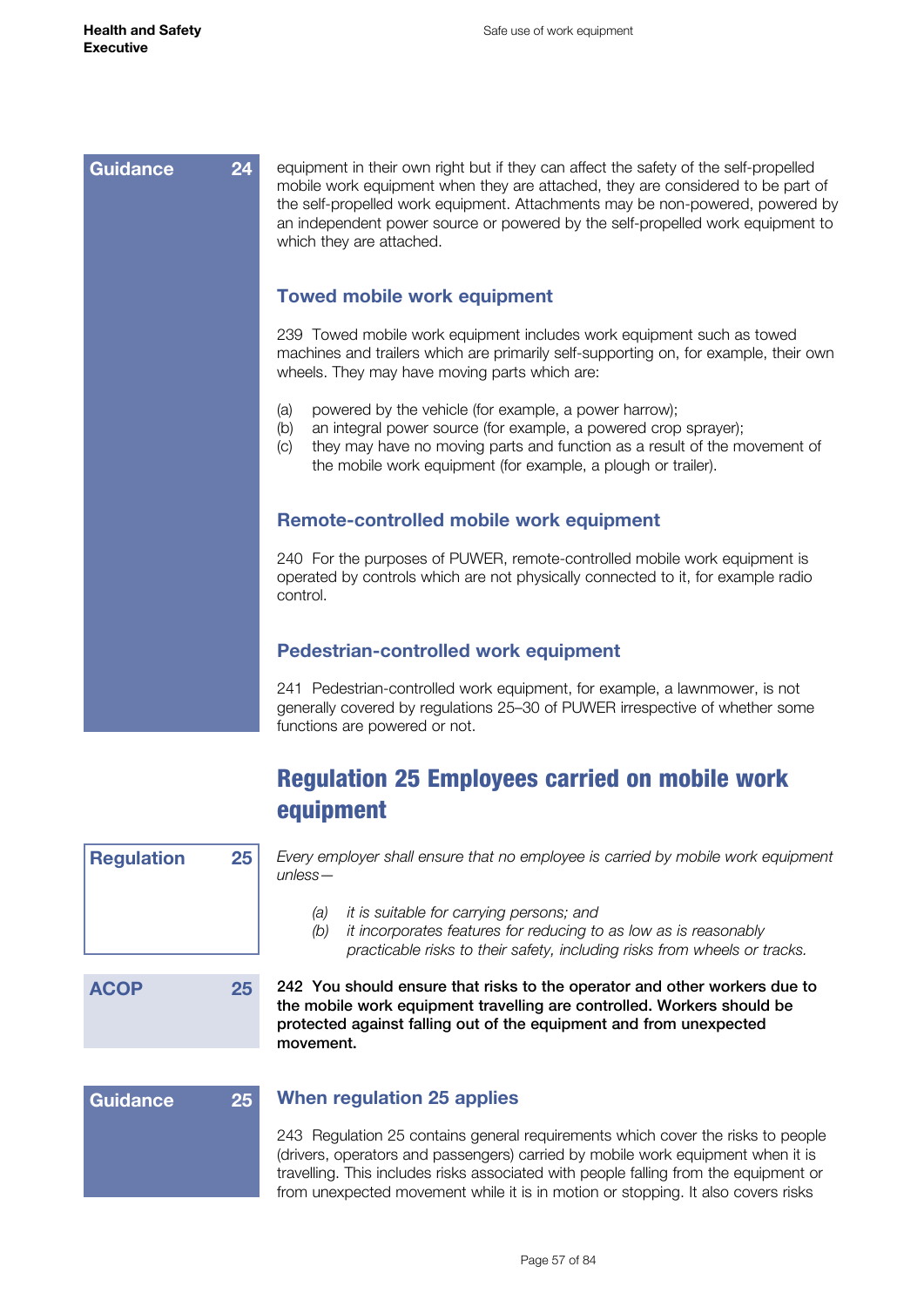| 25<br>associated with the environment and the place in which the mobile work equipment<br>is used (for example, falling objects, low roofs and the surfaces on which it<br>operates). Regulations 26-30 deal with particular risks.                                                                                                                                                                                                                                                                                                                                        |
|----------------------------------------------------------------------------------------------------------------------------------------------------------------------------------------------------------------------------------------------------------------------------------------------------------------------------------------------------------------------------------------------------------------------------------------------------------------------------------------------------------------------------------------------------------------------------|
| 244 Regulation 25(b) also specifically covers the risks from wheels and tracks<br>when the equipment is travelling but it does not cover the risks from other moving<br>parts, which are covered by regulation 11. In addition, it does not cover the risks<br>associated with mounting or dismounting from the equipment which is covered by<br>the HSW Act.                                                                                                                                                                                                              |
| <b>Suitable for carrying people</b>                                                                                                                                                                                                                                                                                                                                                                                                                                                                                                                                        |
| 245 Operator stations with seats or work platforms normally provide a secure<br>place on which the drivers and other people can travel on mobile work equipment.                                                                                                                                                                                                                                                                                                                                                                                                           |
| <b>Seating</b>                                                                                                                                                                                                                                                                                                                                                                                                                                                                                                                                                             |
| 246 Seats should be provided wherever necessary. They can provide security for:                                                                                                                                                                                                                                                                                                                                                                                                                                                                                            |
| drivers who need to be seated when operating mobile work equipment, for<br>(a)<br>example the seat on a site dumper;<br>people who need to be seated while being transported by the mobile work<br>(b)<br>equipment, for example bench seats in mine locomotive manriding carriages;<br>people who are involved in on-board work activities which are best carried out<br>(C)<br>in a seated position.                                                                                                                                                                     |
| <b>Cabs, operators' stations and work platforms</b>                                                                                                                                                                                                                                                                                                                                                                                                                                                                                                                        |
| 247 Cabs, operators' stations and work platforms, with suitable side, front and<br>rear barriers or guard rails can prevent people from falling from mobile work<br>equipment when it is travelling. Where provided, they should be properly designed<br>and constructed.                                                                                                                                                                                                                                                                                                  |
| <b>Equipment not specifically designed for carrying people</b>                                                                                                                                                                                                                                                                                                                                                                                                                                                                                                             |
| 248 Under exceptional circumstances mobile work equipment may be used to<br>carry people although it is not specifically designed for this purpose, for example<br>trailers used to carry farmworkers during harvest time. Under these circumstances<br>the mobile work equipment must have features to prevent people falling from it and<br>to allow them to stabilise themselves while it is travelling, for example trailers with<br>sides of appropriate height or by providing a secure handhold. People would also<br>need to be able to safely mount and dismount. |
|                                                                                                                                                                                                                                                                                                                                                                                                                                                                                                                                                                            |

## **Falling object protective structures (FOPS)**

249 If people carried on the mobile work equipment are at significant risk of injury from objects falling on them while it is in use, a FOPS should be provided. This could be a suitably strong safety cab or protective cage which provides adequate protection in the working environment in which the mobile equipment is used.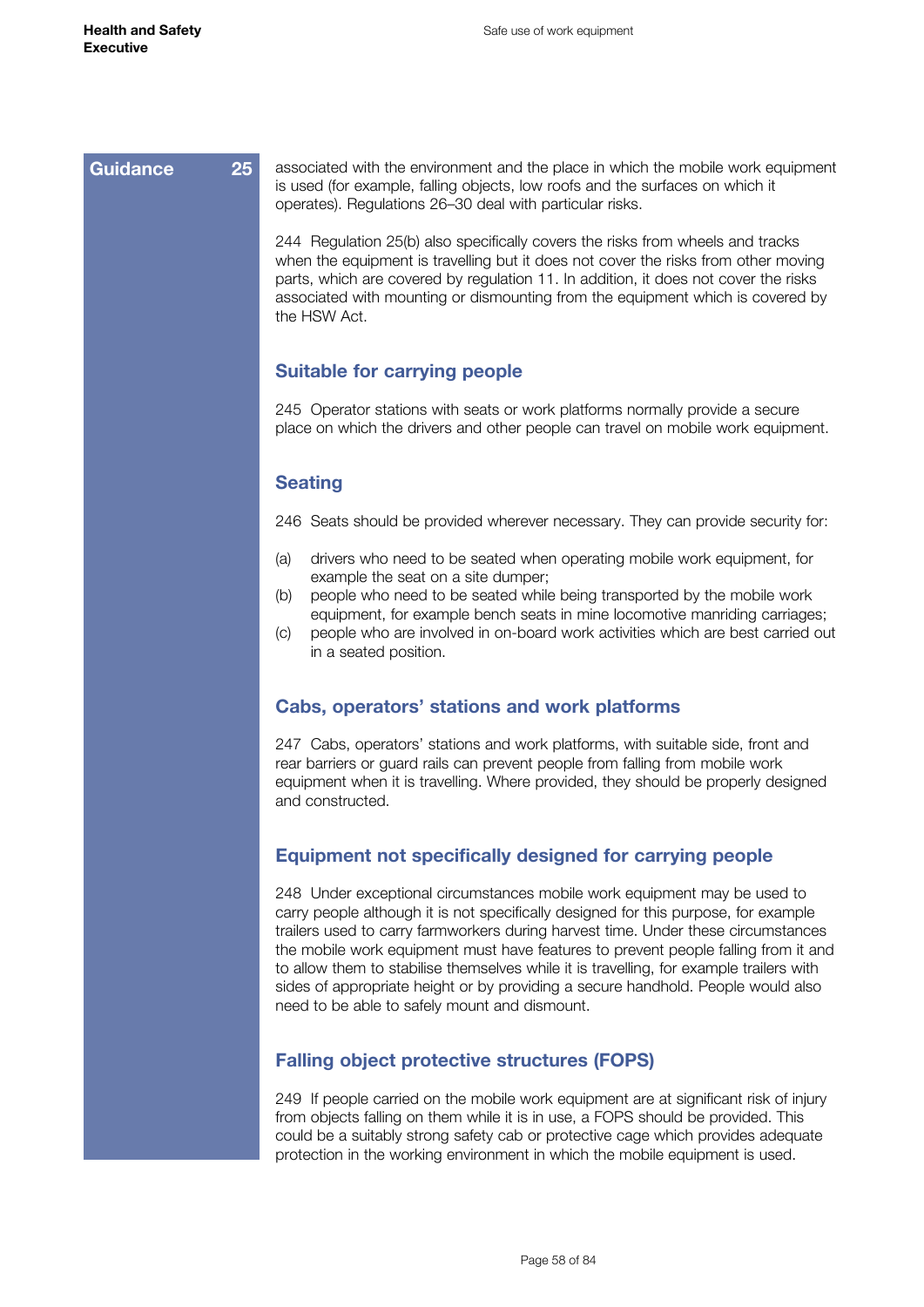

#### **Restraining systems**

250 The need for restraining systems on mobile work equipment is determined by the risks to workers operating and riding on the mobile work equipment and the practicability of fitting and using such restraints. Restraining systems can be fullbody seat belts, lap belts or purpose-designed restraining systems. When assessing the need for restraining systems and the nature of seat restraint required, the risk of people being injured through contact with or being flung from the mobile work equipment if it comes to a sudden stop, or moves unexpectedly, should be taken into account. The need for protection against risks for rolling over and overturning (regulations 26–27) should also be taken into account when deciding whether restraining systems should be fitted.

#### **Speed adjustment ACOP 25**

#### 251 If work needs to be carried out during the journey, speeds should be adjusted as necessary.

# **Guidance 25**

252 When carrying people, mobile work equipment should be driven within safe speed limits to ensure that the equipment is stable when cornering and on all the surfaces and gradients on which it is allowed to travel. In addition, the speeds at which the mobile machinery travels should be limited to avoid sudden movements which could put people being carried at risk. See guidance on motor vehicles in paragraph 21 and on driver training in paragraph 132.



#### **Guards and barriers**

253 You should ensure that guards and/or barriers fitted to mobile work equipment, which are designed to prevent contact with wheels and tracks, are suitable and effective.

254 Where there is a foreseeable risk to contact with wheels or tracks when mobile equipment is travelling, adequate separation needs to be provided between people and the wheels and tracks. This can be achieved by positioning cabs, operator stations or work platforms and any suitable barriers, such as robust guard rails or fenders, in positions which prevent the wheels and tracks being reached.

| <b>Regulation</b> | 26 |
|-------------------|----|
|                   |    |
|                   |    |
|                   |    |
|                   |    |
|                   |    |
|                   |    |

# Regulation 26 Rolling over of mobile work equipment

*(1) Every employer shall ensure that where there is a risk to an employee riding on mobile work equipment from its rolling over, it is minimised by—*

- *(a) stabilising the work equipment;*
- *(b) a structure which ensures that the work equipment does no more than fall on its side;*
- *(c) a structure giving sufficient clearance to anyone being carried if it overturns further than that; or*
- *(d) a device giving comparable protection.*

*(2) Where there is a risk of anyone being carried by mobile work equipment being crushed by its rolling over, the employer shall ensure that it has a suitable restraining system for him.*

*(3) This regulation shall not apply to a fork-lift truck having a structure described in sub-paragraph (b) or (c) of paragraph (1).*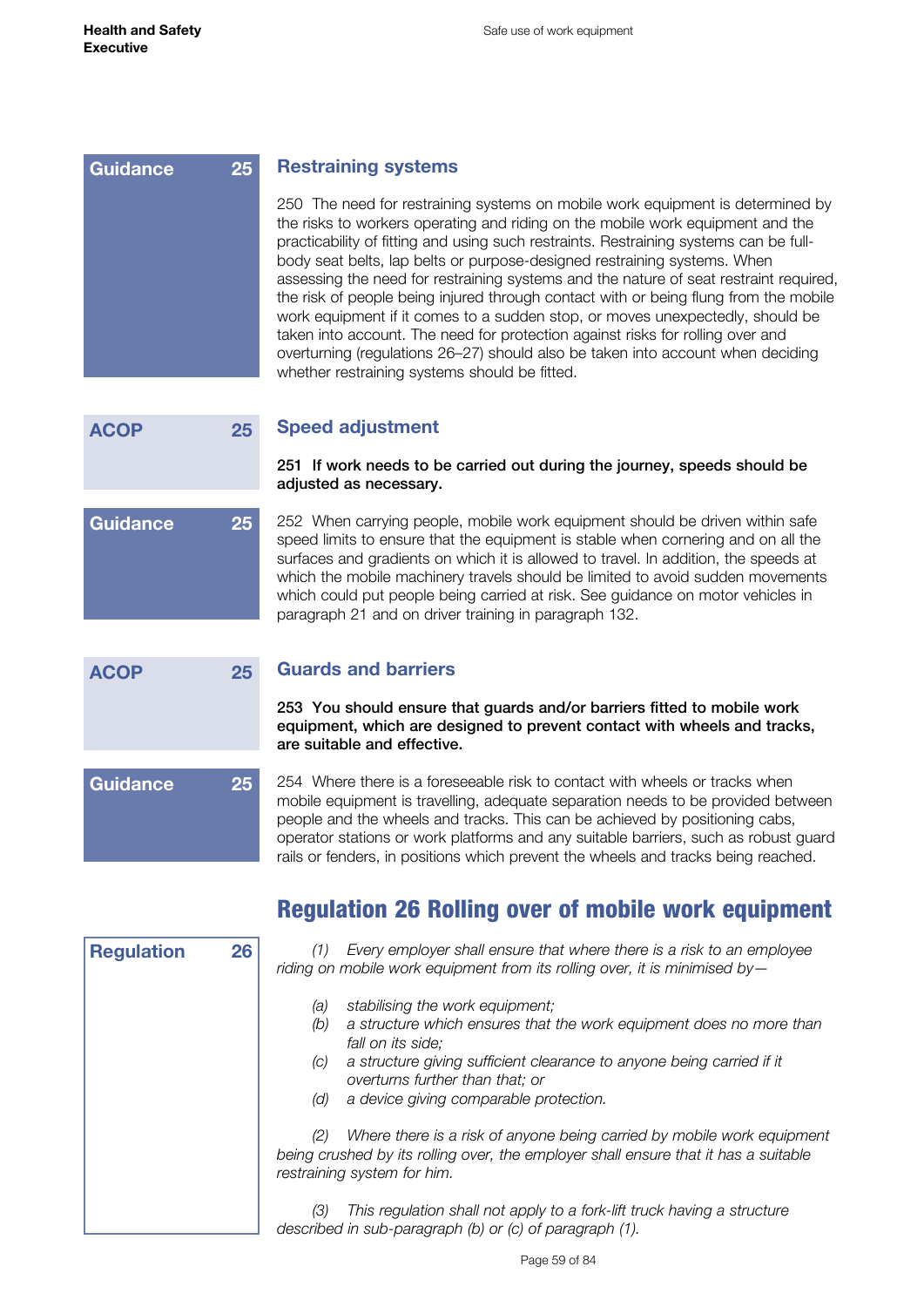| <b>Regulation</b> | 26 | (4)<br>Compliance with this regulation is not required where-                                                                                                                                                                                                                                                                                                                                                                                                                                                                                                  |
|-------------------|----|----------------------------------------------------------------------------------------------------------------------------------------------------------------------------------------------------------------------------------------------------------------------------------------------------------------------------------------------------------------------------------------------------------------------------------------------------------------------------------------------------------------------------------------------------------------|
|                   |    | it would increase the overall risk to safety;<br>(a)<br>it would not be reasonably practicable to operate the mobile work<br>(b)<br>equipment in consequence; or<br>in relation to an item of work equipment provided for use in the<br>(C)<br>undertaking or establishment before 5th December 1998 it would not be<br>reasonably practicable.                                                                                                                                                                                                                |
| <b>Guidance</b>   | 26 | <b>When regulation 26 applies</b>                                                                                                                                                                                                                                                                                                                                                                                                                                                                                                                              |
|                   |    | 255 In addition to the more general requirements of regulation 25, regulation 26<br>covers the measures necessary to protect employees carried on mobile work<br>equipment where there are risks from roll-over while it is travelling, for example a<br>moving dumper truck on a construction site or an agricultural tractor forwarding or<br>manoeuvring on a slope. It covers roll-over in which the mobile work equipment<br>may only roll over onto its side or end (ie through 90 degrees) or turn over<br>completely (ie through 180 degrees or more). |
|                   |    | 256 It does not apply to the risk of mobile work equipment, such as an excavator<br>or a vehicle with a winch, overturning when operating in a stationary position. This<br>is covered by regulation 20.                                                                                                                                                                                                                                                                                                                                                       |
|                   |    | <b>Risk assessment</b>                                                                                                                                                                                                                                                                                                                                                                                                                                                                                                                                         |
|                   |    | 257 To assess the likelihood and potential consequences of roll-over, you will need<br>to take into account the following to determine what safety measures are needed:                                                                                                                                                                                                                                                                                                                                                                                        |
|                   |    | nature of the mobile work equipment and any attachments or accessories<br>(a)<br>fitted to it;<br>the effects of any work being carried out on or by the mobile work equipment;<br>(b)<br>the conditions in which it is used.<br>(C)                                                                                                                                                                                                                                                                                                                           |
|                   |    | 258 When mobile work equipment is travelling, uneven surfaces, variable or<br>slippery ground conditions, excessive gradients, inappropriate speeds, incorrect<br>tyre pressures and sudden changes in direction may lead to roll-over. It can also<br>occur due to the inertia transmitted to the mobile work equipment by attachments<br>used with it, particularly if those attachments are not securely restrained from<br>movement.                                                                                                                       |
|                   |    | 259 When mobile work equipment is under power but is restrained from<br>movement, for example when a forestry tractor is being used to drag fallen trees or<br>logs from one place to another and the tree or log snags, you will need to take<br>account of the inherent stability of the mobile work equipment and the forces it can<br>apply.                                                                                                                                                                                                               |
|                   |    | 260 When carrying out a risk assessment it is important to remember that although<br>drivers should be trained to minimise the risk of roll-over, this is not a substitute for<br>hardware measures to prevent roll-over (for example counterbalance weights) or<br>protective structures (for example roll-over protective structures (ROPS) to minimise<br>the risk of injury in the event of a roll-over) where they are necessary.                                                                                                                         |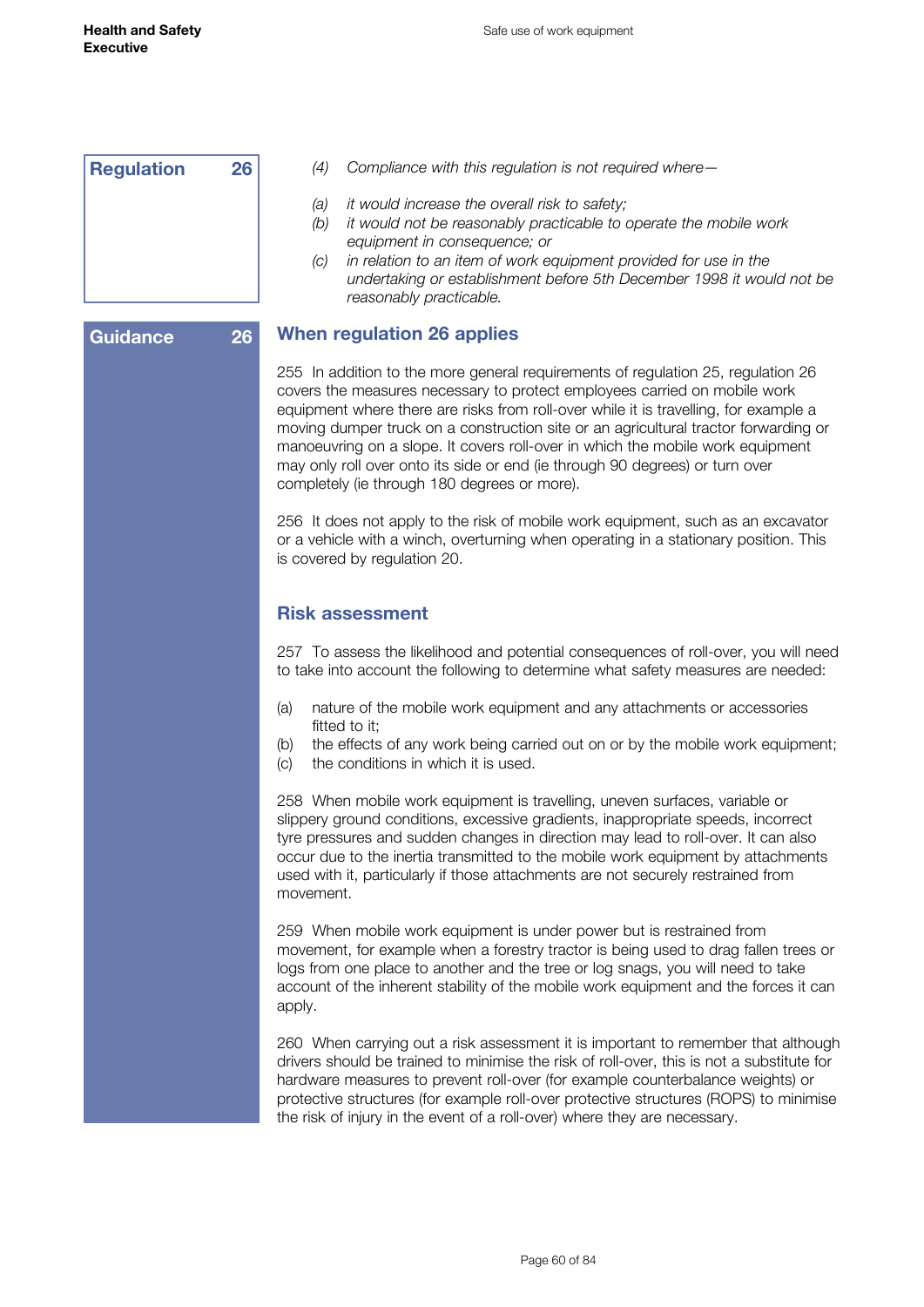| Guidance | 26 | <b>Stabilisation</b>                                                                                                                                                                                                                                                                                                                                                                                                                                                                                                                                         |
|----------|----|--------------------------------------------------------------------------------------------------------------------------------------------------------------------------------------------------------------------------------------------------------------------------------------------------------------------------------------------------------------------------------------------------------------------------------------------------------------------------------------------------------------------------------------------------------------|
|          |    | 261 Measures that can be taken to stabilise mobile work equipment (ie measures<br>to reduce the risk of roll-over) include fitting appropriate counterbalance weights or<br>increasing its track width by fitting additional or wider wheels. Also, moveable parts<br>which could otherwise create instability by moving around when the mobile work<br>equipment is travelling, may be locked or lashed in stable positions, particularly<br>where locking features are provided for such purposes, for example locking devices<br>for excavator back hoes. |
|          |    | Structures which prevent rolling over by more than 90 degrees                                                                                                                                                                                                                                                                                                                                                                                                                                                                                                |
|          |    | 262 Some types of mobile work equipment will only turn onto their sides if roll-over<br>occurs (ie 90 degree roll-over). For example, the boom of a hydraulic excavator,<br>when positioned in its recommended travelling position, can prevent more than 90<br>degree roll-over.                                                                                                                                                                                                                                                                            |
|          |    | <b>Regulation 26(1)(b)</b>                                                                                                                                                                                                                                                                                                                                                                                                                                                                                                                                   |
|          |    | 263 The requirements of regulation 26(1) will be met, if parts of the mobile work                                                                                                                                                                                                                                                                                                                                                                                                                                                                            |

equipment prevent it rolling over by more than 90 degrees.

#### **Roll-over protective structures (ROPS) ACOP 26**

264 You should fit suitable roll-over protective structures to mobile work equipment where necessary to minimise the risks to workers carried, should roll-over occur.

**Guidance 26**

#### **Regulation 26(1)(c)**

265 ROPS are normally fitted on mobile work equipment which is at risk from 180 degree or more roll-over. They may be structures, frames or cabs which, in the event of roll-over, prevent the work equipment from crushing the people carried by it. ROPS should be capable of withstanding the forces that they would sustain if the mobile work equipment were to roll over through 180 degrees or more.

#### **Limitations on fitting protective structures**

266 A protective structure may not be appropriate where it could increase the overall risk of injury to people operating, driving or riding on mobile work equipment. In these circumstances, where possible, the risks of roll-over should be addressed by other means. An example of where protective structures are not appropriate is when mobile work equipment is required to enter and leave buildings with low roofs and contact could increase the risks to workers.

267 In workplaces such as orchards or a glasshouse, it may not be reasonably practicable to operate mobile work equipment fitted with a ROP.

## **Regulation 26(4)(c)**

268 Before fitting ROPS to older mobile work equipment, which has no anchorage points provided on it (in use before 5 December 1998), an engineering analysis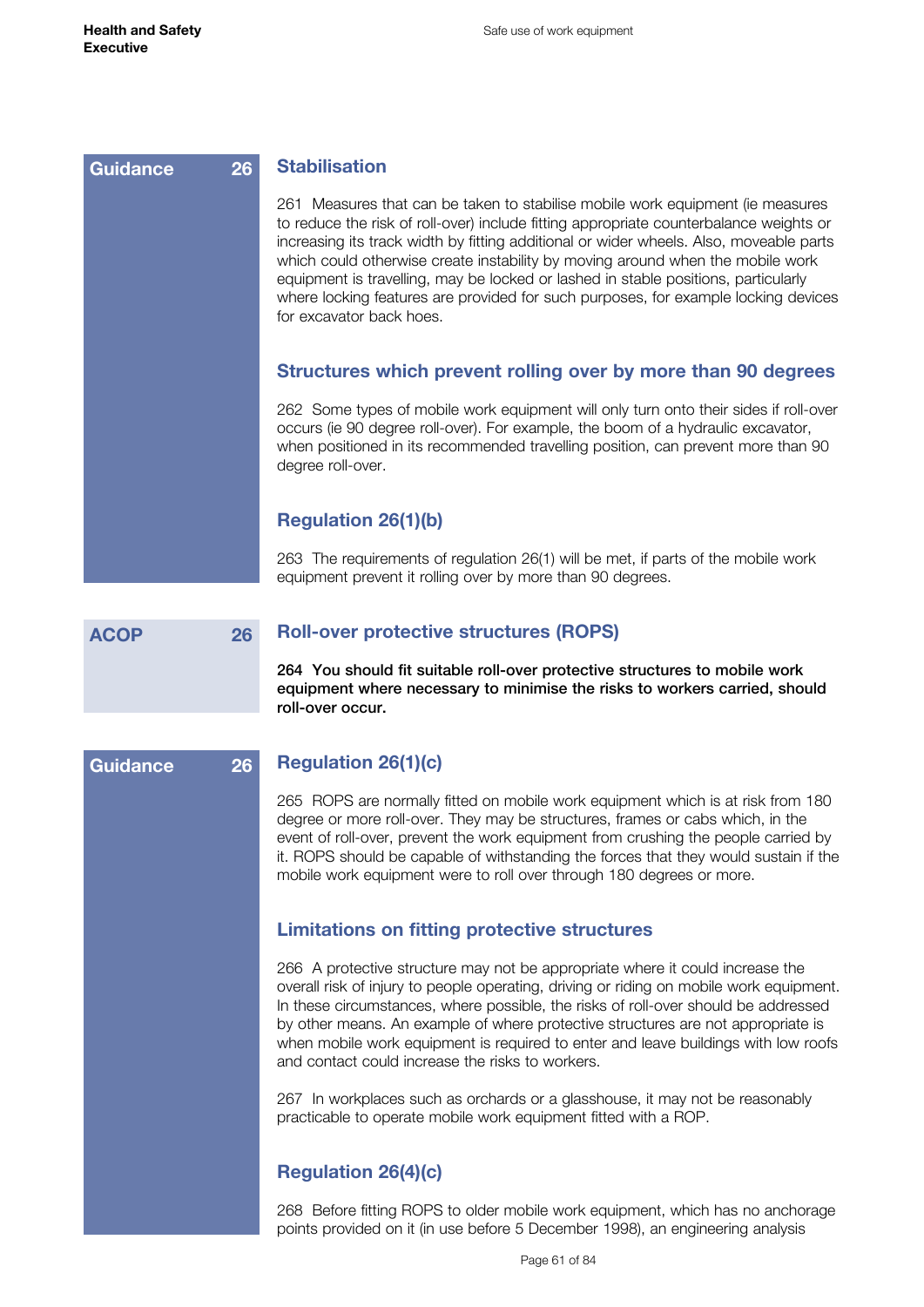should be carried out. The analysis should assess whether it is reasonably practicable to fit adequate anchorage points to the equipment and the structural integrity of any anchorage provided. Some mobile work equipment may not be capable of being fitted with protective structures because mounting points of sufficient strength cannot be provided. This will be true of some equipment in use before 5 December 1998. If the risks associated with the use of the equipment are sufficiently high and it is not reasonably practicable to fit mounting points to allow the fitting of a protective structure, you may need to use other equipment which has, or can have, a protective structure fitted to it. **Guidance 26**

#### **Restraining systems ACOP 26**

269 You should provide restraining systems on mobile work equipment, where appropriate, if they can be fitted to the equipment, to prevent workers carried from being crushed between any part of the work equipment and the ground, should roll-over occur.

| <b>Guidance</b> | 26 | <b>Regulation 26(2)</b>                                                                                                                                                                   |
|-----------------|----|-------------------------------------------------------------------------------------------------------------------------------------------------------------------------------------------|
|                 |    | 270 Where the opera<br>work equipment or its<br>provide a restraining s<br>restraining system ma<br>regulation 25 to prote                                                                |
|                 |    | 271 If the operator is<br>of the mobile work ec<br>mobile work equipme<br>are likely to be injurec<br>over, a restraining sys                                                             |
|                 |    | <b>Mounting points</b>                                                                                                                                                                    |
|                 |    | 272 Any restraining s<br>the mobile work equip<br>structural modification<br>use before 5 Decemb<br>circumstances it is rea<br>involved are sufficient<br>should use other worl<br>to it. |

ment or its protective structure in the event of roll-over, you should estraining system (for example, a seat belt) if it can be fitted. This system may also be necessary under the more general requirements of 15 to protect against other risks.

the operator is at risk of falling out and being crushed by the mobile

pperator is in a fully enclosed protective structure and unable to fall out le work equipment, they will not be at risk of being crushed between the  $\kappa$  equipment and the ground. However, if the operator or people carried be injured through contact with the inside of the structure during rollraining system may be necessary.

### **Mounting points for restraining systems**

estraining system needs to be fitted to appropriate anchorage points on work equipment to ensure its integrity and reliability in use. Substantial structural modification should be made on some older types of work equipment in 5 December 1998 to allow a restraining system to be fitted. Under these ces it is reasonably practicable to fit a restraining system if the risks sufficiently high to justify the necessary modifications. Alternatively you other work equipment which has or can have a restraining system fitted to it.



274 Despite compliance with the Agriculture (Tractor Cabs) Regulations 1974,<sup>38</sup> if the operator or people carried are likely to be injured through contact with the inside of the structure during roll-over, it is likely that you will need to provide a seat restraining system.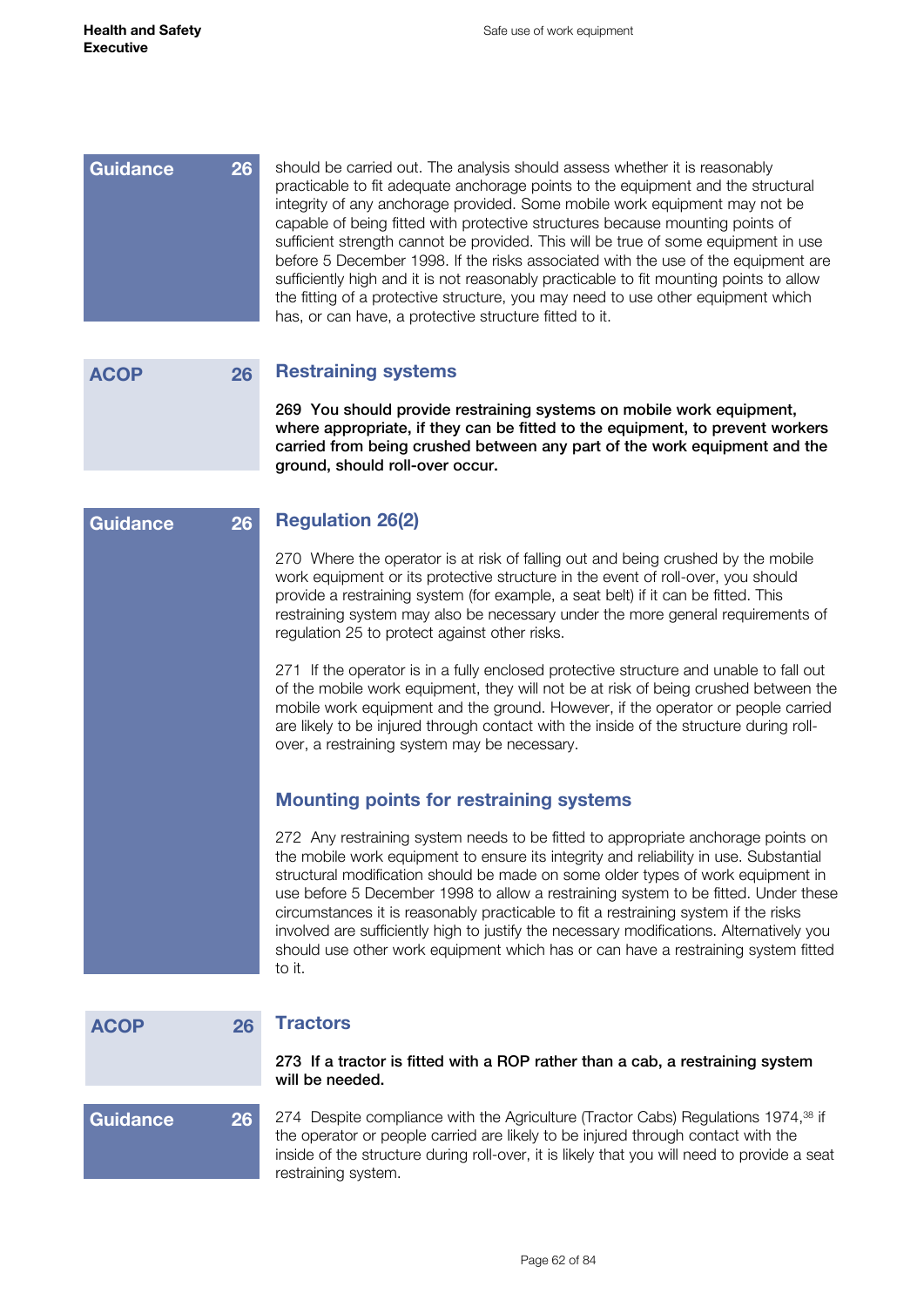**Regulation 27**

**Guidance 27**

*Every employer shall ensure that a fork-lift truck to which regulation 26(3) refers and*  which carries an employee is adapted or equipped to reduce to as low as is *reasonably practicable the risk to safety from its overturning.*

Regulation 27 Overturning of fork-lift trucks

#### **What regulation 27 covers**

275 This regulation applies to lift trucks (LTs) fitted with vertical masts, which effectively protect seated operators from being crushed between the LT and the ground in the event of roll-over, and other LTs fitted with a ROPS, for example rough terrain variable reach trucks when they are used with lift attachments. Other types of LT are covered by regulation 26.

#### **Roll-over protection**

276 The mast of a vertical-masted LT will generally prevent an LT overturning by more than 90 degrees, provided it has sufficient strength and dimensions for this purpose. A variable reach truck LT, however, is capable of rolling over 180 degrees or more and would need a ROPS to protect the operator if it is used in circumstances where there is a risk of it rolling over.

#### **Restraining systems ACOP 27**

277 For lift trucks fitted with either a mast or a roll-over protective structure, you should provide restraining systems where appropriate, if such systems can be fitted to the equipment, to prevent workers carried from being crushed between any part of the truck and the ground, should it overturn.

278 If the risk assessment shows that an LT with a seated ride-on operator can roll over in use and there is a risk of the operator leaving the operating position and being crushed between the LT and the ground, a restraining system, such as a seat belt, will be required. Restraining systems are also required on any LT which is fitted with a ROPS, for example a variable reach truck to protect operators from the risks of injury from 180 degrees or more roll-over. To be effective, the restraining system should prevent operators or others carried from falling out or being trapped by the LT or its protective structure in the event of roll-over. **Guidance 27**

> 279 There is a history of accidents on counterbalanced, centre control, high lift trucks that have a sit-down operator. Restraining systems will normally be required on these trucks to protect operators from the risks of roll-over.

#### **Where restraining systems are not required**

280 Substantial structural modification may be necessary on some older LTs provided for use before 5 December 1998 to allow seat belts or other types of restraining system to be fitted. Under these circumstances it is reasonably practicable to fit a restraining system if the risks involved are sufficiently high to justify the necessary modifications. Where seat restraints cannot be fitted, and the risks are sufficiently high, you should use another LT which has a restraining system.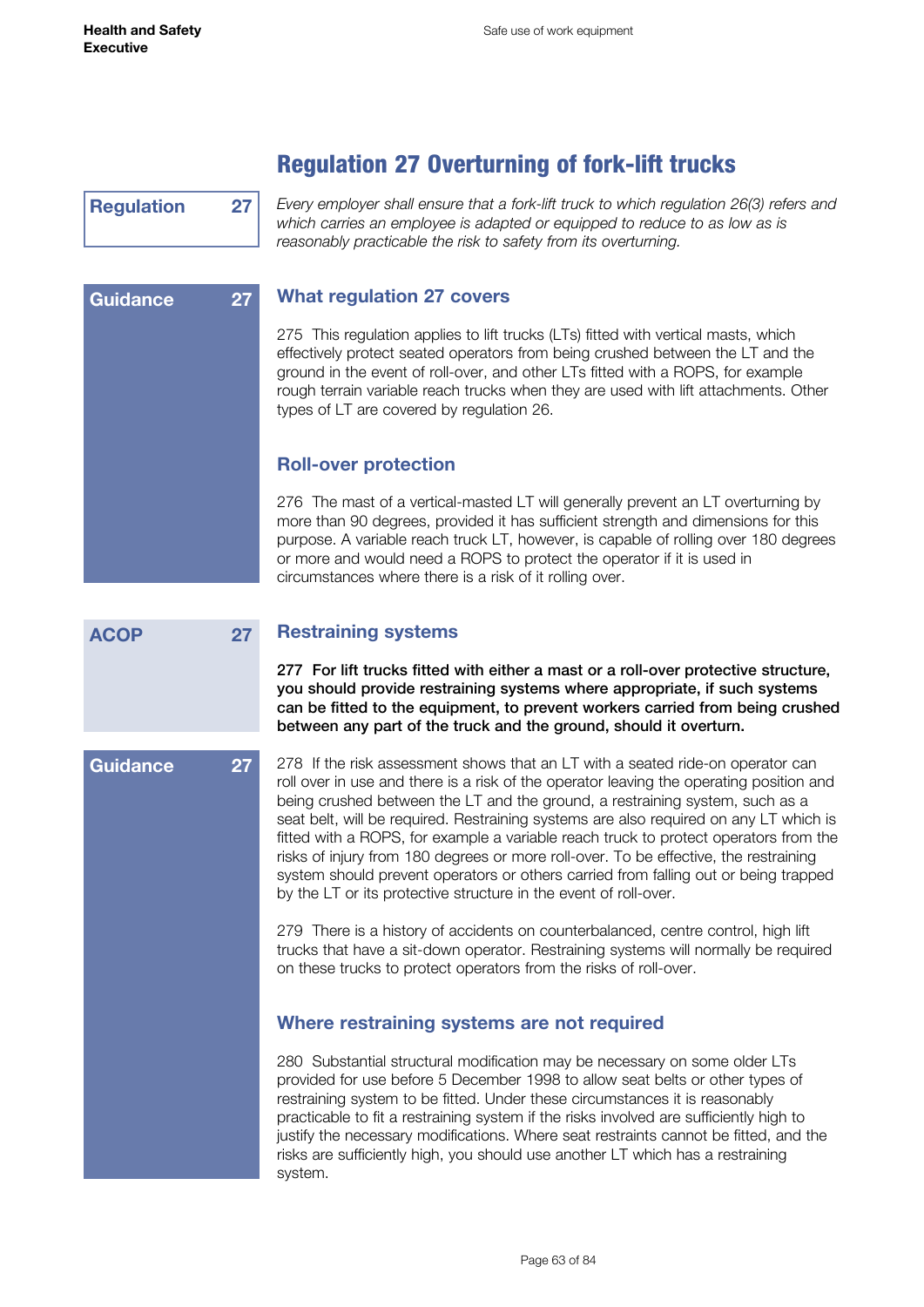# Regulation 28 Self-propelled work equipment

| <b>Regulation</b> | 28 | Every employer shall ensure that, where self-propelled work equipment may, while<br>in motion, involve risk to the safety of persons-                                                                                                                                                                                                                                                |  |  |
|-------------------|----|--------------------------------------------------------------------------------------------------------------------------------------------------------------------------------------------------------------------------------------------------------------------------------------------------------------------------------------------------------------------------------------|--|--|
|                   |    | it has facilities for preventing its being started by an unauthorised person;<br>(a)<br>it has appropriate facilities for minimising the consequences of a collision<br>(b)<br>where there is more than one item of rail-mounted work equipment in<br>motion at the same time;                                                                                                       |  |  |
|                   |    | it has a device for braking and stopping;<br>(C)<br>where safety constraints so require, emergency facilities operated by<br>(d)<br>readily accessible controls or automatic systems are available for braking<br>and stopping the work equipment in the event of failure of the main<br>facility;                                                                                   |  |  |
|                   |    | where the driver's direct field of vision is inadequate to ensure safety,<br>(e)<br>there are adequate devices for improving his vision so far as is<br>reasonably practicable;                                                                                                                                                                                                      |  |  |
|                   |    | (f)<br>if provided for use at night or in dark places -<br>it is equipped with lighting appropriate to the work to be carried out;<br>(i)<br>and                                                                                                                                                                                                                                     |  |  |
|                   |    | is otherwise sufficiently safe for such use;<br>(ii)<br>if it, or anything carried or towed by it, constitutes a fire hazard and is<br>(g)<br>liable to endanger employees, it carries appropriate fire-fighting<br>equipment, unless such equipment is kept sufficiently close to it.                                                                                               |  |  |
| <b>Guidance</b>   | 28 | <b>Regulation 28(a): Preventing unauthorised start-up</b>                                                                                                                                                                                                                                                                                                                            |  |  |
|                   |    | 281 Self-propelled work equipment should be prevented from unauthorised start-<br>up. This can be achieved if it has a starter key or device which is issued or made<br>accessible only to authorised people. This means that access to starter keys and<br>المتوال ويطلقونها والمساوي والمستقل والمستحل والمستنقص والمستحل والمستنقل والمستحل والمستحدث والمتعارض والمستحل والمستحل |  |  |

starting devices, such as removable dumper starting handles, should be controlled. Vehicles designed primarily for travel on public roads are dealt with in paragraph 235.

#### **Regulation 28(b): Minimising the consequences of a collision of rail-mounted work equipment**

282 If more than one item of rail-mounted work equipment can travel on the same rails at the same time and collision may be foreseen, safety precautions are required to control the risks involved. Where necessary, safe methods of working will need to be followed to reduce the chances of rail-mounted work equipment colliding with each other. Where collision may be foreseen, safety precautions, such as buffers or automatic means of preventing contact, should be provided.

### **Regulation 28(c): Devices for stopping and braking**

283 All self-propelled mobile work equipment should have brakes to enable it to slow down and stop in a safe distance and park safely. To this end, mobile work equipment should have adequate braking capacity to enable it to be operated safely on the gradients on which it will be used and its parking brakes should be capable of holding it stationary (where appropriate, fully loaded) on the steepest incline that the mobile work equipment may be parked in use.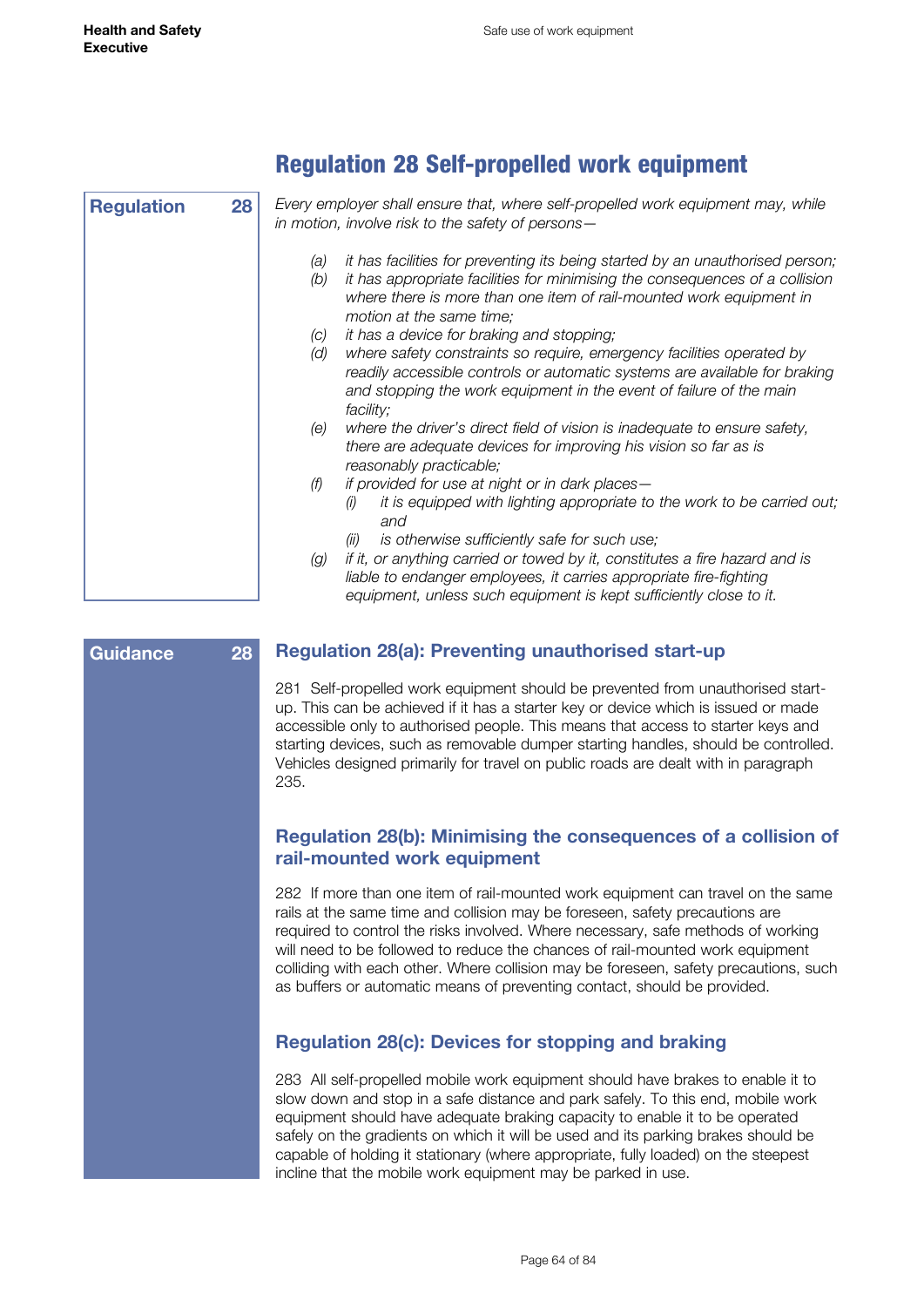284 Other relevant product legislation exists which deals with braking systems on vehicles which may be used on the road as well as at work, such as the Road Vehicles (Construction and Use) Regulations 1986 and Directive 76/432/EEC,39 as amended by Directive 96/63/EC,<sup>40</sup> dealing with tractor braking. Under normal circumstances, vehicles meeting these requirements would be suitable for use at work. **Guidance 28**

#### **Regulation 28(d): Emergency braking and stopping facilities**

285 Where there are significant risks associated with failure of the main braking device, a secondary braking system is required. The secondary braking system may operate automatically through spring applied brakes or through a dual circuit system on the service brakes. It may also be operated through the parking brake system or other controls which are easily accessible to the driver. Self-propelled mobile work equipment which will not stop in a safe distance, for example through transmission drag, if service brake failure or faults occur, are normally fitted with secondary braking systems.

#### **Regulation 28(e): Driver's field of vision**

286 This regulation applies when mobile work equipment is about to move or while it is travelling (including manoeuvring). Under these circumstances, where the driver's direct field of vision is inadequate to ensure safety then visibility aids or other suitable devices should be provided so far as is reasonably practicable. Regulation 17 requires that operators of mobile equipment should be able to see anyone who may be put at risk when any control is operated. Therefore, if direct vision is impaired, then mirrors or more sophisticated visual or sensing facilities may be necessary. Regulation 28(e) requires, so far as is reasonably practicable, mobile work equipment to have adequate devices to improve the driver's field of vision where this is otherwise inadequate. Such devices may include mirrors or closedcircuit television (CCTV) and the provision of these devices can be used to meet the requirements of both regulations.

287 Examples of devices which can aid the driver's vision include:

- (a) plane, angled and curved mirrors;
- (b) Fresnel lenses;
- (c) radar;
- (d) CCTV systems.

The selection of these devices for use on mobile work equipment is a matter for risk assessment, taking account of the purposes for which the devices are provided and their ability to improve driver visibility.

#### **Regulation 28(f): Equipping mobile work equipment with lighting for use in the dark**

288 In terms of this regulation, 'dark' means any situation where the light levels are not good enough for the driver to operate the self-propelled work equipment safely without risks to themselves or other people in the vicinity.

289 In such situations the equipment needs to be equipped with 'appropriate' lighting. The level of lighting required will depend on the type of equipment being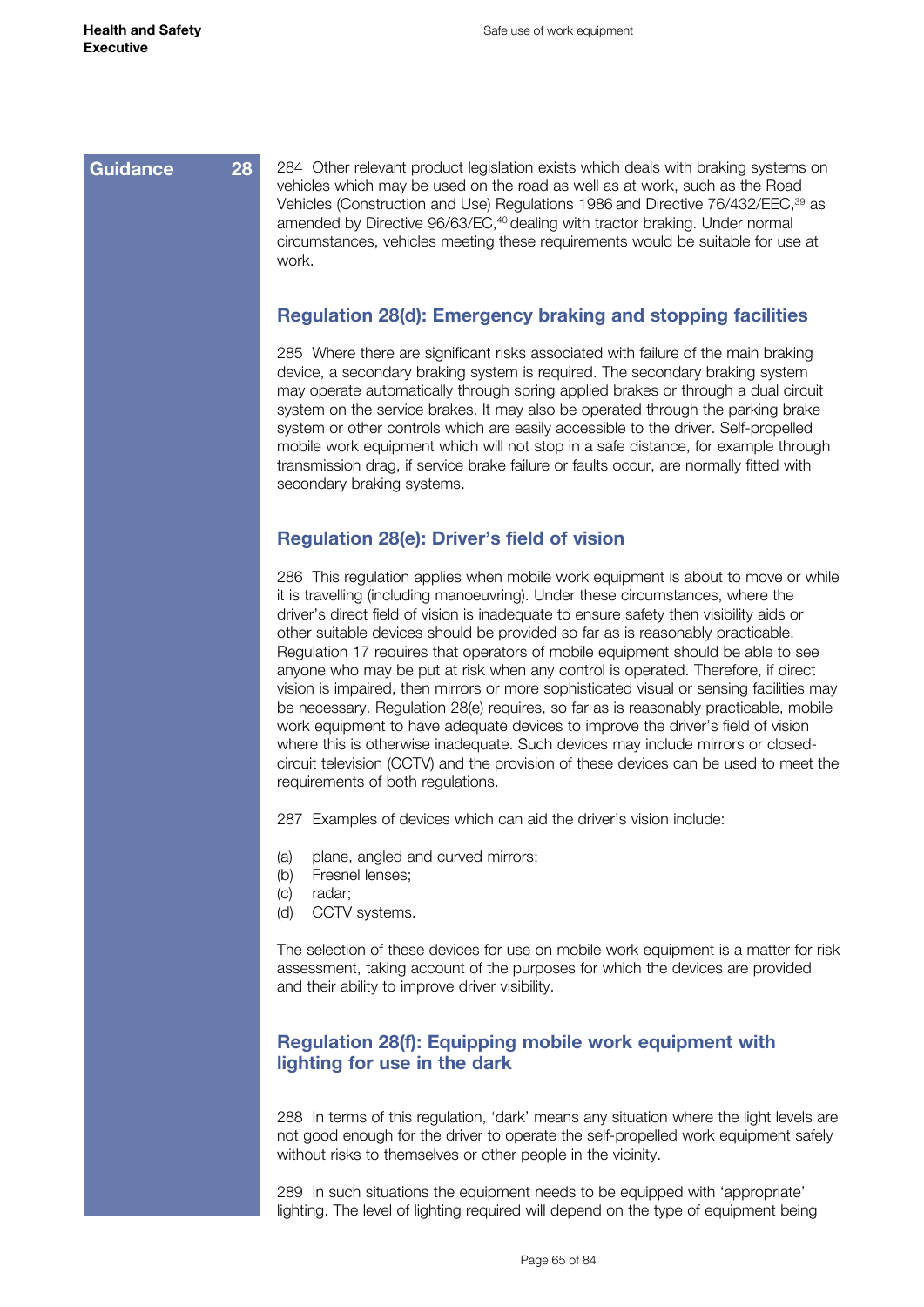operated, how it is being operated and the area in which it is operating. Factors you will need to consider are the presence of other people and/or obstacles in the vicinity of the equipment and ground conditions which could lead to risk. In situations where there is a significant risk of an accident, the lighting will need to be at a sufficient level to help control this risk. 290 Regulation 28(f) only covers lighting on mobile work equipment. Lighting **Guidance 28**

provided at the workplace for the use of all work equipment is covered by regulation 21.

#### **Regulation 28(g): The carriage of appropriate fire-fighting appliances ACOP 28**

291 Where escape from self-propelled work equipment in the event of a fire could not be achieved easily, you should ensure that fire-fighting appliances are carried on that equipment.

292 This regulation covers the risks to the operators of self-propelled work equipment if the equipment itself or any load handled by it catches fire. If the operators cannot readily escape from the equipment, you should provide appropriate equipment for extinguishing the fire. This will depend on the type of equipment and/or any load it is intended to handle but should include appropriate extinguishers and fire blankets. **Guidance 28**

293 For self-propelled work equipment that is used on the public highway carrying a dangerous load, it should carry suitable fire extinguishers under the requirements of the Carriage of Dangerous Goods and Use of Transportable Pressure Equipment Regulations 2007.41

# Regulation 29 Remote-controlled self-propelled work equipment

| <b>Regulation</b> | 29 | Every employer shall ensure that where remote-controlled self-propelled work<br>equipment involves a risk to safety while in motion-                                                                                                                                                                                                                                                                                                                         |  |  |
|-------------------|----|--------------------------------------------------------------------------------------------------------------------------------------------------------------------------------------------------------------------------------------------------------------------------------------------------------------------------------------------------------------------------------------------------------------------------------------------------------------|--|--|
|                   |    | it stops automatically once it leaves its control range; and<br>(a)<br>where the risk is of crushing or impact it incorporates features to guard<br>(b)<br>against such risk unless other appropriate devices are able to do so.                                                                                                                                                                                                                             |  |  |
| <b>Guidance</b>   | 29 | 294 For the purposes of regulation 29, 'remote-controlled self-propelled work<br>equipment' is self-propelled work equipment that is operated by controls which<br>have no physical link with it, for example radio control. Pendant-controlled mobile<br>work equipment is not covered by regulation 29.                                                                                                                                                    |  |  |
|                   |    | 295 As part of your risk assessment you should consider risks, due to the<br>movement of the equipment, to the person controlling it and to anyone else in the<br>vicinity. You should consider alarms or flashing lights so that other people in the<br>area are aware of its movement, or presence, sensing or contact devices which will<br>protect people from the risks associated with the equipment, ie if people may come<br>close to or contact it. |  |  |
|                   |    | 296 When the equipment is switched off you must ensure that every part of the<br>equipment which could present a risk comes to a safe stop. If the equipment is                                                                                                                                                                                                                                                                                              |  |  |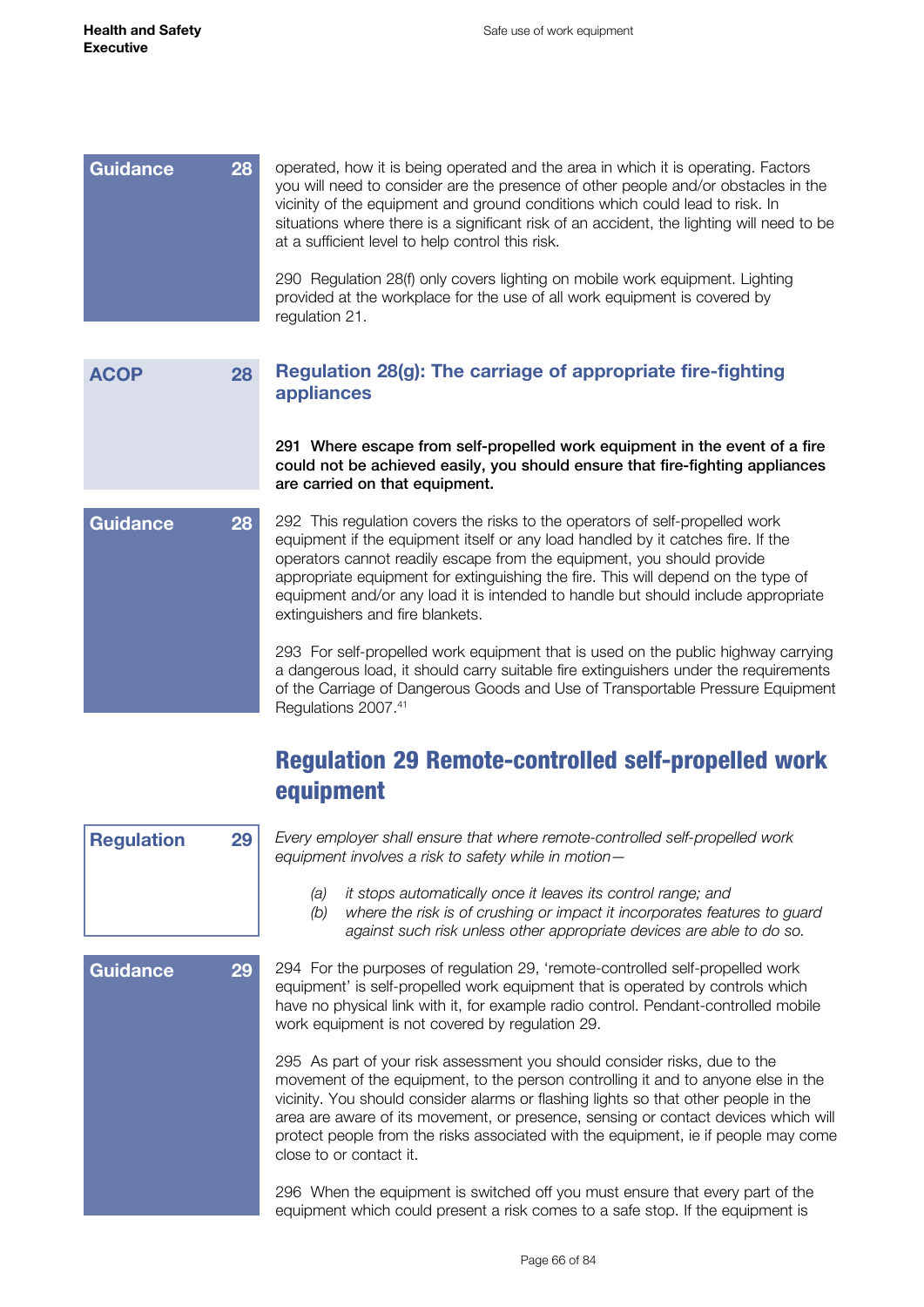controlled manually, the controls for its operation should be of the hold-to-run type so that any hazardous movements can stop when the controls are released. 297 If the equipment leaves its control range, any part of it which could present a risk should be able to stop and remain in a safe state. **Guidance 29**

# Regulation 30 Drive shafts

| <b>Regulation</b> | 30 |
|-------------------|----|
|                   |    |
|                   |    |
|                   |    |
|                   |    |
|                   |    |
|                   |    |
|                   |    |
|                   |    |

*(1) Where the seizure of the drive shaft between mobile work equipment and its accessories or anything towed is likely to involve a risk to safety every employer shall—*

- *(a) ensure that the work equipment has a means of preventing such seizure; or*
- *(b) where such seizure cannot be avoided, take every possible measure to avoid an adverse effect on the safety of an employee.*
- *(2) Every employer shall ensure that—*
- *(a) where mobile work equipment has a shaft for the transmission of energy between it and other mobile work equipment; and*
- *(b) the shaft could become soiled or damaged by contact with the ground while uncoupled, the work equipment has a system for safeguarding the shaft.*

#### **Guidance 30**

#### **Regulation 30(1)**

298 A 'drive shaft' is a device which conveys the power from the mobile work equipment to any work equipment connected to it. In agriculture these devices are known as power take-off shafts.

299 'Seizure' refers to stalling of the drive shaft when the operating mechanism of any accessory or anything connected to it becoming incapable of movement due to blockage or some other reason. Under these circumstances regulation 30 applies if the power output of the mobile work equipment is sufficient to cause damage to the connected work equipment which could lead to risk. Regulation 30 does not apply to the risks associated with trapped energy resulting from stalling of the drive shaft if the power output of the mobile work equipment is insufficient to cause damage which could lead to risk. This situation is covered by regulation 19 which deals with the isolation of work equipment from sources of energy.

300 You should assess the risks associated with seizure of the drive shaft. If seizure could lead to risk, for example the ejection of parts, measures should be taken to protect against such risks. For example, slip clutches on the power input connection of the connected work equipment can protect it from damage and guards fitted in accordance with regulation 12 can protect people from ejection risks in the event of equipment break-up.

301 To prevent damage to power take-off shafts in the event of seizure, you should use shafts of adequate length. There should be sufficient overlap between the two halves of the shaft to ensure that it is stable in use, to protect against damage when movements occur in the hitch and to ensure that it has sufficient strength. The shaft needs to be capable of sustaining the full power output of the mobile work equipment, taking account of any slip clutches, shear bolts or similar devices which are provided to limit the torque that the shaft would sustain.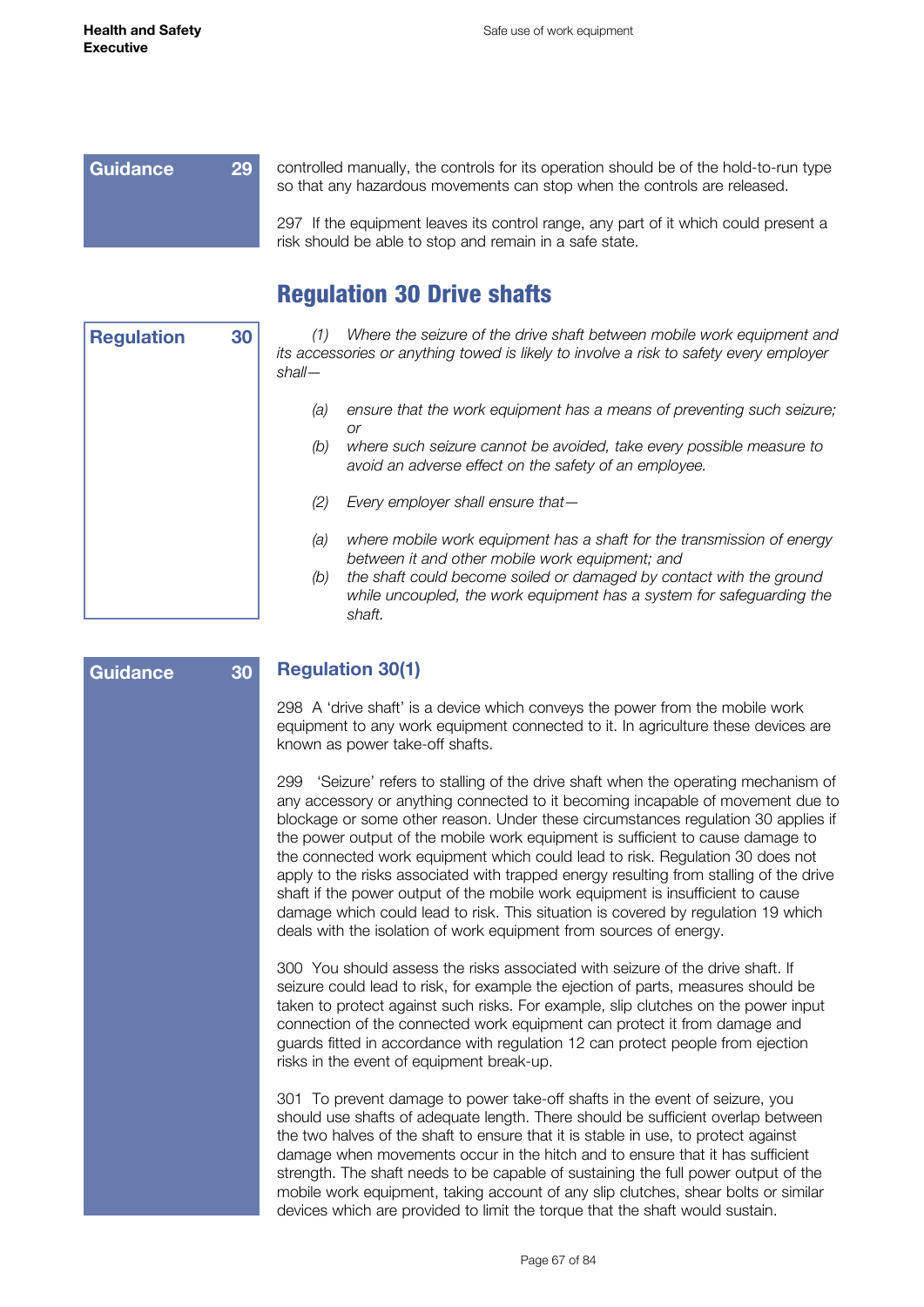

#### **Regulation 30(2)**

302 To prevent damage to the drive shaft and its guard when the equipment is not in use, the drive shaft should be supported on a cradle wherever one is provided. If there is no cradle, it should be supported by other means to give equivalent protection against damage. You should not rest the drive shafts on draw bars, nor drop them on the ground, as this could lead to damage.

Note: Regulations 31-35 and related Schedules 2 and 3 refer to power presses and are not included here. They can be found in *Safe use of power presses*.

# Regulation 36 Exemption for the armed forces

| <b>Regulation</b> | 36 |
|-------------------|----|
|                   |    |
|                   |    |
|                   |    |
|                   |    |
|                   |    |

*(1) The Secretary of State for Defence may, in the interests of national security, by a certificate in writing exempt any of the home forces, any visiting force or any headquarters from any requirement or prohibition imposed by these Regulations and any such exemption may be granted subject to conditions and to a limit of time and may be revoked by the said Secretary of State by a certificate in writing at any time.*

- *(2) In this regulation—*
- *(a) "the home forces" has the same meaning as in section 12(1) of the Visiting Forces Act 1952;*
- *(b) "headquarters" has the same meaning as in article 3(2) of the Visiting Forces and International Headquarters (Application of Law) Order 1965;*
- *(c) "visiting force" has the same meaning as it does for the purposes of any provision of Part I of the Visiting Forces Act 1952.*

# Regulation 37 Transitional provision

**Regulation 37**

*The requirements in regulations 25 to 30 shall not apply to work equipment provided for use in the undertaking or establishment before 5th December 1998 until 5th December 2002.*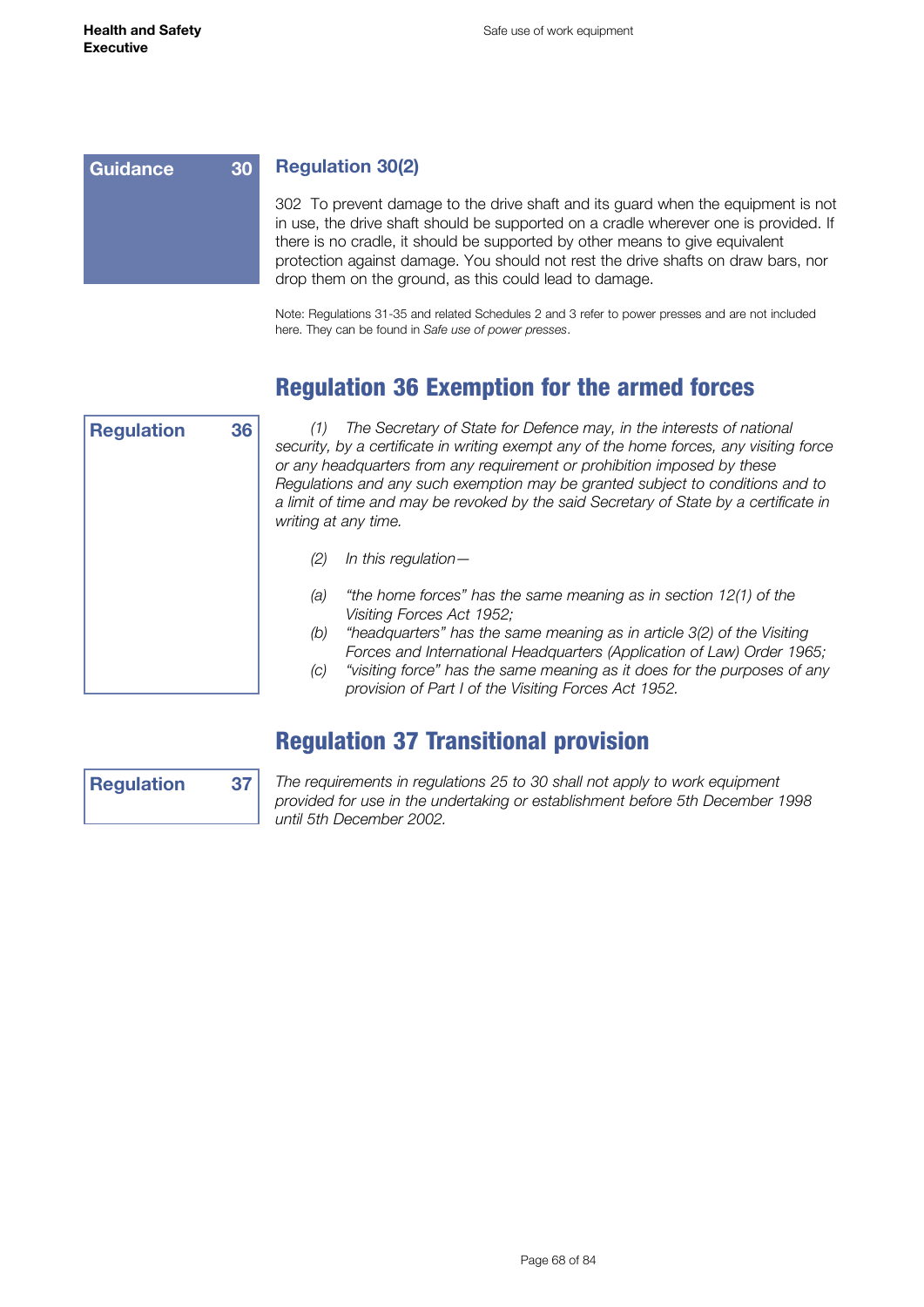# Schedule 1 Instruments which give effect to Community Directives concerning the safety of products

# **Regulation 10**

| (1) Title                                                                                                         | (2) Reference                                                      |
|-------------------------------------------------------------------------------------------------------------------|--------------------------------------------------------------------|
| The Construction Plant and Equipment<br>(Harmonisation of Noise Emission Standards)<br>Regulations 1985           | S.I. 1985/1968, amended by S.I. 1989/1127                          |
| The Construction Plant and Equipment<br>(Harmonisation of Noise Emission Standards)<br>Regulation 1988            | S.I. 1988/361, amended by S.I. 1992/488,<br>1995/2357              |
| The Electro-medical Equipment (EEC Requirements)<br>Regulations 1988                                              | S.I. 1988/1586, amended by S.I. 1994/3017                          |
| The Low Voltage Electrical Equipment (Safety)<br>Regulations 1989                                                 | S.I. 1989/728, amended by S.I. 1994/3260                           |
| The Construction Products Regulations 1991                                                                        | S.I. 1991/1620, amended by S.I. 1994/3051                          |
| The Simple Pressure Vessels (Safety) Regulations<br>1991                                                          | S.I. 1991/2749, amended by S.I. 1994/3098                          |
| The Lawnmowers (Harmonisation of Noise Emission<br>Standards) Regulations 1992                                    | S.I. 1992/168                                                      |
| The Gas Appliances (Safety) Regulations 1992                                                                      | S.I. 1992/711                                                      |
| The Electromagnetic Compatibility Regulations 1992                                                                | S.I. 1992/2372, amended by S.I. 1994/3080                          |
| The Personal Protective Equipment (EC Directive)<br>Regulations 1992                                              | S.I. 1992/3139, amended by S.I. 1993/3074,<br>1994/2326, 1996/3039 |
| The Active Implantable Medical Devices Regulations<br>1992                                                        | S.I. 1992/3146, amended by S.I. 1995/1671                          |
| The Medical Devices Regulations 1994                                                                              | S.I. 1994/3017                                                     |
| The Electrical Equipment (Safety) Regulations 1994                                                                | S.I. 1994/3260                                                     |
| The Gas Appliances (Safety) Regulations 1995                                                                      | S.I. 1995/1629                                                     |
| The Equipment and Protective Systems Intended for<br>Use in Potentially Explosive Atmospheres Regulations<br>1996 | S.I. 1996/192, amended by S.I. 1998/81, 2001/3766,<br>2005/830     |
| The Lifts Regulations 1997                                                                                        | S.I. 1997/831, amended by S.I. 2005/831                            |
| The Pressure Equipment Regulations 1999                                                                           | S.I. 1999/2001                                                     |
| The Noise Emission in the Environment by Equipment<br>for use Outdoors Regulations 2001                           | S.I. 2001/1701                                                     |
| The Cableway Installations Regulations 2004                                                                       | S.I. 2004/129                                                      |
| The Supply of Machinery (Safety) Regulations 2008                                                                 | S.I. 2008/1597                                                     |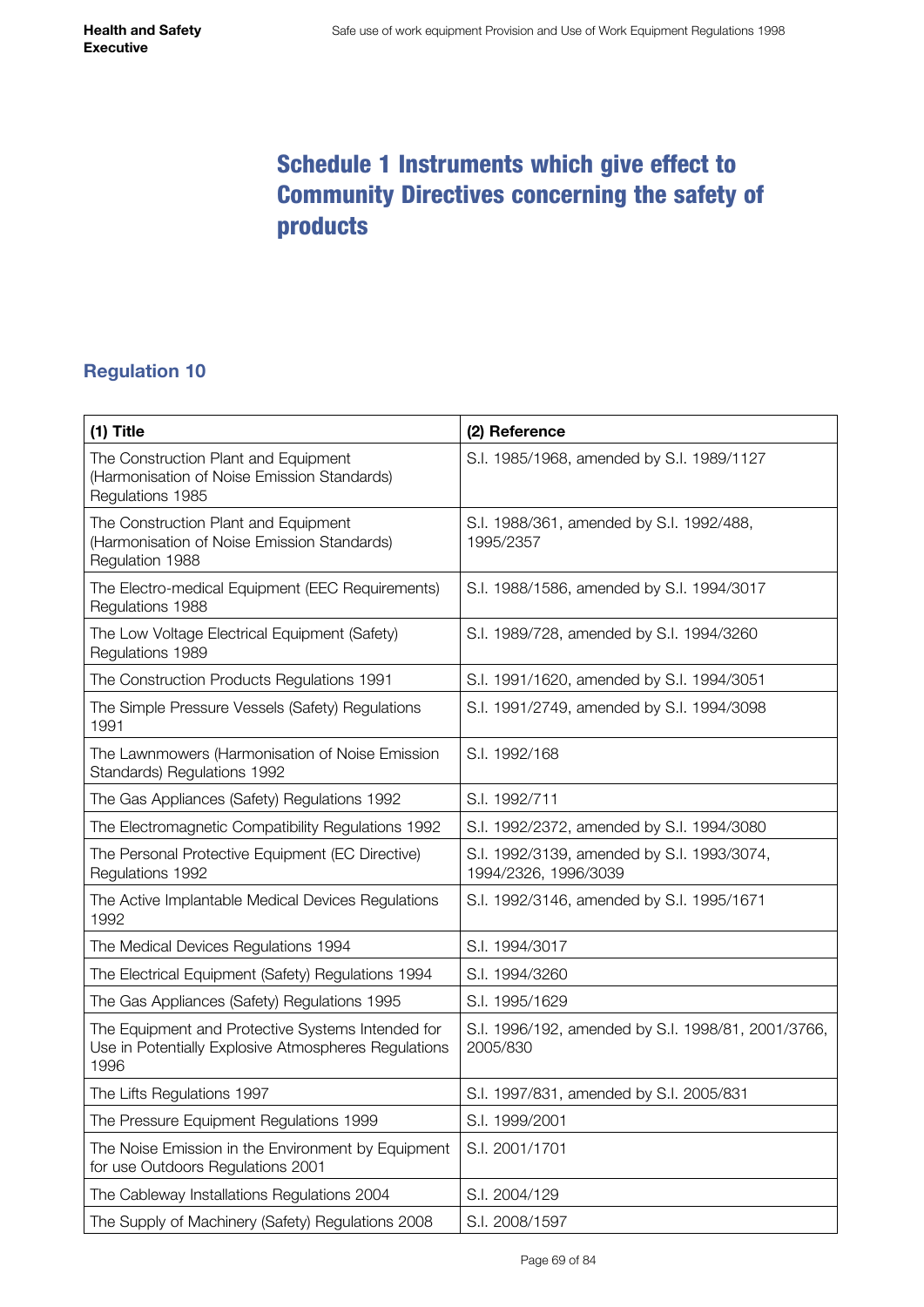# Appendix 1 Further guidance on regulation 11 – Dangerous parts of machinery

## **Explanation of safeguarding terms, regulation 11(2)**

1 Guards are physical barriers which prevent access to the danger zone. Fixed guards in regulation 11(2)(b) have no moving parts and are fastened in a constant position relative to the danger zone (see Figure 1). They are kept in place either permanently, by welding for example, or by means of fasteners (screws, nuts etc) making removal/opening impossible without using tools. If by themselves, or in conjunction with the structure of the equipment, they enclose the dangerous parts, fixed guards meet the requirements of the first level of the hierarchy. Note that fixed enclosing guards, and other types of guard, can have openings provided that they comply with appropriate safe reach distances (see BS EN ISO 13857).42

2 Other guards in regulation 11(2)(b) include movable guards which can be opened without the use of tools, and fixed guards that are not fully enclosing. These allow limited access through openings, gates etc for feeding materials, making adjustments, cleaning etc (see Figure 2). Movable guards may be power-operated, self-closing, adjustable etc and are likely to require an interlocking device so that:

- (a) the hazardous machine functions covered by the guard cannot operate until the guard is closed;
- (b) if the guard is opened while hazardous machine functions are operating, a stop instruction is given;
- (c) when the guard is closed, the hazardous machine functions covered by the guard can operate, but the closure of the guard does not by itself initiate their operation.



#### **Figure 1** Fixed enclosing guard

Interlocking guards may be fitted with a locking device so the guard stays closed and locked until any risk of injury from the hazardous machine functions has passed. A control guard (interlocking guard with a start function) is a particular type of interlocking guard which should be used only in certain situations where frequent access is required. It should also fulfil specific conditions, in particular, where there is no possibility of an operator or part of their body remaining in the danger zone or between the danger zone and the guard while the guard is closed (see BS EN 953).<sup>43</sup>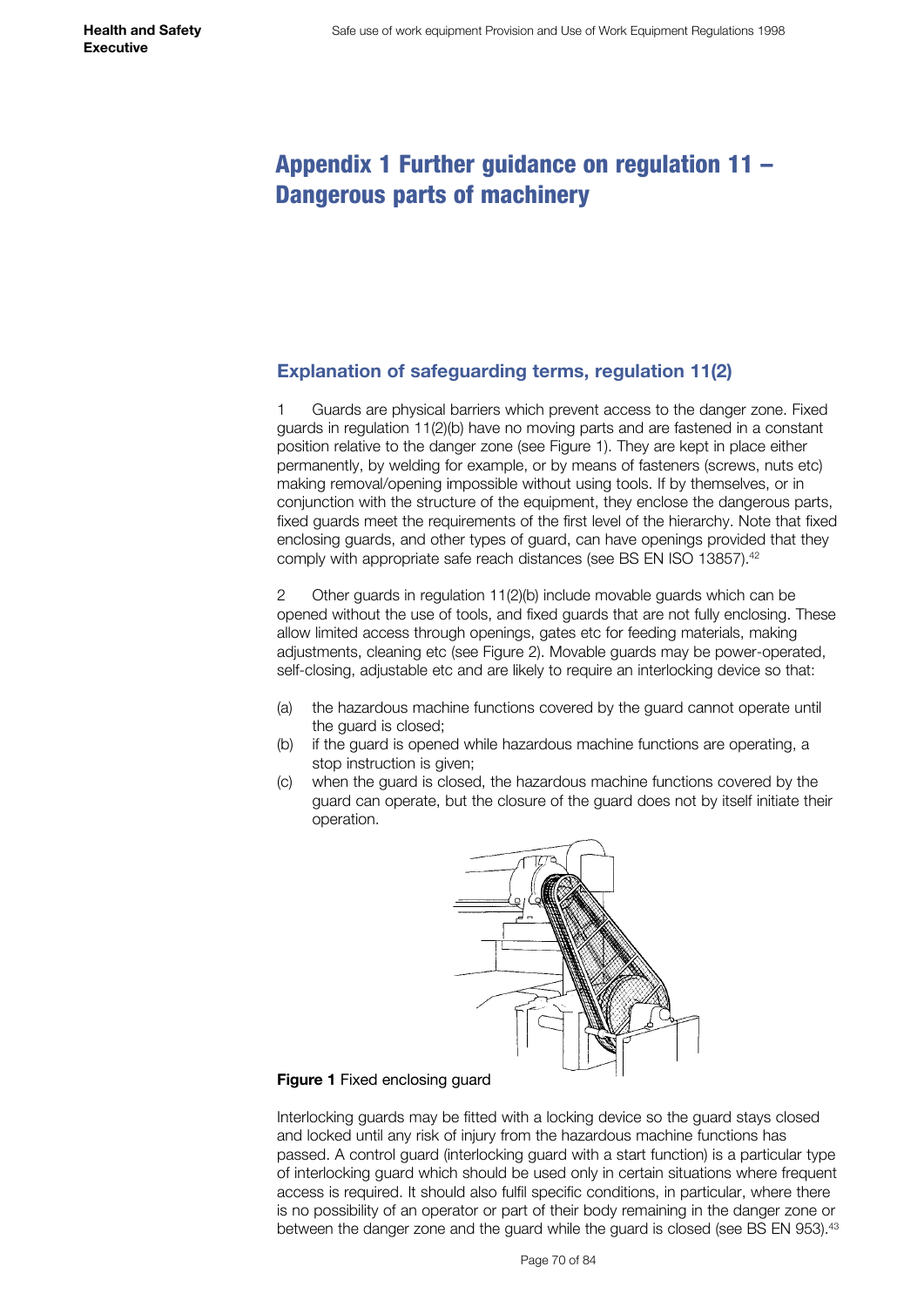3 Protection devices do not prevent access to the danger zone but stop the movement of the dangerous part before contact is made. They will normally be used in conjunction with a guard. Typical examples are mechanical trip devices, active opto-electronic devices such as light curtains (see Figure 3), pressuresensitive mats and two-hand controls.

4 Protection appliances are used to hold or manipulate in a way which allows operators to control and feed a loose workpiece at a machine while keeping their body clear of the danger zone. They are commonly used in conjunction with manually fed woodworking machines (see Figure 4) and some other machines such as bandsaws for cutting meat where it is not possible to fully guard the cutting tool. These appliances will normally be used as well as guards.

5 Adequate information, instruction, supervision and training are always important, even if the hazard is protected by hardware measures, however, they are especially important when the risk cannot be adequately eliminated by the hardware measures in regulation 11(2)(a)–(c). It may be necessary to lay down procedures to define what information, instruction, training and supervision must be given, and to restrict use of the equipment to those who have received such instructions etc.

#### **Selection of measures**

The guidance outlines how the hierarchy in regulation 11(2) should be applied in selecting safeguarding measures. Within each level of the hierarchy, there may be some choice available. In particular, the second level in the hierarchy allows a choice from among a number of different types of guard or protection device.

7 Regulation 11(2)(b) requires that when it is not practicable to use fixed enclosing guards, either at all or to the extent required for adequate protection, other guards and/or protection devices shall be used as far as practicable. Where, for example, frequent access is required, it may be necessary to choose between an interlocking movable guard or a protection device. The foreseeable probability and severity of injury will influence the choice of measures from among the range of guards and protection devices available. Regulation 11(3)(a) requires that these must be suitable for their purpose. It is likely that some fixed guarding will be required to ensure that access can only be made through the movable opening guard or protection device. The use of movable guards which are interlocked is well established. Protection devices need to be carefully applied, taking into account the particular circumstances and consequences of their failing to act as required.

8 Fixed distance guards, adjustable guards and other guards which do not completely enclose the dangerous parts should only be used in situations where it is not practicable to use fixed enclosing guards or protection devices which would give a greater level of protection.

#### **Features of guards and protection devices, regulation 11(3)**

#### *Regulation 11(3)(a)*

9 All guards and protection devices provided must be suitable for their purpose. In deciding what is suitable, employers should first establish the foreseeable risks from the machine and then follow guidance contained in national and international standards guidance from HSE and industry associations, normal industrial practice and their own knowledge of the particular circumstances in which the machine is to be used. You can find further information on the HSE website www.hse.gov.uk./work-equipment-machinery.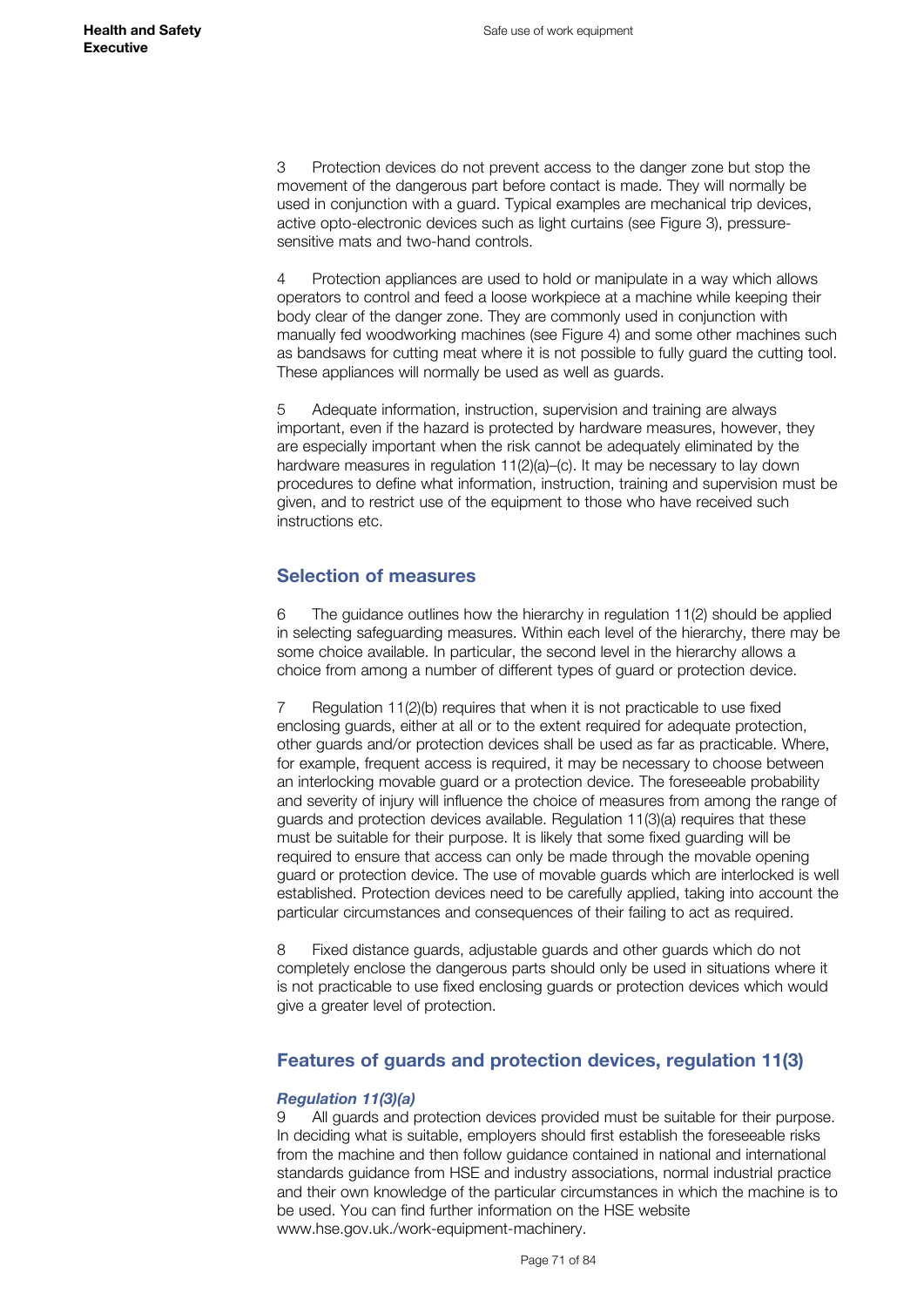

**Figure 2** Perimeter fence guard with fixed panels and interlocking access door



**Figure 3** Photoelectric device fitted to a press brake



**Figure 4** A push stick in use at a woodworking machine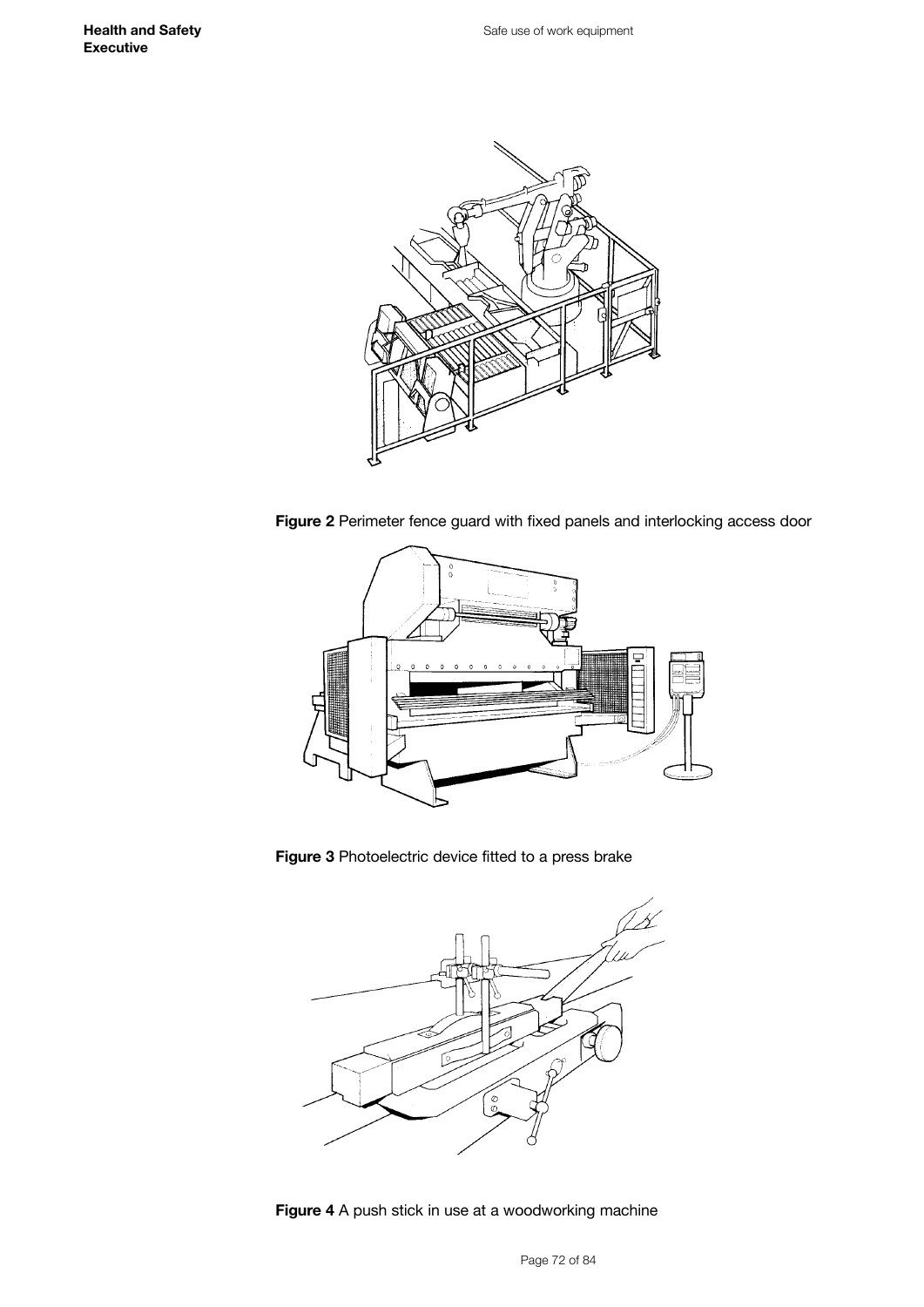10 A protection device or interlocking system should be designed so that it will only operate as intended. Furthermore, if a component deteriorates or fails, the device or system should as far as possible fail in a safe manner by inhibiting the dangerous action of the machine. The force of this requirement depends on the combination of probability of failure and severity of the injury, should the system fail. If the overall risk is high, there should be adequate provision to counteract the effects of failure. Guidance on appropriate levels of protection is given in the publications referred to in paragraph 9 of this Appendix.

### *Regulation 11(3)(b)*

11 Guards and protection devices must be of good construction, sound material and adequate strength. They must be capable of doing the job they are intended to do. Several factors can be considered:

- (a) construction material (metal, plastic, laminated glass etc);
- (b) form of the material (sheet, open mesh, bars etc);
- (c) method of fixing.

12 Good construction involves design and layout as well as the mechanical nature and quality of the construction. Foreseeable use and misuse should be taken into account.

### *Regulation 11(3)(c)*

13 Guards and protection devices must be maintained in an efficient state, in efficient working order and in good repair. This is an important requirement as many accidents have occurred when guards have not been maintained. It is a particular example of the general requirement under regulation 5 to maintain equipment. Compliance can be achieved by the use of an effective check procedure for guards and protection devices, together with any necessary followup action. In the case of protection devices or interlocks, some form of functional check or test is desirable.

14 For inspection and thorough examination of power presses and their guards and protection devices, see *Safe use of power presses*.

### *Regulation 11(3)(d)*

15 Guards and protection devices must not themselves lead to any increased risk to health or safety. One effect of this sub-paragraph is to prevent use of inherently hazardous measures for guarding.

16 A second effect is that guards must be constructed so that they are not themselves dangerous parts. If a guard is power operated or assisted, the closing or opening action might create a potentially dangerous trap which needs secondary protection, for example a leading-edge trip bar or pressure-sensitive strip.

17 The main concern is the overall effect on risk. The fact that a guard may itself present a minor risk should not rule out its use if it can protect against the risk of major injury. For example, sweep-away guards or manually-actuated sliding access gates might be able to cause minor injury, but their use in guarding against more serious risks is justified.

### *Regulation 11(3)(e)*

18 Guards and protection devices must be designed and installed so that they cannot be easily bypassed or disabled. This refers to accidental or deliberate action that removes the protection offered. By regulation 11(3)(a), guards must be suitable for their purpose, and one consequence of this is that simple mechanical bypassing or disabling should not be possible.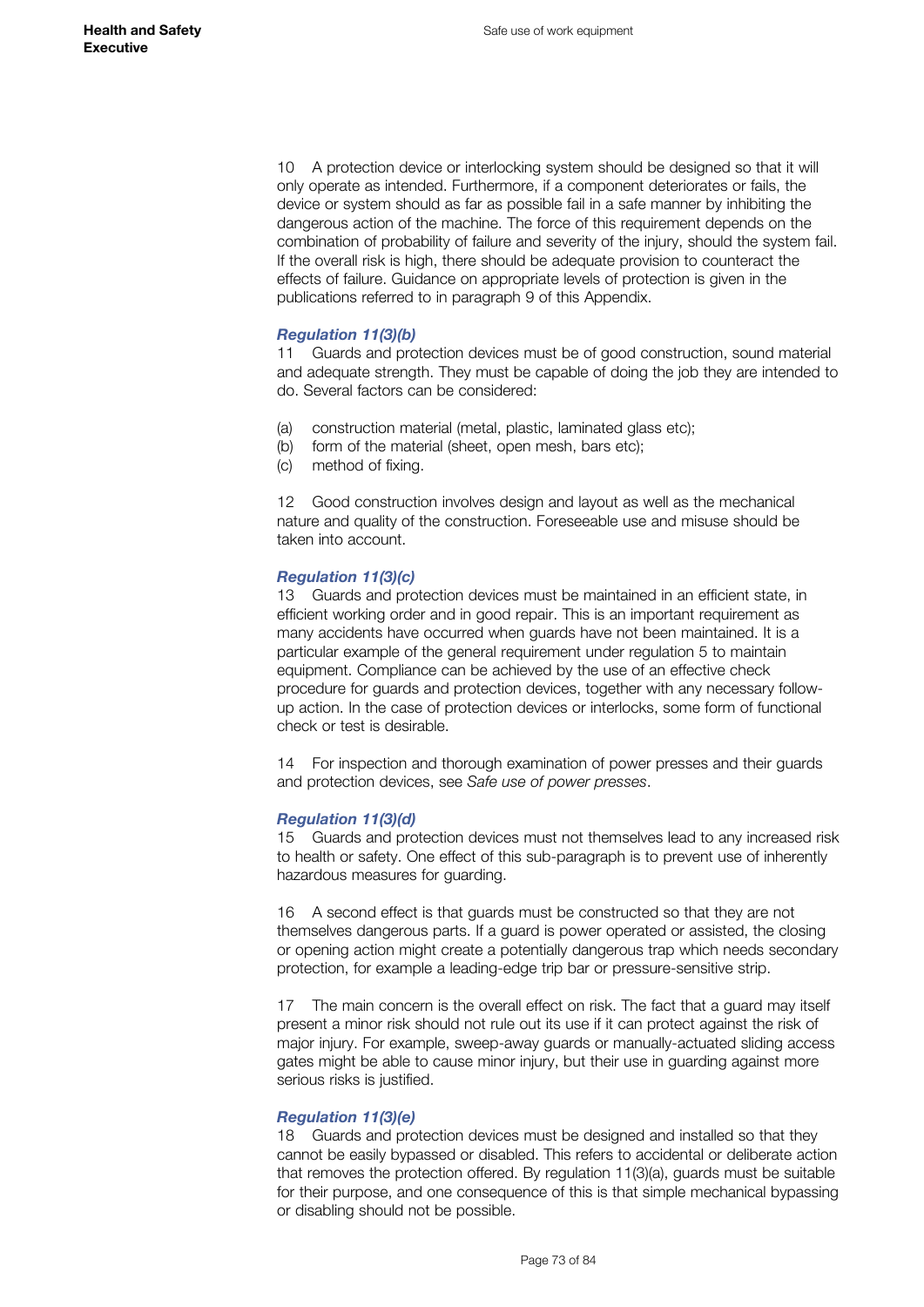19 Movable panels in guards giving access to dangerous parts or movable guards themselves will often need to be fitted with an interlocking device. This device must be designed and installed so that it is difficult or impossible to bypass or defeat. Guidance on the selection and design of interlocking devices is available from BS 14119 and the sources listed in paragraph 9 of this Appendix.

20 In some cases, bypassing is needed for a particular purpose such as maintenance. The risks in such circumstances must be carefully assessed. As far as possible, the risks should be reduced or eliminated by appropriate design of the machinery (see regulation 22).

### *Regulation 11(3)(f)*

21 Guards and protection devices must be situated at a sufficient distance from the danger zone they are protecting. In the case of solid fixed enclosing guards, there is no minimum distance between guard and danger zone, except that required for good engineering design. However, the gap between a fence-type guard or protection device and machine should normally be sufficiently small to prevent anybody remaining in it without being detected; alternatively, the space between guard or protection device and machine should be monitored by a suitable presence-sensing device.

22 Where guarding is provided with holes or gaps (for visibility, ventilation or weight reduction, for example), or is not fully enclosing, the holes must be positioned or sized so that it prevents foreseeable access to the danger zone. Published national and international standards (for example, BS EN ISO 13857) give guidance on suitable distances and opening sizes in different circumstances.

23 The positioning of protection devices which enable hazardous machine operation to stop before access can be gained to its danger zone will be affected by both the characteristics of the device itself (response time) and those of the machine to which it is fitted (time needed to stop). In these circumstances the device must be positioned so that it meets published criteria for the performance of such a system. Refer to the relevant standard (BS EN 13855)<sup>45</sup> and guidance (HSG180).46

24 Safeguarding is normally attached to the machine, but the regulation does preclude the use of free-standing guards or protection devices. In such cases, the guards or protection devices must be fixed in an appropriate position relative to the machine.

### *Regulation 11(3)(g)*

25 Guards and protection devices must not unduly restrict the view of the operating cycle of the machinery, where such a view is necessary. You don't usually need to be able to see all the machine; the part that needs to be seen is normally that which is acting directly on material or a workpiece.

26 Operations for which there should be a view include those where the operator controls and feeds a loose workpiece at a machine. Examples include manually fed woodworking machines and food slicers. Many of these operations involve the use of protection appliances.

27 If the machine process should be seen, but cannot be, there is a temptation for the operator to remove or disable guards or interlocks. In such cases, there should be some view of the work. Examples are a hopper feeding a screw conveyor, milling machines, and power presses.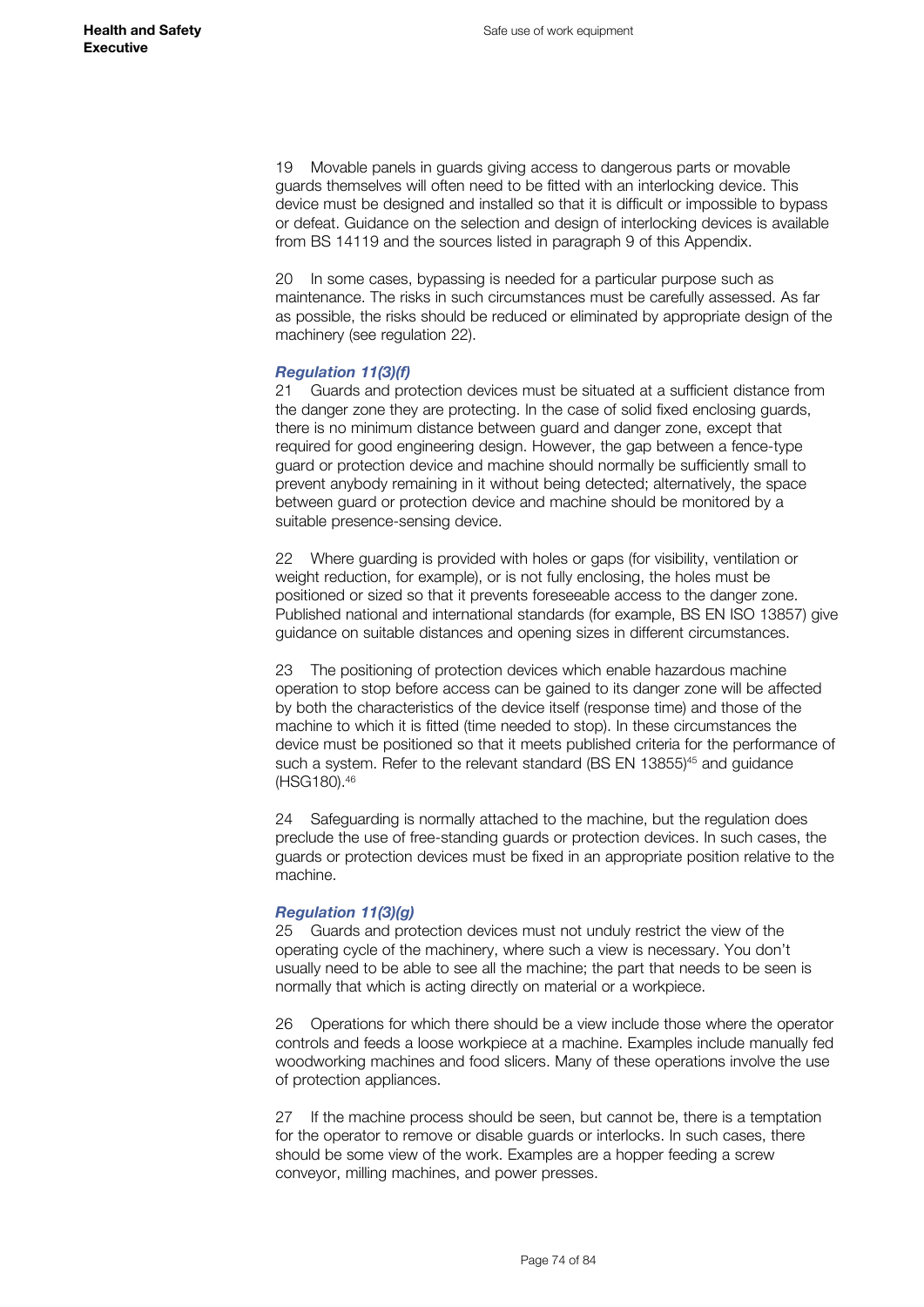28 In other cases it may be convenient but not absolutely necessary to see the entire operating cycle. The regulation does not prohibit providing a view in these cases, but does not require it; an example is an industrial tumble drier.

29 Where an operation protected by guards needs to be seen, the guard should be provided with viewing slits or properly constructed panels, perhaps backed up by internal lighting, enabling the operator to see the operation. The arrangements to ensure visibility should not prevent the guarding from carrying out its proper function; but any restriction of view should be the minimum compatible with that. An example of a guard providing necessary vision is viewing slits provided in the top guard of a circular saw.

### *Regulation 11(3)(h)*

30 Guards and protection devices must be constructed or adapted so that they allow operations necessary to fit or replace parts and for maintenance work, restricting access so that it is allowed only to the area where the work is to be carried out and, if possible, without having to dismantle the guard or protection device.

31 This regulation applies to the design of guards or protection devices so as to reduce risks arising from some particular operations. Regulation 22 applies to the design of equipment as a whole so that maintenance and similar operations can be carried out safely; regulation 11 is restricted to machine safeguards.

32 The aim is to design the safeguards so that operations like fitting or changing parts or maintenance can be done with minimal risk. If risk assessment shows this is not already the case, it may be possible to adapt the safeguarding appropriately.

33 Ideally, the machine is designed so that operations can be done in an area without risk, for example by using remote adjustment or maintenance points. If the work has to be done in the enclosed or protected area, the safeguarding should be designed to restrict access just to that part where the work is to be carried out. This may mean using a series of guards.

34 If possible, the guard or protection device should not have to be dismantled. This is because of the possibility that after reassembly, the guard or device may not work to its original performance standard.

## *Regulation 11(4)*

35 Protection appliances should be suitable for their application. Factors for consideration come under the same headings as those for guards and protection devices as in regulation 11(3). Many of these are common sense matters. Their design, material, manufacturer and maintenance should all be adequate for the job they do. They should allow the person to use them without having to get too close to the danger zone, and they should not block the view of the workpiece.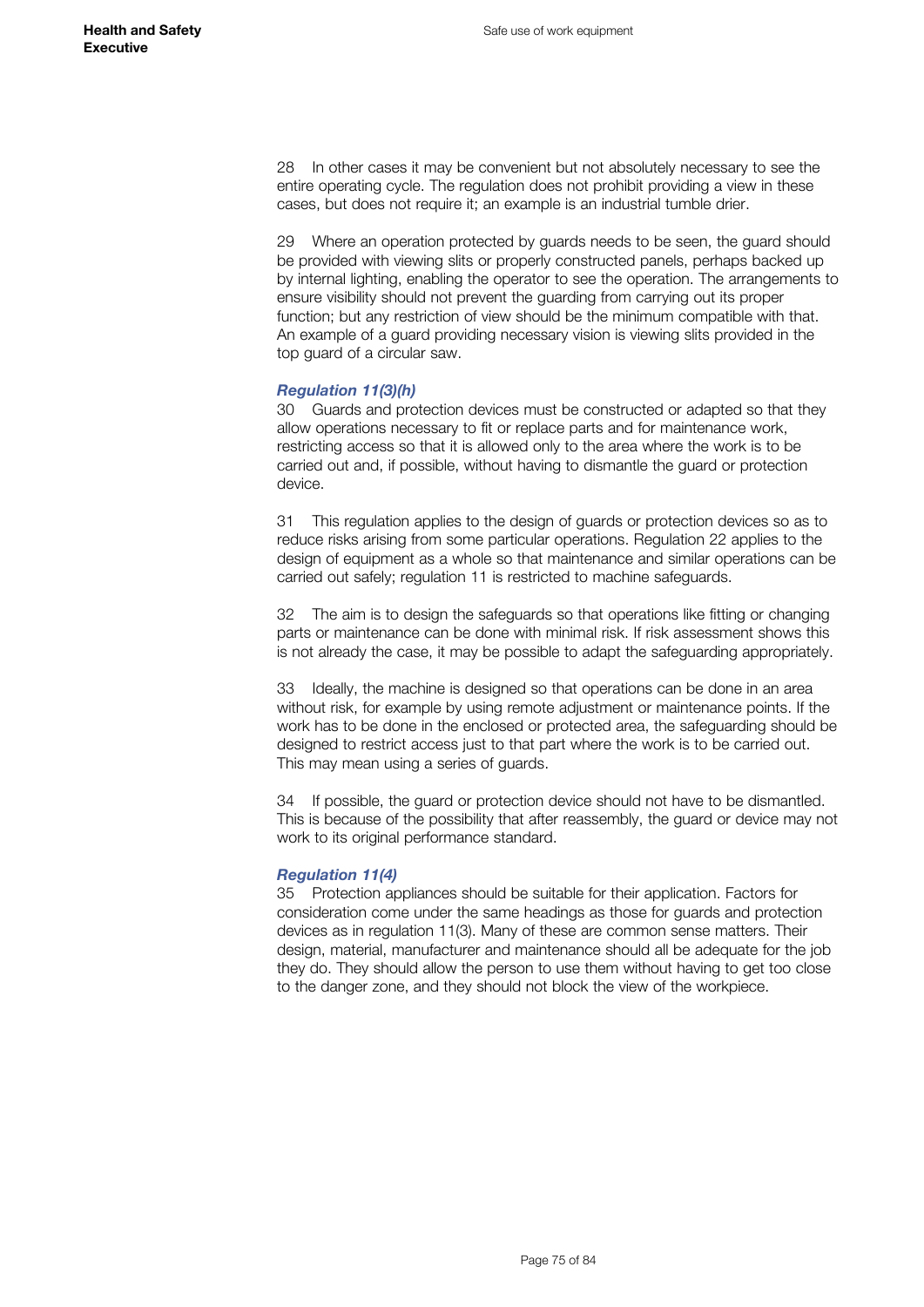## Appendix 2 Approved Code of Practice added by AUWED in 1998 and made under Section 2 HSWA

## The Health and Safety at Work etc Act 1974, Section 2

| <b>Guidance</b>  | <b>Introduction</b>                                                                                                                                                                                                                                                                                                                                                                                                                                                                                                                                                                                                                                                                                                                                                                                                                                                                                                                                                                                                                                                                                                                                |
|------------------|----------------------------------------------------------------------------------------------------------------------------------------------------------------------------------------------------------------------------------------------------------------------------------------------------------------------------------------------------------------------------------------------------------------------------------------------------------------------------------------------------------------------------------------------------------------------------------------------------------------------------------------------------------------------------------------------------------------------------------------------------------------------------------------------------------------------------------------------------------------------------------------------------------------------------------------------------------------------------------------------------------------------------------------------------------------------------------------------------------------------------------------------------|
| <b>HSWA</b>      | The Use of Work Equipment Amending Directive (AUWED) introduced some<br>1<br>requirements for the management of work equipment. These requirements are<br>fulfilled through Section 2 of and ACOP to support it which is reproduced in the<br>following paragraphs.                                                                                                                                                                                                                                                                                                                                                                                                                                                                                                                                                                                                                                                                                                                                                                                                                                                                                |
| <b>Section 2</b> | It shall be the duty of every employer to ensure, so far as is reasonably<br>(1)<br>practicable, the health, safety and welfare at work of all his employees.                                                                                                                                                                                                                                                                                                                                                                                                                                                                                                                                                                                                                                                                                                                                                                                                                                                                                                                                                                                      |
|                  | Without prejudice to the generality of an employer's duty under the<br>(2)<br>preceding subsection, the matters to which that duty extends include in particular-                                                                                                                                                                                                                                                                                                                                                                                                                                                                                                                                                                                                                                                                                                                                                                                                                                                                                                                                                                                  |
| <b>HSWA</b>      | the provision and maintenance of plant and systems of work that are, so<br>(a)<br>far as is reasonably practicable, safe and without risks to health;<br>arrangements for ensuring, so far as is reasonably practicable, safety and<br>(b)<br>absence of risks to health in connection with the use, handling, storage<br>and transport of articles and substances;<br>the provision of such information, instruction, training and supervision as<br>(C)<br>is necessary to ensure, so far as is reasonably practicable, the health and<br>safety at work of his employees;<br>so far as is reasonably practicable as regards any place of work under<br>(d)<br>the employer's control, the maintenance of it in a condition that is safe<br>and without risks to health and the provision and maintenance of means<br>of access and egress from it that are safe and without such risks;<br>the provision and maintenance of a working environment for his<br>(e)<br>employees that is, so far as is reasonably practicable, safe, without risks<br>to health, and adequate as regards facilities and arrangements for their<br>welfare at work. |
|                  |                                                                                                                                                                                                                                                                                                                                                                                                                                                                                                                                                                                                                                                                                                                                                                                                                                                                                                                                                                                                                                                                                                                                                    |
| <b>ACOP</b>      | <b>Erecting or dismantling work equipment</b>                                                                                                                                                                                                                                                                                                                                                                                                                                                                                                                                                                                                                                                                                                                                                                                                                                                                                                                                                                                                                                                                                                      |
|                  | You should ensure that work equinment is erected or dismantled in a                                                                                                                                                                                                                                                                                                                                                                                                                                                                                                                                                                                                                                                                                                                                                                                                                                                                                                                                                                                                                                                                                |

ould ensure that work equipment is erected or dismantled in a safe way, in particular observing any manufacturers' or suppliers' instructions where they exist.

**Guidance HSWA**

**HSWA**

3 The assembly and dismantling of some items of work equipment, for example airbridges at airports, may be subject to the requirements of CDM.

4 Work equipment should be erected, assembled or dismantled safely and without risk to health. Safe systems of work and safe working practice should be followed to achieve this. A safe system of work is a formal procedure which should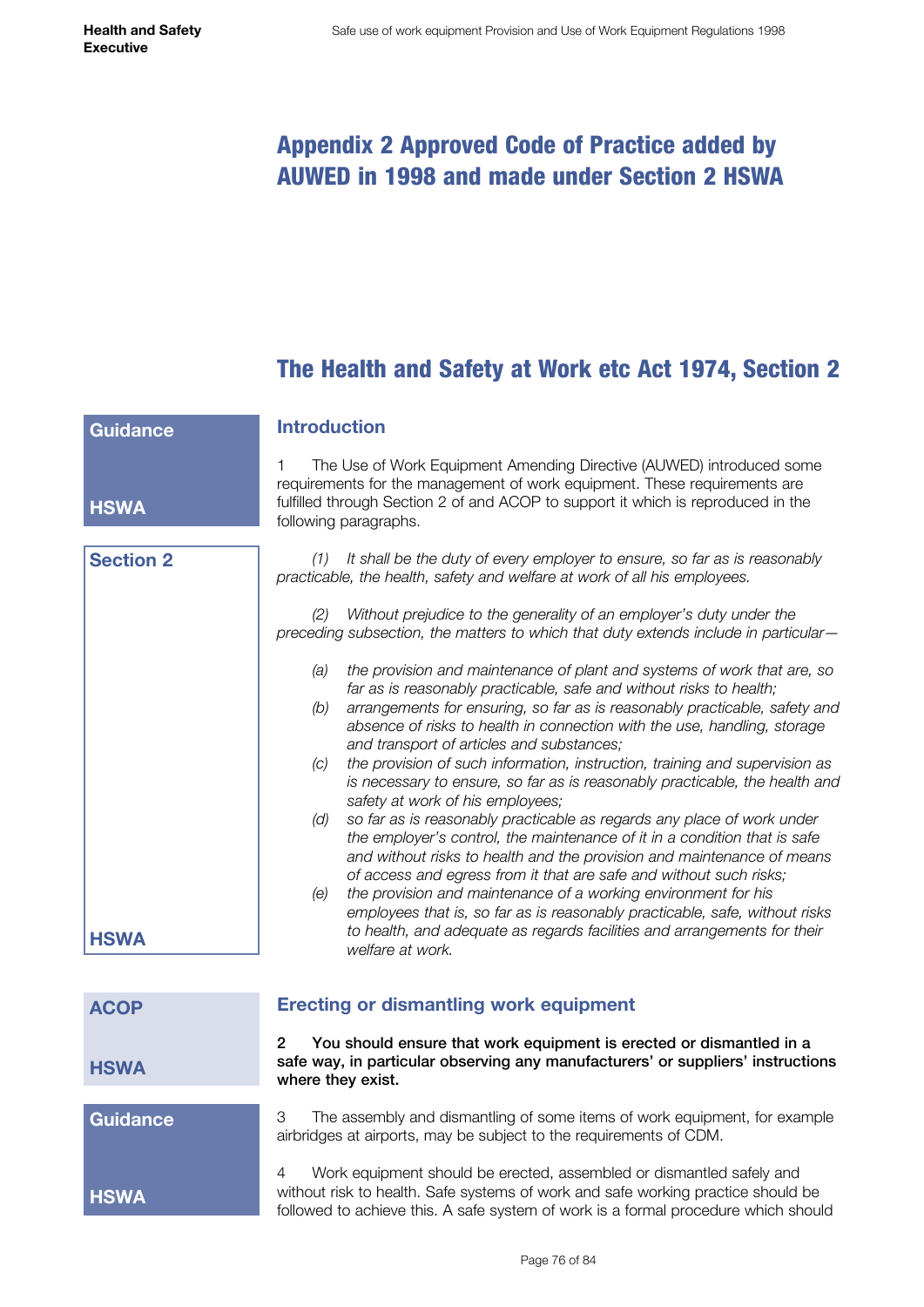| <b>Guidance</b>            | be followed to ensure that work is carried out safely and is necessary where risks<br>cannot be adequately controlled by other means.<br>5<br>The work should be planned and hazards identified. You should ensure that<br>the systems of work to be followed are properly implemented and monitored and<br>that details have been communicated to those at risk.<br>6<br>Detailed information about safe systems of work can be found at<br>www.hse.gov.uk/managing.<br><b>Risks from self-propelled work equipment</b><br>Assessing risks from self-propelled work equipment<br>The Management Regulations require you to carry out a risk assessment. This<br>7<br>risk assessment will identify the hazards, help you evaluate the risks and also |
|----------------------------|-------------------------------------------------------------------------------------------------------------------------------------------------------------------------------------------------------------------------------------------------------------------------------------------------------------------------------------------------------------------------------------------------------------------------------------------------------------------------------------------------------------------------------------------------------------------------------------------------------------------------------------------------------------------------------------------------------------------------------------------------------|
|                            | decide how to control the risks. Appropriate preventive and protective measures<br>should be taken in the light of the risks identified. The risks which the use of mobile<br>work equipment can create where pedestrians are present include the danger of<br>people being struck, crushed or run over by self-propelled work equipment or being<br>struck by an object falling from a vehicle.                                                                                                                                                                                                                                                                                                                                                      |
|                            | Dealing with the risks from self-propelled mobile equipment<br>In order to control the risks (identified in paragraph 7) which the use of self-<br>8<br>propelled work equipment can create for pedestrians, you should consider the<br>following:                                                                                                                                                                                                                                                                                                                                                                                                                                                                                                    |
|                            | separation of pedestrians and self-propelled mobile work equipment;<br>(a)<br>traffic rules;<br>(b)<br>(c)<br>traffic signs;<br>(d)<br>planning traffic routes;<br>(e)<br>traffic speed.                                                                                                                                                                                                                                                                                                                                                                                                                                                                                                                                                              |
| <b>HSWA</b>                | Regulation 17 of the Workplace Regulations and its supporting ACOP also<br>9<br>deal with the organisation etc of traffic routes and the organisation of workplaces<br>so that pedestrians and vehicles can circulate in a safe manner. This requirement<br>should be considered together with the Workplace ACOP to achieve compliance<br>with both PUWER and the Workplace Regulations.                                                                                                                                                                                                                                                                                                                                                             |
| <b>ACOP</b><br><b>HSWA</b> | <b>Risks to pedestrians</b><br>You should take measures, where appropriate, to prevent pedestrians<br>10<br>coming within the area of operation of self-propelled work equipment. Where<br>this is not reasonably practicable, appropriate measures should be taken to<br>reduce the risks involved, including the operation of appropriate traffic rules.                                                                                                                                                                                                                                                                                                                                                                                            |
| <b>Guidance</b>            | Where possible you should keep pedestrians away from self-propelled work<br>11<br>equipment. Where this is not possible you are required, so far as is reasonably<br>practicable, to provide and maintain a safe system of work.                                                                                                                                                                                                                                                                                                                                                                                                                                                                                                                      |
|                            | <b>Traffic rules</b><br>Appropriate traffic rules should limit the risks to pedestrians and operators<br>12<br>when mobile work equipment is in use, for example, lift trucks operating in a<br>loading bay where there are pedestrians and other vehicles. Traffic rules should be<br>established as part of a safe system of work following risk assessment.                                                                                                                                                                                                                                                                                                                                                                                        |
| <b>HSWA</b>                | <b>Further guidance</b><br>More detailed information on workplace transport safety can be found at<br>13                                                                                                                                                                                                                                                                                                                                                                                                                                                                                                                                                                                                                                              |

www.hse.gov.uk/workplacetransport.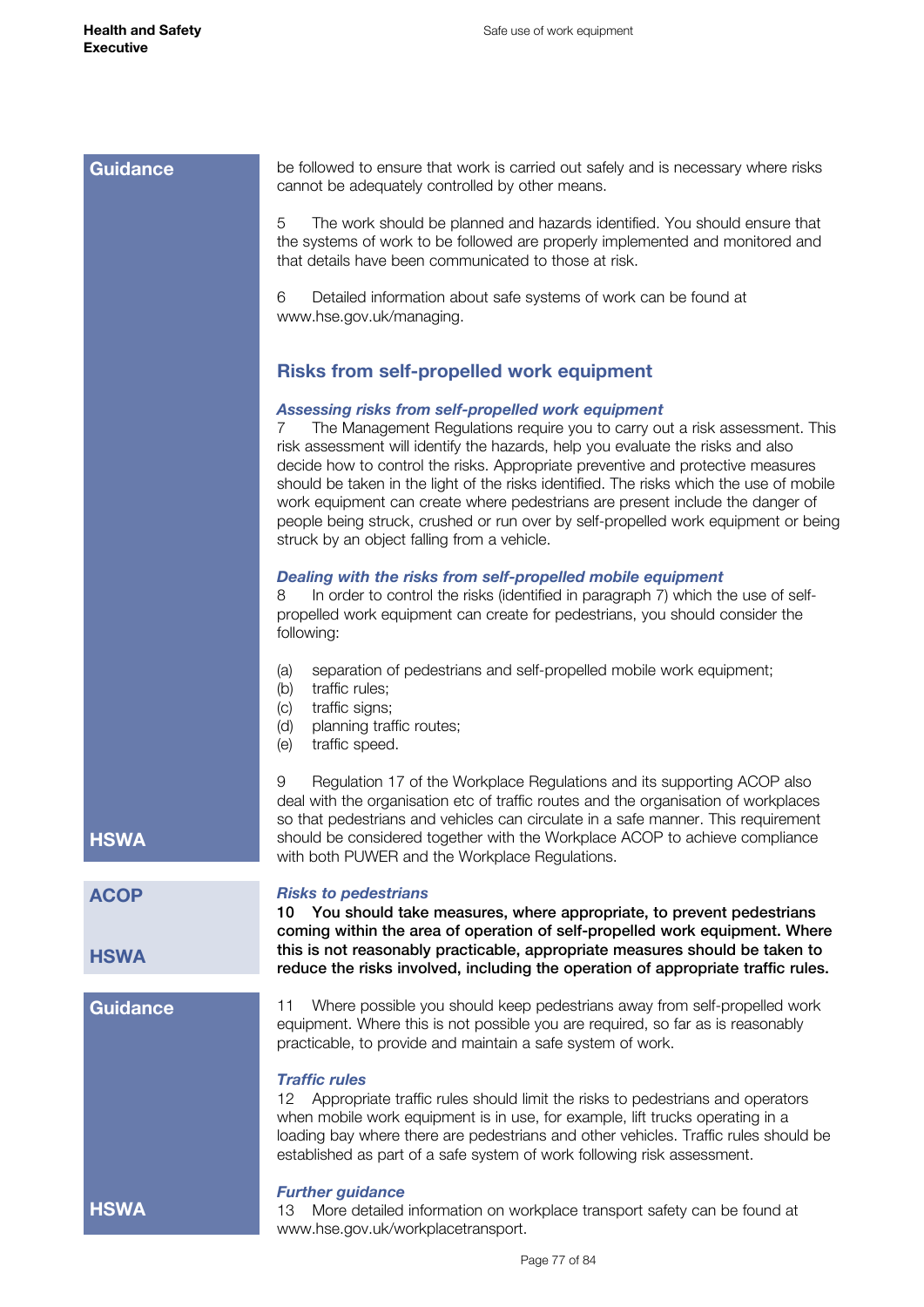| <b>ACOP</b><br><b>HSWA</b> | <b>Lightning</b><br>14 You should ensure that, where there is a risk to workers arising from<br>lightning strikes to work equipment when it is being used, appropriate safety<br>precautions are followed.                                                                                                                                                                                                                                                                                                                                                                                  |
|----------------------------|---------------------------------------------------------------------------------------------------------------------------------------------------------------------------------------------------------------------------------------------------------------------------------------------------------------------------------------------------------------------------------------------------------------------------------------------------------------------------------------------------------------------------------------------------------------------------------------------|
| <b>Guidance</b>            | <b>Assessing the risks from lightning</b><br>Where work equipment may be struck by lightning while being used it should<br>15<br>be protected as appropriate from the effects of the lightning. When assessing<br>whether lightning protection is required for work equipment, you should consider<br>whether:                                                                                                                                                                                                                                                                              |
|                            | the area is one in which lightning generally occurs;<br>(a)<br>the work equipment is tall or isolated;<br>(b)<br>the work equipment contains flammable or explosive substances;<br>(C)<br>(d)<br>large numbers of people will be affected by a lightning strike.                                                                                                                                                                                                                                                                                                                            |
|                            | 16<br>Types of work equipment which you should consider include:<br>cranes being used in isolated areas;<br>(a)<br>fairground equipment operating in similar conditions or in the open where<br>(b)<br>large numbers of people are likely to be affected by a lightning strike;<br>employees engaged in field work - surveyors etc, where there is a possible<br>(C)<br>risk of lightning strike if the surveying staff/prism is used during a lightning<br>strike.                                                                                                                         |
|                            | <b>Lightning protection</b><br>Protection from lightning can be provided by conductors or insulation. There<br>17<br>are circumstances where the best way of reducing the risk is to stop working<br>during a lightning storm. For example, a golf professional should avoid playing or<br>teaching during a storm as a metal golf club is an excellent conductor of lightning<br>and golf is often played in open areas or near trees where lightning strikes are likely<br>to occur. Likewise, a surveying team may need to stop work during a storm as<br>would certain utility workers. |
| <b>HSWA</b>                | Other information about lightning and lightning protection<br>Detailed information about lightning, risk assessment, the likelihood of lightning<br>18<br>strike and suitable protection is contained in BS EN 62303 Parts 1-4, <sup>47</sup> the British<br>Standard Code of Practice for protection of structures against lightning.                                                                                                                                                                                                                                                      |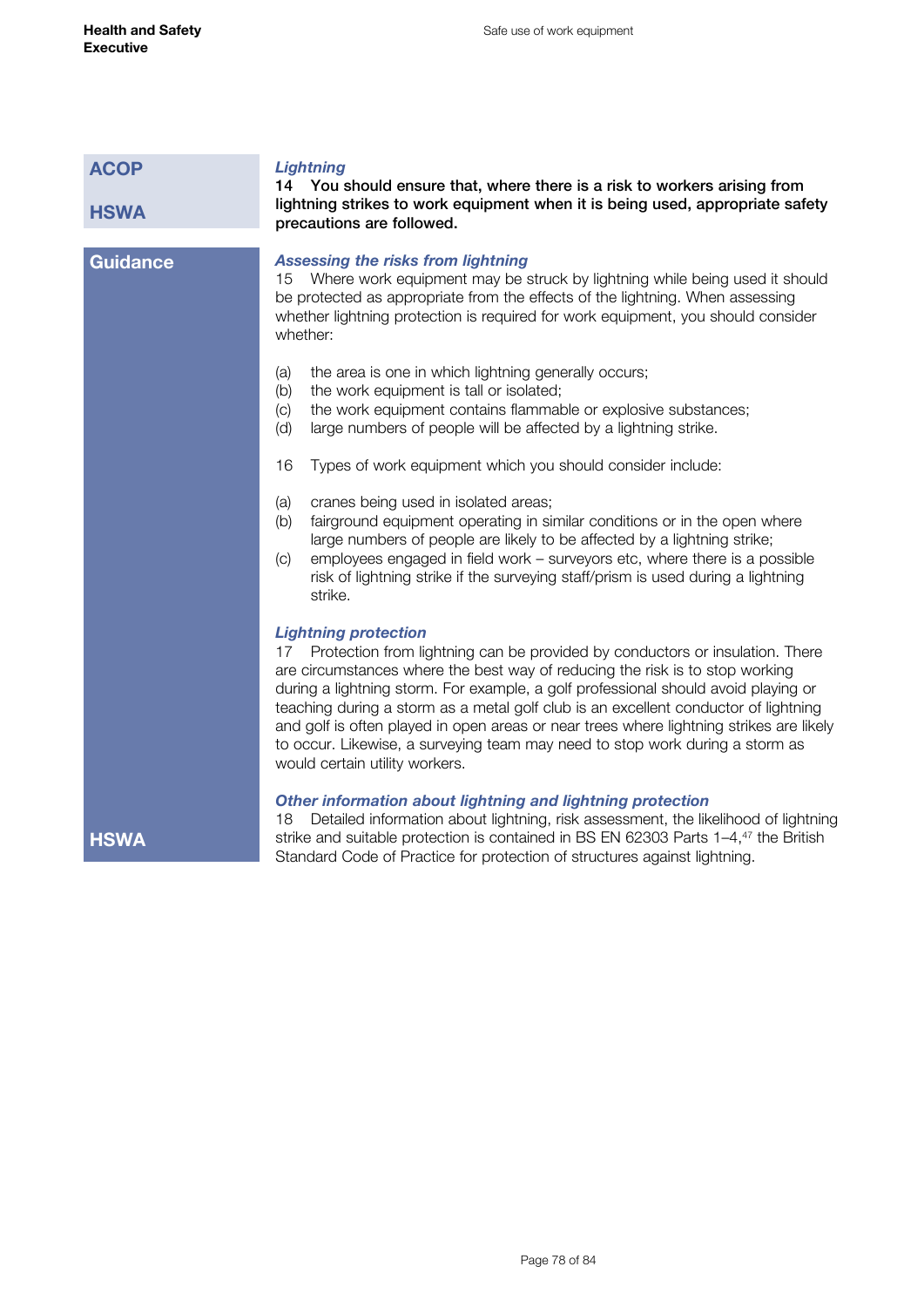# Appendix 3 Notice of Approval

By virtue of section 16(4) of the Health and Safety at Work etc Act 1974, and with the consent of the Secretary of State for Work and Pensions, the Health and Safety Executive has on 13 August 2014 approved the revised Code of Practice entitled *Safe use of work equipment* (Fourth edition, 2014, L22).

The revised Code of Practice gives practical guidance with respect to section 2 of the Health and Safety at Work etc Act 1974, the requirements of the Provision and Use of Work Equipment Regulations 1998 and the Management of Health and Safety at Work Regulations 1999. The Code of Practice comes into effect on 28 November 2014.

This revised edition replaces the previous edition entitled *Safe use of work equipment* (Third edition) which came into effect on 5 December 1998.

Signed

TERESA QUINN Secretary to the Board of the Health and Safety Executive

27 November 2014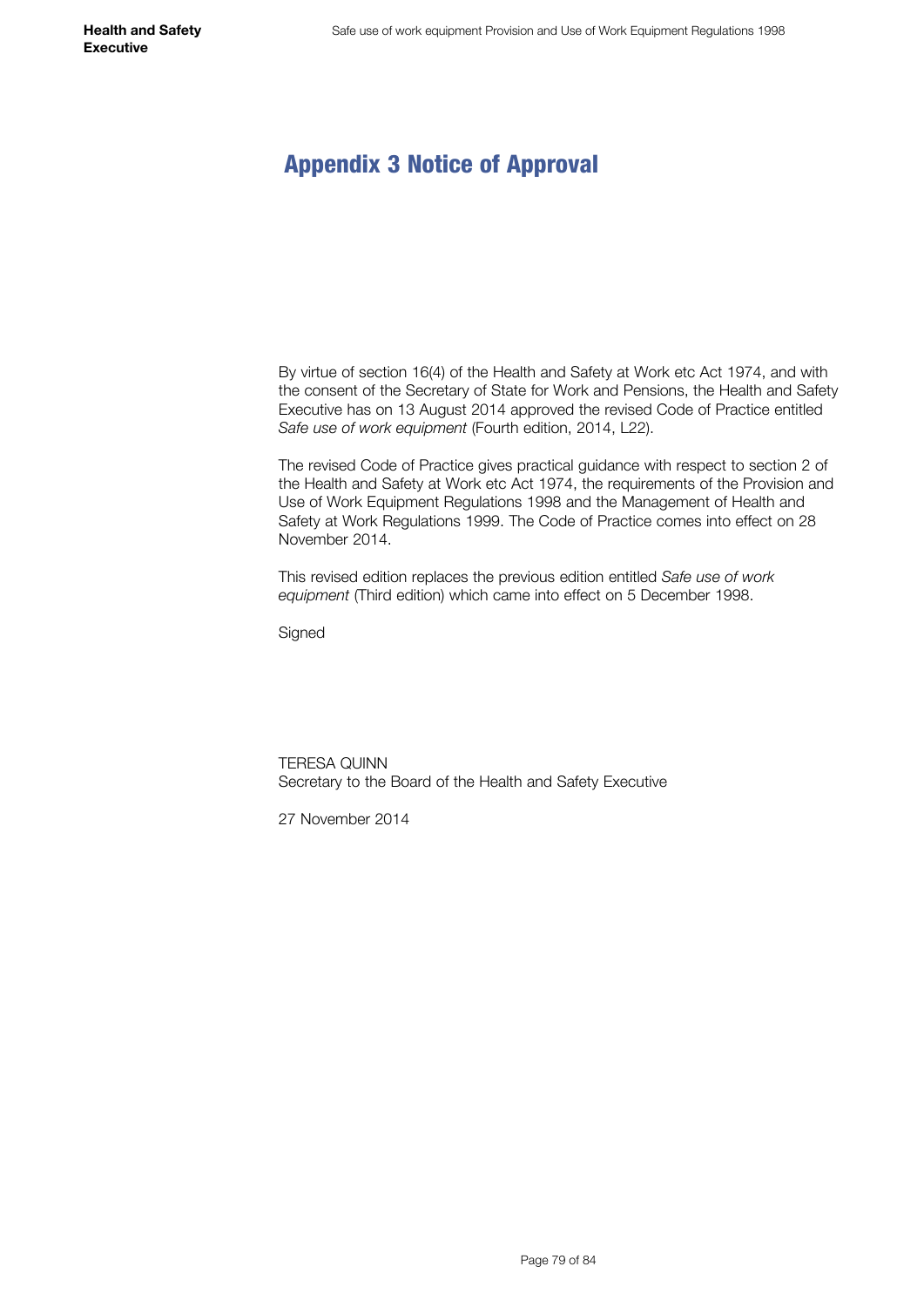## **References**

1 *Health and Safety at Work etc Act 1974 (c 37)* The Stationery Office 1974 ISBN 978 0 10 543774 1

2 *Safe use of lifting equipment. Lifting Operations and Lifting Equipment Regulations 1998. Approved Code of Practice and guidance* L113 HSE Books 1998 ISBN 978 0 7176 1628 2 www.hse.gov.uk/pubns/books/l113.htm

3 *Workplace health, safety and welfare. Workplace (Health, Safety and Welfare) Regulations 1992. Approved Code of Practice and guidance* L24 (Second edition) HSE Books 2013 ISBN 978 0 7176 6583 9 www.hse.gov.uk/pubns/books/l24.htm

4 *Work with display screen equipment: Health and Safety (Display Screen Equipment) Regulations 1992 as amended by the Health and Safety (Miscellaneous Amendments) Regulations 2002. Guidance on Regulations* L26 (Second edition) HSE Books 2003 ISBN 978 0 7176 2582 6 www.hse.gov.uk/pubns/books/l26.htm

5 *Personal Protective Equipment at Work (Second edition). Personal Protective Equipment at Work Regulations 1992 (as amended). Guidance on Regulations* L25 (Second edition) HSE Books 2005 ISBN 978 0 7176 6139 8 www.hse.gov.uk/pubns/books/l25.htm

6 *Managing health and safety in construction. Construction (Design and Management) Regulations 2007. Approved Code of Practice* L144 HSE Books 2007 ISBN 978 0 7176 6223 4 www.hse.gov.uk/pubns/books/l144.htm

7 *The Road Vehicles (Construction and Use) Regulations 1986* SI 1986/1078 The Stationery Office

8 *Working at height: A brief guide* Leaflet INDG401(rev2) HSE Books 2014 www.hse.gov.uk/pubns/indg401.htm

9 *The Management of Health and Safety at Work Regulations 1999* SI 1999/3242 The Stationery Office

10 *Safe use of power presses. Provision and Use of Work Equipment Regulations 1998 (as applied to power presses). Approved Code of Practice and guidance* L112 (Second edition) HSE Books 2014 ISBN 978 0 7176 6620 1 www.hse.gov.uk/pubns/books/l112.htm

11 *Safe use of woodworking machinery. Provision and Use of Work Equipment Regulations 1998 as applied to woodworking machinery. Approved Code of Practice and guidance* L114 (Second edition) HSE Books 2014 ISBN 978 0 7176 6621 8 www.hse.gov.uk/pubns/books/l114.htm

12 *The Air Navigation Order 2009* SI 2009/3015 The Stationery Office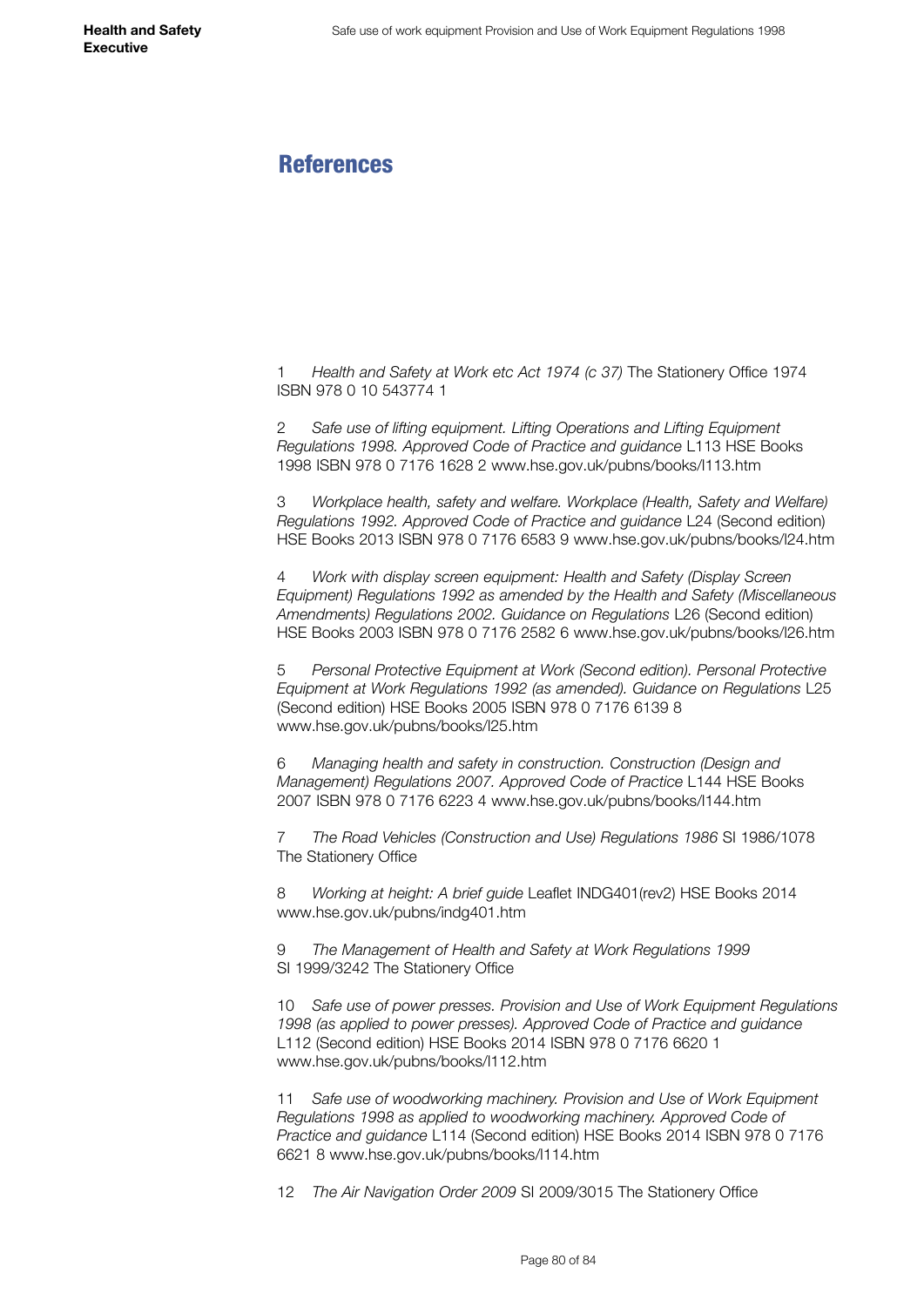13 *Consulting employees on health and safety: A brief guide to the law* Leaflet INDG232(rev2) HSE Books 2013 www.hse.gov.uk/pubns/indg232.htm

14 *The Health and Safety at Work etc. Act 1974 (Application outside Great Britain) Order 2013* SI 2013/240 The Stationery Office

15 *The Merchant Shipping and Fishing Vessels (Provision and Use of Work Equipment) Regulations 2006* SI 2006/2183 The Stationery Office

16 *Merchant Shipping Act 1995* SI 1995/21 The Stationery Office

17 *The Offshore Installations (Safety Case) Regulations 2005* SI 2005/3117 The Stationery Office

18 *The Offshore Installations and Pipeline Works (Management and Administration) Regulations 1995* SI 1995/738 The Stationery Office

19 *Risk assessment: A brief guide to controlling risks in the workplace* Leaflet INDG163(rev4) HSE Books 2014 www.hse.gov.uk/pubns/indg163.htm

20 *Confined spaces: A brief guide to working safely* Leaflet INDG258(rev1) HSE Books 2013 www.hse.gov.uk/pubns/indg258.htm

21 *Control of substances hazardous to health (COSHH). The Control of Substances Hazardous to Health Regulations 2002 (as amended). Approved Code of Practice and guidance* L5 (Sixth edition) HSE Books 2013 ISBN 978 0 7176 6582 2 www.hse.gov.uk/pubns/books/l5.htm

22 *Reporting accidents and incidents at work: A brief guide to the Reporting of Injuries, Diseases and Dangerous Occurrences Regulations 2013 (RIDDOR)* Leaflet INDG453(rev1) HSE Books 2013 www.hse.gov.uk/pubns/indg453.htm

23 *Safety of pressure systems: Pressure Systems Safety Regulations 2000. Approved Code of Practice* L122 HSE Books 2000 ISBN 978 0 7176 1767 8 www.hse.gov.uk/pubns/books/l122.htm

*24 Control of lead at work. Control of Lead at Work Regulations 2002. Approved Code of Practice and guidance* L132 (Third edition) HSE Books 2002 ISBN 978 0 7176 2565 9 www.hse.gov.uk/pubns/books/l132.htm

25 *Managing and working with asbestos: Control of Asbestos Regulations 2012. Approved Code of Practice and guidance* L143 (Second edition) HSE Books 2013 ISBN 978 0 7176 6618 8 www.hse.gov.uk/pubns/books/l143.htm

26 *The Mines (Shafts and Winding) Regulations 1993* SI 1993/302 The Stationery Office

27 *Safety in the use of abrasive wheels* HSG17 (Third edition) HSE Books 2000 ISBN 978 0 7176 1739 5 www.hse.gov.uk/pubns/books/hsg17.htm

28 *Buying new machinery: A short guide to the law and your responsibilities when buying new machinery for use at work* Leaflet INDG271(rev1) HSE Books 2011 www.hse.gov.uk/pubns/indg271.htm

29 BS EN 60204-1 *Safety of machinery. Electrical equipment of machines. General requirements* British Standards Institution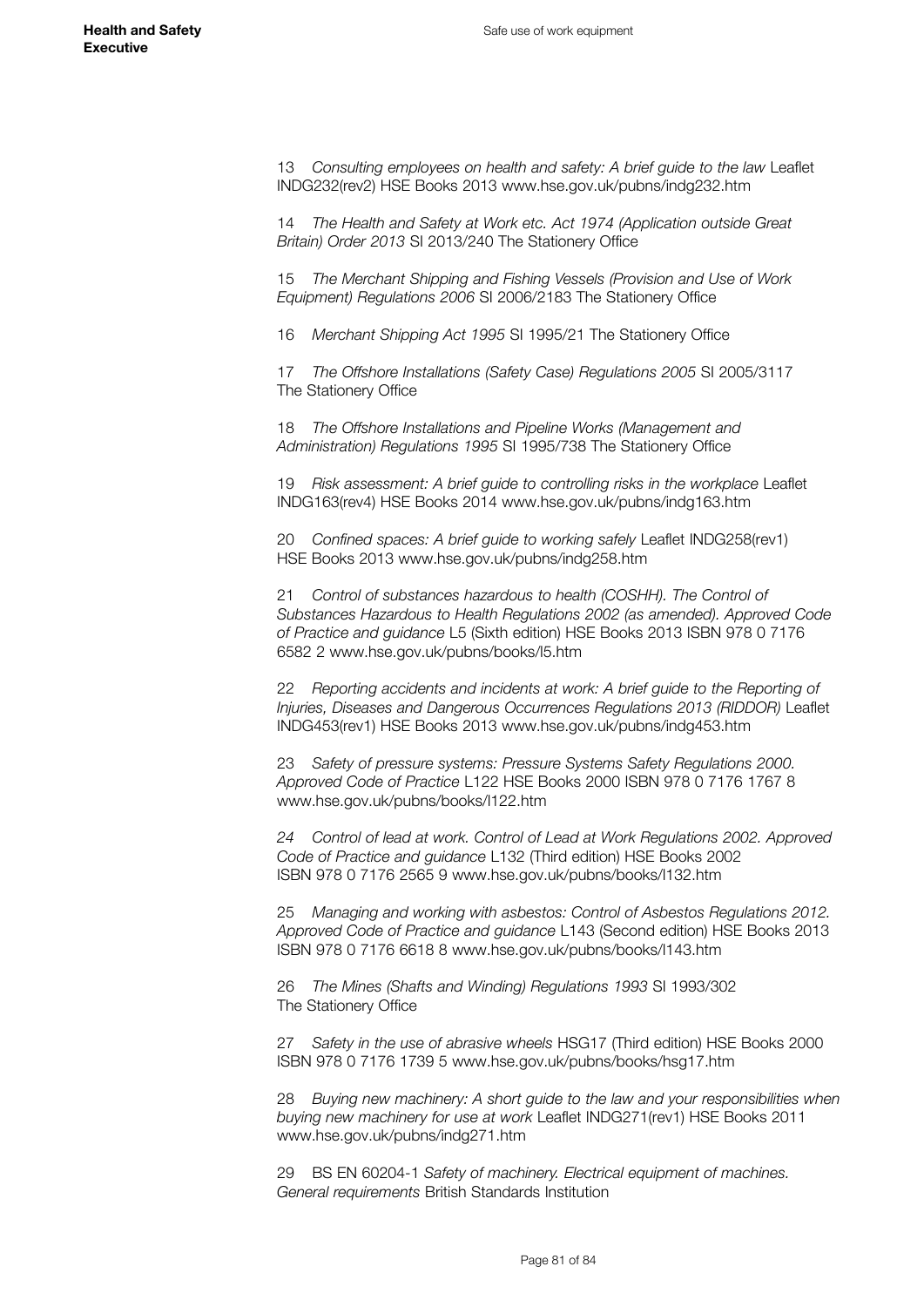30 BS 3641-2:1980 *Systems for machine tools. Specification for numerical control symbols* British Standards Institution BS 3641-3:1973 *Specification for symbols for machine tools. Additional general symbols* British Standards Institution

31 BS EN 13849-1 *Safety of machinery. Safety-related parts of control systems. General principles for design* British Standards Institution

32 BS EN 62061:2005+A1:2013 *Safety of machinery. Functional safety of safetyrelated electrical, electronic and programmable electronic control systems* British Standards Institution

33 *Memorandum of guidance on the Electricity at Work Regulations 1989*. Guidance on Regulations HSR25 (Second edition) HSE Books 2007 ISBN 978 0 7176 6228 9 www.hse.gov.uk/pubns/hsr25.htm

*34 Work with ionising radiation: Ionising Radiations Regulations 1999: Approved Code of Practice and guidance* L121 HSE Books 2000 ISBN 978 0 7176 1746 3 www.hse.gov.uk/pubns/books/l121.htm

35 *Dangerous substances and explosive atmospheres: Dangerous Substances and Explosive Atmospheres Regulations 2002. Approved Code of Practice and guidance* L138 (Second edition) HSE Books 2013 ISBN 978 0 7176 6616 4 www.hse.gov.uk/pubns/books/l138.htm

36 BS EN ISO 7010 *Graphical symbols: Safety colours and safety signs. Registered safety signs* British Standards Institution

37 *Safety signs and signals. The Health and Safety (Safety Signs and Signals) Regulations 1996. Guidance on Regulations* L64 (Second edition) HSE Books 2009 ISBN 978 0 7176 6359 0 www.hse.gov.uk/pubns/books/l64.htm

38 *The Agriculture (Tractor Cabs) Regulations 1974* SI 1974/2034 The Stationery **Office** 

39 Directive 76/432/EEC *Wheeled agricultural or forestry tractors: Braking devices*

40 *Commission Directive 96/63/EC amending Council Directive 76/432/EEC on the approximation of the laws of the Member States relating to the braking devices of wheeled agricultural or forestry tractors*

41 *The Carriage of Dangerous Goods and Use of Transportable Pressure Equipment Regulations 2007* SI 2007/1573 British Standards Institution

42 BS EN ISO 13857 *Safety of machinery. Safety distances to prevent hazard zones being reached by upper and lower limbs* British Standards Institution

43 BS EN 953:1997+A1:2009 *Safety of machinery. Guards. General requirements for the design and construction of fixed and movable guards* British Standards Institution

44 BS EN ISO 14119:2013 *Safety of machinery. Interlocking devices associated with guards. Principle for design and selection* British Standards Institution

45 BS EN 13855 *Safety of machinery. Positioning of safeguards with respect to the approach speeds of parts of the human body* British Standards Institution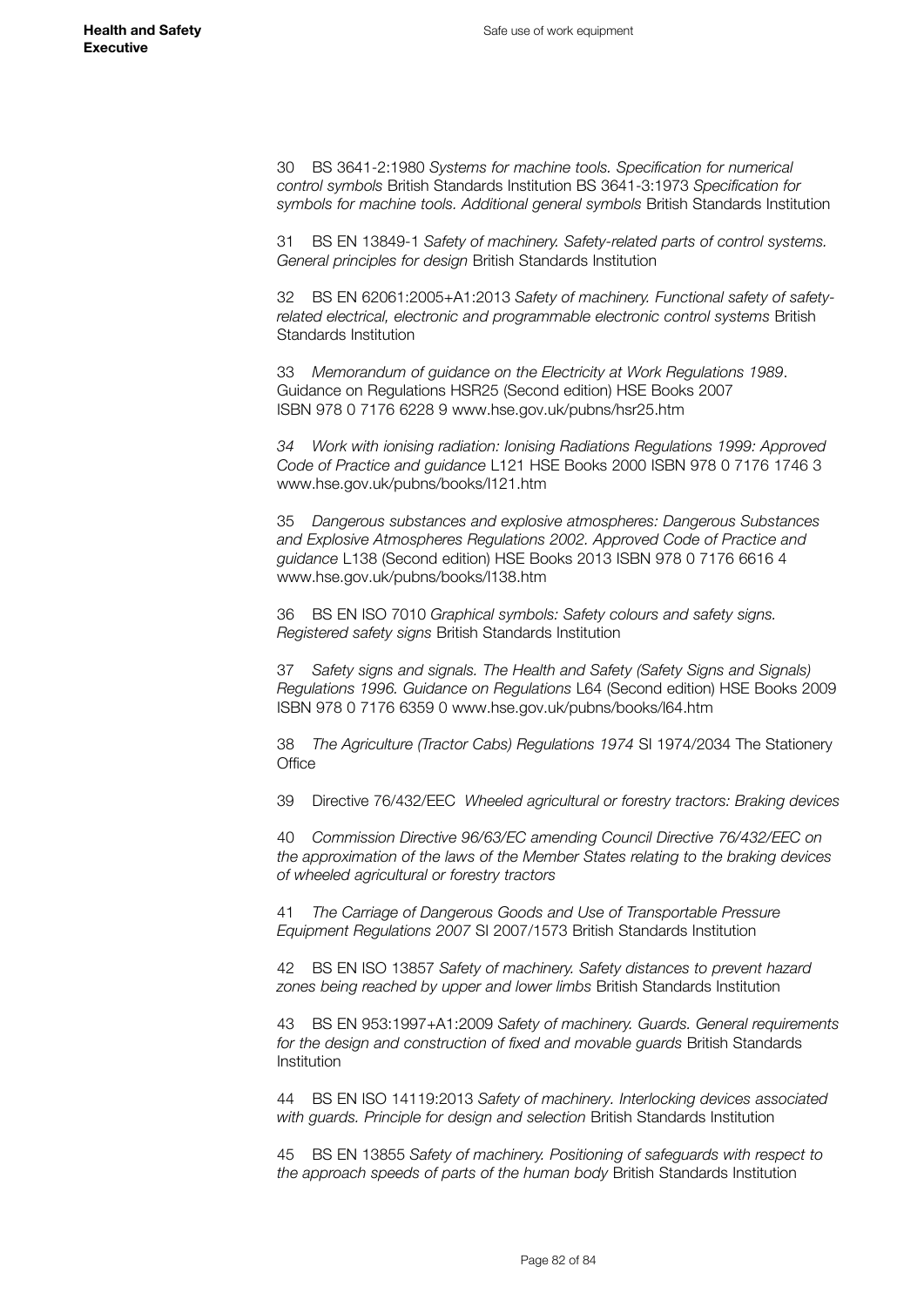46 *Application of electro-sensitive protective equipment using light curtains and light beam devices to machinery* HSG180 HSE Books 1999 ISBN 978 0 7176 1550 6 www.hse.gov.uk/pubns/books/hsg180.htm

47 BS EN 62303 *Protection against lightning Parts 1–4* British Standards Institution

## Further reading

*EH40/2005 Workplace exposure limits: Containing the list of workplace exposure limits for use with the Control of Substances Hazardous to Health Regulations (as amended)* Environmental Hygiene Guidance Note EH40 (Second edition) HSE Books 2011 ISBN 978 0 7176 6446 7 www.hse.gov.uk/pubns/books/eh40.htm

*The Electrical Equipment (Safety) Regulations 1994* SI 1994/3260 The Stationery **Office** 

*Rider-operated lift trucks: Operator training and safe use. Approved Code of Practice and guidance* L117 (Third edition) HSE Books 2013 ISBN 978 0 7176 6441 2 www.hse.gov.uk/pubns/books/l117.htm

*The Supply of Machinery (Safety) (Amendment) Regulations 2011* SI 2011/2157 The Stationery Office

*The Supply of Machinery (Safety) Regulations* 2008 SI 2008/1597 The Stationery **Office** 

*Workplace transport safety: An employers' guide* HSG136 HSE Books 2014 ISBN 978 0 7176 6636 2 www.hse.gov.uk/pubns/books/hsg136.htm